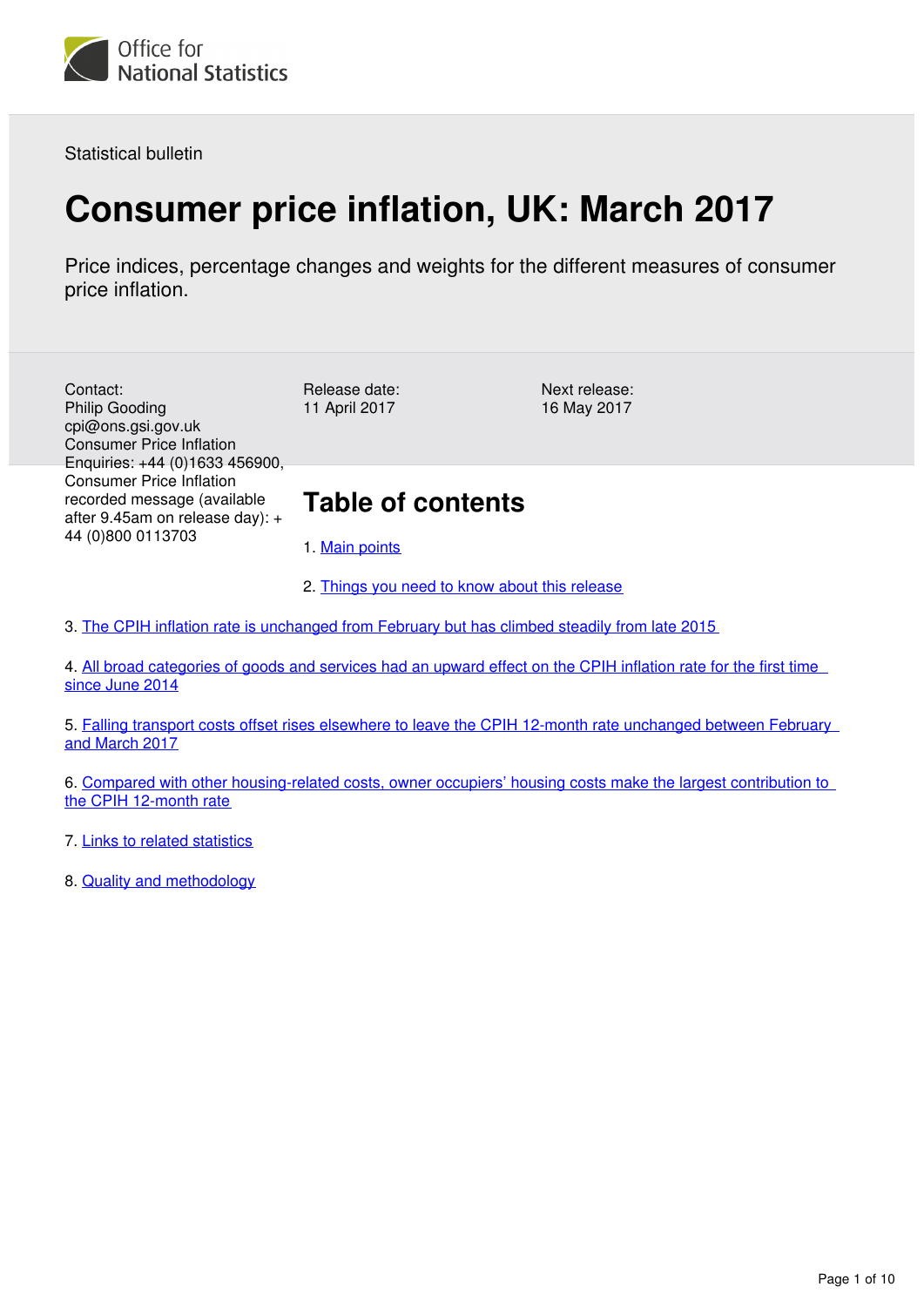## <span id="page-1-0"></span>**1 . Main points**

- The Consumer Prices Index including owner occupiers' housing costs (CPIH, not a National Statistic) 12month inflation rate was 2.3% in March 2017, unchanged from February.
- The rate has been steadily increasing following a period of relatively low inflation in 2015.
- Rising prices for food, alcohol and tobacco, clothing and footwear, miscellaneous goods and services were the main upward contributors to change in the rate.
- These were largely offset by a downward contribution from transport, particularly air fares and, to a lesser extent, motor fuels.
- The Consumer Prices Index (CPI) 12-month rate was also 2.3% in March 2017, unchanged from February.

## <span id="page-1-1"></span>**2 . Things you need to know about this release**

Consumer price inflation is the rate at which the prices of goods and services bought by households rise or fall. It is estimated by using price indices. One way to understand this is to think of a shopping basket containing all the goods and services bought by households. Movements in price indices represent the changing cost of this basket. Consumer price indices – a brief quide gives an overview of the indices and their uses.

The most common approach to measuring inflation is the 12-month inflation rate, which compares prices for the latest month with the same month a year ago. In any given month, the 12-month rate is determined by the balance between upward and downward price movements of the range of goods and services included in the index.

This release also examines how the various types of goods and services contribute to the change in the 12 month inflation rate between the latest two months. The size and direction of these contributions depends on how prices changed between both the latest two months this year and the same two months last year. For example, the price of a product could make an upward contribution to the change in the rate even if it fell, provided that it fell by less than it did between the same two months a year ago. [Explaining the contribution to change in the 12](http://webarchive.nationalarchives.gov.uk/20160105160709/http:/www.ons.gov.uk/ons/guide-method/user-guidance/prices/cpi-and-rpi/index.html) [month rate](http://webarchive.nationalarchives.gov.uk/20160105160709/http:/www.ons.gov.uk/ons/guide-method/user-guidance/prices/cpi-and-rpi/index.html) covers this concept in more detail.

The Consumer Prices Index including owner occupiers' housing costs (CPIH) is the most comprehensive measure of inflation. It extends the Consumer Prices Index (CPI) to include a measure of the costs associated with owning, maintaining and living in one's own home, known as owner occupiers' housing costs (OOH), along with Council Tax. Both of these are significant expenses for many households and are not included in the CPI.

Aside from including owner occupiers' housing costs (OOH) and Council Tax, CPIH is otherwise identical to CPI. This means that, aside from these two components, the factors contributing to the CPI rate are the same as those contributing to the CPIH. For example, if food is reported as increasing the CPIH rate, it is also acting to increase the CPI rate. The size of the contributions for components other than OOH and Council Tax are exaggerated in the CPI compared with the CPIH because they account for a larger proportion of the overall index.

CPIH is not currently a National Statistic[.](https://www.statisticsauthority.gov.uk/national-statistician/types-of-official-statistics/) It has been reassessed by the Office for Statistics Regulation (OSR) against the standards set out in the [Code of Practice for Official Statistics.](https://www.statisticsauthority.gov.uk/publication/code-of-practice/) The [assessment report](https://www.statisticsauthority.gov.uk/publication/statistics-on-consumer-price-inflation-including-owner-occupiers-housing-costs/) published on 3 March 2016 included a number of requirements that need to be implemented for CPIH to regain its status as a National Statistic and we are working to address these.

The Consumer Prices Index (CPI) continues to be a National Statistic and is produced to international standards. Itis published at the same level of detail as before in the accompanying dataset and time series dataset.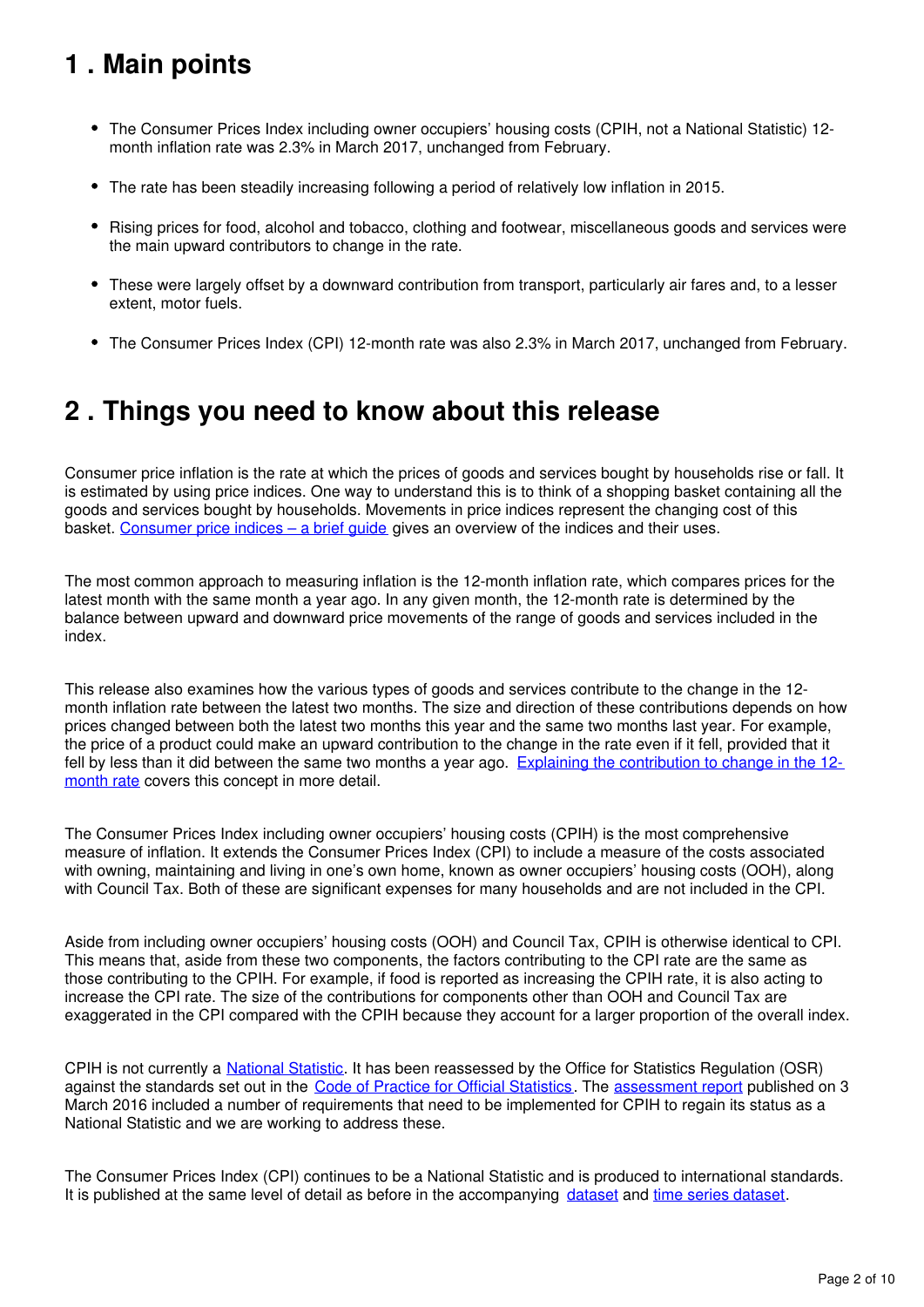The Retail Prices Index (RPI), its sub-components and RPIX continue to be published in the accompanying [dataset](https://www.ons.gov.uk/economy/inflationandpriceindices/datasets/consumerpriceinflation) and[time series dataset](https://www.ons.gov.uk/economy/inflationandpriceindices/datasets/consumerpriceindices). In accordance with the Statistics and Registration Service Act 2007, they have been assessed against the [Code of Practice for Official Statistics](https://www.statisticsauthority.gov.uk/publication/code-of-practice/) and found not to meet the required standard for designation as National Statistics.

The figures in this publication use data collected on or around 14 March 2017.

## <span id="page-2-0"></span>**3 . The CPIH inflation rate is unchanged from February but has climbed steadily from late 2015**

The Consumer Prices Index including owner occupiers' housing costs (CPIH) 12-month rate of 2.3% for March is unchanged from February. These rates are the highest since September 2013. At that time the rate was gradually decreasing down to a period of low inflation observed during 2015, with the CPIH 12-month rate remaining just above zero for much of the year. Towards the end of 2015, the rate began to climb steadily to reach 2.3% in February and March 2017.

Figure 1 compares the 12-month inflation rates for CPIH and the Consumer Prices Index (CPI), along with the rate for the owner occupiers' housing costs (OOH) component of CPIH. Given that OOH accounts for around 17% of CPIH, it is the main driver for differences between the CPIH and CPI inflation rates.

Whilst CPIH and CPI show similar trends over time and both stood at 2.3% in both February and March 2017, they usually report different rates. Over the last two years, the 12-month rate for CPIH has been on average 0.3 percentage points higher than for CPI. This is because the rate for OOH has been higher than the CPI during this period, continuing to climb as the CPI rate fell to around zero in early 2015. More recently, the inflation rate for goods and services other than OOH has risen, whereas the rate for OOH has remained largely flat. This has meant that the two indices have become more closely aligned.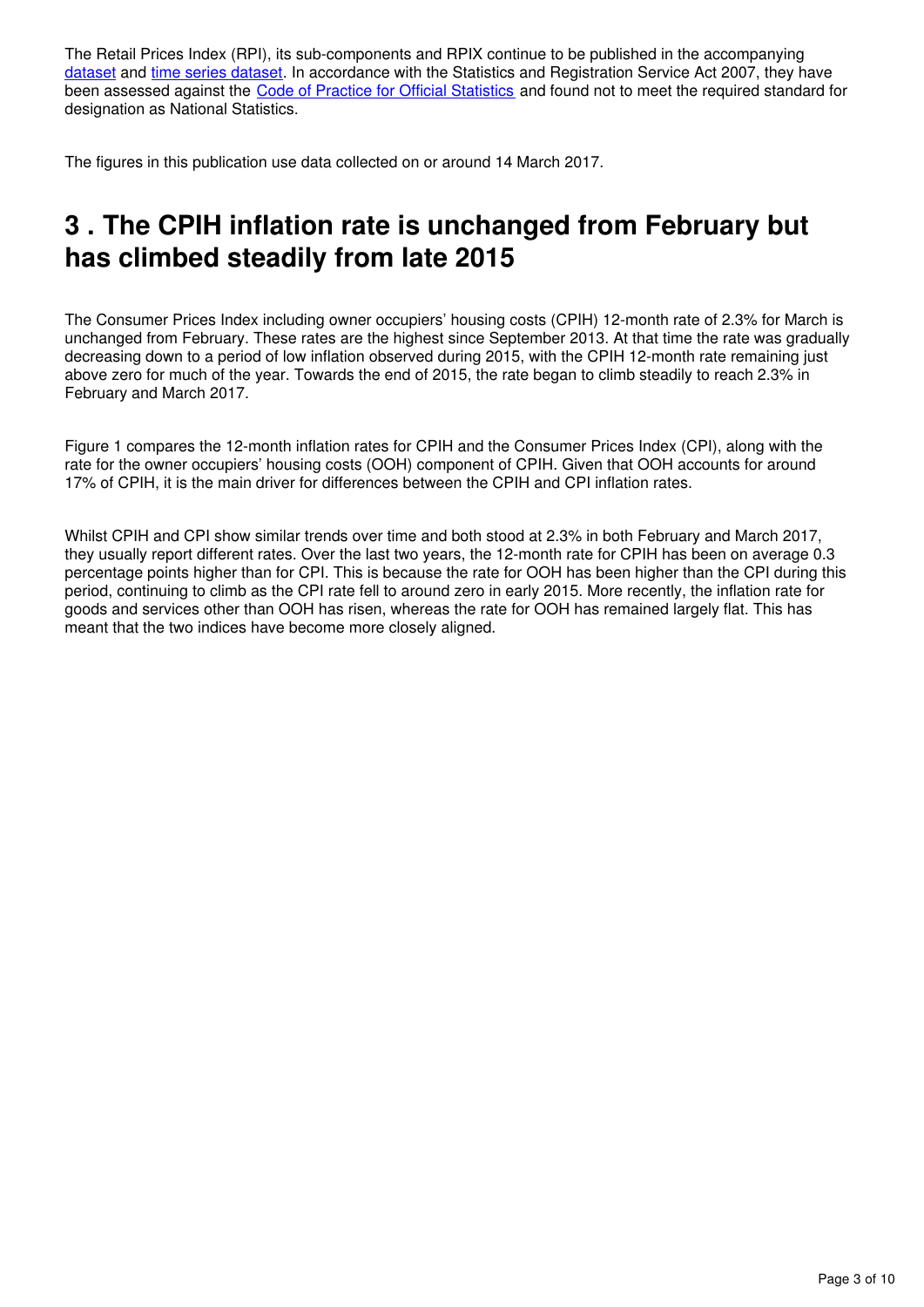### **Figure 1: CPIH, OOH component and CPI 12-month rates for the last 10 years: March 2007 to March 2017**

Figure 1: CPIH, OOH component and CPI 12-month rates for the last 10 years: March 2007 to March 2017



#### **Source: Office for National Statistics**

#### **Notes:**

1. CPIH has been re-assessed to evaluate the extent to which it meets the professional standards set out in the Code of Practice for Official Statistics. The assessment report includes a number of requirements that need to be implemented for CPIH to regain its status as a National Statistic and we are working to address these.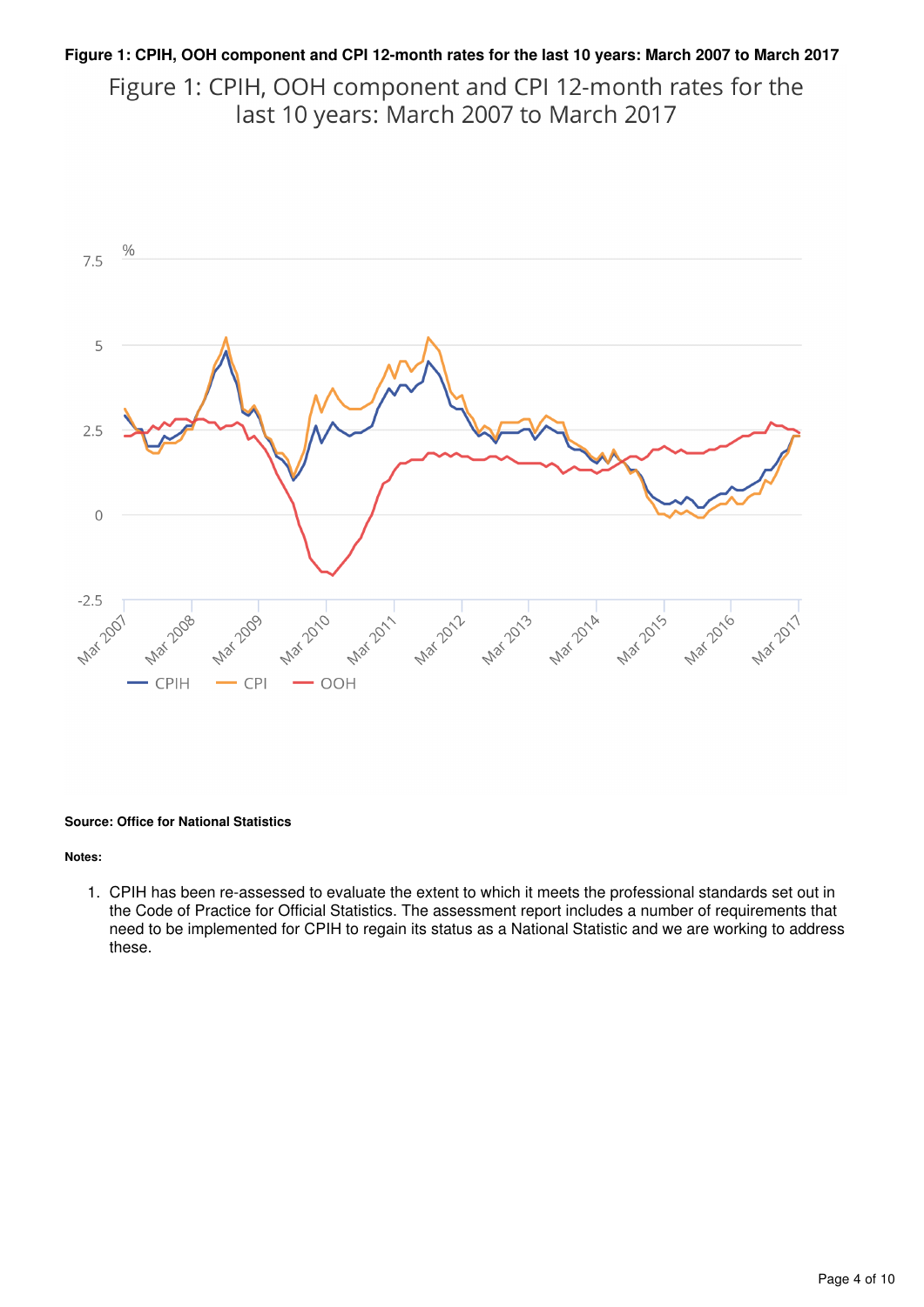|  | Table 1: CPIH, OOH component and CPI index values and 12-month rates: March 2016 to March 2017 |  |  |
|--|------------------------------------------------------------------------------------------------|--|--|
|--|------------------------------------------------------------------------------------------------|--|--|

UK

|          | CPIH Index <sup>1,2</sup> CPIH 12-<br>$(UK, 2015 =$<br>100) | month <sup>2</sup><br>rate | CPI Index <sup>1</sup><br>(UK,<br>$2015 = 100$ | CPI 12- month OOH Index $1,2$ | rate (UK, 2015=100) | <b>OOH 12-</b><br>month <sup>2</sup> rate |
|----------|-------------------------------------------------------------|----------------------------|------------------------------------------------|-------------------------------|---------------------|-------------------------------------------|
| 2016 Mar | 100.4                                                       | 0.8                        | 100.2                                          | 0.5                           | 101.5               | 2.1                                       |
| Apr      | 100.6                                                       | 0.7                        | 100.2                                          | 0.3                           | 101.8               | 2.2                                       |
| May      | 100.8                                                       | 0.7                        | 100.4                                          | 0.3                           | 102.1               | 2.3                                       |
| Jun      | 101.0                                                       | 0.8                        | 100.6                                          | 0.5                           | 102.2               | 2.3                                       |
| Jul      | 100.9                                                       | 0.9                        | 100.6                                          | 0.6                           | 102.4               | 2.4                                       |
| Aug      | 101.2                                                       | 1.0                        | 100.9                                          | 0.6                           | 102.7               | 2.4                                       |
| Sep      | 101.5                                                       | 1.3                        | 101.1                                          | 1.0                           | 102.8               | 2.4                                       |
| Oct      | 101.6                                                       | 1.3                        | 101.2                                          | 0.9                           | 103.2               | 2.7                                       |
| Nov      | 101.8                                                       | 1.5                        | 101.4                                          | 1.2                           | 103.4               | 2.6                                       |
| Dec      | 102.2                                                       | 1.8                        | 101.9                                          | 1.6                           | 103.6               | 2.6                                       |
| 2017 Jan | 101.8                                                       | 1.9                        | 101.4                                          | 1.8                           | 103.8               | 2.5                                       |
| Feb      | 102.4                                                       | 2.3                        | 102.1                                          | 2.3                           | 103.9               | 2.5                                       |
| Mar      | 102.7                                                       | 2.3                        | 102.5                                          | 2.3                           | 104.0               | 2.4                                       |

Source: Office for National Statistics

Notes:

1. From February 2016, CPI and CPIH indices have been re-referenced and published with 2015=100. This does not impact on published inflation rates.

2. CPIH has been re-assessed to evaluate the extent to which it meets the professional standards set out in the Code of Practice for Official Statistics. The assessment report includes a number of requirements that need to be implemented for CPIH to regain its status as a National Statistic and we are working to address these.

## <span id="page-4-0"></span>**4 . All broad categories of goods and services had an upward effect on the CPIH inflation rate for the first time since June 2014**

Figure 2 shows that price movements for all the broad categories of goods and services had an upward effect on the Consumer Prices Index including owner occupiers' housing costs (CPIH) 12-month rate in March 2017. This is the first time since June 2014 that all categories made a positive contribution. The largest upward effect in March came from housing and household services, largely from rises in owner occupiers' housing costs. This was followed by the contribution from rising transport prices, which is largely due to increasing fuel prices.

In February, food prices rose by 0.3% on the year, the first positive rate since mid-2014. In March, the recent trend of rising food prices continued and the 12-month rate rose to 1.7%. This equates to a 0.12 percentage points upward contribution to the CPIH 12-month rate or 0.10 percentage points upward contribution from the wider food and non-alcoholic beverages category.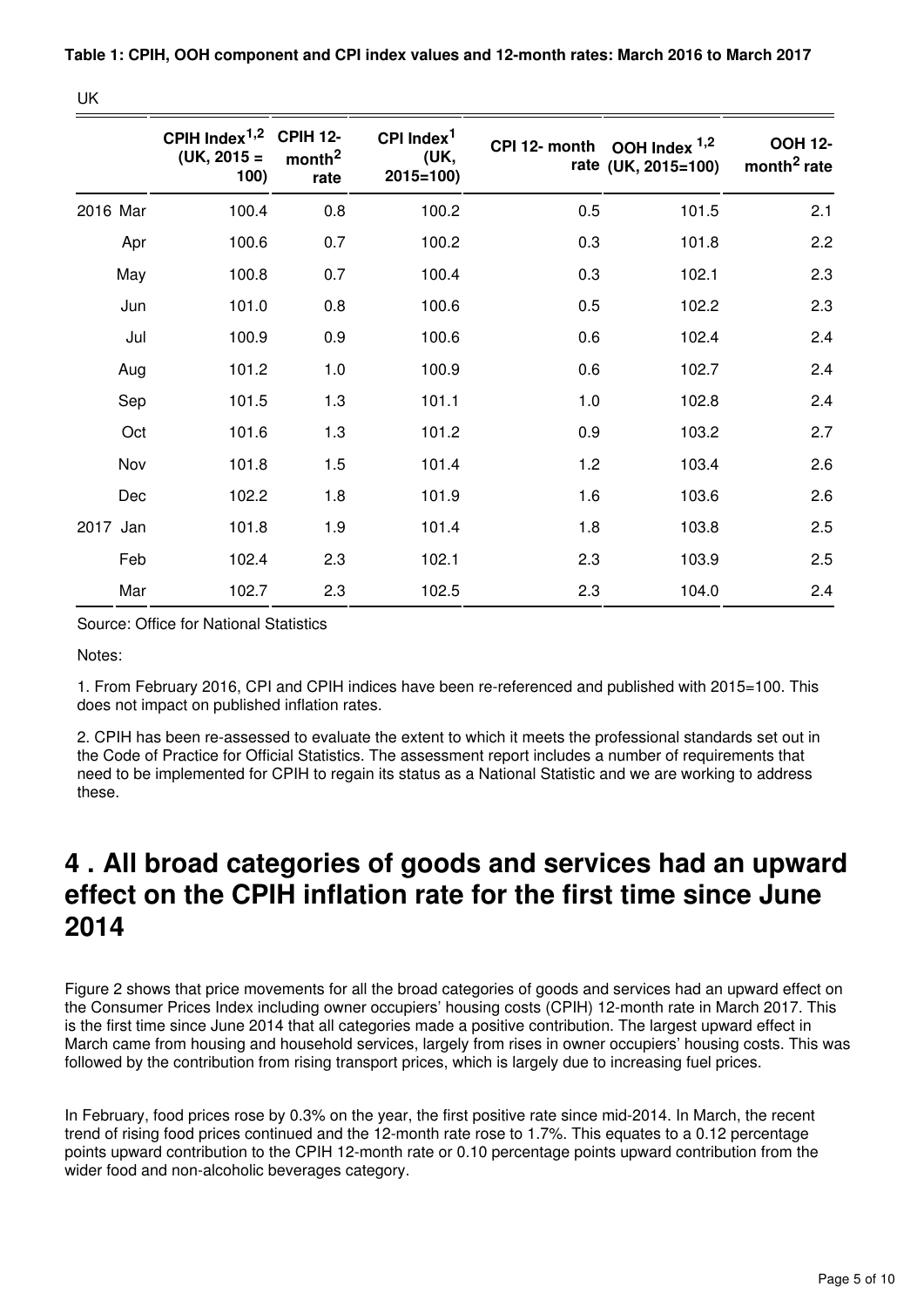### **Figure 2: Contributions to the CPIH 12-month rate: March 2016 and March 2017**

### Figure 2: Contributions to the CPIH 12-month rate: March 2016 and March 2017



#### **Source: Office for National Statistics**

#### **Notes:**

- 1. Individual contributions may not sum to the total due to rounding.
- 2. CPIH has been re-assessed to evaluate the extent to which it meets the professional standards set out in the Code of Practice for Official Statistics. The assessment report includes a number of requirements that need to be implemented for CPIH to regain its status as a National Statistic and we are working to address these.

## <span id="page-5-0"></span>**5 . Falling transport costs offset rises elsewhere to leave the CPIH 12-month rate unchanged between February and March 2017**

Figure 3 shows how each of the main groups of goods and services impacted on the change in the 12-month rate between February and March 2017. Many groups had an upward effect on the rate but these were offset by falling transport costs.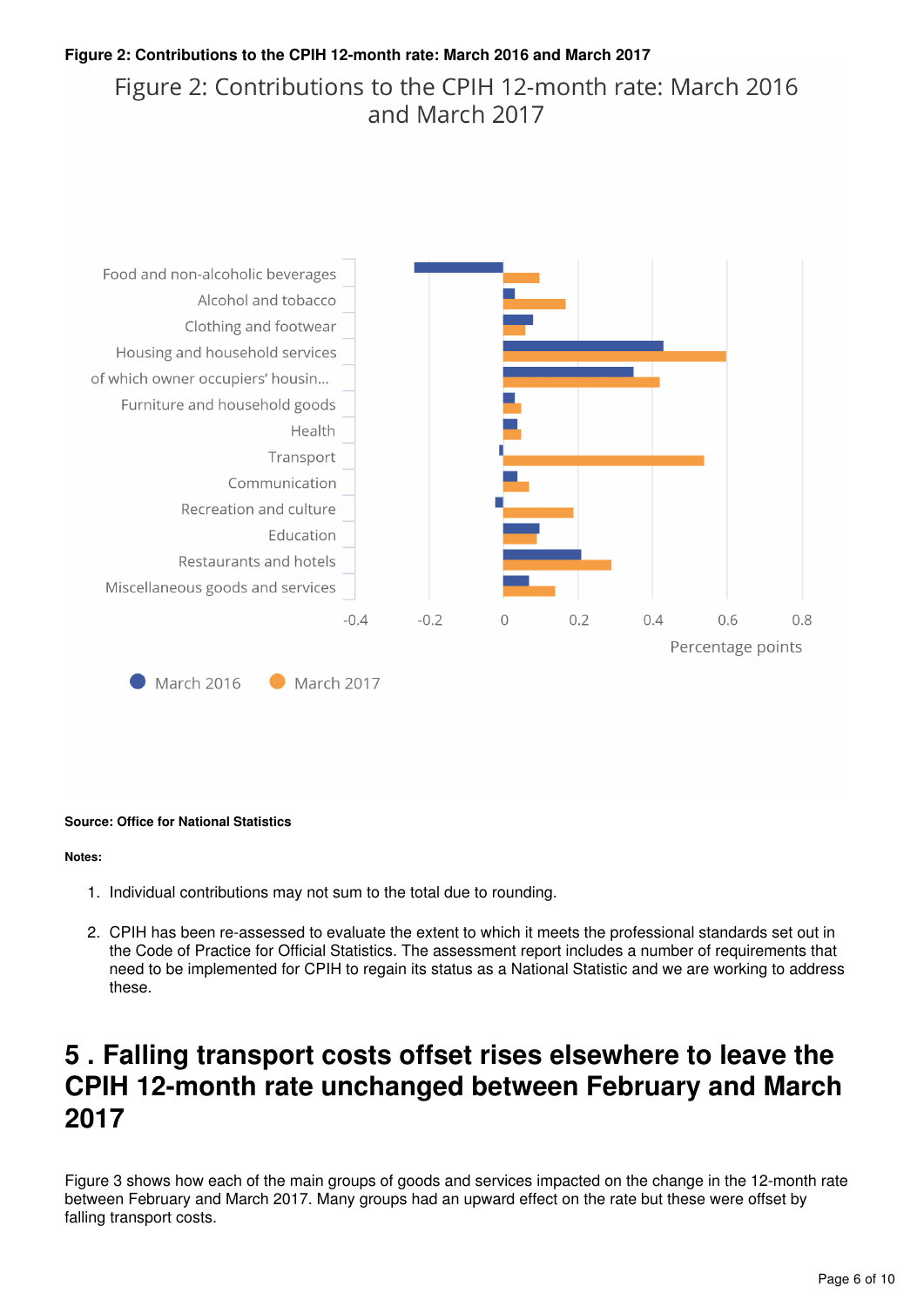The largest upward effect came from food and non-alcoholic beverages. Food prices fell between February and March in the previous 6 years but in 2017 they rose by 0.6%. The upward effect came from a wide range of food items with only fruit providing a small downward contribution. At a detailed product level, the largest upward effects came from margarine, low-fat spread and crisps with prices for these items rising between February and March 2017 but falling between the same two months a year earlier.

The upward effect from alcohol and tobacco came reasonably equally from both components. Within alcohol, prices of spirits (particularly whisky) and beer (principally lager) rose this year but fell a year ago. With tobacco, cigarette prices rose by more between February and March 2017 than between the same two months in 2016. The movements may have been influenced by the timing of price collection in relation to the introduction of duty changes. This year prices were collected in the week after increases in duty on tobacco were introduced whereas in March 2016 price collection was mostly completed before duty increases took effect. As a result they would have had less influence on last year's March index.

Prices of clothing and footwear rose overall by 2.0% between February and March this year compared with 1.0% a year ago. The effects are spread across a wide range of items, principally in women's clothing.

The final significant upward effect came from the miscellaneous goods and services category. This saw an overall price rise of 0.6% between February and March 2017, the largest price rise between February and March for this category in Consumer Prices Index including owner occupiers' housing costs (CPIH) history (which began in 2005). The largest individual effect came from jewellery, clocks and watches though there were small upward contributions from a variety of groups.

These upward effects were largely offset by a downward contribution from transport, coming principally from air fares and, to a lesser extent, movements in fuel prices. The timing of Easter in March 2016 contributed to air fares rising by 22.9% on the month whereas this year, Easter is in April and there was no price rise. Instead fares fell by 3.9% between February and March. Prices of motor fuels also fell between February and March this year reflecting falls in global oil prices whereas prices rose a year ago. Petrol fell by 1.0 pence per litre this year but rose by 0.9 pence per litre a year ago. Similarly diesel fell by 1.1 pence per litre this year but rose by 2.0 pence a year ago.

Owner occupiers' housing costs increased by 0.1% between February and March 2017, compared with 0.2% between these months a year ago. This meant that they had a small downward effect on the change in the 12 month rate.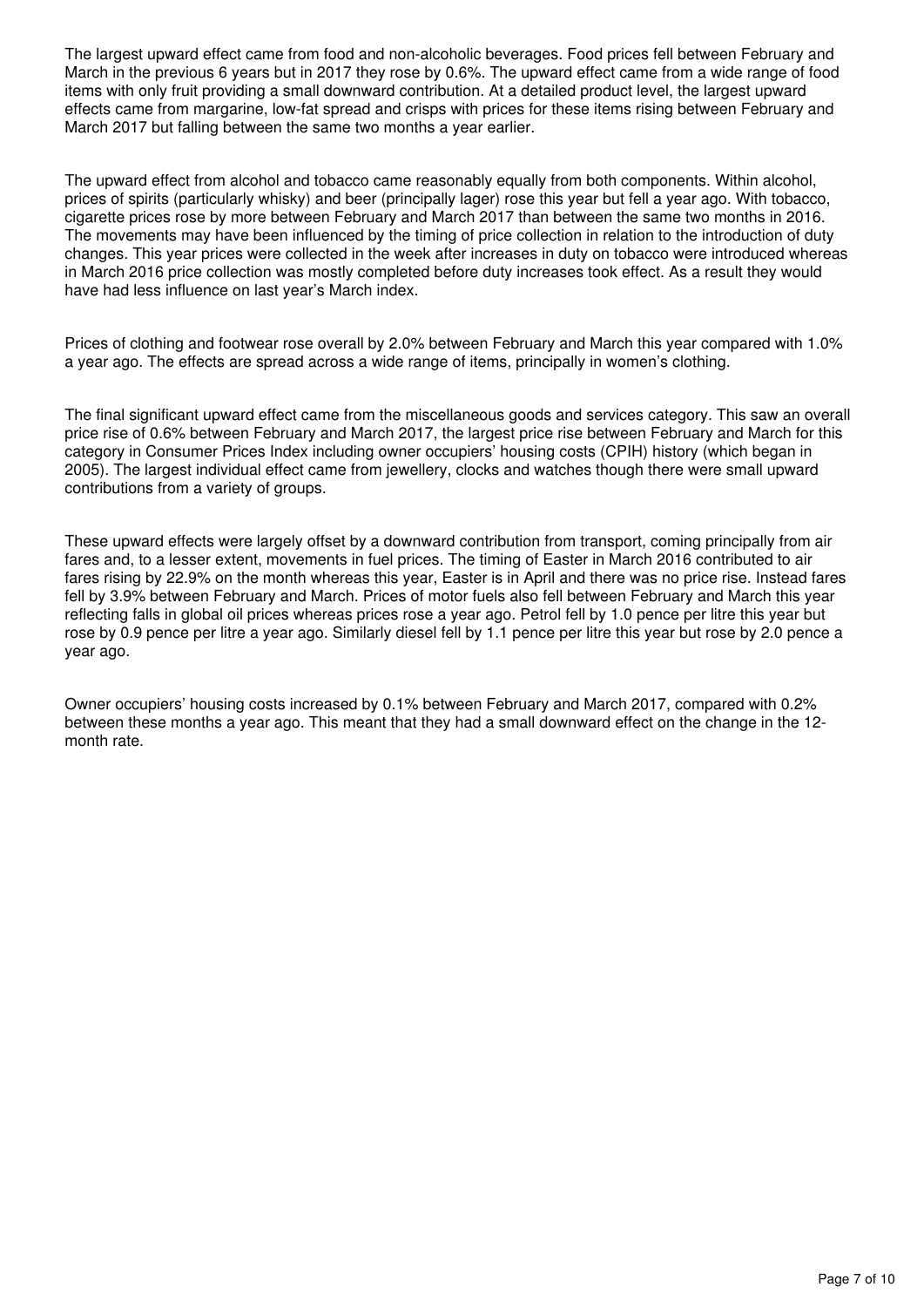### **Figure 3: Contributions to change in the CPIH 12-month rate: March 2017**

## Figure 3: Contributions to change in the CPIH 12-month rate: March 2017



#### **Source: Office for National Statistics**

#### **Notes:**

- 1. Individual contributions may not sum to the total due to rounding.
- 2. More information on the contents of each group can be found in Table 3 in the accompanying consumer [price inflation dataset tables](https://www.ons.gov.uk/economy/inflationandpriceindices/datasets/consumerpriceinflation).

## <span id="page-7-0"></span>**6 . Compared with other housing-related costs, owner occupiers' housing costs make the largest contribution to the CPIH 12-month rate**

Figure 4 shows the contribution of owner occupiers' housing costs (OOH) and Council Tax to the Consumer Prices Index including owner occupiers' housing costs (CPIH) inflation rate in the context of wider housing-related costs. OOH has consistently been the largest contributor to the rate from 2015 and increases in Council Tax in 2016 mean that this is now the second largest. Taken together, these two components account for almost 0.5 percentage points of the overall CPIH rate of 2.3%.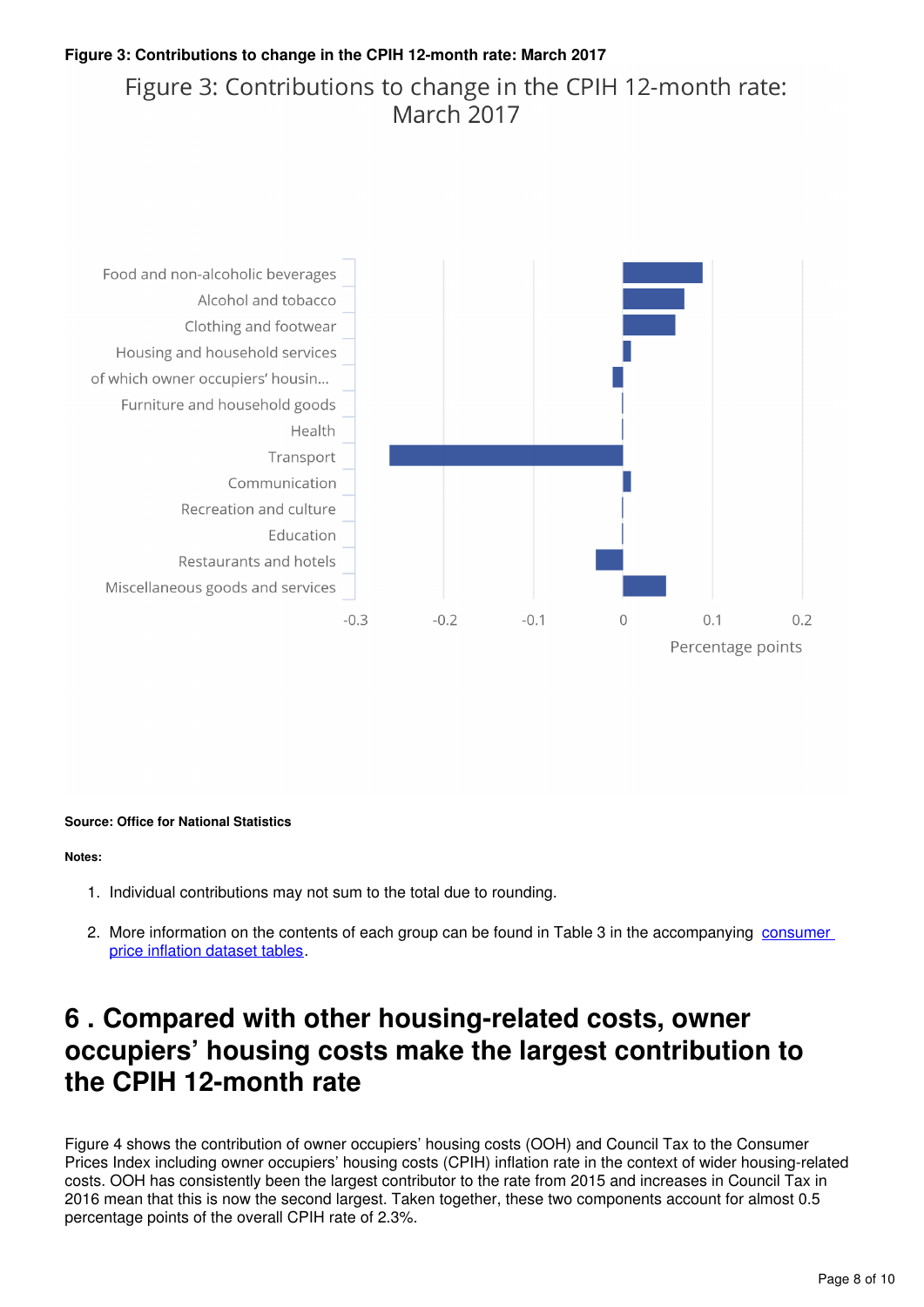The reduction in the contribution from rents is likely to be a result of a policy to reduce social housing rent starting from April 2016. The negative contribution from utility bills that was seen throughout 2015 and 2016 has subsided in recent months and turned positive, whilst regular maintenance and repair, along with water and sewerage services, tend to make a very small contribution to the 12-month rate.

#### **Figure 4: Contributions of housing components to the CPIH 12-month rate: January 2015 to March 2017**

Figure 4: Contributions of housing components to the CPIH 12month rate: January 2015 to March 2017



**Source: Office for National Statistics**

## <span id="page-8-0"></span>**7 . Links to related statistics**

Datarelating to the Retail Prices Index are available in the accompanying dataset and time series dataset.

Other important measures of inflation and prices include [Producer Prices Indices](https://www.ons.gov.uk/economy/inflationandpriceindices/bulletins/producerpriceinflation/previousReleases), the House Price Index and the [Index of Private Housing Rental Prices \(IPHRP\).](https://www.ons.gov.uk/economy/inflationandpriceindices/bulletins/indexofprivatehousingrentalprices/previousReleases) [Prices economic commentary: April 2017](https://www.ons.gov.uk/releases/priceseconomiccommentarymar2017) presents further analysis of these in addition to CPIH.

The [individual price quotes \(for locally collected items only\) and item indices](https://www.ons.gov.uk/economy/inflationandpriceindices/datasets/consumerpriceindicescpiandretailpricesindexrpiitemindicesandpricequotes) that underpin the consumer price inflation statistics are available.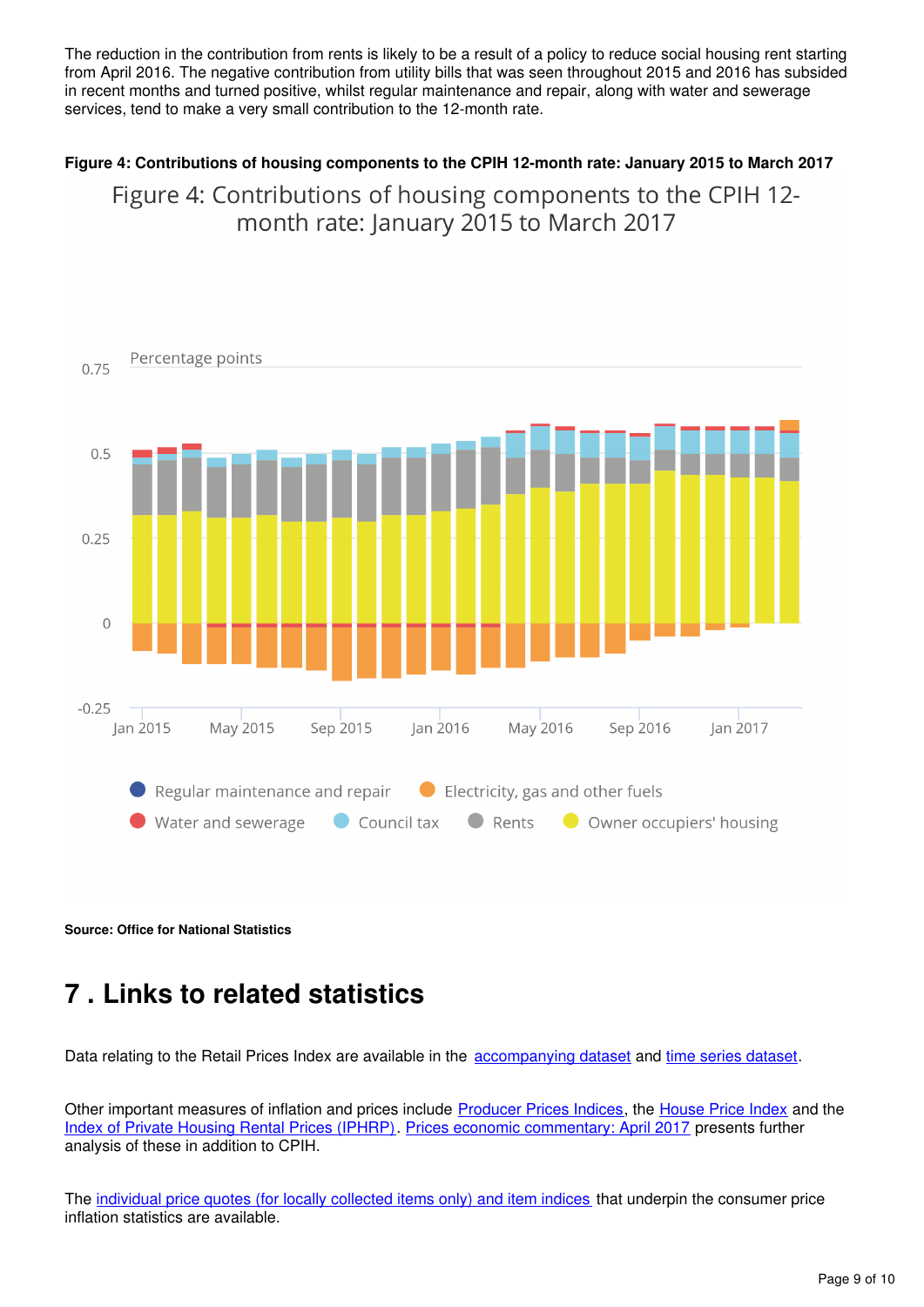The [Harmonised Index of Consumer Prices](http://ec.europa.eu/eurostat/tgm/refreshTableAction.do?tab=table&plugin=1&pcode=teicp000&language=en) (HICP) provides a comparable measure of inflation for each member state of the European Union. The UK HICP is identical to the UK CPI. Further information is available on the [Eurostat website.](http://ec.europa.eu/eurostat/web/hicp/overview)

## <span id="page-9-0"></span>**8 . Quality and methodology**

The [Consumer Price Inflation Quality and Methodology Information page](https://www.ons.gov.uk/economy/inflationandpriceindices/qmis/consumerpriceinflationqmi) contains important information on:

- the strengths and limitations of the data and how it compares with related data
- users and uses of the data
- how the output was created
- the quality of the output including the accuracy of the data

The [Consumer Price Indices technical manual](http://webarchive.nationalarchives.gov.uk/20160105160709/http:/ons.gov.uk/ons/rel/cpi/consumer-price-indices---technical-manual/2014/index.html) covers the concepts and methodologies underpinning the indices in more detail.

The [CPIH compendium](https://www.ons.gov.uk/economy/inflationandpriceindices/articles/cpihcompendium/2016-10-13) provides a comprehensive source of information on CPIH, with a focus on the approach to measuring owner occupiers' housing costs.

The [Consumer price inflation basket of goods and services](https://www.ons.gov.uk/economy/inflationandpriceindices/articles/ukconsumerpriceinflationbasketofgoodsandservices/2017) article details the annual review process for the items making up the inflation basket used to calculate the UK consumer price inflation indices and describes the changes in the latest year.

An article on [updating weights](https://www.ons.gov.uk/releases/consumerpriceinflationupdatingweights2017) describes the latest changes to the relative weights of items in the inflation basket to ensure they remain representative of current consumer spending patterns.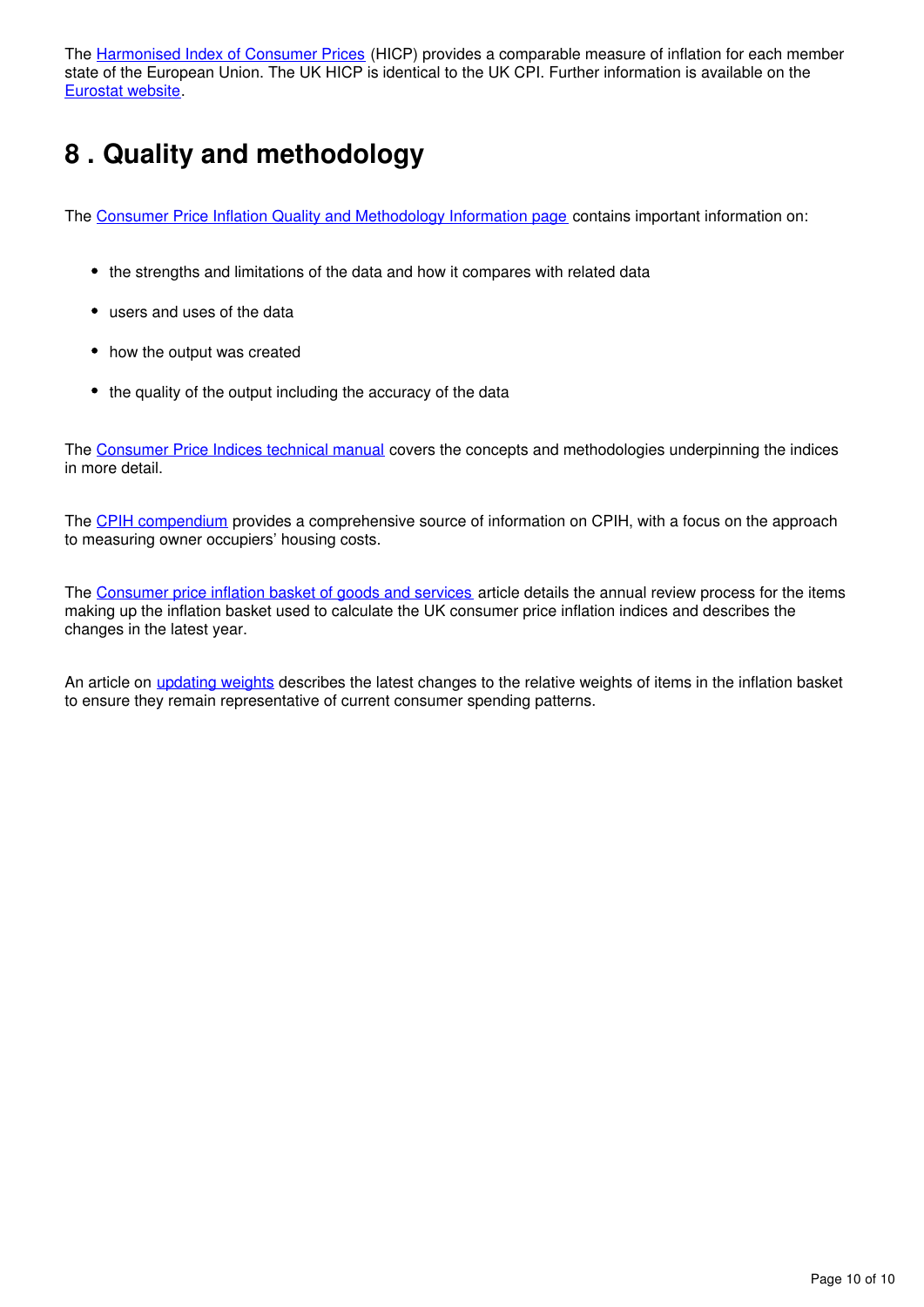## **ACPIH, CPI, RPI, RPIX, CPIY, CPI-CT & CPIHY : the latest three years 1, 2, 3, 4**

|          |                       | Consumer prices index<br>housing (CPIH)   |                       | Consumer prices index<br>(CPI)            |                                   | All items<br>retail prices<br>index (RPI) | All items RPI excluding           |                                           |  |  |  |
|----------|-----------------------|-------------------------------------------|-----------------------|-------------------------------------------|-----------------------------------|-------------------------------------------|-----------------------------------|-------------------------------------------|--|--|--|
|          |                       |                                           |                       |                                           |                                   |                                           |                                   | mortgage interest<br>payments (RPIX)      |  |  |  |
|          | Index<br>$(2015=100)$ | Percentage<br>change<br>over<br>12 months | Index<br>$(2015=100)$ | Percentage<br>change<br>over<br>12 months | Index<br>(Jan 13,<br>$1987 = 100$ | Percentage<br>change<br>over<br>12 months | Index<br>(Jan 13,<br>$1987 = 100$ | Percentage<br>change<br>over<br>12 months |  |  |  |
|          | L522                  | L55O                                      | D7BT                  | <b>D7G7</b>                               | <b>CHAW</b>                       | <b>CZBH</b>                               | <b>CHMK</b>                       | <b>CDKQ</b>                               |  |  |  |
| 2014 Mar | 99.3                  | 1.5                                       | 99.7                  | 1.6                                       | 254.8                             | 2.5                                       | 254.3                             | 2.5                                       |  |  |  |
| Apr      | 99.6                  | 1.7                                       | 100.1                 | 1.8                                       | 255.7                             | 2.5                                       | 255.2                             | 2.6                                       |  |  |  |
| May      | 99.6                  | 1.5                                       | 100.0                 | 1.5                                       | 255.9                             | 2.4                                       | 255.4                             | 2.5                                       |  |  |  |
| Jun      | 99.8                  | 1.8                                       | 100.2                 | 1.9                                       | 256.3                             | 2.6                                       | 255.8                             | 2.7                                       |  |  |  |
| Jul      | 99.6                  | 1.6                                       | 99.9                  | 1.6                                       | 256.0                             | 2.5                                       | 255.5                             | 2.6                                       |  |  |  |
| Aug      | 99.9                  | 1.5                                       | 100.2                 | 1.5                                       | 257.0                             | 2.4                                       | 256.5                             | 2.5                                       |  |  |  |
| Sep      | 100.0                 | 1.3                                       | 100.3                 | 1.2                                       | 257.6                             | 2.3                                       | 257.1                             | 2.3                                       |  |  |  |
| Oct      | 100.1                 | 1.3                                       | 100.4                 | 1.3                                       | 257.7                             | 2.3                                       | 257.2                             | 2.4                                       |  |  |  |
| Nov      | 99.9                  | 1.1                                       | 100.1                 | 1.0                                       | 257.1                             | 2.0                                       | 256.6                             | 2.0                                       |  |  |  |
| Dec      | 99.9                  | 0.7                                       | 100.1                 | 0.5                                       | 257.5                             | 1.6                                       | 257.0                             | 1.7                                       |  |  |  |
| 2015 Jan | 99.2                  | 0.5                                       | 99.3                  | 0.3                                       | 255.4                             | 1.1                                       | 254.8                             | 1.2                                       |  |  |  |
| Feb      | 99.5                  | 0.4                                       | 99.5                  | $\overline{\phantom{0}}$                  | 256.7                             | 1.0                                       | 256.2                             | 1.0                                       |  |  |  |
| Mar      | 99.6                  | 0.3                                       | 99.7                  | $\overline{a}$                            | 257.1                             | 0.9                                       | 256.6                             | 0.9                                       |  |  |  |
| Apr      | 99.9                  | 0.3                                       | 99.9                  | $-0.1$                                    | 258.0                             | 0.9                                       | 257.5                             | 0.9                                       |  |  |  |
| May      | 100.1                 | 0.4                                       | 100.1                 | 0.1                                       | 258.5                             | 1.0                                       | 258.1                             | 1.1                                       |  |  |  |
| Jun      | 100.1                 | 0.3                                       | 100.2                 | $\overline{\phantom{0}}$                  | 258.9                             | 1.0                                       | 258.5                             | 1.1                                       |  |  |  |
| Jul      | 100.0                 | 0.5                                       | 100.0                 | 0.1                                       | 258.6                             | 1.0                                       | 258.2                             | 1.1                                       |  |  |  |
| Aug      | 100.3                 | 0.4                                       | 100.3                 | $\overline{\phantom{0}}$                  | 259.8                             | 1.1                                       | 259.5                             | 1.2                                       |  |  |  |
| Sep      | 100.2                 | 0.2                                       | 100.2                 | $-0.1$                                    | 259.6                             | 0.8                                       | 259.3                             | 0.9                                       |  |  |  |
| Oct      | 100.3                 | 0.2                                       | 100.3                 | $-0.1$                                    | 259.5                             | 0.7                                       | 259.2                             | 0.8                                       |  |  |  |
| Nov      | 100.3                 | 0.4                                       | 100.3                 | 0.1                                       | 259.8                             | 1.1                                       | 259.4                             | 1.1                                       |  |  |  |
| Dec      | 100.4                 | 0.5                                       | 100.3                 | 0.2                                       | 260.6                             | $1.2$                                     | 260.3                             | 1.3                                       |  |  |  |
| 2016 Jan | 99.9                  | 0.6                                       | 99.5                  | 0.3                                       | 258.8                             | 1.3                                       | 258.4                             | 1.4                                       |  |  |  |
| Feb      | 100.1                 | 0.6                                       | 99.8                  | 0.3                                       | 260.0                             | 1.3                                       | 259.7                             | 1.4                                       |  |  |  |
| Mar      | 100.4                 | 0.8                                       | 100.2                 | 0.5                                       | 261.1                             | 1.6                                       | 260.8                             | 1.6                                       |  |  |  |
| Apr      | 100.6                 | 0.7                                       | 100.2                 | 0.3                                       | 261.4                             | 1.3                                       | 261.1                             | 1.4                                       |  |  |  |
| May      | 100.8                 | 0.7                                       | 100.4                 | 0.3                                       | 262.1                             | 1.4                                       | 261.9                             | 1.5                                       |  |  |  |
| Jun      | 101.0                 | 0.8                                       | 100.6                 | 0.5                                       | 263.1                             | 1.6                                       | 262.9                             | 1.7                                       |  |  |  |
| Jul      | 100.9                 | 0.9                                       | 100.6                 | 0.6                                       | 263.4                             | 1.9                                       | 263.2                             | 1.9                                       |  |  |  |
| Aug      | 101.2                 | 1.0                                       | 100.9                 | 0.6                                       | 264.4                             | 1.8                                       | 264.5                             | 1.9                                       |  |  |  |
| Sep      | 101.5                 | 1.3                                       | 101.1                 | 1.0                                       | 264.9                             | 2.0                                       | 264.9                             | 2.2                                       |  |  |  |
| Oct      | 101.6                 | 1.3                                       | 101.2                 | 0.9                                       | 264.8                             | 2.0                                       | 265.0                             | 2.2                                       |  |  |  |
| Nov      | 101.8                 | 1.5                                       | 101.4                 | 1.2                                       | 265.5                             | 2.2                                       | 265.8                             | 2.5                                       |  |  |  |
| Dec      | 102.2                 | 1.8                                       | 101.9                 | 1.6                                       | 267.1                             | 2.5                                       | 267.4                             | 2.7                                       |  |  |  |
| 2017 Jan | 101.8                 | 1.9                                       | 101.4                 | 1.8                                       | 265.5                             | 2.6                                       | 265.8                             | 2.9                                       |  |  |  |
| Feb      | 102.4                 | 2.3                                       | 102.1                 | 2.3                                       | 268.4                             | 3.2                                       | 268.8                             | 3.5                                       |  |  |  |
| Mar      | 102.7                 | 2.3                                       | 102.5                 | 2.3                                       | 269.3                             | 3.1                                       | 269.7                             | 3.4                                       |  |  |  |
|          |                       |                                           |                       |                                           |                                   |                                           |                                   |                                           |  |  |  |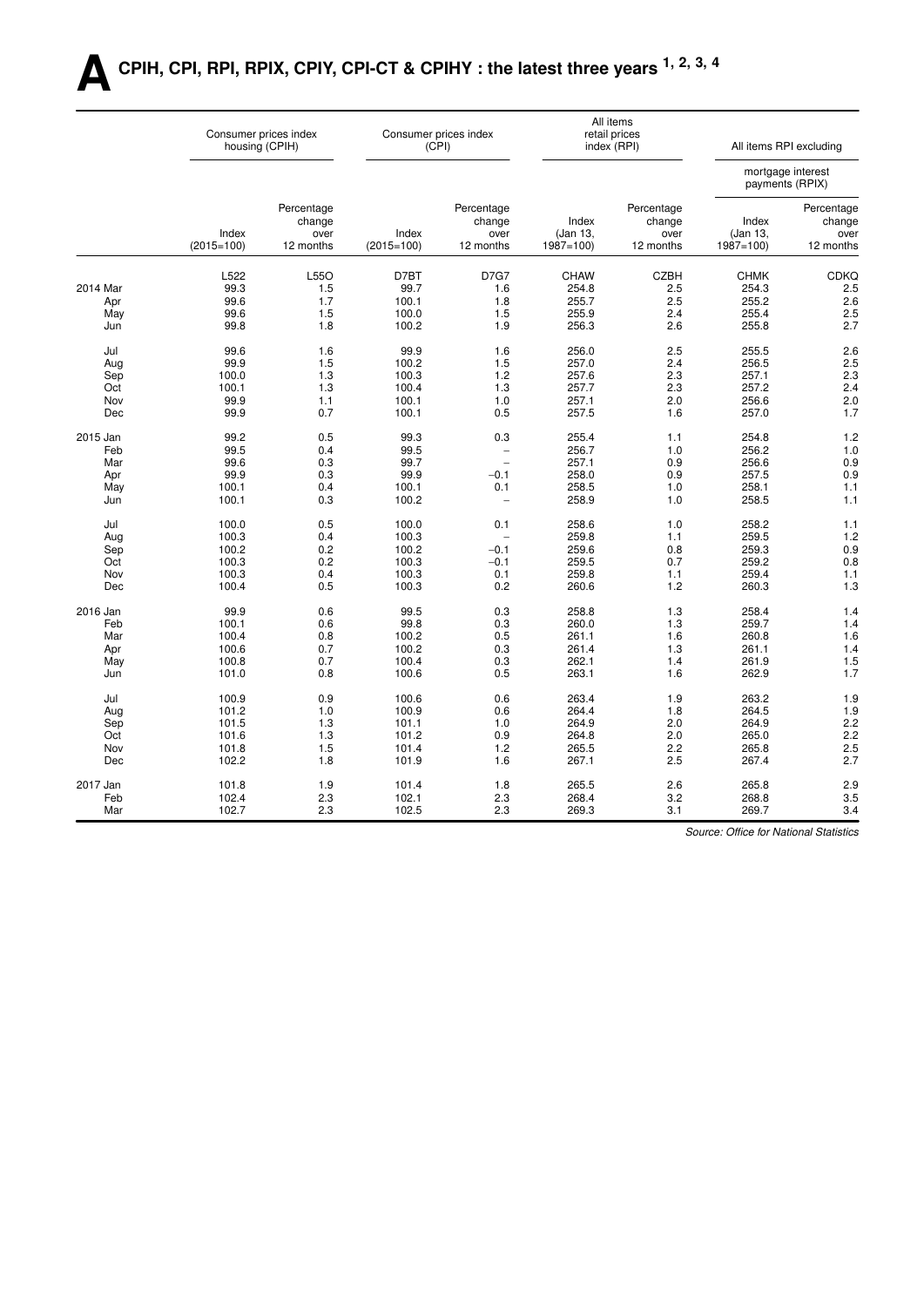## **ACPIH, CPI, RPI, RPIX, CPIY, CPI-CT & CPIHY : the latest three years 1, 2, 3, 4**



|          | All items excluding indirect taxes<br>(CPIY) |                          | (CPI-CT)              | Constant taxes           | CPIH including indirect taxes<br>(CPIHY) |                      |
|----------|----------------------------------------------|--------------------------|-----------------------|--------------------------|------------------------------------------|----------------------|
|          |                                              | Percentage<br>change     |                       | Percentage<br>change     |                                          | Percentage<br>change |
|          | Index<br>$(2015=100)$                        | over<br>12 months        | Index<br>$(2015=100)$ | over<br>12 months        | Index<br>$(2015=100)$                    | over<br>12 months    |
|          | EL <sub>2Q</sub>                             | EL2S                     | EAC7                  | EAD6                     | L5IU                                     | L5IV                 |
| 2014 Mar | 99.9                                         | 1.7                      | 99.8                  | 1.5                      | 99.4                                     | 1.6                  |
| Apr      | 100.2                                        | 1.9                      | 100.1                 | 1.7                      | 99.7                                     | 1.8                  |
| May      | 100.1                                        | 1.5                      | 100.0                 | 1.4                      | 99.6                                     | 1.5                  |
|          |                                              |                          |                       |                          |                                          |                      |
| Jun      | 100.3                                        | 1.9                      | 100.2                 | 1.8                      | 99.8                                     | 1.8                  |
| Jul      | 100.0                                        | 1.6                      | 99.9                  | 1.5                      | 99.6                                     | 1.6                  |
| Aug      | 100.4                                        | 1.6                      | 100.3                 | 1.5                      | 100.0                                    | 1.5                  |
| Sep      | 100.4                                        | 1.2                      | 100.3                 | 1.1                      | 100.0                                    | 1.3                  |
| Oct      | 100.6                                        | 1.3                      | 100.4                 | 1.2                      | 100.2                                    | 1.4                  |
| Nov      | 100.3                                        | 1.0                      | 100.1                 | 0.9                      | 100.0                                    | 1.1                  |
| Dec      | 100.3                                        | 0.5                      | 100.1                 | 0.5                      | 100.0                                    | 0.7                  |
| 2015 Jan | 99.2                                         |                          | 99.3                  | 0.2                      | 99.2                                     | 0.4                  |
| Feb      | 99.5                                         | $-0.2$                   | 99.5                  | $-0.1$                   | 99.4                                     | 0.2                  |
| Mar      | 99.7                                         | $-0.3$                   | 99.7                  | $-0.1$                   | 99.6                                     | 0.2                  |
| Apr      | 99.9                                         | $-0.3$                   | 99.9                  | $-0.1$                   | 99.9                                     | 0.2                  |
| May      | 100.1                                        | $\overline{a}$           | 100.1                 | 0.1                      | 100.0                                    | 0.4                  |
| Jun      | 100.2                                        | $-0.1$                   | 100.2                 | $\overline{\phantom{0}}$ | 100.1                                    | 0.3                  |
| Jul      | 100.1                                        | 0.1                      | 100.0                 | 0.1                      | 100.1                                    | 0.5                  |
| Aug      | 100.3                                        | $-0.1$                   | 100.3                 | $\overline{\phantom{0}}$ | 100.3                                    | 0.4                  |
| Sep      | 100.2                                        | $-0.2$                   | 100.2                 | $-0.1$                   | 100.2                                    | 0.2                  |
| Oct      | 100.3                                        | $-0.3$                   | 100.3                 | $-0.1$                   | 100.3                                    | 0.2                  |
| Nov      | 100.2                                        | $-0.1$                   | 100.2                 | 0.1                      | 100.3                                    | 0.3                  |
| Dec      | 100.3                                        | $\overline{\phantom{0}}$ | 100.3                 | 0.2                      | 100.5                                    | 0.5                  |
|          |                                              |                          |                       |                          |                                          |                      |
| 2016 Jan | 99.4                                         | 0.2                      | 99.5                  | 0.3                      | 99.8                                     | 0.6                  |
| Feb      | 99.7                                         | 0.2                      | 99.8                  | 0.2                      | 100.1                                    | 0.6                  |
| Mar      | 100.1                                        | 0.4                      | 100.1                 | 0.4                      | 100.4                                    | 0.8                  |
| Apr      | 100.1                                        | 0.1                      | 100.1                 | 0.2                      | 100.4                                    | 0.6                  |
| May      | 100.3                                        | 0.1                      | 100.3                 | 0.2                      | 100.6                                    | 0.6                  |
| Jun      | 100.5                                        | 0.3                      | 100.5                 | 0.4                      | 100.9                                    | 0.7                  |
| Jul      | 100.4                                        | 0.4                      | 100.5                 | 0.5                      | 100.9                                    | 0.8                  |
| Aug      | 100.8                                        | 0.5                      | 100.8                 | 0.5                      | 101.2                                    | 0.9                  |
| Sep      | 101.0                                        | 0.8                      | 101.0                 | 0.9                      | 101.4                                    | 1.2                  |
| Oct      | 101.1                                        | 0.8                      | 101.1                 | 0.8                      | 101.6                                    | 1.2                  |
| Nov      | 101.3                                        | 1.1                      | 101.3                 | 1.1                      | 101.8                                    | $1.5$                |
| Dec      | 101.9                                        | 1.5                      | 101.8                 | 1.5                      | 102.3                                    | 1.8                  |
| 2017 Jan | 101.1                                        | 1.7                      | 101.3                 | 1.8                      | 101.7                                    | 1.9                  |
| Feb      | 101.9                                        | 2.2                      | 102.0                 | 2.3                      | 102.4                                    | 2.3                  |
| Mar      | 102.2                                        | 2.1                      | 102.3                 | 2.1                      | 102.6                                    | 2.2                  |
|          |                                              |                          |                       |                          |                                          |                      |

Key: - zero or negligible

2 More detailed CPIH,CPI and RPI data are available at: http://www.ons.gov.uk

1 For the release of January consumer price inflation data on 16 February 2016, CPIH and CPI indices were re-referenced and published with 2015=100. Full historic series for each of the re-referenced indices are now available for users to view or download. Regular re-referencing of indices is methodological good practice as it avoids rounding issues that can arise from small index values. Please note that re-referencing does not impact on published inflation rates, although when using the indices to calculate inflation rates, it is important to use indices that are calculated in the same reference year. Re-referencing does not impact on RPI. For more information, please contact cpi@ons.gsi.gov.uk.

3 CPIH has been re-assessed to evaluate the extent to which it meets the professional standards set out in the Code of Practice for Official Statistics. The assessment report includes a number of requirements that need to be implemented for CPIH to regain its status as a National Statistic and we are working to address these.

4 In accordance with the Statistics and Registration Service Act 2007, the Retail Prices Index, and its derivatives have been assessed against the Code of Practice for Official Statistics and found not to meet the required standards for designation as National Statistics. A full report can be http://www.statisticsauthority.gov.uk/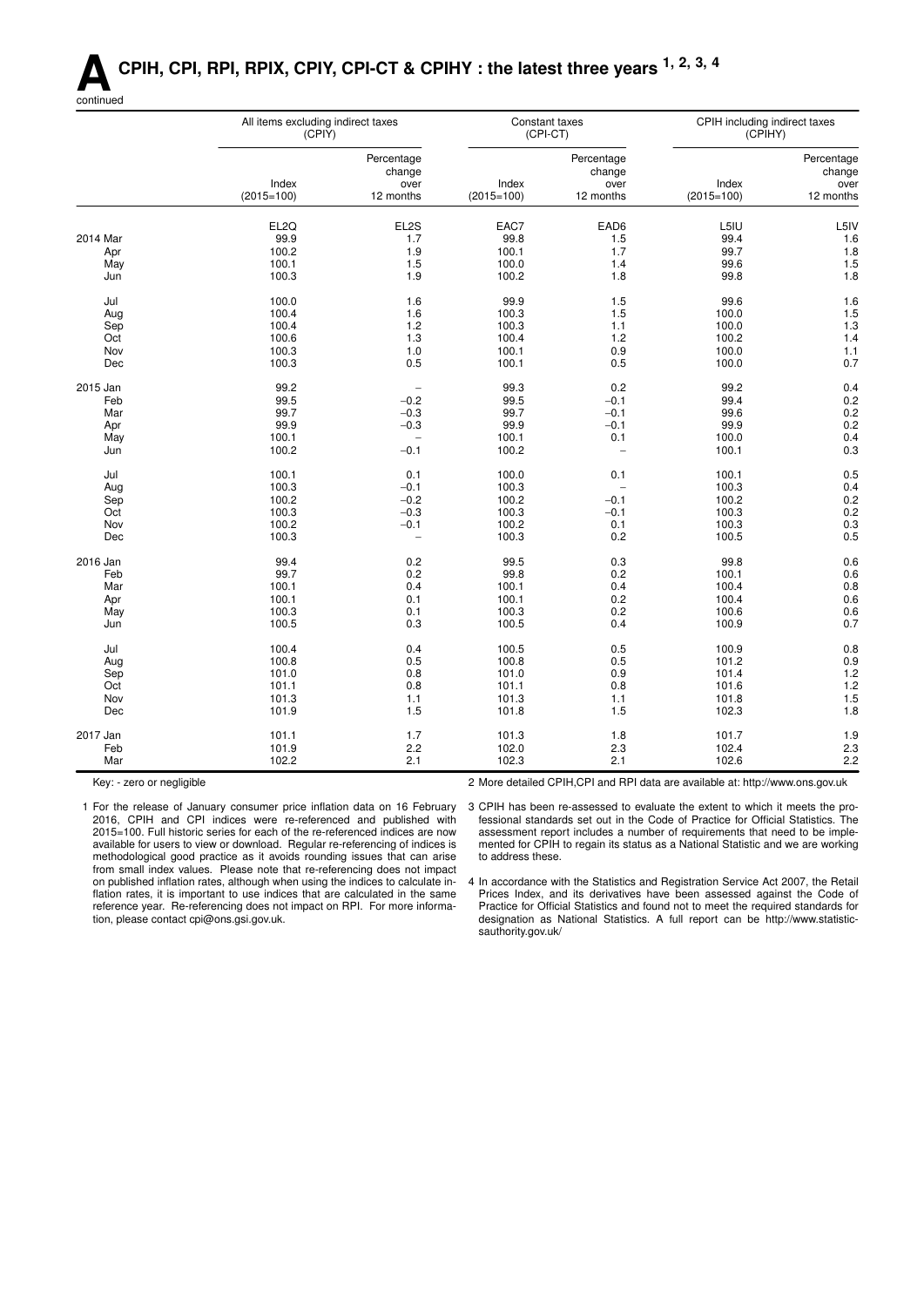| change over<br>change over<br>Index<br>Index<br>12<br>12<br>(2015)<br>(2015)<br>1<br>1<br>$=100$<br>mth mths<br>$=100$<br>mth<br>mths<br>102.5<br>0.4<br>CPI (overall index)<br>2.3<br>2.2<br>Food and non-alcoholic beverages<br>99.3<br>0.4<br>1.2<br>06.2 Out-patient services<br>103.1<br>0.1<br>01<br>Alcoholic beverages and tobacco<br>105.2<br>06.2.1/3 Medical services & paramedical services<br>02<br>1.7<br>4.9<br>102.0<br>0.8<br>$\overline{\phantom{a}}$<br>Clothing and footwear<br>101.6<br>2.0<br>0.9<br>06.2.2 Dental services<br>104.5<br>0.1<br>3.9<br>03<br>Housing, water, electricity, gas and other fuels<br>101.0<br>04<br>0.1<br>1.1<br>Furniture, household equipment and maintenance<br>102.2<br>0.7<br>0.1<br>05<br>1.1<br>06.3 Hospital services<br>106.2<br>3.4<br>2.2<br>06<br>103.5<br>Health<br>$\qquad \qquad -$<br>07<br>$103.7 -0.5$<br>4.7<br>07.1 Purchase of vehicles<br>Transport<br>100.2<br>1.0<br>$\overline{\phantom{0}}$<br>Communication<br>104.2<br>0.1<br>2.8<br>07.1.1A New cars<br>0.2<br>2.9<br>08<br>103.1<br>1.6<br>$95.0 -0.3$<br>$-2.6$<br>09<br>Recreation and culture<br>101.3<br>0.4<br>07.1.1B Second-hand cars<br>107.9<br>4.3<br>10<br>Education<br>$\overline{\phantom{a}}$<br>07.1.2/3 Motorcycles and bicycles<br>102.7<br>1.0<br>6.3<br>104.4<br>0.2<br>2.9<br>11<br>Restaurants and hotels<br>102.6<br>0.6<br>1.8<br>12<br>Miscellaneous goods and services<br>07.2 Operation of personal transport equipment<br>$104.9 - 0.2$<br>8.1<br>07.2.1 Spare parts and accessories<br>1.7<br>$102.1 - 0.2$<br>0.8<br>2.5<br>07.2.2 Fuels and lubricants<br>$107.1 - 0.8$<br>17.1<br>All goods<br>101.2<br>103.8<br>2.1<br>102.7 0.4<br>1.5<br>All services<br>07.2.3 Maintenance and repairs<br>$\qquad \qquad -$<br>$103.6 -0.1$<br>07.2.4 Other services<br>1.4<br>01.1 Food<br>99.5<br>0.6<br>1.6<br>100.3<br>07.3 Transport services<br>1.2<br>01.1.1 Bread and cereals<br>0.4<br>1.4<br>$104.5 - 1.8$<br>96.7<br>07.3.1 Passenger transport by railway<br>0.9<br>01.1.2 Meat<br>0.1<br>$\overline{\phantom{a}}$<br>102.4 0.2<br>104.8<br>8.8<br>07.3.2 Passenger transport by road<br>9.4<br>01.1.3 Fish<br>$110.6 - 0.2$<br>$\hspace{0.1mm}-\hspace{0.1mm}$<br>98.2<br>1.7<br>0.9<br>07.3.3 Passenger transport by air<br>$77.8 -3.9 -22.8$<br>01.1.4 Milk, cheese and eggs<br>07.3.4 Passenger transport by sea and inland waterway<br>01.1.5 Oils and fats<br>106.2<br>2.8<br>15.5<br>$99.0 - 9.8$<br>0.2<br>103.7<br>01.1.6 Fruit<br>1.3<br>1.3<br>98.7<br>01.1.7 Vegetables including potatoes and tubers<br>0.3<br>1.8<br>08.1 Postal services<br>1.5<br>101.9<br>$\overline{\phantom{0}}$<br>01.1.8 Sugar, jam, syrups, chocolate and confectionery 98.6<br>0.3<br>0.9<br>01.1.9 Food products (nec)<br>101.1<br>1.6<br>08.2/3 Telephone and telefax equipment and services<br>2.9<br>$\overline{\phantom{a}}$<br>104.4<br>0.1<br>0.2<br>01.2 Non-alcoholic beverages<br>$97.4 -1.3$<br>$-2.4$<br>09.1 Audio-visual equipment and related products<br>96.1<br>0.3<br>3.5<br>09.1.1 Reception and reproduction of sound and pictures<br>$100.7 -0.1$<br>01.2.1 Coffee, tea and cocoa<br>$103.5 -0.9$<br>4.1<br>$95.4 -1.5$<br>$-4.3$<br>09.1.2 Photographic, cinematographic and optical equipment<br>97.0<br>0.2<br>5.7<br>01.2.2 Mineral waters, soft drinks and juices<br>09.1.3 Data processing equipment<br>91.1<br>0.5<br>$-0.2$<br>99.0<br>2.0<br>09.1.4 Recording media<br>100.8<br>0.5<br>$-2.9$<br>02.1 Alcoholic beverages<br>1.3<br>2.7<br>02.1.1 Spirits<br>100.2<br>3.7<br>09.1.5 Repair of audio-visual equipment & related products<br>101.1<br>0.2<br>0.6<br>02.1.2 Wine<br>95.7<br>$-0.5$<br>$-0.4$<br>02.1.3 Beer<br>103.6<br>1.8<br>5.6<br>09.2 Oth. major durables for recreation & culture<br>103.7<br>$\overline{\phantom{0}}$<br>3.2<br>09.2.1/2 Major durables for in/outdoor recreation<br>103.7<br>3.2<br>$\overline{\phantom{0}}$<br>7.0<br>02.2 Tobacco<br>109.8<br>2.0<br>09.3 Other recreational items, gardens and pets<br>100.6<br>1.8<br>0.6<br>2.9<br>03.1 Clothing<br>1.2<br>09.3.1 Games, toys and hobbies<br>99.9<br>$-0.3$<br>101.9<br>1.9<br>09.3.2 Equipment for sport and open-air recreation<br>2.2<br>03.1.2 Garments<br>102.1<br>2.0<br>1.5<br>100.1<br>$-0.1$<br>03.1.3 Other clothing and clothing accessories<br>99.2<br>1.9<br>$-1.8$<br>09.3.3 Gardens, plants and flowers<br>$100.5 -0.9$<br>0.7<br>03.1.4 Cleaning, repair and hire of clothing<br>0.2<br>2.0<br>09.3.4/5 Pets, related products and services<br>102.7 0.3<br>3.2<br>104.0<br>99.5<br>09.4 Recreational and cultural services<br>3.2<br>03.2 Footwear including repairs<br>2.7<br>$-0.8$<br>$103.7 - 0.5$<br>4.2<br>09.4.1 Recreational and sporting services<br>105.5<br>0.1<br>04.1 Actual rentals for housing<br>102.7<br>1.2<br>09.4.2 Cultural services<br>$103.0 -0.8$<br>2.7<br>$\overline{\phantom{0}}$<br>04.3 Regular maintenance and repair of the dwelling<br>99.8<br>$0.7 -0.8$ 09.5 Books, newspapers and stationery<br>5.6<br>$106.5 - 0.1$<br>98.3<br>1.3<br>09.5.1 Books<br>8.8<br>04.3.1 Materials for maintenance and repair<br>$-2.2$<br>105.6<br>$-1.4$<br>04.3.2 Services for maintenance and repair<br>101.3<br>0.8<br>09.5.2 Newspapers and periodicals<br>108.5<br>0.2<br>5.3<br>$\qquad \qquad -$<br>09.5.3/4 Misc. printed matter, stationery, drawing materials<br>105.8<br>0.5<br>4.5<br>04.4 Water supply and misc. services for the dwelling 101.2<br>1.4<br>$\qquad \qquad -$<br>04.4.1 Water supply<br>0.9<br>99.9<br>0.1<br>$-0.6$<br>100.5<br>$\overline{\phantom{0}}$<br>09.6 Package holidays<br>102.0<br>04.4.3 Sewerage collection<br>$\overline{a}$<br>1.9<br>10.0 Education<br>4.3<br>107.9<br>97.8<br>0.3<br>0.9<br>04.5 Electricity, gas and other fuels<br>04.5.1 Electricity<br>100.7<br>1.0<br>11.1 Catering services<br>0.4<br>2.7<br>0.8<br>104.2<br>04.5.2 Gas<br>92.9<br>11.1.1 Restaurants & cafes<br>104.3<br>0.4<br>2.8<br>$-1.8$<br>$\qquad \qquad -$<br>$109.8 - 5.0$<br>04.5.3 Liquid fuels<br>42.0<br>11.1.2 Canteens<br>102.0<br>1.5<br>$\overline{\phantom{0}}$<br>04.5.4 Solid fuels<br>102.4<br>2.0<br>0.1<br>3.9<br>11.2 Accommodation services<br>$105.4 -0.2$<br>05.1 Furniture, furnishings and carpets<br>104.0<br>1.9<br>1.6<br>05.1.1 Furniture and furnishings<br>103.4<br>2.1<br>1.3<br>12.1 Personal care<br>0.7<br>0.7<br>100.2<br>05.1.2 Carpets and other floor coverings<br>106.4<br>12.1.1 Hairdressing and personal grooming establishments<br>103.6<br>2.3<br>1.1<br>3.1<br>0.1<br>12.1.2/3 Appliances and products for personal care<br>99.2<br>0.9<br>0.2<br>05.2 Household textiles<br>99.8<br>0.5<br>1.6<br>12.3 Personal effects (nec)<br>3.4<br>103.3<br>1.7<br>05.3 Household appliances, fitting and repairs<br>$103.0 -0.4$<br>12.3.1 Jewellery, clocks and watches<br>105.9<br>1.4<br>5.3<br>1.0<br>2.2<br>05.3.1/2 Major appliances and small electric goods<br>103.0<br>12.3.2 Other personal effects<br>$-0.5$<br>1.0<br>100.3<br>1.0<br>05.3.3 Repair of household appliances<br>102.7<br>0.2<br>1.1<br>12.4 Social protection<br>0.3<br>4.0<br>106.1<br>05.4 Glassware, tableware and household utensils<br>100.2<br>0.6<br>1.0<br>6.0<br>12.5 Insurance<br>112.5<br>0.9<br>05.5 Tools and equipment for house and garden<br>$-0.2$<br>12.5.2 House contents insurance<br>$99.3 -0.6$<br>$-0.1$<br>$100.1 - 1.1$<br>109.4<br>12.5.3 Health insurance<br>3.8<br>÷<br>05.6 Goods and services for routine maintenance<br>121.2<br>11.2<br>$101.8 - 0.6$<br>1.5<br>12.5.4 Transport insurance<br>2.1<br>05.6.1 Non-durable household goods<br>$96.4 -1.8$<br>$-0.5$<br>05.6.2 Domestic services and household services<br>105.2<br>2.7<br>12.6 Financial services (nec)<br>99.5<br>0.2<br>$-0.6$<br>0.1<br>12.6.2 Other financial services (nec)<br>99.5<br>0.2<br>$-0.6$<br>06.1 Medical products, appliances and equipment<br>102.2<br>1.4<br>$\qquad \qquad -$<br>06.1.1 Pharmaceutical products<br>$103.0 -0.1$<br>2.0<br>12.7 Other services (nec)<br>99.2<br>$-0.8$<br>$\overline{\phantom{0}}$<br>06.1.2/3 Other medical and therapeutic equipment<br>100.8<br>0.2<br>0.5 |  | Percentage | Percentage |  |  |
|------------------------------------------------------------------------------------------------------------------------------------------------------------------------------------------------------------------------------------------------------------------------------------------------------------------------------------------------------------------------------------------------------------------------------------------------------------------------------------------------------------------------------------------------------------------------------------------------------------------------------------------------------------------------------------------------------------------------------------------------------------------------------------------------------------------------------------------------------------------------------------------------------------------------------------------------------------------------------------------------------------------------------------------------------------------------------------------------------------------------------------------------------------------------------------------------------------------------------------------------------------------------------------------------------------------------------------------------------------------------------------------------------------------------------------------------------------------------------------------------------------------------------------------------------------------------------------------------------------------------------------------------------------------------------------------------------------------------------------------------------------------------------------------------------------------------------------------------------------------------------------------------------------------------------------------------------------------------------------------------------------------------------------------------------------------------------------------------------------------------------------------------------------------------------------------------------------------------------------------------------------------------------------------------------------------------------------------------------------------------------------------------------------------------------------------------------------------------------------------------------------------------------------------------------------------------------------------------------------------------------------------------------------------------------------------------------------------------------------------------------------------------------------------------------------------------------------------------------------------------------------------------------------------------------------------------------------------------------------------------------------------------------------------------------------------------------------------------------------------------------------------------------------------------------------------------------------------------------------------------------------------------------------------------------------------------------------------------------------------------------------------------------------------------------------------------------------------------------------------------------------------------------------------------------------------------------------------------------------------------------------------------------------------------------------------------------------------------------------------------------------------------------------------------------------------------------------------------------------------------------------------------------------------------------------------------------------------------------------------------------------------------------------------------------------------------------------------------------------------------------------------------------------------------------------------------------------------------------------------------------------------------------------------------------------------------------------------------------------------------------------------------------------------------------------------------------------------------------------------------------------------------------------------------------------------------------------------------------------------------------------------------------------------------------------------------------------------------------------------------------------------------------------------------------------------------------------------------------------------------------------------------------------------------------------------------------------------------------------------------------------------------------------------------------------------------------------------------------------------------------------------------------------------------------------------------------------------------------------------------------------------------------------------------------------------------------------------------------------------------------------------------------------------------------------------------------------------------------------------------------------------------------------------------------------------------------------------------------------------------------------------------------------------------------------------------------------------------------------------------------------------------------------------------------------------------------------------------------------------------------------------------------------------------------------------------------------------------------------------------------------------------------------------------------------------------------------------------------------------------------------------------------------------------------------------------------------------------------------------------------------------------------------------------------------------------------------------------------------------------------------------------------------------------------------------------------------------------------------------------------------------------------------------------------------------------------------------------------------------------------------------------------------------------------------------------------------------------------------------------------------------------------------------------------------------------------------------------------------------------------------------------------------------------------------------------------------------------------------------------------------------------------------------------------------------------------------------------------------------------------------------------------------------------------------------------------------------------------------------------------------------------------------------------------------------------------------------------------------------------------------------------------------------------------------------------------------------------------------------------------------------------------------------------------------------------------------------------------------------------------------------------------------------------------------------------------------------------------------------------------------------------------------------------------------------------------------------------------------------------------------------------------------------------------------------------------------------------------------------------------------------------------------------------------------------------------------------------------------------------------------------------------------------------|--|------------|------------|--|--|
|                                                                                                                                                                                                                                                                                                                                                                                                                                                                                                                                                                                                                                                                                                                                                                                                                                                                                                                                                                                                                                                                                                                                                                                                                                                                                                                                                                                                                                                                                                                                                                                                                                                                                                                                                                                                                                                                                                                                                                                                                                                                                                                                                                                                                                                                                                                                                                                                                                                                                                                                                                                                                                                                                                                                                                                                                                                                                                                                                                                                                                                                                                                                                                                                                                                                                                                                                                                                                                                                                                                                                                                                                                                                                                                                                                                                                                                                                                                                                                                                                                                                                                                                                                                                                                                                                                                                                                                                                                                                                                                                                                                                                                                                                                                                                                                                                                                                                                                                                                                                                                                                                                                                                                                                                                                                                                                                                                                                                                                                                                                                                                                                                                                                                                                                                                                                                                                                                                                                                                                                                                                                                                                                                                                                                                                                                                                                                                                                                                                                                                                                                                                                                                                                                                                                                                                                                                                                                                                                                                                                                                                                                                                                                                                                                                                                                                                                                                                                                                                                                                                                                                                                                                                                                                                                                                                                                                                                                                                                                                                                                                                                                                                                                                        |  |            |            |  |  |
|                                                                                                                                                                                                                                                                                                                                                                                                                                                                                                                                                                                                                                                                                                                                                                                                                                                                                                                                                                                                                                                                                                                                                                                                                                                                                                                                                                                                                                                                                                                                                                                                                                                                                                                                                                                                                                                                                                                                                                                                                                                                                                                                                                                                                                                                                                                                                                                                                                                                                                                                                                                                                                                                                                                                                                                                                                                                                                                                                                                                                                                                                                                                                                                                                                                                                                                                                                                                                                                                                                                                                                                                                                                                                                                                                                                                                                                                                                                                                                                                                                                                                                                                                                                                                                                                                                                                                                                                                                                                                                                                                                                                                                                                                                                                                                                                                                                                                                                                                                                                                                                                                                                                                                                                                                                                                                                                                                                                                                                                                                                                                                                                                                                                                                                                                                                                                                                                                                                                                                                                                                                                                                                                                                                                                                                                                                                                                                                                                                                                                                                                                                                                                                                                                                                                                                                                                                                                                                                                                                                                                                                                                                                                                                                                                                                                                                                                                                                                                                                                                                                                                                                                                                                                                                                                                                                                                                                                                                                                                                                                                                                                                                                                                                        |  |            |            |  |  |
|                                                                                                                                                                                                                                                                                                                                                                                                                                                                                                                                                                                                                                                                                                                                                                                                                                                                                                                                                                                                                                                                                                                                                                                                                                                                                                                                                                                                                                                                                                                                                                                                                                                                                                                                                                                                                                                                                                                                                                                                                                                                                                                                                                                                                                                                                                                                                                                                                                                                                                                                                                                                                                                                                                                                                                                                                                                                                                                                                                                                                                                                                                                                                                                                                                                                                                                                                                                                                                                                                                                                                                                                                                                                                                                                                                                                                                                                                                                                                                                                                                                                                                                                                                                                                                                                                                                                                                                                                                                                                                                                                                                                                                                                                                                                                                                                                                                                                                                                                                                                                                                                                                                                                                                                                                                                                                                                                                                                                                                                                                                                                                                                                                                                                                                                                                                                                                                                                                                                                                                                                                                                                                                                                                                                                                                                                                                                                                                                                                                                                                                                                                                                                                                                                                                                                                                                                                                                                                                                                                                                                                                                                                                                                                                                                                                                                                                                                                                                                                                                                                                                                                                                                                                                                                                                                                                                                                                                                                                                                                                                                                                                                                                                                                        |  |            |            |  |  |
|                                                                                                                                                                                                                                                                                                                                                                                                                                                                                                                                                                                                                                                                                                                                                                                                                                                                                                                                                                                                                                                                                                                                                                                                                                                                                                                                                                                                                                                                                                                                                                                                                                                                                                                                                                                                                                                                                                                                                                                                                                                                                                                                                                                                                                                                                                                                                                                                                                                                                                                                                                                                                                                                                                                                                                                                                                                                                                                                                                                                                                                                                                                                                                                                                                                                                                                                                                                                                                                                                                                                                                                                                                                                                                                                                                                                                                                                                                                                                                                                                                                                                                                                                                                                                                                                                                                                                                                                                                                                                                                                                                                                                                                                                                                                                                                                                                                                                                                                                                                                                                                                                                                                                                                                                                                                                                                                                                                                                                                                                                                                                                                                                                                                                                                                                                                                                                                                                                                                                                                                                                                                                                                                                                                                                                                                                                                                                                                                                                                                                                                                                                                                                                                                                                                                                                                                                                                                                                                                                                                                                                                                                                                                                                                                                                                                                                                                                                                                                                                                                                                                                                                                                                                                                                                                                                                                                                                                                                                                                                                                                                                                                                                                                                        |  |            |            |  |  |
|                                                                                                                                                                                                                                                                                                                                                                                                                                                                                                                                                                                                                                                                                                                                                                                                                                                                                                                                                                                                                                                                                                                                                                                                                                                                                                                                                                                                                                                                                                                                                                                                                                                                                                                                                                                                                                                                                                                                                                                                                                                                                                                                                                                                                                                                                                                                                                                                                                                                                                                                                                                                                                                                                                                                                                                                                                                                                                                                                                                                                                                                                                                                                                                                                                                                                                                                                                                                                                                                                                                                                                                                                                                                                                                                                                                                                                                                                                                                                                                                                                                                                                                                                                                                                                                                                                                                                                                                                                                                                                                                                                                                                                                                                                                                                                                                                                                                                                                                                                                                                                                                                                                                                                                                                                                                                                                                                                                                                                                                                                                                                                                                                                                                                                                                                                                                                                                                                                                                                                                                                                                                                                                                                                                                                                                                                                                                                                                                                                                                                                                                                                                                                                                                                                                                                                                                                                                                                                                                                                                                                                                                                                                                                                                                                                                                                                                                                                                                                                                                                                                                                                                                                                                                                                                                                                                                                                                                                                                                                                                                                                                                                                                                                                        |  |            |            |  |  |
|                                                                                                                                                                                                                                                                                                                                                                                                                                                                                                                                                                                                                                                                                                                                                                                                                                                                                                                                                                                                                                                                                                                                                                                                                                                                                                                                                                                                                                                                                                                                                                                                                                                                                                                                                                                                                                                                                                                                                                                                                                                                                                                                                                                                                                                                                                                                                                                                                                                                                                                                                                                                                                                                                                                                                                                                                                                                                                                                                                                                                                                                                                                                                                                                                                                                                                                                                                                                                                                                                                                                                                                                                                                                                                                                                                                                                                                                                                                                                                                                                                                                                                                                                                                                                                                                                                                                                                                                                                                                                                                                                                                                                                                                                                                                                                                                                                                                                                                                                                                                                                                                                                                                                                                                                                                                                                                                                                                                                                                                                                                                                                                                                                                                                                                                                                                                                                                                                                                                                                                                                                                                                                                                                                                                                                                                                                                                                                                                                                                                                                                                                                                                                                                                                                                                                                                                                                                                                                                                                                                                                                                                                                                                                                                                                                                                                                                                                                                                                                                                                                                                                                                                                                                                                                                                                                                                                                                                                                                                                                                                                                                                                                                                                                        |  |            |            |  |  |
|                                                                                                                                                                                                                                                                                                                                                                                                                                                                                                                                                                                                                                                                                                                                                                                                                                                                                                                                                                                                                                                                                                                                                                                                                                                                                                                                                                                                                                                                                                                                                                                                                                                                                                                                                                                                                                                                                                                                                                                                                                                                                                                                                                                                                                                                                                                                                                                                                                                                                                                                                                                                                                                                                                                                                                                                                                                                                                                                                                                                                                                                                                                                                                                                                                                                                                                                                                                                                                                                                                                                                                                                                                                                                                                                                                                                                                                                                                                                                                                                                                                                                                                                                                                                                                                                                                                                                                                                                                                                                                                                                                                                                                                                                                                                                                                                                                                                                                                                                                                                                                                                                                                                                                                                                                                                                                                                                                                                                                                                                                                                                                                                                                                                                                                                                                                                                                                                                                                                                                                                                                                                                                                                                                                                                                                                                                                                                                                                                                                                                                                                                                                                                                                                                                                                                                                                                                                                                                                                                                                                                                                                                                                                                                                                                                                                                                                                                                                                                                                                                                                                                                                                                                                                                                                                                                                                                                                                                                                                                                                                                                                                                                                                                                        |  |            |            |  |  |
|                                                                                                                                                                                                                                                                                                                                                                                                                                                                                                                                                                                                                                                                                                                                                                                                                                                                                                                                                                                                                                                                                                                                                                                                                                                                                                                                                                                                                                                                                                                                                                                                                                                                                                                                                                                                                                                                                                                                                                                                                                                                                                                                                                                                                                                                                                                                                                                                                                                                                                                                                                                                                                                                                                                                                                                                                                                                                                                                                                                                                                                                                                                                                                                                                                                                                                                                                                                                                                                                                                                                                                                                                                                                                                                                                                                                                                                                                                                                                                                                                                                                                                                                                                                                                                                                                                                                                                                                                                                                                                                                                                                                                                                                                                                                                                                                                                                                                                                                                                                                                                                                                                                                                                                                                                                                                                                                                                                                                                                                                                                                                                                                                                                                                                                                                                                                                                                                                                                                                                                                                                                                                                                                                                                                                                                                                                                                                                                                                                                                                                                                                                                                                                                                                                                                                                                                                                                                                                                                                                                                                                                                                                                                                                                                                                                                                                                                                                                                                                                                                                                                                                                                                                                                                                                                                                                                                                                                                                                                                                                                                                                                                                                                                                        |  |            |            |  |  |
|                                                                                                                                                                                                                                                                                                                                                                                                                                                                                                                                                                                                                                                                                                                                                                                                                                                                                                                                                                                                                                                                                                                                                                                                                                                                                                                                                                                                                                                                                                                                                                                                                                                                                                                                                                                                                                                                                                                                                                                                                                                                                                                                                                                                                                                                                                                                                                                                                                                                                                                                                                                                                                                                                                                                                                                                                                                                                                                                                                                                                                                                                                                                                                                                                                                                                                                                                                                                                                                                                                                                                                                                                                                                                                                                                                                                                                                                                                                                                                                                                                                                                                                                                                                                                                                                                                                                                                                                                                                                                                                                                                                                                                                                                                                                                                                                                                                                                                                                                                                                                                                                                                                                                                                                                                                                                                                                                                                                                                                                                                                                                                                                                                                                                                                                                                                                                                                                                                                                                                                                                                                                                                                                                                                                                                                                                                                                                                                                                                                                                                                                                                                                                                                                                                                                                                                                                                                                                                                                                                                                                                                                                                                                                                                                                                                                                                                                                                                                                                                                                                                                                                                                                                                                                                                                                                                                                                                                                                                                                                                                                                                                                                                                                                        |  |            |            |  |  |
|                                                                                                                                                                                                                                                                                                                                                                                                                                                                                                                                                                                                                                                                                                                                                                                                                                                                                                                                                                                                                                                                                                                                                                                                                                                                                                                                                                                                                                                                                                                                                                                                                                                                                                                                                                                                                                                                                                                                                                                                                                                                                                                                                                                                                                                                                                                                                                                                                                                                                                                                                                                                                                                                                                                                                                                                                                                                                                                                                                                                                                                                                                                                                                                                                                                                                                                                                                                                                                                                                                                                                                                                                                                                                                                                                                                                                                                                                                                                                                                                                                                                                                                                                                                                                                                                                                                                                                                                                                                                                                                                                                                                                                                                                                                                                                                                                                                                                                                                                                                                                                                                                                                                                                                                                                                                                                                                                                                                                                                                                                                                                                                                                                                                                                                                                                                                                                                                                                                                                                                                                                                                                                                                                                                                                                                                                                                                                                                                                                                                                                                                                                                                                                                                                                                                                                                                                                                                                                                                                                                                                                                                                                                                                                                                                                                                                                                                                                                                                                                                                                                                                                                                                                                                                                                                                                                                                                                                                                                                                                                                                                                                                                                                                                        |  |            |            |  |  |
|                                                                                                                                                                                                                                                                                                                                                                                                                                                                                                                                                                                                                                                                                                                                                                                                                                                                                                                                                                                                                                                                                                                                                                                                                                                                                                                                                                                                                                                                                                                                                                                                                                                                                                                                                                                                                                                                                                                                                                                                                                                                                                                                                                                                                                                                                                                                                                                                                                                                                                                                                                                                                                                                                                                                                                                                                                                                                                                                                                                                                                                                                                                                                                                                                                                                                                                                                                                                                                                                                                                                                                                                                                                                                                                                                                                                                                                                                                                                                                                                                                                                                                                                                                                                                                                                                                                                                                                                                                                                                                                                                                                                                                                                                                                                                                                                                                                                                                                                                                                                                                                                                                                                                                                                                                                                                                                                                                                                                                                                                                                                                                                                                                                                                                                                                                                                                                                                                                                                                                                                                                                                                                                                                                                                                                                                                                                                                                                                                                                                                                                                                                                                                                                                                                                                                                                                                                                                                                                                                                                                                                                                                                                                                                                                                                                                                                                                                                                                                                                                                                                                                                                                                                                                                                                                                                                                                                                                                                                                                                                                                                                                                                                                                                        |  |            |            |  |  |
|                                                                                                                                                                                                                                                                                                                                                                                                                                                                                                                                                                                                                                                                                                                                                                                                                                                                                                                                                                                                                                                                                                                                                                                                                                                                                                                                                                                                                                                                                                                                                                                                                                                                                                                                                                                                                                                                                                                                                                                                                                                                                                                                                                                                                                                                                                                                                                                                                                                                                                                                                                                                                                                                                                                                                                                                                                                                                                                                                                                                                                                                                                                                                                                                                                                                                                                                                                                                                                                                                                                                                                                                                                                                                                                                                                                                                                                                                                                                                                                                                                                                                                                                                                                                                                                                                                                                                                                                                                                                                                                                                                                                                                                                                                                                                                                                                                                                                                                                                                                                                                                                                                                                                                                                                                                                                                                                                                                                                                                                                                                                                                                                                                                                                                                                                                                                                                                                                                                                                                                                                                                                                                                                                                                                                                                                                                                                                                                                                                                                                                                                                                                                                                                                                                                                                                                                                                                                                                                                                                                                                                                                                                                                                                                                                                                                                                                                                                                                                                                                                                                                                                                                                                                                                                                                                                                                                                                                                                                                                                                                                                                                                                                                                                        |  |            |            |  |  |
|                                                                                                                                                                                                                                                                                                                                                                                                                                                                                                                                                                                                                                                                                                                                                                                                                                                                                                                                                                                                                                                                                                                                                                                                                                                                                                                                                                                                                                                                                                                                                                                                                                                                                                                                                                                                                                                                                                                                                                                                                                                                                                                                                                                                                                                                                                                                                                                                                                                                                                                                                                                                                                                                                                                                                                                                                                                                                                                                                                                                                                                                                                                                                                                                                                                                                                                                                                                                                                                                                                                                                                                                                                                                                                                                                                                                                                                                                                                                                                                                                                                                                                                                                                                                                                                                                                                                                                                                                                                                                                                                                                                                                                                                                                                                                                                                                                                                                                                                                                                                                                                                                                                                                                                                                                                                                                                                                                                                                                                                                                                                                                                                                                                                                                                                                                                                                                                                                                                                                                                                                                                                                                                                                                                                                                                                                                                                                                                                                                                                                                                                                                                                                                                                                                                                                                                                                                                                                                                                                                                                                                                                                                                                                                                                                                                                                                                                                                                                                                                                                                                                                                                                                                                                                                                                                                                                                                                                                                                                                                                                                                                                                                                                                                        |  |            |            |  |  |
|                                                                                                                                                                                                                                                                                                                                                                                                                                                                                                                                                                                                                                                                                                                                                                                                                                                                                                                                                                                                                                                                                                                                                                                                                                                                                                                                                                                                                                                                                                                                                                                                                                                                                                                                                                                                                                                                                                                                                                                                                                                                                                                                                                                                                                                                                                                                                                                                                                                                                                                                                                                                                                                                                                                                                                                                                                                                                                                                                                                                                                                                                                                                                                                                                                                                                                                                                                                                                                                                                                                                                                                                                                                                                                                                                                                                                                                                                                                                                                                                                                                                                                                                                                                                                                                                                                                                                                                                                                                                                                                                                                                                                                                                                                                                                                                                                                                                                                                                                                                                                                                                                                                                                                                                                                                                                                                                                                                                                                                                                                                                                                                                                                                                                                                                                                                                                                                                                                                                                                                                                                                                                                                                                                                                                                                                                                                                                                                                                                                                                                                                                                                                                                                                                                                                                                                                                                                                                                                                                                                                                                                                                                                                                                                                                                                                                                                                                                                                                                                                                                                                                                                                                                                                                                                                                                                                                                                                                                                                                                                                                                                                                                                                                                        |  |            |            |  |  |
|                                                                                                                                                                                                                                                                                                                                                                                                                                                                                                                                                                                                                                                                                                                                                                                                                                                                                                                                                                                                                                                                                                                                                                                                                                                                                                                                                                                                                                                                                                                                                                                                                                                                                                                                                                                                                                                                                                                                                                                                                                                                                                                                                                                                                                                                                                                                                                                                                                                                                                                                                                                                                                                                                                                                                                                                                                                                                                                                                                                                                                                                                                                                                                                                                                                                                                                                                                                                                                                                                                                                                                                                                                                                                                                                                                                                                                                                                                                                                                                                                                                                                                                                                                                                                                                                                                                                                                                                                                                                                                                                                                                                                                                                                                                                                                                                                                                                                                                                                                                                                                                                                                                                                                                                                                                                                                                                                                                                                                                                                                                                                                                                                                                                                                                                                                                                                                                                                                                                                                                                                                                                                                                                                                                                                                                                                                                                                                                                                                                                                                                                                                                                                                                                                                                                                                                                                                                                                                                                                                                                                                                                                                                                                                                                                                                                                                                                                                                                                                                                                                                                                                                                                                                                                                                                                                                                                                                                                                                                                                                                                                                                                                                                                                        |  |            |            |  |  |
|                                                                                                                                                                                                                                                                                                                                                                                                                                                                                                                                                                                                                                                                                                                                                                                                                                                                                                                                                                                                                                                                                                                                                                                                                                                                                                                                                                                                                                                                                                                                                                                                                                                                                                                                                                                                                                                                                                                                                                                                                                                                                                                                                                                                                                                                                                                                                                                                                                                                                                                                                                                                                                                                                                                                                                                                                                                                                                                                                                                                                                                                                                                                                                                                                                                                                                                                                                                                                                                                                                                                                                                                                                                                                                                                                                                                                                                                                                                                                                                                                                                                                                                                                                                                                                                                                                                                                                                                                                                                                                                                                                                                                                                                                                                                                                                                                                                                                                                                                                                                                                                                                                                                                                                                                                                                                                                                                                                                                                                                                                                                                                                                                                                                                                                                                                                                                                                                                                                                                                                                                                                                                                                                                                                                                                                                                                                                                                                                                                                                                                                                                                                                                                                                                                                                                                                                                                                                                                                                                                                                                                                                                                                                                                                                                                                                                                                                                                                                                                                                                                                                                                                                                                                                                                                                                                                                                                                                                                                                                                                                                                                                                                                                                                        |  |            |            |  |  |
|                                                                                                                                                                                                                                                                                                                                                                                                                                                                                                                                                                                                                                                                                                                                                                                                                                                                                                                                                                                                                                                                                                                                                                                                                                                                                                                                                                                                                                                                                                                                                                                                                                                                                                                                                                                                                                                                                                                                                                                                                                                                                                                                                                                                                                                                                                                                                                                                                                                                                                                                                                                                                                                                                                                                                                                                                                                                                                                                                                                                                                                                                                                                                                                                                                                                                                                                                                                                                                                                                                                                                                                                                                                                                                                                                                                                                                                                                                                                                                                                                                                                                                                                                                                                                                                                                                                                                                                                                                                                                                                                                                                                                                                                                                                                                                                                                                                                                                                                                                                                                                                                                                                                                                                                                                                                                                                                                                                                                                                                                                                                                                                                                                                                                                                                                                                                                                                                                                                                                                                                                                                                                                                                                                                                                                                                                                                                                                                                                                                                                                                                                                                                                                                                                                                                                                                                                                                                                                                                                                                                                                                                                                                                                                                                                                                                                                                                                                                                                                                                                                                                                                                                                                                                                                                                                                                                                                                                                                                                                                                                                                                                                                                                                                        |  |            |            |  |  |
|                                                                                                                                                                                                                                                                                                                                                                                                                                                                                                                                                                                                                                                                                                                                                                                                                                                                                                                                                                                                                                                                                                                                                                                                                                                                                                                                                                                                                                                                                                                                                                                                                                                                                                                                                                                                                                                                                                                                                                                                                                                                                                                                                                                                                                                                                                                                                                                                                                                                                                                                                                                                                                                                                                                                                                                                                                                                                                                                                                                                                                                                                                                                                                                                                                                                                                                                                                                                                                                                                                                                                                                                                                                                                                                                                                                                                                                                                                                                                                                                                                                                                                                                                                                                                                                                                                                                                                                                                                                                                                                                                                                                                                                                                                                                                                                                                                                                                                                                                                                                                                                                                                                                                                                                                                                                                                                                                                                                                                                                                                                                                                                                                                                                                                                                                                                                                                                                                                                                                                                                                                                                                                                                                                                                                                                                                                                                                                                                                                                                                                                                                                                                                                                                                                                                                                                                                                                                                                                                                                                                                                                                                                                                                                                                                                                                                                                                                                                                                                                                                                                                                                                                                                                                                                                                                                                                                                                                                                                                                                                                                                                                                                                                                                        |  |            |            |  |  |
|                                                                                                                                                                                                                                                                                                                                                                                                                                                                                                                                                                                                                                                                                                                                                                                                                                                                                                                                                                                                                                                                                                                                                                                                                                                                                                                                                                                                                                                                                                                                                                                                                                                                                                                                                                                                                                                                                                                                                                                                                                                                                                                                                                                                                                                                                                                                                                                                                                                                                                                                                                                                                                                                                                                                                                                                                                                                                                                                                                                                                                                                                                                                                                                                                                                                                                                                                                                                                                                                                                                                                                                                                                                                                                                                                                                                                                                                                                                                                                                                                                                                                                                                                                                                                                                                                                                                                                                                                                                                                                                                                                                                                                                                                                                                                                                                                                                                                                                                                                                                                                                                                                                                                                                                                                                                                                                                                                                                                                                                                                                                                                                                                                                                                                                                                                                                                                                                                                                                                                                                                                                                                                                                                                                                                                                                                                                                                                                                                                                                                                                                                                                                                                                                                                                                                                                                                                                                                                                                                                                                                                                                                                                                                                                                                                                                                                                                                                                                                                                                                                                                                                                                                                                                                                                                                                                                                                                                                                                                                                                                                                                                                                                                                                        |  |            |            |  |  |
|                                                                                                                                                                                                                                                                                                                                                                                                                                                                                                                                                                                                                                                                                                                                                                                                                                                                                                                                                                                                                                                                                                                                                                                                                                                                                                                                                                                                                                                                                                                                                                                                                                                                                                                                                                                                                                                                                                                                                                                                                                                                                                                                                                                                                                                                                                                                                                                                                                                                                                                                                                                                                                                                                                                                                                                                                                                                                                                                                                                                                                                                                                                                                                                                                                                                                                                                                                                                                                                                                                                                                                                                                                                                                                                                                                                                                                                                                                                                                                                                                                                                                                                                                                                                                                                                                                                                                                                                                                                                                                                                                                                                                                                                                                                                                                                                                                                                                                                                                                                                                                                                                                                                                                                                                                                                                                                                                                                                                                                                                                                                                                                                                                                                                                                                                                                                                                                                                                                                                                                                                                                                                                                                                                                                                                                                                                                                                                                                                                                                                                                                                                                                                                                                                                                                                                                                                                                                                                                                                                                                                                                                                                                                                                                                                                                                                                                                                                                                                                                                                                                                                                                                                                                                                                                                                                                                                                                                                                                                                                                                                                                                                                                                                                        |  |            |            |  |  |
|                                                                                                                                                                                                                                                                                                                                                                                                                                                                                                                                                                                                                                                                                                                                                                                                                                                                                                                                                                                                                                                                                                                                                                                                                                                                                                                                                                                                                                                                                                                                                                                                                                                                                                                                                                                                                                                                                                                                                                                                                                                                                                                                                                                                                                                                                                                                                                                                                                                                                                                                                                                                                                                                                                                                                                                                                                                                                                                                                                                                                                                                                                                                                                                                                                                                                                                                                                                                                                                                                                                                                                                                                                                                                                                                                                                                                                                                                                                                                                                                                                                                                                                                                                                                                                                                                                                                                                                                                                                                                                                                                                                                                                                                                                                                                                                                                                                                                                                                                                                                                                                                                                                                                                                                                                                                                                                                                                                                                                                                                                                                                                                                                                                                                                                                                                                                                                                                                                                                                                                                                                                                                                                                                                                                                                                                                                                                                                                                                                                                                                                                                                                                                                                                                                                                                                                                                                                                                                                                                                                                                                                                                                                                                                                                                                                                                                                                                                                                                                                                                                                                                                                                                                                                                                                                                                                                                                                                                                                                                                                                                                                                                                                                                                        |  |            |            |  |  |
|                                                                                                                                                                                                                                                                                                                                                                                                                                                                                                                                                                                                                                                                                                                                                                                                                                                                                                                                                                                                                                                                                                                                                                                                                                                                                                                                                                                                                                                                                                                                                                                                                                                                                                                                                                                                                                                                                                                                                                                                                                                                                                                                                                                                                                                                                                                                                                                                                                                                                                                                                                                                                                                                                                                                                                                                                                                                                                                                                                                                                                                                                                                                                                                                                                                                                                                                                                                                                                                                                                                                                                                                                                                                                                                                                                                                                                                                                                                                                                                                                                                                                                                                                                                                                                                                                                                                                                                                                                                                                                                                                                                                                                                                                                                                                                                                                                                                                                                                                                                                                                                                                                                                                                                                                                                                                                                                                                                                                                                                                                                                                                                                                                                                                                                                                                                                                                                                                                                                                                                                                                                                                                                                                                                                                                                                                                                                                                                                                                                                                                                                                                                                                                                                                                                                                                                                                                                                                                                                                                                                                                                                                                                                                                                                                                                                                                                                                                                                                                                                                                                                                                                                                                                                                                                                                                                                                                                                                                                                                                                                                                                                                                                                                                        |  |            |            |  |  |
|                                                                                                                                                                                                                                                                                                                                                                                                                                                                                                                                                                                                                                                                                                                                                                                                                                                                                                                                                                                                                                                                                                                                                                                                                                                                                                                                                                                                                                                                                                                                                                                                                                                                                                                                                                                                                                                                                                                                                                                                                                                                                                                                                                                                                                                                                                                                                                                                                                                                                                                                                                                                                                                                                                                                                                                                                                                                                                                                                                                                                                                                                                                                                                                                                                                                                                                                                                                                                                                                                                                                                                                                                                                                                                                                                                                                                                                                                                                                                                                                                                                                                                                                                                                                                                                                                                                                                                                                                                                                                                                                                                                                                                                                                                                                                                                                                                                                                                                                                                                                                                                                                                                                                                                                                                                                                                                                                                                                                                                                                                                                                                                                                                                                                                                                                                                                                                                                                                                                                                                                                                                                                                                                                                                                                                                                                                                                                                                                                                                                                                                                                                                                                                                                                                                                                                                                                                                                                                                                                                                                                                                                                                                                                                                                                                                                                                                                                                                                                                                                                                                                                                                                                                                                                                                                                                                                                                                                                                                                                                                                                                                                                                                                                                        |  |            |            |  |  |
|                                                                                                                                                                                                                                                                                                                                                                                                                                                                                                                                                                                                                                                                                                                                                                                                                                                                                                                                                                                                                                                                                                                                                                                                                                                                                                                                                                                                                                                                                                                                                                                                                                                                                                                                                                                                                                                                                                                                                                                                                                                                                                                                                                                                                                                                                                                                                                                                                                                                                                                                                                                                                                                                                                                                                                                                                                                                                                                                                                                                                                                                                                                                                                                                                                                                                                                                                                                                                                                                                                                                                                                                                                                                                                                                                                                                                                                                                                                                                                                                                                                                                                                                                                                                                                                                                                                                                                                                                                                                                                                                                                                                                                                                                                                                                                                                                                                                                                                                                                                                                                                                                                                                                                                                                                                                                                                                                                                                                                                                                                                                                                                                                                                                                                                                                                                                                                                                                                                                                                                                                                                                                                                                                                                                                                                                                                                                                                                                                                                                                                                                                                                                                                                                                                                                                                                                                                                                                                                                                                                                                                                                                                                                                                                                                                                                                                                                                                                                                                                                                                                                                                                                                                                                                                                                                                                                                                                                                                                                                                                                                                                                                                                                                                        |  |            |            |  |  |
|                                                                                                                                                                                                                                                                                                                                                                                                                                                                                                                                                                                                                                                                                                                                                                                                                                                                                                                                                                                                                                                                                                                                                                                                                                                                                                                                                                                                                                                                                                                                                                                                                                                                                                                                                                                                                                                                                                                                                                                                                                                                                                                                                                                                                                                                                                                                                                                                                                                                                                                                                                                                                                                                                                                                                                                                                                                                                                                                                                                                                                                                                                                                                                                                                                                                                                                                                                                                                                                                                                                                                                                                                                                                                                                                                                                                                                                                                                                                                                                                                                                                                                                                                                                                                                                                                                                                                                                                                                                                                                                                                                                                                                                                                                                                                                                                                                                                                                                                                                                                                                                                                                                                                                                                                                                                                                                                                                                                                                                                                                                                                                                                                                                                                                                                                                                                                                                                                                                                                                                                                                                                                                                                                                                                                                                                                                                                                                                                                                                                                                                                                                                                                                                                                                                                                                                                                                                                                                                                                                                                                                                                                                                                                                                                                                                                                                                                                                                                                                                                                                                                                                                                                                                                                                                                                                                                                                                                                                                                                                                                                                                                                                                                                                        |  |            |            |  |  |
|                                                                                                                                                                                                                                                                                                                                                                                                                                                                                                                                                                                                                                                                                                                                                                                                                                                                                                                                                                                                                                                                                                                                                                                                                                                                                                                                                                                                                                                                                                                                                                                                                                                                                                                                                                                                                                                                                                                                                                                                                                                                                                                                                                                                                                                                                                                                                                                                                                                                                                                                                                                                                                                                                                                                                                                                                                                                                                                                                                                                                                                                                                                                                                                                                                                                                                                                                                                                                                                                                                                                                                                                                                                                                                                                                                                                                                                                                                                                                                                                                                                                                                                                                                                                                                                                                                                                                                                                                                                                                                                                                                                                                                                                                                                                                                                                                                                                                                                                                                                                                                                                                                                                                                                                                                                                                                                                                                                                                                                                                                                                                                                                                                                                                                                                                                                                                                                                                                                                                                                                                                                                                                                                                                                                                                                                                                                                                                                                                                                                                                                                                                                                                                                                                                                                                                                                                                                                                                                                                                                                                                                                                                                                                                                                                                                                                                                                                                                                                                                                                                                                                                                                                                                                                                                                                                                                                                                                                                                                                                                                                                                                                                                                                                        |  |            |            |  |  |
|                                                                                                                                                                                                                                                                                                                                                                                                                                                                                                                                                                                                                                                                                                                                                                                                                                                                                                                                                                                                                                                                                                                                                                                                                                                                                                                                                                                                                                                                                                                                                                                                                                                                                                                                                                                                                                                                                                                                                                                                                                                                                                                                                                                                                                                                                                                                                                                                                                                                                                                                                                                                                                                                                                                                                                                                                                                                                                                                                                                                                                                                                                                                                                                                                                                                                                                                                                                                                                                                                                                                                                                                                                                                                                                                                                                                                                                                                                                                                                                                                                                                                                                                                                                                                                                                                                                                                                                                                                                                                                                                                                                                                                                                                                                                                                                                                                                                                                                                                                                                                                                                                                                                                                                                                                                                                                                                                                                                                                                                                                                                                                                                                                                                                                                                                                                                                                                                                                                                                                                                                                                                                                                                                                                                                                                                                                                                                                                                                                                                                                                                                                                                                                                                                                                                                                                                                                                                                                                                                                                                                                                                                                                                                                                                                                                                                                                                                                                                                                                                                                                                                                                                                                                                                                                                                                                                                                                                                                                                                                                                                                                                                                                                                                        |  |            |            |  |  |
|                                                                                                                                                                                                                                                                                                                                                                                                                                                                                                                                                                                                                                                                                                                                                                                                                                                                                                                                                                                                                                                                                                                                                                                                                                                                                                                                                                                                                                                                                                                                                                                                                                                                                                                                                                                                                                                                                                                                                                                                                                                                                                                                                                                                                                                                                                                                                                                                                                                                                                                                                                                                                                                                                                                                                                                                                                                                                                                                                                                                                                                                                                                                                                                                                                                                                                                                                                                                                                                                                                                                                                                                                                                                                                                                                                                                                                                                                                                                                                                                                                                                                                                                                                                                                                                                                                                                                                                                                                                                                                                                                                                                                                                                                                                                                                                                                                                                                                                                                                                                                                                                                                                                                                                                                                                                                                                                                                                                                                                                                                                                                                                                                                                                                                                                                                                                                                                                                                                                                                                                                                                                                                                                                                                                                                                                                                                                                                                                                                                                                                                                                                                                                                                                                                                                                                                                                                                                                                                                                                                                                                                                                                                                                                                                                                                                                                                                                                                                                                                                                                                                                                                                                                                                                                                                                                                                                                                                                                                                                                                                                                                                                                                                                                        |  |            |            |  |  |
|                                                                                                                                                                                                                                                                                                                                                                                                                                                                                                                                                                                                                                                                                                                                                                                                                                                                                                                                                                                                                                                                                                                                                                                                                                                                                                                                                                                                                                                                                                                                                                                                                                                                                                                                                                                                                                                                                                                                                                                                                                                                                                                                                                                                                                                                                                                                                                                                                                                                                                                                                                                                                                                                                                                                                                                                                                                                                                                                                                                                                                                                                                                                                                                                                                                                                                                                                                                                                                                                                                                                                                                                                                                                                                                                                                                                                                                                                                                                                                                                                                                                                                                                                                                                                                                                                                                                                                                                                                                                                                                                                                                                                                                                                                                                                                                                                                                                                                                                                                                                                                                                                                                                                                                                                                                                                                                                                                                                                                                                                                                                                                                                                                                                                                                                                                                                                                                                                                                                                                                                                                                                                                                                                                                                                                                                                                                                                                                                                                                                                                                                                                                                                                                                                                                                                                                                                                                                                                                                                                                                                                                                                                                                                                                                                                                                                                                                                                                                                                                                                                                                                                                                                                                                                                                                                                                                                                                                                                                                                                                                                                                                                                                                                                        |  |            |            |  |  |
|                                                                                                                                                                                                                                                                                                                                                                                                                                                                                                                                                                                                                                                                                                                                                                                                                                                                                                                                                                                                                                                                                                                                                                                                                                                                                                                                                                                                                                                                                                                                                                                                                                                                                                                                                                                                                                                                                                                                                                                                                                                                                                                                                                                                                                                                                                                                                                                                                                                                                                                                                                                                                                                                                                                                                                                                                                                                                                                                                                                                                                                                                                                                                                                                                                                                                                                                                                                                                                                                                                                                                                                                                                                                                                                                                                                                                                                                                                                                                                                                                                                                                                                                                                                                                                                                                                                                                                                                                                                                                                                                                                                                                                                                                                                                                                                                                                                                                                                                                                                                                                                                                                                                                                                                                                                                                                                                                                                                                                                                                                                                                                                                                                                                                                                                                                                                                                                                                                                                                                                                                                                                                                                                                                                                                                                                                                                                                                                                                                                                                                                                                                                                                                                                                                                                                                                                                                                                                                                                                                                                                                                                                                                                                                                                                                                                                                                                                                                                                                                                                                                                                                                                                                                                                                                                                                                                                                                                                                                                                                                                                                                                                                                                                                        |  |            |            |  |  |
|                                                                                                                                                                                                                                                                                                                                                                                                                                                                                                                                                                                                                                                                                                                                                                                                                                                                                                                                                                                                                                                                                                                                                                                                                                                                                                                                                                                                                                                                                                                                                                                                                                                                                                                                                                                                                                                                                                                                                                                                                                                                                                                                                                                                                                                                                                                                                                                                                                                                                                                                                                                                                                                                                                                                                                                                                                                                                                                                                                                                                                                                                                                                                                                                                                                                                                                                                                                                                                                                                                                                                                                                                                                                                                                                                                                                                                                                                                                                                                                                                                                                                                                                                                                                                                                                                                                                                                                                                                                                                                                                                                                                                                                                                                                                                                                                                                                                                                                                                                                                                                                                                                                                                                                                                                                                                                                                                                                                                                                                                                                                                                                                                                                                                                                                                                                                                                                                                                                                                                                                                                                                                                                                                                                                                                                                                                                                                                                                                                                                                                                                                                                                                                                                                                                                                                                                                                                                                                                                                                                                                                                                                                                                                                                                                                                                                                                                                                                                                                                                                                                                                                                                                                                                                                                                                                                                                                                                                                                                                                                                                                                                                                                                                                        |  |            |            |  |  |
|                                                                                                                                                                                                                                                                                                                                                                                                                                                                                                                                                                                                                                                                                                                                                                                                                                                                                                                                                                                                                                                                                                                                                                                                                                                                                                                                                                                                                                                                                                                                                                                                                                                                                                                                                                                                                                                                                                                                                                                                                                                                                                                                                                                                                                                                                                                                                                                                                                                                                                                                                                                                                                                                                                                                                                                                                                                                                                                                                                                                                                                                                                                                                                                                                                                                                                                                                                                                                                                                                                                                                                                                                                                                                                                                                                                                                                                                                                                                                                                                                                                                                                                                                                                                                                                                                                                                                                                                                                                                                                                                                                                                                                                                                                                                                                                                                                                                                                                                                                                                                                                                                                                                                                                                                                                                                                                                                                                                                                                                                                                                                                                                                                                                                                                                                                                                                                                                                                                                                                                                                                                                                                                                                                                                                                                                                                                                                                                                                                                                                                                                                                                                                                                                                                                                                                                                                                                                                                                                                                                                                                                                                                                                                                                                                                                                                                                                                                                                                                                                                                                                                                                                                                                                                                                                                                                                                                                                                                                                                                                                                                                                                                                                                                        |  |            |            |  |  |
|                                                                                                                                                                                                                                                                                                                                                                                                                                                                                                                                                                                                                                                                                                                                                                                                                                                                                                                                                                                                                                                                                                                                                                                                                                                                                                                                                                                                                                                                                                                                                                                                                                                                                                                                                                                                                                                                                                                                                                                                                                                                                                                                                                                                                                                                                                                                                                                                                                                                                                                                                                                                                                                                                                                                                                                                                                                                                                                                                                                                                                                                                                                                                                                                                                                                                                                                                                                                                                                                                                                                                                                                                                                                                                                                                                                                                                                                                                                                                                                                                                                                                                                                                                                                                                                                                                                                                                                                                                                                                                                                                                                                                                                                                                                                                                                                                                                                                                                                                                                                                                                                                                                                                                                                                                                                                                                                                                                                                                                                                                                                                                                                                                                                                                                                                                                                                                                                                                                                                                                                                                                                                                                                                                                                                                                                                                                                                                                                                                                                                                                                                                                                                                                                                                                                                                                                                                                                                                                                                                                                                                                                                                                                                                                                                                                                                                                                                                                                                                                                                                                                                                                                                                                                                                                                                                                                                                                                                                                                                                                                                                                                                                                                                                        |  |            |            |  |  |
|                                                                                                                                                                                                                                                                                                                                                                                                                                                                                                                                                                                                                                                                                                                                                                                                                                                                                                                                                                                                                                                                                                                                                                                                                                                                                                                                                                                                                                                                                                                                                                                                                                                                                                                                                                                                                                                                                                                                                                                                                                                                                                                                                                                                                                                                                                                                                                                                                                                                                                                                                                                                                                                                                                                                                                                                                                                                                                                                                                                                                                                                                                                                                                                                                                                                                                                                                                                                                                                                                                                                                                                                                                                                                                                                                                                                                                                                                                                                                                                                                                                                                                                                                                                                                                                                                                                                                                                                                                                                                                                                                                                                                                                                                                                                                                                                                                                                                                                                                                                                                                                                                                                                                                                                                                                                                                                                                                                                                                                                                                                                                                                                                                                                                                                                                                                                                                                                                                                                                                                                                                                                                                                                                                                                                                                                                                                                                                                                                                                                                                                                                                                                                                                                                                                                                                                                                                                                                                                                                                                                                                                                                                                                                                                                                                                                                                                                                                                                                                                                                                                                                                                                                                                                                                                                                                                                                                                                                                                                                                                                                                                                                                                                                                        |  |            |            |  |  |
|                                                                                                                                                                                                                                                                                                                                                                                                                                                                                                                                                                                                                                                                                                                                                                                                                                                                                                                                                                                                                                                                                                                                                                                                                                                                                                                                                                                                                                                                                                                                                                                                                                                                                                                                                                                                                                                                                                                                                                                                                                                                                                                                                                                                                                                                                                                                                                                                                                                                                                                                                                                                                                                                                                                                                                                                                                                                                                                                                                                                                                                                                                                                                                                                                                                                                                                                                                                                                                                                                                                                                                                                                                                                                                                                                                                                                                                                                                                                                                                                                                                                                                                                                                                                                                                                                                                                                                                                                                                                                                                                                                                                                                                                                                                                                                                                                                                                                                                                                                                                                                                                                                                                                                                                                                                                                                                                                                                                                                                                                                                                                                                                                                                                                                                                                                                                                                                                                                                                                                                                                                                                                                                                                                                                                                                                                                                                                                                                                                                                                                                                                                                                                                                                                                                                                                                                                                                                                                                                                                                                                                                                                                                                                                                                                                                                                                                                                                                                                                                                                                                                                                                                                                                                                                                                                                                                                                                                                                                                                                                                                                                                                                                                                                        |  |            |            |  |  |
|                                                                                                                                                                                                                                                                                                                                                                                                                                                                                                                                                                                                                                                                                                                                                                                                                                                                                                                                                                                                                                                                                                                                                                                                                                                                                                                                                                                                                                                                                                                                                                                                                                                                                                                                                                                                                                                                                                                                                                                                                                                                                                                                                                                                                                                                                                                                                                                                                                                                                                                                                                                                                                                                                                                                                                                                                                                                                                                                                                                                                                                                                                                                                                                                                                                                                                                                                                                                                                                                                                                                                                                                                                                                                                                                                                                                                                                                                                                                                                                                                                                                                                                                                                                                                                                                                                                                                                                                                                                                                                                                                                                                                                                                                                                                                                                                                                                                                                                                                                                                                                                                                                                                                                                                                                                                                                                                                                                                                                                                                                                                                                                                                                                                                                                                                                                                                                                                                                                                                                                                                                                                                                                                                                                                                                                                                                                                                                                                                                                                                                                                                                                                                                                                                                                                                                                                                                                                                                                                                                                                                                                                                                                                                                                                                                                                                                                                                                                                                                                                                                                                                                                                                                                                                                                                                                                                                                                                                                                                                                                                                                                                                                                                                                        |  |            |            |  |  |
|                                                                                                                                                                                                                                                                                                                                                                                                                                                                                                                                                                                                                                                                                                                                                                                                                                                                                                                                                                                                                                                                                                                                                                                                                                                                                                                                                                                                                                                                                                                                                                                                                                                                                                                                                                                                                                                                                                                                                                                                                                                                                                                                                                                                                                                                                                                                                                                                                                                                                                                                                                                                                                                                                                                                                                                                                                                                                                                                                                                                                                                                                                                                                                                                                                                                                                                                                                                                                                                                                                                                                                                                                                                                                                                                                                                                                                                                                                                                                                                                                                                                                                                                                                                                                                                                                                                                                                                                                                                                                                                                                                                                                                                                                                                                                                                                                                                                                                                                                                                                                                                                                                                                                                                                                                                                                                                                                                                                                                                                                                                                                                                                                                                                                                                                                                                                                                                                                                                                                                                                                                                                                                                                                                                                                                                                                                                                                                                                                                                                                                                                                                                                                                                                                                                                                                                                                                                                                                                                                                                                                                                                                                                                                                                                                                                                                                                                                                                                                                                                                                                                                                                                                                                                                                                                                                                                                                                                                                                                                                                                                                                                                                                                                                        |  |            |            |  |  |
|                                                                                                                                                                                                                                                                                                                                                                                                                                                                                                                                                                                                                                                                                                                                                                                                                                                                                                                                                                                                                                                                                                                                                                                                                                                                                                                                                                                                                                                                                                                                                                                                                                                                                                                                                                                                                                                                                                                                                                                                                                                                                                                                                                                                                                                                                                                                                                                                                                                                                                                                                                                                                                                                                                                                                                                                                                                                                                                                                                                                                                                                                                                                                                                                                                                                                                                                                                                                                                                                                                                                                                                                                                                                                                                                                                                                                                                                                                                                                                                                                                                                                                                                                                                                                                                                                                                                                                                                                                                                                                                                                                                                                                                                                                                                                                                                                                                                                                                                                                                                                                                                                                                                                                                                                                                                                                                                                                                                                                                                                                                                                                                                                                                                                                                                                                                                                                                                                                                                                                                                                                                                                                                                                                                                                                                                                                                                                                                                                                                                                                                                                                                                                                                                                                                                                                                                                                                                                                                                                                                                                                                                                                                                                                                                                                                                                                                                                                                                                                                                                                                                                                                                                                                                                                                                                                                                                                                                                                                                                                                                                                                                                                                                                                        |  |            |            |  |  |
|                                                                                                                                                                                                                                                                                                                                                                                                                                                                                                                                                                                                                                                                                                                                                                                                                                                                                                                                                                                                                                                                                                                                                                                                                                                                                                                                                                                                                                                                                                                                                                                                                                                                                                                                                                                                                                                                                                                                                                                                                                                                                                                                                                                                                                                                                                                                                                                                                                                                                                                                                                                                                                                                                                                                                                                                                                                                                                                                                                                                                                                                                                                                                                                                                                                                                                                                                                                                                                                                                                                                                                                                                                                                                                                                                                                                                                                                                                                                                                                                                                                                                                                                                                                                                                                                                                                                                                                                                                                                                                                                                                                                                                                                                                                                                                                                                                                                                                                                                                                                                                                                                                                                                                                                                                                                                                                                                                                                                                                                                                                                                                                                                                                                                                                                                                                                                                                                                                                                                                                                                                                                                                                                                                                                                                                                                                                                                                                                                                                                                                                                                                                                                                                                                                                                                                                                                                                                                                                                                                                                                                                                                                                                                                                                                                                                                                                                                                                                                                                                                                                                                                                                                                                                                                                                                                                                                                                                                                                                                                                                                                                                                                                                                                        |  |            |            |  |  |
|                                                                                                                                                                                                                                                                                                                                                                                                                                                                                                                                                                                                                                                                                                                                                                                                                                                                                                                                                                                                                                                                                                                                                                                                                                                                                                                                                                                                                                                                                                                                                                                                                                                                                                                                                                                                                                                                                                                                                                                                                                                                                                                                                                                                                                                                                                                                                                                                                                                                                                                                                                                                                                                                                                                                                                                                                                                                                                                                                                                                                                                                                                                                                                                                                                                                                                                                                                                                                                                                                                                                                                                                                                                                                                                                                                                                                                                                                                                                                                                                                                                                                                                                                                                                                                                                                                                                                                                                                                                                                                                                                                                                                                                                                                                                                                                                                                                                                                                                                                                                                                                                                                                                                                                                                                                                                                                                                                                                                                                                                                                                                                                                                                                                                                                                                                                                                                                                                                                                                                                                                                                                                                                                                                                                                                                                                                                                                                                                                                                                                                                                                                                                                                                                                                                                                                                                                                                                                                                                                                                                                                                                                                                                                                                                                                                                                                                                                                                                                                                                                                                                                                                                                                                                                                                                                                                                                                                                                                                                                                                                                                                                                                                                                                        |  |            |            |  |  |
|                                                                                                                                                                                                                                                                                                                                                                                                                                                                                                                                                                                                                                                                                                                                                                                                                                                                                                                                                                                                                                                                                                                                                                                                                                                                                                                                                                                                                                                                                                                                                                                                                                                                                                                                                                                                                                                                                                                                                                                                                                                                                                                                                                                                                                                                                                                                                                                                                                                                                                                                                                                                                                                                                                                                                                                                                                                                                                                                                                                                                                                                                                                                                                                                                                                                                                                                                                                                                                                                                                                                                                                                                                                                                                                                                                                                                                                                                                                                                                                                                                                                                                                                                                                                                                                                                                                                                                                                                                                                                                                                                                                                                                                                                                                                                                                                                                                                                                                                                                                                                                                                                                                                                                                                                                                                                                                                                                                                                                                                                                                                                                                                                                                                                                                                                                                                                                                                                                                                                                                                                                                                                                                                                                                                                                                                                                                                                                                                                                                                                                                                                                                                                                                                                                                                                                                                                                                                                                                                                                                                                                                                                                                                                                                                                                                                                                                                                                                                                                                                                                                                                                                                                                                                                                                                                                                                                                                                                                                                                                                                                                                                                                                                                                        |  |            |            |  |  |
|                                                                                                                                                                                                                                                                                                                                                                                                                                                                                                                                                                                                                                                                                                                                                                                                                                                                                                                                                                                                                                                                                                                                                                                                                                                                                                                                                                                                                                                                                                                                                                                                                                                                                                                                                                                                                                                                                                                                                                                                                                                                                                                                                                                                                                                                                                                                                                                                                                                                                                                                                                                                                                                                                                                                                                                                                                                                                                                                                                                                                                                                                                                                                                                                                                                                                                                                                                                                                                                                                                                                                                                                                                                                                                                                                                                                                                                                                                                                                                                                                                                                                                                                                                                                                                                                                                                                                                                                                                                                                                                                                                                                                                                                                                                                                                                                                                                                                                                                                                                                                                                                                                                                                                                                                                                                                                                                                                                                                                                                                                                                                                                                                                                                                                                                                                                                                                                                                                                                                                                                                                                                                                                                                                                                                                                                                                                                                                                                                                                                                                                                                                                                                                                                                                                                                                                                                                                                                                                                                                                                                                                                                                                                                                                                                                                                                                                                                                                                                                                                                                                                                                                                                                                                                                                                                                                                                                                                                                                                                                                                                                                                                                                                                                        |  |            |            |  |  |
|                                                                                                                                                                                                                                                                                                                                                                                                                                                                                                                                                                                                                                                                                                                                                                                                                                                                                                                                                                                                                                                                                                                                                                                                                                                                                                                                                                                                                                                                                                                                                                                                                                                                                                                                                                                                                                                                                                                                                                                                                                                                                                                                                                                                                                                                                                                                                                                                                                                                                                                                                                                                                                                                                                                                                                                                                                                                                                                                                                                                                                                                                                                                                                                                                                                                                                                                                                                                                                                                                                                                                                                                                                                                                                                                                                                                                                                                                                                                                                                                                                                                                                                                                                                                                                                                                                                                                                                                                                                                                                                                                                                                                                                                                                                                                                                                                                                                                                                                                                                                                                                                                                                                                                                                                                                                                                                                                                                                                                                                                                                                                                                                                                                                                                                                                                                                                                                                                                                                                                                                                                                                                                                                                                                                                                                                                                                                                                                                                                                                                                                                                                                                                                                                                                                                                                                                                                                                                                                                                                                                                                                                                                                                                                                                                                                                                                                                                                                                                                                                                                                                                                                                                                                                                                                                                                                                                                                                                                                                                                                                                                                                                                                                                                        |  |            |            |  |  |
|                                                                                                                                                                                                                                                                                                                                                                                                                                                                                                                                                                                                                                                                                                                                                                                                                                                                                                                                                                                                                                                                                                                                                                                                                                                                                                                                                                                                                                                                                                                                                                                                                                                                                                                                                                                                                                                                                                                                                                                                                                                                                                                                                                                                                                                                                                                                                                                                                                                                                                                                                                                                                                                                                                                                                                                                                                                                                                                                                                                                                                                                                                                                                                                                                                                                                                                                                                                                                                                                                                                                                                                                                                                                                                                                                                                                                                                                                                                                                                                                                                                                                                                                                                                                                                                                                                                                                                                                                                                                                                                                                                                                                                                                                                                                                                                                                                                                                                                                                                                                                                                                                                                                                                                                                                                                                                                                                                                                                                                                                                                                                                                                                                                                                                                                                                                                                                                                                                                                                                                                                                                                                                                                                                                                                                                                                                                                                                                                                                                                                                                                                                                                                                                                                                                                                                                                                                                                                                                                                                                                                                                                                                                                                                                                                                                                                                                                                                                                                                                                                                                                                                                                                                                                                                                                                                                                                                                                                                                                                                                                                                                                                                                                                                        |  |            |            |  |  |
|                                                                                                                                                                                                                                                                                                                                                                                                                                                                                                                                                                                                                                                                                                                                                                                                                                                                                                                                                                                                                                                                                                                                                                                                                                                                                                                                                                                                                                                                                                                                                                                                                                                                                                                                                                                                                                                                                                                                                                                                                                                                                                                                                                                                                                                                                                                                                                                                                                                                                                                                                                                                                                                                                                                                                                                                                                                                                                                                                                                                                                                                                                                                                                                                                                                                                                                                                                                                                                                                                                                                                                                                                                                                                                                                                                                                                                                                                                                                                                                                                                                                                                                                                                                                                                                                                                                                                                                                                                                                                                                                                                                                                                                                                                                                                                                                                                                                                                                                                                                                                                                                                                                                                                                                                                                                                                                                                                                                                                                                                                                                                                                                                                                                                                                                                                                                                                                                                                                                                                                                                                                                                                                                                                                                                                                                                                                                                                                                                                                                                                                                                                                                                                                                                                                                                                                                                                                                                                                                                                                                                                                                                                                                                                                                                                                                                                                                                                                                                                                                                                                                                                                                                                                                                                                                                                                                                                                                                                                                                                                                                                                                                                                                                                        |  |            |            |  |  |
|                                                                                                                                                                                                                                                                                                                                                                                                                                                                                                                                                                                                                                                                                                                                                                                                                                                                                                                                                                                                                                                                                                                                                                                                                                                                                                                                                                                                                                                                                                                                                                                                                                                                                                                                                                                                                                                                                                                                                                                                                                                                                                                                                                                                                                                                                                                                                                                                                                                                                                                                                                                                                                                                                                                                                                                                                                                                                                                                                                                                                                                                                                                                                                                                                                                                                                                                                                                                                                                                                                                                                                                                                                                                                                                                                                                                                                                                                                                                                                                                                                                                                                                                                                                                                                                                                                                                                                                                                                                                                                                                                                                                                                                                                                                                                                                                                                                                                                                                                                                                                                                                                                                                                                                                                                                                                                                                                                                                                                                                                                                                                                                                                                                                                                                                                                                                                                                                                                                                                                                                                                                                                                                                                                                                                                                                                                                                                                                                                                                                                                                                                                                                                                                                                                                                                                                                                                                                                                                                                                                                                                                                                                                                                                                                                                                                                                                                                                                                                                                                                                                                                                                                                                                                                                                                                                                                                                                                                                                                                                                                                                                                                                                                                                        |  |            |            |  |  |
|                                                                                                                                                                                                                                                                                                                                                                                                                                                                                                                                                                                                                                                                                                                                                                                                                                                                                                                                                                                                                                                                                                                                                                                                                                                                                                                                                                                                                                                                                                                                                                                                                                                                                                                                                                                                                                                                                                                                                                                                                                                                                                                                                                                                                                                                                                                                                                                                                                                                                                                                                                                                                                                                                                                                                                                                                                                                                                                                                                                                                                                                                                                                                                                                                                                                                                                                                                                                                                                                                                                                                                                                                                                                                                                                                                                                                                                                                                                                                                                                                                                                                                                                                                                                                                                                                                                                                                                                                                                                                                                                                                                                                                                                                                                                                                                                                                                                                                                                                                                                                                                                                                                                                                                                                                                                                                                                                                                                                                                                                                                                                                                                                                                                                                                                                                                                                                                                                                                                                                                                                                                                                                                                                                                                                                                                                                                                                                                                                                                                                                                                                                                                                                                                                                                                                                                                                                                                                                                                                                                                                                                                                                                                                                                                                                                                                                                                                                                                                                                                                                                                                                                                                                                                                                                                                                                                                                                                                                                                                                                                                                                                                                                                                                        |  |            |            |  |  |
|                                                                                                                                                                                                                                                                                                                                                                                                                                                                                                                                                                                                                                                                                                                                                                                                                                                                                                                                                                                                                                                                                                                                                                                                                                                                                                                                                                                                                                                                                                                                                                                                                                                                                                                                                                                                                                                                                                                                                                                                                                                                                                                                                                                                                                                                                                                                                                                                                                                                                                                                                                                                                                                                                                                                                                                                                                                                                                                                                                                                                                                                                                                                                                                                                                                                                                                                                                                                                                                                                                                                                                                                                                                                                                                                                                                                                                                                                                                                                                                                                                                                                                                                                                                                                                                                                                                                                                                                                                                                                                                                                                                                                                                                                                                                                                                                                                                                                                                                                                                                                                                                                                                                                                                                                                                                                                                                                                                                                                                                                                                                                                                                                                                                                                                                                                                                                                                                                                                                                                                                                                                                                                                                                                                                                                                                                                                                                                                                                                                                                                                                                                                                                                                                                                                                                                                                                                                                                                                                                                                                                                                                                                                                                                                                                                                                                                                                                                                                                                                                                                                                                                                                                                                                                                                                                                                                                                                                                                                                                                                                                                                                                                                                                                        |  |            |            |  |  |
|                                                                                                                                                                                                                                                                                                                                                                                                                                                                                                                                                                                                                                                                                                                                                                                                                                                                                                                                                                                                                                                                                                                                                                                                                                                                                                                                                                                                                                                                                                                                                                                                                                                                                                                                                                                                                                                                                                                                                                                                                                                                                                                                                                                                                                                                                                                                                                                                                                                                                                                                                                                                                                                                                                                                                                                                                                                                                                                                                                                                                                                                                                                                                                                                                                                                                                                                                                                                                                                                                                                                                                                                                                                                                                                                                                                                                                                                                                                                                                                                                                                                                                                                                                                                                                                                                                                                                                                                                                                                                                                                                                                                                                                                                                                                                                                                                                                                                                                                                                                                                                                                                                                                                                                                                                                                                                                                                                                                                                                                                                                                                                                                                                                                                                                                                                                                                                                                                                                                                                                                                                                                                                                                                                                                                                                                                                                                                                                                                                                                                                                                                                                                                                                                                                                                                                                                                                                                                                                                                                                                                                                                                                                                                                                                                                                                                                                                                                                                                                                                                                                                                                                                                                                                                                                                                                                                                                                                                                                                                                                                                                                                                                                                                                        |  |            |            |  |  |
|                                                                                                                                                                                                                                                                                                                                                                                                                                                                                                                                                                                                                                                                                                                                                                                                                                                                                                                                                                                                                                                                                                                                                                                                                                                                                                                                                                                                                                                                                                                                                                                                                                                                                                                                                                                                                                                                                                                                                                                                                                                                                                                                                                                                                                                                                                                                                                                                                                                                                                                                                                                                                                                                                                                                                                                                                                                                                                                                                                                                                                                                                                                                                                                                                                                                                                                                                                                                                                                                                                                                                                                                                                                                                                                                                                                                                                                                                                                                                                                                                                                                                                                                                                                                                                                                                                                                                                                                                                                                                                                                                                                                                                                                                                                                                                                                                                                                                                                                                                                                                                                                                                                                                                                                                                                                                                                                                                                                                                                                                                                                                                                                                                                                                                                                                                                                                                                                                                                                                                                                                                                                                                                                                                                                                                                                                                                                                                                                                                                                                                                                                                                                                                                                                                                                                                                                                                                                                                                                                                                                                                                                                                                                                                                                                                                                                                                                                                                                                                                                                                                                                                                                                                                                                                                                                                                                                                                                                                                                                                                                                                                                                                                                                                        |  |            |            |  |  |
|                                                                                                                                                                                                                                                                                                                                                                                                                                                                                                                                                                                                                                                                                                                                                                                                                                                                                                                                                                                                                                                                                                                                                                                                                                                                                                                                                                                                                                                                                                                                                                                                                                                                                                                                                                                                                                                                                                                                                                                                                                                                                                                                                                                                                                                                                                                                                                                                                                                                                                                                                                                                                                                                                                                                                                                                                                                                                                                                                                                                                                                                                                                                                                                                                                                                                                                                                                                                                                                                                                                                                                                                                                                                                                                                                                                                                                                                                                                                                                                                                                                                                                                                                                                                                                                                                                                                                                                                                                                                                                                                                                                                                                                                                                                                                                                                                                                                                                                                                                                                                                                                                                                                                                                                                                                                                                                                                                                                                                                                                                                                                                                                                                                                                                                                                                                                                                                                                                                                                                                                                                                                                                                                                                                                                                                                                                                                                                                                                                                                                                                                                                                                                                                                                                                                                                                                                                                                                                                                                                                                                                                                                                                                                                                                                                                                                                                                                                                                                                                                                                                                                                                                                                                                                                                                                                                                                                                                                                                                                                                                                                                                                                                                                                        |  |            |            |  |  |
|                                                                                                                                                                                                                                                                                                                                                                                                                                                                                                                                                                                                                                                                                                                                                                                                                                                                                                                                                                                                                                                                                                                                                                                                                                                                                                                                                                                                                                                                                                                                                                                                                                                                                                                                                                                                                                                                                                                                                                                                                                                                                                                                                                                                                                                                                                                                                                                                                                                                                                                                                                                                                                                                                                                                                                                                                                                                                                                                                                                                                                                                                                                                                                                                                                                                                                                                                                                                                                                                                                                                                                                                                                                                                                                                                                                                                                                                                                                                                                                                                                                                                                                                                                                                                                                                                                                                                                                                                                                                                                                                                                                                                                                                                                                                                                                                                                                                                                                                                                                                                                                                                                                                                                                                                                                                                                                                                                                                                                                                                                                                                                                                                                                                                                                                                                                                                                                                                                                                                                                                                                                                                                                                                                                                                                                                                                                                                                                                                                                                                                                                                                                                                                                                                                                                                                                                                                                                                                                                                                                                                                                                                                                                                                                                                                                                                                                                                                                                                                                                                                                                                                                                                                                                                                                                                                                                                                                                                                                                                                                                                                                                                                                                                                        |  |            |            |  |  |
|                                                                                                                                                                                                                                                                                                                                                                                                                                                                                                                                                                                                                                                                                                                                                                                                                                                                                                                                                                                                                                                                                                                                                                                                                                                                                                                                                                                                                                                                                                                                                                                                                                                                                                                                                                                                                                                                                                                                                                                                                                                                                                                                                                                                                                                                                                                                                                                                                                                                                                                                                                                                                                                                                                                                                                                                                                                                                                                                                                                                                                                                                                                                                                                                                                                                                                                                                                                                                                                                                                                                                                                                                                                                                                                                                                                                                                                                                                                                                                                                                                                                                                                                                                                                                                                                                                                                                                                                                                                                                                                                                                                                                                                                                                                                                                                                                                                                                                                                                                                                                                                                                                                                                                                                                                                                                                                                                                                                                                                                                                                                                                                                                                                                                                                                                                                                                                                                                                                                                                                                                                                                                                                                                                                                                                                                                                                                                                                                                                                                                                                                                                                                                                                                                                                                                                                                                                                                                                                                                                                                                                                                                                                                                                                                                                                                                                                                                                                                                                                                                                                                                                                                                                                                                                                                                                                                                                                                                                                                                                                                                                                                                                                                                                        |  |            |            |  |  |
|                                                                                                                                                                                                                                                                                                                                                                                                                                                                                                                                                                                                                                                                                                                                                                                                                                                                                                                                                                                                                                                                                                                                                                                                                                                                                                                                                                                                                                                                                                                                                                                                                                                                                                                                                                                                                                                                                                                                                                                                                                                                                                                                                                                                                                                                                                                                                                                                                                                                                                                                                                                                                                                                                                                                                                                                                                                                                                                                                                                                                                                                                                                                                                                                                                                                                                                                                                                                                                                                                                                                                                                                                                                                                                                                                                                                                                                                                                                                                                                                                                                                                                                                                                                                                                                                                                                                                                                                                                                                                                                                                                                                                                                                                                                                                                                                                                                                                                                                                                                                                                                                                                                                                                                                                                                                                                                                                                                                                                                                                                                                                                                                                                                                                                                                                                                                                                                                                                                                                                                                                                                                                                                                                                                                                                                                                                                                                                                                                                                                                                                                                                                                                                                                                                                                                                                                                                                                                                                                                                                                                                                                                                                                                                                                                                                                                                                                                                                                                                                                                                                                                                                                                                                                                                                                                                                                                                                                                                                                                                                                                                                                                                                                                                        |  |            |            |  |  |
|                                                                                                                                                                                                                                                                                                                                                                                                                                                                                                                                                                                                                                                                                                                                                                                                                                                                                                                                                                                                                                                                                                                                                                                                                                                                                                                                                                                                                                                                                                                                                                                                                                                                                                                                                                                                                                                                                                                                                                                                                                                                                                                                                                                                                                                                                                                                                                                                                                                                                                                                                                                                                                                                                                                                                                                                                                                                                                                                                                                                                                                                                                                                                                                                                                                                                                                                                                                                                                                                                                                                                                                                                                                                                                                                                                                                                                                                                                                                                                                                                                                                                                                                                                                                                                                                                                                                                                                                                                                                                                                                                                                                                                                                                                                                                                                                                                                                                                                                                                                                                                                                                                                                                                                                                                                                                                                                                                                                                                                                                                                                                                                                                                                                                                                                                                                                                                                                                                                                                                                                                                                                                                                                                                                                                                                                                                                                                                                                                                                                                                                                                                                                                                                                                                                                                                                                                                                                                                                                                                                                                                                                                                                                                                                                                                                                                                                                                                                                                                                                                                                                                                                                                                                                                                                                                                                                                                                                                                                                                                                                                                                                                                                                                                        |  |            |            |  |  |
|                                                                                                                                                                                                                                                                                                                                                                                                                                                                                                                                                                                                                                                                                                                                                                                                                                                                                                                                                                                                                                                                                                                                                                                                                                                                                                                                                                                                                                                                                                                                                                                                                                                                                                                                                                                                                                                                                                                                                                                                                                                                                                                                                                                                                                                                                                                                                                                                                                                                                                                                                                                                                                                                                                                                                                                                                                                                                                                                                                                                                                                                                                                                                                                                                                                                                                                                                                                                                                                                                                                                                                                                                                                                                                                                                                                                                                                                                                                                                                                                                                                                                                                                                                                                                                                                                                                                                                                                                                                                                                                                                                                                                                                                                                                                                                                                                                                                                                                                                                                                                                                                                                                                                                                                                                                                                                                                                                                                                                                                                                                                                                                                                                                                                                                                                                                                                                                                                                                                                                                                                                                                                                                                                                                                                                                                                                                                                                                                                                                                                                                                                                                                                                                                                                                                                                                                                                                                                                                                                                                                                                                                                                                                                                                                                                                                                                                                                                                                                                                                                                                                                                                                                                                                                                                                                                                                                                                                                                                                                                                                                                                                                                                                                                        |  |            |            |  |  |
|                                                                                                                                                                                                                                                                                                                                                                                                                                                                                                                                                                                                                                                                                                                                                                                                                                                                                                                                                                                                                                                                                                                                                                                                                                                                                                                                                                                                                                                                                                                                                                                                                                                                                                                                                                                                                                                                                                                                                                                                                                                                                                                                                                                                                                                                                                                                                                                                                                                                                                                                                                                                                                                                                                                                                                                                                                                                                                                                                                                                                                                                                                                                                                                                                                                                                                                                                                                                                                                                                                                                                                                                                                                                                                                                                                                                                                                                                                                                                                                                                                                                                                                                                                                                                                                                                                                                                                                                                                                                                                                                                                                                                                                                                                                                                                                                                                                                                                                                                                                                                                                                                                                                                                                                                                                                                                                                                                                                                                                                                                                                                                                                                                                                                                                                                                                                                                                                                                                                                                                                                                                                                                                                                                                                                                                                                                                                                                                                                                                                                                                                                                                                                                                                                                                                                                                                                                                                                                                                                                                                                                                                                                                                                                                                                                                                                                                                                                                                                                                                                                                                                                                                                                                                                                                                                                                                                                                                                                                                                                                                                                                                                                                                                                        |  |            |            |  |  |
|                                                                                                                                                                                                                                                                                                                                                                                                                                                                                                                                                                                                                                                                                                                                                                                                                                                                                                                                                                                                                                                                                                                                                                                                                                                                                                                                                                                                                                                                                                                                                                                                                                                                                                                                                                                                                                                                                                                                                                                                                                                                                                                                                                                                                                                                                                                                                                                                                                                                                                                                                                                                                                                                                                                                                                                                                                                                                                                                                                                                                                                                                                                                                                                                                                                                                                                                                                                                                                                                                                                                                                                                                                                                                                                                                                                                                                                                                                                                                                                                                                                                                                                                                                                                                                                                                                                                                                                                                                                                                                                                                                                                                                                                                                                                                                                                                                                                                                                                                                                                                                                                                                                                                                                                                                                                                                                                                                                                                                                                                                                                                                                                                                                                                                                                                                                                                                                                                                                                                                                                                                                                                                                                                                                                                                                                                                                                                                                                                                                                                                                                                                                                                                                                                                                                                                                                                                                                                                                                                                                                                                                                                                                                                                                                                                                                                                                                                                                                                                                                                                                                                                                                                                                                                                                                                                                                                                                                                                                                                                                                                                                                                                                                                                        |  |            |            |  |  |
|                                                                                                                                                                                                                                                                                                                                                                                                                                                                                                                                                                                                                                                                                                                                                                                                                                                                                                                                                                                                                                                                                                                                                                                                                                                                                                                                                                                                                                                                                                                                                                                                                                                                                                                                                                                                                                                                                                                                                                                                                                                                                                                                                                                                                                                                                                                                                                                                                                                                                                                                                                                                                                                                                                                                                                                                                                                                                                                                                                                                                                                                                                                                                                                                                                                                                                                                                                                                                                                                                                                                                                                                                                                                                                                                                                                                                                                                                                                                                                                                                                                                                                                                                                                                                                                                                                                                                                                                                                                                                                                                                                                                                                                                                                                                                                                                                                                                                                                                                                                                                                                                                                                                                                                                                                                                                                                                                                                                                                                                                                                                                                                                                                                                                                                                                                                                                                                                                                                                                                                                                                                                                                                                                                                                                                                                                                                                                                                                                                                                                                                                                                                                                                                                                                                                                                                                                                                                                                                                                                                                                                                                                                                                                                                                                                                                                                                                                                                                                                                                                                                                                                                                                                                                                                                                                                                                                                                                                                                                                                                                                                                                                                                                                                        |  |            |            |  |  |

**Key:** - zero or negligible .. not available (nec) not elsewhere covered *Source: Office for National Statistics*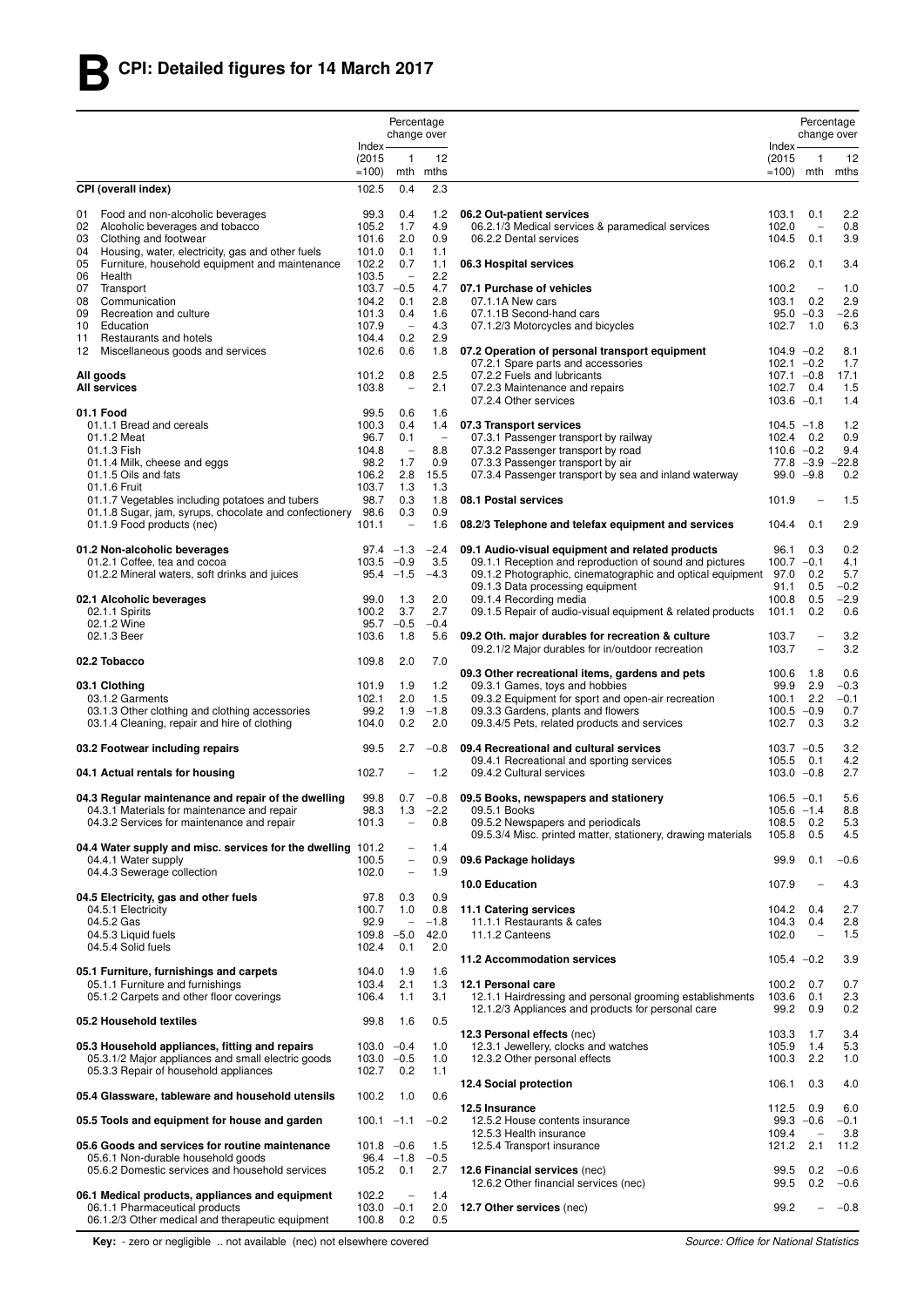|          |                                                                                             |                            | Percentage<br>change over                            |                          |                                                                                                                              |                                  |                                                      | Percentage<br>change over |
|----------|---------------------------------------------------------------------------------------------|----------------------------|------------------------------------------------------|--------------------------|------------------------------------------------------------------------------------------------------------------------------|----------------------------------|------------------------------------------------------|---------------------------|
|          |                                                                                             | Index-<br>(2015)<br>$=100$ | $\mathbf{1}$                                         | 12<br>mth mths           |                                                                                                                              | Index-<br>(2015)<br>$=100$ ) mth | $\mathbf{1}$                                         | 12<br>mths                |
| 01       | <b>CPIH (overall index)</b><br>Food and non-alcoholic beverages                             | 102.7<br>99.3              | 0.3<br>0.4                                           | 2.3<br>1.3               | 06.1.1 Pharmaceutical products<br>06.1.2/3 Other medical and therapeutic equipment                                           | $103.0 - 0.1$<br>100.8 0.2       |                                                      | 2.0<br>0.5                |
| 02<br>03 | Alcoholic beverages and tobacco<br>Clothing and footwear                                    | 105.2<br>101.6             | 1.7<br>2.0                                           | 4.9<br>1.0               | 06.2 Out-patient services                                                                                                    | 103.0                            | 0.1                                                  | 2.1                       |
|          | 04 Housing, water, electricity, gas and other fuels (including OOH) 102.9                   |                            | 0.1                                                  | 2.0                      | 06.2.1/3 Medical services & paramedical services                                                                             | 102.0                            | $\hspace{1.0cm} - \hspace{1.0cm}$                    | 0.8                       |
| 05       | Furniture, household equipment and maintenance                                              | 102.1                      | 0.7                                                  | 1.1                      | 06.2.2 Dental services                                                                                                       | 104.5                            | 0.1                                                  | 3.9                       |
| 06<br>07 | Health<br>Transport                                                                         | 103.5<br>$103.5 - 0.5$     | $\overline{\phantom{0}}$                             | 2.1<br>4.4               | 06.3 Hospital services                                                                                                       | 106.2                            | 0.1                                                  | 3.4                       |
| 08       | Communication                                                                               | 104.3                      | 0.1                                                  | 2.8                      |                                                                                                                              |                                  |                                                      |                           |
| 09       | Recreation and culture                                                                      | 101.4                      | 0.3                                                  | 1.6                      | 07.1 Purchase of vehicles                                                                                                    | 100.1                            | $\hspace{1.0cm} - \hspace{1.0cm}$                    | 1.0                       |
| 10<br>11 | Education<br>Restaurants and hotels                                                         | 107.9<br>104.4             | $\overline{\phantom{a}}$<br>0.2                      | 4.3<br>2.9               | 07.1.1A New cars<br>07.1.1B Second-hand cars                                                                                 | 103.1<br>$95.0 - 0.3$            | 0.2                                                  | 2.9<br>$-2.6$             |
| 12       | Miscellaneous goods and services                                                            | 102.5                      | 0.6                                                  | 1.8                      | 07.1.2/3 Motorcycles and bicycles                                                                                            | 102.7 1.0                        |                                                      | 6.3                       |
|          | All goods                                                                                   | 101.2                      | 0.8                                                  | 2.5                      | 07.2 Operation of personal transport equipment                                                                               | $104.7 - 0.2$                    |                                                      | 8.0                       |
|          | <b>All services</b>                                                                         | 103.8                      | $\overline{\phantom{0}}$                             | 2.2                      | 07.2.1 Spare parts and accessories                                                                                           | $102.1 - 0.2$                    |                                                      | 1.7                       |
|          |                                                                                             |                            |                                                      |                          | 07.2.2 Fuels and lubricants                                                                                                  | $107.1 - 0.8$                    |                                                      | 17.1                      |
|          | 01.1 Food<br>01.1.1 Bread and cereals                                                       | 99.5<br>100.3              | 0.6<br>0.4                                           | 1.7<br>1.4               | 07.2.3 Maintenance and repairs<br>07.2.4 Other services                                                                      | 102.7 0.4<br>$103.6 - 0.1$       |                                                      | 1.5<br>1.4                |
|          | 01.1.2 Meat                                                                                 | 96.7                       | 0.1                                                  | $\overline{\phantom{a}}$ |                                                                                                                              |                                  |                                                      |                           |
|          | 01.1.3 Fish                                                                                 | 104.8                      | $\overline{\phantom{a}}$                             | 8.8                      | 07.3 Transport services                                                                                                      | $104.3 - 1.7$                    |                                                      | 0.7                       |
|          | 01.1.4 Milk, cheese and eggs<br>01.1.5 Oils and fats                                        | 98.2<br>106.2              | 1.7<br>2.8                                           | 0.9<br>15.5              | 07.3.1 Passenger transport by railway<br>07.3.2 Passenger transport by road                                                  | 102.4 0.2<br>$110.6 - 0.2$       |                                                      | 0.9<br>9.4                |
|          | 01.1.6 Fruit                                                                                | 103.7                      | 1.3                                                  | 1.3                      | 07.3.3 Passenger transport by air                                                                                            |                                  |                                                      | $77.8 - 3.9 - 22.8$       |
|          | 01.1.7 Vegetables including potatoes and tubers                                             | 98.7                       | 0.3                                                  | 1.8                      | 07.3.4 Passenger transport by sea and inland waterway                                                                        | $99.0 - 9.8$                     |                                                      | 0.2                       |
|          | 01.1.8 Sugar, jam, syrups, chocolate and confectionery                                      | 98.6<br>101.1              | 0.3<br>$\hspace{1.0cm} - \hspace{1.0cm}$             | 0.9<br>1.6               | 08.1 Postal services                                                                                                         | 101.9                            |                                                      | 1.5                       |
|          | 01.1.9 Food products (nec)                                                                  |                            |                                                      |                          |                                                                                                                              |                                  |                                                      |                           |
|          | 01.2 Non-alcoholic beverages<br>01.2.1 Coffee, tea and cocoa                                | $103.5 - 0.9$              | $97.5 - 1.3$                                         | $-2.2$<br>3.5            | 08.2/3 Telephone and telefax equipment and services                                                                          | 104.4                            | 0.1                                                  | 2.9                       |
|          | 01.2.2 Mineral waters, soft drinks and juices                                               |                            |                                                      |                          | $95.4 -1.5 -4.3$ 09.1 Audio-visual equipment and related products<br>09.1.1 Reception and reproduction of sound and pictures | 96.2 0.3<br>$100.7 - 0.1$        |                                                      | 0.2<br>4.1                |
|          | 02.1 Alcoholic beverages                                                                    | 99.0                       | 1.4                                                  | 2.0                      | 09.1.2 Photographic, cinematographic and optical equipment 97.0 0.2                                                          |                                  |                                                      | 5.7                       |
|          | 02.1.1 Spirits                                                                              | 100.2 3.7                  |                                                      | 2.7                      | 09.1.3 Data processing equipment                                                                                             | 91.1                             | 0.5                                                  | $-0.2$                    |
|          | 02.1.2 Wine<br>02.1.3 Beer                                                                  | 103.6                      | $95.7 -0.5$<br>1.8                                   | $-0.4$<br>5.6            | 09.1.4 Recording media<br>09.1.5 Repair of audio-visual equipment & related products 101.1                                   | 100.8                            | 0.5<br>0.2                                           | $-2.9$<br>0.6             |
|          |                                                                                             |                            |                                                      |                          |                                                                                                                              |                                  |                                                      |                           |
|          | 02.2 Tobacco                                                                                | 109.8                      | 2.0                                                  | 7.0                      | 09.2 Oth. major durables for recreation & culture<br>09.2.1/2 Major durables for in/outdoor recreation                       | 103.7<br>103.7                   | $\overline{\phantom{0}}$<br>$\overline{\phantom{0}}$ | 3.2<br>3.2                |
|          | 03.1 Clothing<br>03.1.2 Garments                                                            | 101.9<br>102.1             | 1.9<br>2.0                                           | 1.2<br>1.5               | 09.3 Other recreational items, gardens and pets                                                                              | 100.6 1.7                        |                                                      | 0.5                       |
|          | 03.1.3 Other clothing and clothing accessories                                              | 99.2                       | 1.9                                                  | $-1.8$                   | 09.3.1 Games, toys and hobbies                                                                                               | 99.9 2.9                         |                                                      | $-0.3$                    |
|          | 03.1.4 Cleaning, repair and hire of clothing                                                | 104.0                      | 0.2                                                  | 2.0                      | 09.3.2 Equipment for sport and open-air recreation                                                                           | $100.1$ 2.2<br>$100.5 -0.9$      |                                                      | $-0.1$                    |
|          | 03.2 Footwear including repairs                                                             | 99.5                       | 2.7                                                  | $-0.8$                   | 09.3.3 Gardens, plants and flowers<br>09.3.4/5 Pets, related products and services                                           | 102.7 0.3                        |                                                      | 0.7<br>3.2                |
|          | 04.1 Actual rentals for housing                                                             | 102.7                      |                                                      |                          | 1.2 09.4 Recreational and cultural services                                                                                  | $103.7 - 0.5$                    |                                                      | 3.2                       |
|          | 04.2 Owner occupiers' housing costs                                                         | $104.0$ 0.1                |                                                      | 2.4                      | 09.4.1 Recreational and sporting services<br>09.4.2 Cultural services                                                        | 105.5 0.1<br>$103.0 - 0.8$       |                                                      | 4.2<br>2.7                |
|          | 04.3 Regular maintenance and repair of the dwelling                                         | 99.8                       |                                                      |                          | $0.7 -0.7$ 09.5 Books, newspapers and stationery                                                                             | $106.6 - 0.3$                    |                                                      | 5.7                       |
|          | 04.3.1 Materials for maintenance and repair                                                 | 98.3                       |                                                      | $1.3 -2.2$               | 09.5.1 Books                                                                                                                 | $105.6 - 1.4$                    |                                                      | 8.8                       |
|          | 04.3.2 Services for maintenance and repair                                                  | 101.3                      | $\overline{\phantom{a}}$                             | 0.8                      | 09.5.2 Newspapers and periodicals<br>09.5.3/4 Misc. printed matter, stationery, drawing materials                            | 108.5 0.2                        |                                                      | 5.3<br>4.5                |
|          | 04.4 Water supply and misc. services for the dwelling                                       | 101.2                      | $\qquad \qquad -$                                    | 1.3                      |                                                                                                                              | 105.8 0.5                        |                                                      |                           |
|          | 04.4.1 Water supply<br>04.4.3 Sewerage collection                                           | 100.5<br>102.0             | $\overline{\phantom{a}}$<br>$\overline{\phantom{0}}$ | 0.9<br>1.9               | 09.6 Package holidays                                                                                                        | 99.9                             | 0.1                                                  | $-0.6$                    |
|          |                                                                                             |                            |                                                      |                          | 10.0 Education                                                                                                               | 107.9                            |                                                      | 4.3                       |
|          | 04.5 Electricity, gas and other fuels<br>04.5.1 Electricity                                 | 98.1<br>100.7              | 0.3<br>1.0                                           | 1.3<br>0.8               | 11.1 Catering services                                                                                                       | 104.1 0.4                        |                                                      | 2.7                       |
|          | 04.5.2 Gas                                                                                  | 92.9                       | $ \,$                                                | $-1.8$                   | 11.1.1 Restaurants & cafes                                                                                                   | 104.3                            | 0.4                                                  | 2.8                       |
|          | 04.5.3 Liquid fuels                                                                         | $109.8 - 5.0$              |                                                      | 42.0                     | 11.1.2 Canteens                                                                                                              | 102.0                            | $\overline{\phantom{a}}$                             | 1.5                       |
|          | 04.5.4 Solid fuels                                                                          | 102.4                      | 0.1                                                  | 2.0                      | 11.2 Accommodation services                                                                                                  | $105.4 -0.2$                     |                                                      | 3.9                       |
|          | 04.9 Council tax and rates                                                                  | 103.1                      | $\qquad \qquad -$                                    | 2.8                      | 12.1 Personal care                                                                                                           | 100.2 0.7                        |                                                      | 0.7                       |
|          | 05.1 Furniture, furnishings and carpets                                                     | 103.9                      | 1.9                                                  | 1.6                      | 12.1.1 Hairdressing and personal grooming establishments 103.6                                                               |                                  | 0.1                                                  | 2.3                       |
|          | 05.1.1 Furniture and furnishings                                                            | 103.4                      | 2.1                                                  | 1.3                      | 12.1.2/3 Appliances and products for personal care                                                                           | 99.2                             | 0.9                                                  | 0.2                       |
|          | 05.1.2 Carpets and other floor coverings                                                    | 106.4                      | 1.1                                                  | 3.1                      | 12.3 Personal effects (nec)                                                                                                  | 103.4 1.7                        |                                                      | 3.5                       |
|          | 05.2 Household textiles                                                                     | 99.8                       | 1.6                                                  | 0.5                      | 12.3.1 Jewellery, clocks and watches<br>12.3.2 Other personal effects                                                        | 105.9<br>100.3 2.2               | 1.4                                                  | 5.3<br>1.0                |
|          | 05.3 Household appliances, fitting and repairs                                              | $102.9 -0.4$               |                                                      | 1.0                      |                                                                                                                              |                                  |                                                      |                           |
|          | 05.3.1/2 Major appliances and small electric goods<br>05.3.3 Repair of household appliances | $103.0 -0.5$<br>102.7 0.2  |                                                      | 1.1                      | 1.0 12.4 Social protection                                                                                                   | 106.1                            | 0.3                                                  | 4.0                       |
|          |                                                                                             |                            |                                                      |                          | 12.5 Insurance                                                                                                               | 112.0 0.7                        |                                                      | 5.9                       |
|          | 05.4 Glassware, tableware and household utensils                                            | $100.2$ 1.0                |                                                      | 0.6                      | 12.5.2 House contents insurance<br>12.5.3 Health insurance                                                                   | $99.3 - 0.6$<br>109.4            | $\overline{\phantom{0}}$                             | $-0.1$<br>3.8             |
|          | 05.5 Tools and equipment for house and garden                                               | $100.1 - 1.1$              |                                                      | $-0.2$                   | 12.5.4 Transport insurance                                                                                                   | 121.2 2.1                        |                                                      | 11.2                      |
|          | 05.6 Goods and services for routine maintenance                                             | $101.9 - 0.7$              |                                                      |                          | 1.6 12.6 Financial services (nec)                                                                                            |                                  | 99.5 0.2                                             | $-0.6$                    |
|          | 05.6.1 Non-durable household goods<br>05.6.2 Domestic services and household services       | $105.2$ 0.1                | $96.4 -1.8 -0.5$                                     | 2.7                      | 12.6.2 Other financial services (nec)                                                                                        |                                  | 99.5 0.2                                             | $-0.6$                    |
|          |                                                                                             | 102.1                      | $\overline{\phantom{0}}$                             |                          | 12.7 Other services (nec)                                                                                                    | 99.2                             |                                                      | $-$ -0.8                  |
|          | 06.1 Medical products, appliances and equipment                                             |                            |                                                      | 1.4                      |                                                                                                                              |                                  |                                                      |                           |

**Key:** - zero or negligible .. not available (nec) not elsewhere covered *Source: Office for National Statistics*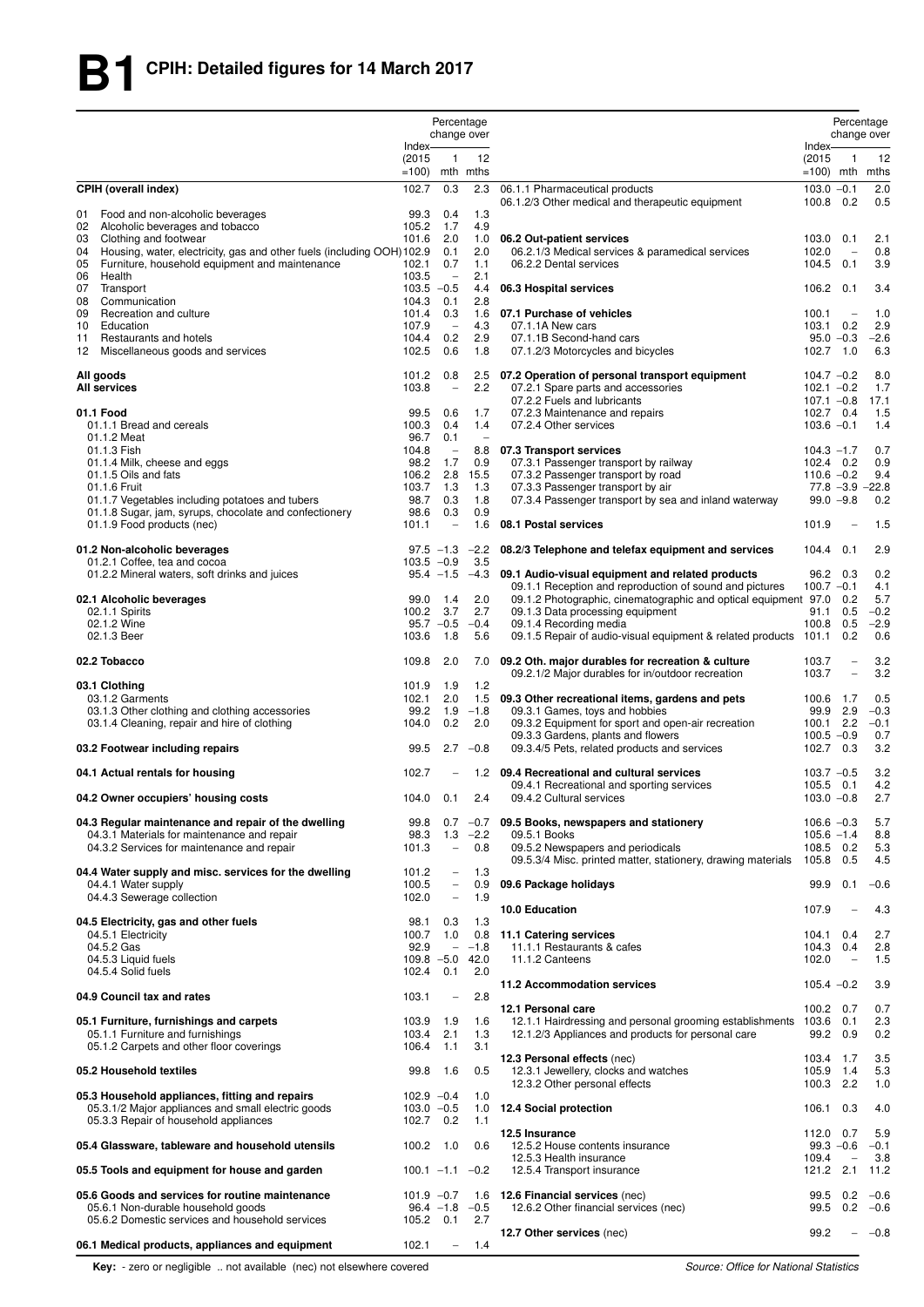|                                                                                                    |                  | Weights Index $(2015=100)$ |                | Percentage change<br>over 1 month                    |                                                      |                                                                                                                        |            |                  |            | over 12 months       | Percentage change                                                             |            |                   |                                 |
|----------------------------------------------------------------------------------------------------|------------------|----------------------------|----------------|------------------------------------------------------|------------------------------------------------------|------------------------------------------------------------------------------------------------------------------------|------------|------------------|------------|----------------------|-------------------------------------------------------------------------------|------------|-------------------|---------------------------------|
|                                                                                                    | 2017             | 2016<br>Mar                | 2017<br>Mar    | 2016<br>Mar                                          | 2017<br>Mar                                          | 2016 2016 2016 2016 2016 2016 2017 2017 2017<br>Jul Aug Sep Oct Nov Dec Jan Feb Mar                                    |            |                  |            |                      |                                                                               |            |                   |                                 |
| <b>CPI (Overall Index)</b>                                                                         | 1 000.00         | 100.2                      | 102.5          | 0.4                                                  | 0.4                                                  | 0.6                                                                                                                    | 0.6        |                  |            | 1.0 0.9 1.2 1.6      |                                                                               | 1.8        | 2.3               | - 2.3                           |
| Food and non-alcoholic beverages<br>01                                                             | 103.00           | 98.1                       | 99.3           | $-0.6$                                               | 0.4                                                  | $-2.6$ $-2.2$ $-2.3$ $-2.4$ $-2.0$ $-1.1$ $-0.5$                                                                       |            |                  |            |                      |                                                                               |            | 0.2               | 1.2                             |
| Alcoholic beverages and tobacco<br>02<br>Clothing and footwear<br>03                               | 43.00<br>72.00   | 100.3<br>100.6             | 105.2<br>101.6 | $-0.3$<br>1.0                                        | 1.7<br>2.0                                           | 1.8<br>$-0.7 -1.2$ 1.0 $-0.7$ 0.9                                                                                      |            | 1.4 1.7 2.1      |            | 1.7                  | 2.4<br>1.2                                                                    | 2.4        | 2.8<br>$- -0.1$   | 4.9<br>0.9                      |
| Housing, water, electricity, gas and other fuels<br>04                                             | 118.00           | 99.9                       | 101.0          | $-0.2$                                               | 0.1                                                  | $-0.1$ $-0.1$ 0.2 0.3                                                                                                  |            |                  |            | 0.2                  | 0.4                                                                           | 0.6        | 0.7               | 1.1                             |
| Furniture, household equipment and maintenance<br>05                                               | 61.00            | 101.1                      | 102.2          | 0.7                                                  | 0.7                                                  | $-0.8$ $-1.0$ $-1.4$ 0.1                                                                                               |            |                  |            | 0.8                  | 0.6                                                                           | 0.5        | 1.1               | 1.1                             |
| 06<br>Health<br>07<br>Transport                                                                    | 26.00<br>160.00  | 101.3<br>99.1              | 103.5<br>103.7 | 0.2<br>1.7                                           | $\overline{\phantom{a}}$<br>$-0.5$                   | 1.8 2.0 2.2 2.0 2.3<br>0.2                                                                                             | 1.0        | 1.2              |            | 2.3 2.5              | 2.4<br>3.7                                                                    | 2.0<br>5.7 | 2.3<br>6.9        | 2.2<br>4.7                      |
| Communication<br>08                                                                                | 25.00            | 101.4                      | 104.2          | $-0.4$                                               | 0.1                                                  | 3.6                                                                                                                    | 4.1        | 3.6              | 3.1        | 2.6                  | 1.7                                                                           | 2.1        | 2.2               | 2.8                             |
| 09<br>Recreation and culture                                                                       | 148.00           | 99.7                       | 101.3          | 0.3                                                  | 0.4                                                  | 0.6                                                                                                                    |            | $0.7\quad 0.8$   |            | $0.2$ 0.7 0.9        |                                                                               | 0.9        | 1.6               | 1.6                             |
| 10<br>Education<br>11<br>Restaurants and hotels                                                    | 22.00<br>126.00  | 103.4<br>101.4             | 107.9<br>104.4 | $\overline{\phantom{0}}$<br>0.5                      | $\equiv$<br>0.2                                      | 4.8<br>2.7                                                                                                             | 4.8        | 5.9<br>$2.3$ 2.9 | 4.3<br>2.6 | 4.3<br>2.6           | 4.3<br>2.8                                                                    | 4.3<br>3.0 | 4.3<br>3.2        | 4.3<br>2.9                      |
| Miscellaneous goods and services<br>12                                                             | 96.00            | 100.8                      | 102.6          | $\overline{\phantom{a}}$                             | 0.6                                                  | 0.9                                                                                                                    |            |                  |            | 0.8 1.3 1.1 1.1 1.0  |                                                                               | 0.8        | 1.1               | 1.8                             |
| All goods<br><b>All services</b>                                                                   | 525.00<br>475.00 | 98.8<br>101.7              | 101.2<br>103.8 | 0.2<br>0.6                                           | 0.8<br>$\overline{\phantom{a}}$                      | $-1.4$ $-1.4$ $-0.5$ $-0.4$ 0.2 0.7<br>2.7                                                                             | 2.8        | 2.6              | 2.4        |                      | $2.2$ 2.5                                                                     | 1.1<br>2.6 | 1.9<br>2.8        | 2.5<br>2.1                      |
| All items CPI excluding Energy, food, alcoholic beverages<br>and tobacco                           | 787.00           | 101.0                      | 102.8          | 0.6                                                  | 0.4                                                  | 1.3                                                                                                                    | 1.3        | - 1.5            |            | $1.2$ 1.4            | 1.6                                                                           | 1.6        | 2.0               | 1.8                             |
| 01.1 Food                                                                                          | 91.00            | 97.9                       | 99.5           | $-0.7$                                               | 0.6                                                  | $-2.7$ $-1.9$ $-2.4$ $-2.1$ $-1.8$ $-1.0$ $-0.4$ 0.3                                                                   |            |                  |            |                      |                                                                               |            |                   | 1.6                             |
| 01.1.1 Bread and cereals<br>01.1.2 Meat                                                            | 15.00<br>20.00   | 98.9<br>96.7               | 100.3<br>96.7  | $-0.1$<br>$-0.7$                                     | 0.4                                                  | $-2.7$ $-0.9$ $-1.5$ $-2.1$ $-0.9$ $-0.3$ $-0.9$<br>0.1 $-5.4$ $-4.0$ $-4.5$ $-3.3$ $-2.9$ $-2.3$ $-1.6$ $-0.8$        |            |                  |            |                      |                                                                               |            | 0.9               | 1.4<br>$\overline{\phantom{a}}$ |
| 01.1.3 Fish                                                                                        | 4.00             | 96.4                       | 104.8          | $-2.5$                                               | $\overline{\phantom{m}}$                             | $-1.4 - 0.9 - 1.8$ 2.1 2.0 1.1 3.1 6.0                                                                                 |            |                  |            |                      |                                                                               |            |                   | 8.8                             |
| 01.1.4 Milk, cheese and eggs                                                                       | 12.00            | 97.3                       | 98.2           | $-0.1$                                               | 1.7                                                  | $-2.1$ $-2.7$ $-2.9$ $-2.8$ $-1.7$ $-2.4$ $-1.9$ $-0.8$ 0.9                                                            |            |                  |            |                      |                                                                               |            |                   |                                 |
| 01.1.5 Oils and fats<br>01.1.6 Fruit                                                               | 2.00<br>9.00     | 92.0<br>102.4              | 106.2<br>103.7 | $-10.0$<br>2.4                                       | 2.8<br>1.3                                           | $0.1$ 4.0 -5.0 -1.0 -3.8 4.8 1.4 1.2 15.5<br>0.1 1.6 3.7 2.2 3.4 2.1 1.2 2.4                                           |            |                  |            |                      |                                                                               |            |                   | - 1.3                           |
| 01.1.7 Vegetables including potatoes and tubers                                                    | 13.00            | 97.0                       | 98.7           | $-2.4$                                               |                                                      | $0.3 -3.8 -4.6 -4.1 -4.9 -4.8 -1.6 -1.0 -0.9$                                                                          |            |                  |            |                      |                                                                               |            |                   | 1.8                             |
| 01.1.8 Sugar, jam, syrups, chocolate and confectionery<br>01.1.9 Food products (nec)               | 13.00<br>3.00    | 97.6<br>99.5               | 98.6<br>101.1  | $-0.9$<br>0.8                                        | 0.3                                                  | $-1.4$ $-0.2$ $-2.8$ $-1.9$ $-3.7$ $-2.4$ 0.3 $-0.3$ 0.9<br>$-0.1$ $-2.1$ $-0.5$ 0.4 1.0 $-0.7$ 4.1 2.4                |            |                  |            |                      |                                                                               |            |                   | 1.6                             |
| 01.2 Non-alcoholic beverages                                                                       | 12.00            | 99.7                       | 97.4           | $\overline{\phantom{m}}$                             | $-1.3$                                               | $-1.6$ $-4.1$ $-1.4$ $-4.6$ $-4.1$ $-1.7$ $-1.3$ $-1.0$ $-2.4$                                                         |            |                  |            |                      |                                                                               |            |                   |                                 |
| 01.2.1 Coffee, tea and cocoa<br>01.2.2 Mineral waters, soft drinks and juices                      | 3.00<br>9.00     | 100.0<br>99.7              | 103.5<br>95.4  | 0.1<br>$\overline{\phantom{a}}$                      | $-0.9$<br>$-1.5$                                     | $-0.4$ 1.9 0.1 $-1.3$ 0.7 0.3 0.5 4.6<br>$-2.0$ $-5.9$ $-1.9$ $-5.7$ $-5.6$ $-2.3$ $-1.9$ $-2.9$ $-4.3$                |            |                  |            |                      |                                                                               |            |                   | - 3.5                           |
| 02.1 Alcoholic beverages                                                                           | 20.00            | 97.0                       | 99.0           | $-0.9$                                               | 1.3                                                  | $-2.4$ $-4.4$ $-3.8$ $-2.1$ $-2.1$ $-0.6$ $-0.7$ $-0.2$                                                                |            |                  |            |                      |                                                                               |            |                   | - 2.0<br>2.7                    |
| 02.1.1 Spirits<br>02.1.2 Wine                                                                      | 6.00<br>9.00     | 97.6<br>96.1               | 100.2<br>95.7  | $-0.3$<br>$-0.9$                                     | 3.7<br>$-0.5$                                        | $-2.5$ $-2.0$ $-4.7$ $-3.7$ $-2.1$ 0.5 $-0.2$ $-1.3$<br>$-2.6$ $-6.7$ $-3.7$ $-1.5$ $-2.8$ $-1.5$ $-2.1$ $-0.9$ $-0.4$ |            |                  |            |                      |                                                                               |            |                   |                                 |
| 02.1.3 Beer                                                                                        | 5.00             | 98.1                       | 103.6          | $-1.3$                                               | 1.8                                                  | $-1.8$ $-2.8$ $-3.2$ $-1.5$ $-1.0$ $-0.1$ 1.3 2.3                                                                      |            |                  |            |                      |                                                                               |            |                   | - 5.6                           |
| 02.2 Tobacco                                                                                       | 23.00            | 102.6                      | 109.8          | 0.2                                                  | 2.0                                                  | 4.8 5.8 5.9 5.2 4.5 4.7 4.7 5.1 7.0                                                                                    |            |                  |            |                      |                                                                               |            |                   |                                 |
| 03.1 Clothing<br>03.1.2 Garments                                                                   | 61.00<br>55.00   | 100.7<br>100.6             | 101.9<br>102.1 | 1.0<br>0.9                                           | 1.9<br>2.0                                           | $-0.6 - 1.2$ 1.1 $-0.9$ 0.9<br>$-0.6$ $-1.1$ 1.5 $-0.6$ 1.1                                                            |            |                  |            |                      | 1.3<br>1.4 0.3 0.4                                                            |            | $0.3\quad 0.3$    | 1.2<br>1.5                      |
| 03.1.3 Other clothing and clothing accessories                                                     | 5.00             | 101.0                      | 99.2           | 2.0                                                  | 1.9                                                  | $-1.0$ $-2.4$ $-1.7$ $-3.9$ $-1.2$                                                                                     |            |                  |            |                      | 0.4                                                                           |            | $0.8 - 1.7 - 1.8$ |                                 |
| 03.1.4 Cleaning, repair and hire of clothing                                                       | 1.00             | 101.9                      | 104.0          | 0.2                                                  | 0.2                                                  | 2.4 2.3 2.6 2.6 2.6                                                                                                    |            |                  |            |                      | 2.5                                                                           |            | $2.4$ 2.0         | 2.0                             |
| 03.2 Footwear including repairs                                                                    | 11.00            | 100.3                      | 99.5           | 1.3                                                  |                                                      | $2.7$ $-1.1$ $-1.6$ 0.4 0.6 1.0 0.6 $-2.1$ $-2.2$ $-0.8$                                                               |            |                  |            |                      |                                                                               |            |                   |                                 |
| 04.1 Actual rentals for housing                                                                    | 71.00            | 101.5                      | 102.7          | 0.1                                                  |                                                      | - 1.3 1.3 1.2 1.0 1.0 1.0 1.2 1.2 1.2                                                                                  |            |                  |            |                      |                                                                               |            |                   |                                 |
| 04.3 Regular maintenance and repair of the dwelling<br>04.3.1 Materials for maintenance and repair | 2.00<br>1.00     | 100.5<br>100.5             | 99.8<br>98.3   | 0.4<br>0.8                                           | 0.7<br>1.3                                           | 1.0<br>1.4                                                                                                             | 0.9<br>0.9 |                  |            |                      | 1.0 $0.6 - 1.8 - 1.2 - 0.7 - 1.0 - 0.8$<br>1.2 $0.4 -4.3 -3.1 -2.1 -2.7 -2.2$ |            |                   |                                 |
| 04.3.2 Services for maintenance and repair                                                         | 1.00             | 100.5                      | 101.3          | 0.1                                                  | $\overline{\phantom{0}}$                             | 0.5                                                                                                                    | 0.8        | 0.8              |            |                      | 0.8 0.7 0.7 0.8 0.8 0.8                                                       |            |                   |                                 |
| 04.4 Water supply and misc. services for the dwelling                                              | 11.00            | 99.8                       | 101.2          | -                                                    |                                                      | 1.4 1.4 1.4 1.4 1.4 1.4 1.4 1.4                                                                                        |            |                  |            |                      |                                                                               |            |                   | 1.4                             |
| 04.4.1 Water supply<br>04.4.3 Sewerage collection                                                  | 5.00<br>6.00     | 99.6<br>100.1              | 100.5<br>102.0 | $\overline{\phantom{0}}$<br>$\overline{\phantom{0}}$ | $\overline{\phantom{0}}$<br>$\overline{\phantom{0}}$ | 0.9<br>1.9                                                                                                             | 0.9<br>1.9 | 0.9<br>1.9       |            | $0.9$ 0.9<br>1.9 1.9 | $0.9\quad 0.9$<br>1.9                                                         | 1.9        | 0.9<br>1.9        | 0.9<br>1.9                      |
| 04.5 Electricity, gas and other fuels                                                              | 34.00            | 96.9                       | 97.8           | $-1.0$                                               | 0.3                                                  | $-3.3$ $-3.1$ $-2.0$ $-1.5$ $-1.6$ $-1.1$ $-0.8$ $-0.4$                                                                |            |                  |            |                      |                                                                               |            |                   | 0.9                             |
| 04.5.1 Electricity                                                                                 | 17.00            | 99.9                       | 100.7          | $\overline{\phantom{m}}$                             |                                                      | 1.0 $-0.2$ $-0.2$ $-0.2$ $-0.2$ $-0.2$ $-0.2$ $-0.2$ $-0.2$ 0.8                                                        |            |                  |            |                      |                                                                               |            |                   |                                 |
| 04.5.2 Gas<br>04.5.3 Liquid fuels                                                                  | 15.00<br>1.00    | 94.6<br>77.3               | 92.9<br>109.8  | $-2.6$<br>7.8                                        |                                                      | $-$ -6.6 -6.6 -4.6 -4.6 -4.6 -4.6 -5.1 -4.4 -1.8<br>-5.0 -11.1 -2.0 0.9 15.0 14.3 34.7 56.8 61.2 42.0                  |            |                  |            |                      |                                                                               |            |                   |                                 |
| 04.5.4 Solid fuels                                                                                 | 1.00             | 100.4                      | 102.4          | $-0.2$                                               | 0.1                                                  | $-0.9 - 0.8 - 0.4$ 0.1 0.6 1.2 1.4 1.8 2.0                                                                             |            |                  |            |                      |                                                                               |            |                   |                                 |
| 05.1 Furniture, furnishings and carpets                                                            | 22.00            | 102.3                      | 104.0          | 1.7                                                  | 1.9                                                  | $-0.5$ $-1.3$ $-1.6$ 0.6 1.8 2.3                                                                                       |            |                  |            |                      |                                                                               | 1.0        | 1.5               | 1.6                             |
| 05.1.1 Furniture and furnishings<br>05.1.2 Carpets and other floor coverings                       | 18.00<br>4.00    | 102.0<br>103.2             | 103.4<br>106.4 | 1.6<br>2.2                                           | 2.1<br>1.1                                           | $-1.2$ $-2.5$ $-3.0$ $-0.1$ 1.5<br>2.8 2.9 3.2 3.7 3.6 4.6 4.3 4.2                                                     |            |                  |            |                      | 1.8                                                                           |            | $0.3 \quad 0.8$   | 1.3<br>3.1                      |
| 05.2 Household textiles                                                                            | 7.00             | 99.3                       | 99.8           | 1.0                                                  | 1.6                                                  | $-2.9$ $-2.8$ $-3.8$ $-1.4$ $-1.9$ $-0.8$ $-0.9$ $-0.1$                                                                |            |                  |            |                      |                                                                               |            |                   | 0.5                             |
| 05.3 Household appliances, fitting and repairs                                                     | 8.00             | 102.0                      | 103.0          | 0.6                                                  | $-0.4$                                               | 0.5 0.1 0.8 2.2 0.7 2.0 1.3 2.0                                                                                        |            |                  |            |                      |                                                                               |            |                   | 1.0                             |
| 05.3.1/2 Major appliances and small electric goods<br>05.3.3 Repair of household appliances        | 7.00<br>1.00     | 102.1<br>101.5             | 103.0<br>102.7 | 0.7<br>$\overline{\phantom{a}}$                      | $-0.5$<br>0.2                                        | $0.5$ 0.2 0.9<br>$-0.1$ $-0.2$ $-0.3$ 3.3 3.3 3.8 1.0 1.0                                                              |            |                  |            | $2.0\quad 0.3$       | 1.7                                                                           |            | $1.3$ 2.2         | 1.0<br>1.1                      |
| 05.4 Glassware, tableware and household utensils                                                   | 6.00             | 99.6                       | 100.2          | $-0.1$                                               | 1.0                                                  | $-2.1$ $-0.6$ $-2.4$ $-3.0$ $-1.7$ $-3.4$ $-2.1$ $-0.5$ 0.6                                                            |            |                  |            |                      |                                                                               |            |                   |                                 |
| 05.5 Tools and equipment for house and garden                                                      | 5.00             | 100.3                      | 100.1          | $-0.8$                                               | $-1.1$                                               | $-0.3$ $-0.7$ $-1.2$ $-2.5$ $-2.2$ $-1.5$ $-1.7$ 0.1 $-0.2$                                                            |            |                  |            |                      |                                                                               |            |                   |                                 |
| 05.6 Goods and services for routine maintenance                                                    | 13.00            | 100.3                      | 101.8          | 0.1                                                  | $-0.6$                                               | $-0.7$ $-0.9$ $-0.7$ 1.0 2.8 0.3 2.4 2.2                                                                               |            |                  |            |                      |                                                                               |            |                   | 1.5                             |
| 05.6.1 Non-durable household goods<br>05.6.2 Domestic services and household services              | 5.00<br>8.00     | 96.9<br>102.4              | 96.4<br>105.2  | $-0.2$<br>0.2                                        | $-1.8$<br>0.1                                        | $-7.2$ $-7.2$ $-6.6$ $-2.3$ 2.0 $-3.7$ 1.2 1.1 $-0.5$<br>3.6                                                           |            | $3.2$ $3.1$      |            | 3.2 3.3 2.9          |                                                                               |            | $3.1$ 2.9         | 2.7                             |
| 06.1 Medical products, appliances and equipment                                                    | 12.00            | 100.7                      | 102.2          | 0.3                                                  | $\overline{\phantom{a}}$                             | 0.4 1.0 1.4 0.8 1.5 1.7 1.0                                                                                            |            |                  |            |                      |                                                                               |            | 1.7               | 1.4                             |
| 06.1.1 Pharmaceutical products                                                                     | 7.00             | 101.0                      | 103.0          | 0.3                                                  | $-0.1$                                               | 1.1                                                                                                                    | 2.1        |                  |            | 2.4 1.9 2.5 2.5      |                                                                               | 1.5        |                   | $2.4$ 2.0                       |
| 06.1.2/3 Other medical and therapeutic equipment                                                   | 5.00             | 100.3                      | 100.8          | 0.2                                                  |                                                      | $0.2$ $-0.7$ $-0.7$ $-0.2$ $-0.7$ $-0.2$ 0.5 0.2 0.5 0.5                                                               |            |                  |            |                      |                                                                               |            |                   |                                 |

**Key:**- zero or negligible .. not available (nec) not elsewhere covered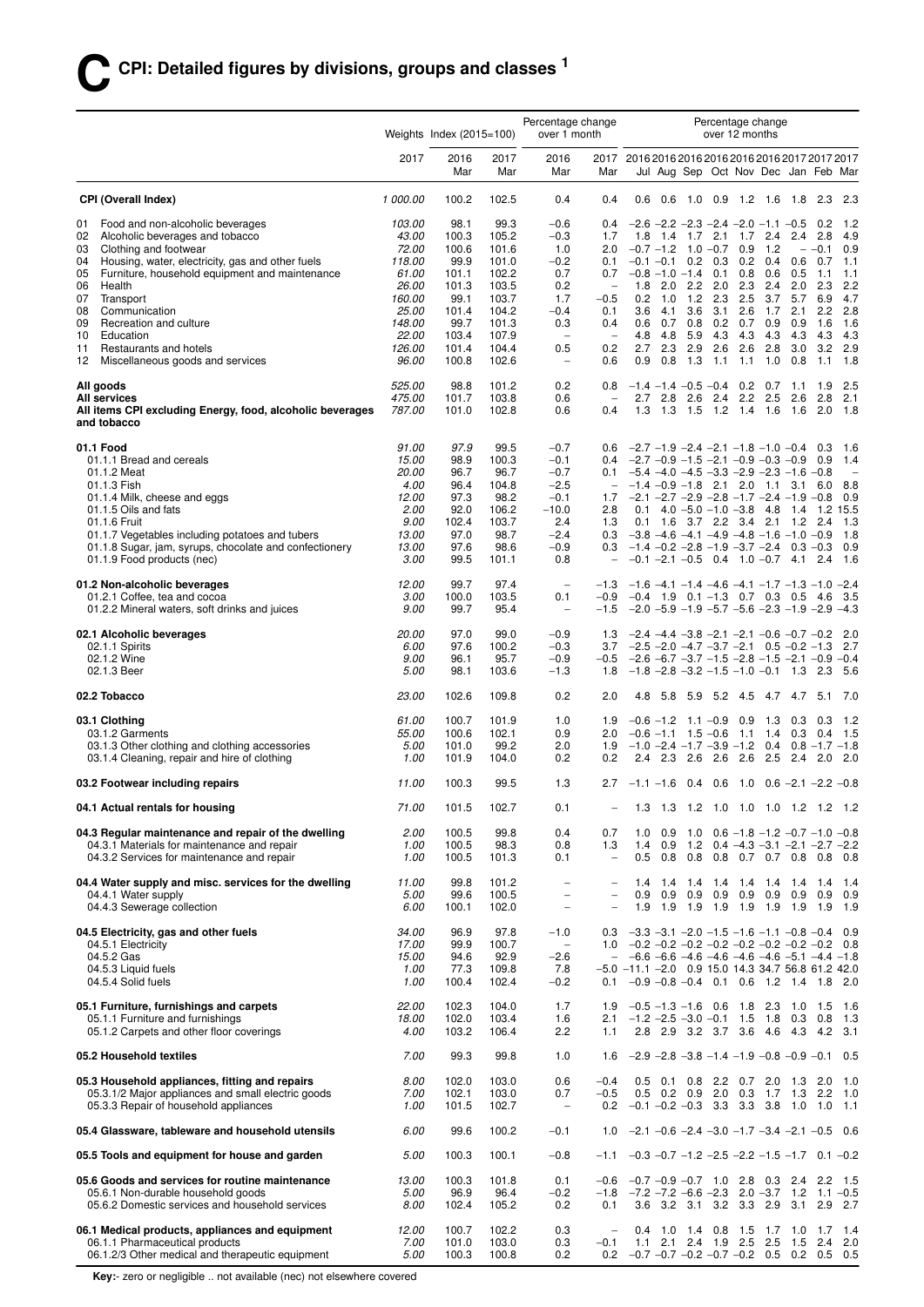continued

|                                                                                                   | Weights Index $(2015=100)$ |                |                | Percentage change<br>over 1 month                    |                          | Percentage change<br>over 12 months                                                                                 |  |  |  |  |  |
|---------------------------------------------------------------------------------------------------|----------------------------|----------------|----------------|------------------------------------------------------|--------------------------|---------------------------------------------------------------------------------------------------------------------|--|--|--|--|--|
|                                                                                                   | 2017                       | 2016<br>Mar    | 2017<br>Mar    | 2016<br>Mar                                          | Mar                      | 2017 2016 2016 2016 2016 2016 2016 2017 2017 2017<br>Jul Aug Sep Oct Nov Dec Jan Feb Mar                            |  |  |  |  |  |
| 06.2 Out-patient services<br>06.2.1/3 Medical services & paramedical services                     | 6.00<br>3.00               | 100.9<br>101.2 | 103.1<br>102.0 | 0.2<br>$\overline{\phantom{m}}$                      | 0.1<br>$\qquad \qquad -$ | 2.2<br>2.5 2.3 2.4 2.5 2.3 2.5 2.2 2.2<br>1.7 1.4 1.3 1.4 1.1 1.1 0.6 0.8<br>0.8                                    |  |  |  |  |  |
| 06.2.2 Dental services                                                                            | 3.00                       | 100.6          | 104.5          | 0.4                                                  | 0.1                      | 3.3 3.5 3.7 3.8 3.9 4.3 4.3 4.2<br>3.9                                                                              |  |  |  |  |  |
| 06.3 Hospital services                                                                            | 8.00                       | 102.7          | 106.2          | 0.1                                                  | 0.1                      | 3.7 3.7 3.8 3.4 3.5 3.5 3.4 3.5<br>3.4                                                                              |  |  |  |  |  |
| 07.1 Purchase of vehicles                                                                         | 48.00                      | 99.1           | 100.2          |                                                      |                          | $-$ -1.6 -1.7 -1.2 -1.0 -1.2 -1.2 -0.4 1.0<br>1.0                                                                   |  |  |  |  |  |
| 07.1.1A New cars<br>07.1.1B Second-hand cars                                                      | 27.00<br>18.00             | 100.2<br>97.6  | 103.1<br>95.0  | $\overline{\phantom{0}}$<br>$\overline{\phantom{0}}$ | 0.2                      | $-0.3$ 0.5 0.9 1.0 1.1 2.4 2.7<br>2.9<br>$-0.3$ $-4.1$ $-4.5$ $-4.0$ $-4.0$ $-4.9$ $-4.9$ $-4.3$ $-2.3$ $-2.6$      |  |  |  |  |  |
| 07.1.2/3 Motorcycles and bicycles                                                                 | 3.00                       | 96.6           | 102.7          | $-0.9$                                               |                          | $1.0 -1.7 -4.8 -1.1 -0.7 -0.1 -1.3 -4.3$ 4.4<br>6.3                                                                 |  |  |  |  |  |
| 07.2 Operation of personal transport equipment<br>07.2.1 Spare parts and accessories              | 77.00<br>5.00              | 97.0<br>100.4  | 104.9<br>102.1 | 0.7<br>0.3                                           | $-0.2$                   | $-0.2$ $-0.6$ 0.1 1.9<br>3.3 4.6<br>8.1<br>5.6 8.2 9.2<br>1.2<br>$0.6$ 0.7 0.9<br>1.7 1.4 1.9 2.3<br>1.7            |  |  |  |  |  |
| 07.2.2 Fuels and lubricants<br>07.2.3 Maintenance and repairs                                     | 33.00<br>25.00             | 91.5<br>101.3  | 107.1<br>102.7 | 1.2<br>0.3                                           | 0.4                      | $-0.8$ $-4.3$ $-2.6$ 1.4 4.7 7.4 10.0 16.8 19.4 17.1<br>1.3 1.3 1.7 1.8 2.0 2.1 1.5 1.3<br>1.5                      |  |  |  |  |  |
| 07.2.4 Other services                                                                             | 14.00                      | 102.1          | 103.6          | 0.4                                                  | $-0.1$                   | 2.4<br>2.7 2.2 2.2 1.9<br>4.1 3.9 3.0<br>1.4                                                                        |  |  |  |  |  |
| 07.3 Transport services<br>07.3.1 Passenger transport by railway                                  | 35.00<br>14.00             | 103.3<br>101.5 | 104.5<br>102.4 | 5.4<br>1.2                                           | $-1.8$                   | $3.7$ 5.0 2.5<br>4.0<br>$3.0$ 4.9<br>6.8 8.6<br>1.2<br>0.9<br>$0.2 -0.6 -0.5$ 0.2<br>$-0.2$ 1.1<br>$2.3$ 1.9        |  |  |  |  |  |
| 07.3.2 Passenger transport by road                                                                | 12.00                      | 101.1          | 110.6          | $-0.1$                                               |                          | $-0.2$ 2.4 3.4 3.0 4.1 4.3 4.0 6.7 9.5<br>9.4                                                                       |  |  |  |  |  |
| 07.3.3 Passenger transport by air<br>07.3.4 Passenger transport by sea and inland waterway        | 5.00<br>4.00               | 100.8<br>98.7  | 77.8<br>99.0   | 22.9<br>$-1.0$                                       | $-9.8$                   | $-3.9$ $-4.1$ $-3.7$ $-8.3$ $-2.8$ $-3.1$ $-1.3$ $-1.6$ $-1.3$ $-22.8$<br>8.9 8.0 11.9 15.6 9.1 4.9 -0.8 9.9<br>0.2 |  |  |  |  |  |
| 08.1 Postal services                                                                              | 1.00                       | 100.4          | 101.9          |                                                      |                          | $1.5$ 1.5<br>1.5 1.5 1.5 1.5<br>1.5<br>1.5<br>1.5                                                                   |  |  |  |  |  |
| 08.2/3 Telephone and telefax equipment and services                                               | 24.00                      | 101.4          | 104.4          | $-0.5$                                               | 0.1                      | 2.9<br>3.8 4.3 3.7 3.2 2.7 1.7 2.1 2.3                                                                              |  |  |  |  |  |
| 09.1 Audio-visual equipment and related products                                                  | 18.00                      | 95.8           | 96.1           | 0.8                                                  |                          | 0.2<br>$0.3 -4.6 -4.8 -3.2 -3.8 -2.4 -1.2 -1.8$ 0.7                                                                 |  |  |  |  |  |
| 09.1.1 Reception and reproduction of sound and pictures                                           | 4.00                       | 96.7           | 100.7          | $\overline{\phantom{a}}$                             |                          | $-0.1$ $-1.8$ $-5.0$ $-4.2$ $-3.7$ $-4.0$ $-1.3$ 2.0 4.3<br>4.1                                                     |  |  |  |  |  |
| 09.1.2 Photographic, cinematographic and optical equipment<br>09.1.3 Data processing equipment    | 2.00<br>7.00               | 91.8<br>91.2   | 97.0<br>91.1   | $-0.4$<br>0.8                                        |                          | $0.2 -7.0 -4.4 -3.9 -1.5 -2.2 -0.9$ 3.4 5.1<br>5.7<br>$0.5 -9.6 -8.5 -7.0 -7.2 -1.7 -3.5 -4.9$ 0.2 -0.2             |  |  |  |  |  |
| 09.1.4 Recording media<br>09.1.5 Repair of audio-visual equipment & related products              | 4.00<br>1.00               | 103.7<br>100.5 | 100.8<br>101.1 | 2.7<br>0.3                                           | 0.2                      | $0.5$ 0.7 0.1 3.1 -2.1 -3.4 3.1 0.5 -0.8<br>$-2.9$<br>0.5 0.5 0.9 0.9 0.5 0.9 0.9 0.6<br>0.6                        |  |  |  |  |  |
| 09.2 Oth. major durables for recreation & culture                                                 | 15.00                      | 100.5          | 103.7          | 0.1                                                  |                          | 0.3 0.3 0.4 1.3 1.3 1.3 3.1 3.2<br>3.2                                                                              |  |  |  |  |  |
| 09.2.1/2 Major durables for in/outdoor recreation                                                 | 15.00                      | 100.5          | 103.7          | 0.1                                                  | $\qquad \qquad -$        | 3.2<br>0.3<br>$0.3$ 0.4 1.3 1.3<br>1.3 3.1 3.2                                                                      |  |  |  |  |  |
| 09.3 Other recreational items, gardens and pets                                                   | 37.00<br>21.00             | 100.1<br>100.2 | 100.6<br>99.9  | 1.4<br>2.2                                           |                          | $1.8 - 0.5 - 0.6$ 0.2 $-1.6 - 1.0 - 0.6 - 0.4$ 0.2<br>0.6<br>$2.9 -0.9 -1.2$                                        |  |  |  |  |  |
| 09.3.1 Games, toys and hobbies<br>09.3.2 Equipment for sport and open-air recreation              | 3.00                       | 100.3          | 100.1          | 1.6                                                  | $2.2^{\circ}$            | $-$ -3.2 -2.5 -1.3 -1.2 -1.0 -0.3<br>1.3 0.7 -0.2 -0.4 -0.6 -2.2 -0.6 -0.7 -0.1                                     |  |  |  |  |  |
| 09.3.3 Gardens, plants and flowers<br>09.3.4/5 Pets, related products and services                | 5.00<br>8.00               | 99.8<br>99.5   | 100.5<br>102.7 | $-0.5$<br>0.3                                        |                          | $-0.9$ $-0.7$ $-0.9$ $-0.5$ 1.6 1.8 0.3 1.3 1.1<br>0.7<br>$0.3 -0.3$ 0.2 0.8<br>$0.4$ 1.1 1.2 1.0 3.2<br>3.2        |  |  |  |  |  |
| 09.4 Recreational and cultural services                                                           | 32.00                      | 100.5          | 103.7          | 0.2                                                  | $-0.5$                   | 4.8 5.3 4.8 4.7 4.4 4.6 3.7 4.0<br>3.2                                                                              |  |  |  |  |  |
| 09.4.1 Recreational and sporting services                                                         | 10.00                      | 101.2          | 105.5          | 0.3                                                  | 0.1                      | 4.0 3.9 4.9<br>$5.2$ $5.2$ $5.3$<br>4.8 4.4<br>4.2                                                                  |  |  |  |  |  |
| 09.4.2 Cultural services                                                                          | 22.00                      | 100.2          | 103.0          | 0.2                                                  | $-0.8$                   | 5.2 5.9 4.7 4.4<br>4.0 4.2 3.3 3.8<br>2.7                                                                           |  |  |  |  |  |
| 09.5 Books, newspapers and stationery<br>09.5.1 Books                                             | 11.00<br>3.00              | 100.8<br>97.0  | 106.5<br>105.6 | $-1.1$<br>$-5.5$                                     | $-0.1$<br>$-1.4$         | 3.2 3.2 2.7 3.1 4.7<br>3.6 3.3 4.6<br>5.6<br>$3.5$ $2.5$ $-1.2$ $-0.2$ $3.3$<br>$1.1 - 0.9$ 4.4<br>8.8              |  |  |  |  |  |
| 09.5.2 Newspapers and periodicals<br>09.5.3/4 Misc. printed matter, stationery, drawing materials | 4.00<br>4.00               | 103.0<br>101.2 | 108.5<br>105.8 | 0.9<br>0.3                                           | 0.2<br>0.5               | 4.0 4.5 5.1 5.8 7.1 5.6 7.6 6.0<br>5.3<br>1.8 2.0 3.0 2.7 3.2 3.7 3.2 4.3<br>- 4.5                                  |  |  |  |  |  |
| 09.6 Package holidays                                                                             | 35.00                      | 100.6          | 99.9           | $-0.1$                                               | 0.1                      | $-$ -0.9 -1.5 -1.3 -1.2 -1.0 -0.8 -0.6                                                                              |  |  |  |  |  |
| 10.0 Education                                                                                    | 22.00                      | 103.4          | 107.9          |                                                      |                          | 4.8 5.9 4.3 4.3 4.3 4.3 4.3<br>4.8<br>4.3                                                                           |  |  |  |  |  |
| 11.1 Catering services                                                                            | 96.00                      | 101.4          | 104.2          | 0.3                                                  | 0.4                      | 2.3 2.3 2.4 2.5 2.7 2.5 2.5 2.6<br>2.7                                                                              |  |  |  |  |  |
| 11.1.1 Restaurants & cafes                                                                        | 88.00                      | 101.5          | 104.3          | 0.3                                                  | 0.4                      | 2.8 2.5 2.6 2.7<br>2.8<br>2.3 2.4 2.5 2.6                                                                           |  |  |  |  |  |
| 11.1.2 Canteens<br>11.2 Accommodation services                                                    | 8.00                       | 100.5          | 102.0          | $\overline{\phantom{a}}$                             | $\qquad \qquad -$        | 1.7 1.4 1.7 1.5 1.9 2.0 1.5 1.5<br>1.5<br>4.5 2.3 5.0 3.0 2.2 4.4 5.6 5.6<br>3.9                                    |  |  |  |  |  |
|                                                                                                   | 30.00                      | 101.4          | 105.4          | 1.4                                                  | $-0.2$                   |                                                                                                                     |  |  |  |  |  |
| 12.1 Personal care<br>12.1.1 Hairdressing and personal grooming establishments                    | 32.00<br>8.00              | 99.5<br>101.2  | 100.2<br>103.6 | 0.3<br>0.3                                           | 0.1                      | $0.7 -0.6 -1.1 -0.6 -0.2$ 0.3 0.6 0.2 0.3<br>0.7<br>2.3 2.2 2.0 2.1 2.2 2.0 2.0 2.4<br>2.3                          |  |  |  |  |  |
| 12.1.2/3 Appliances and products for personal care                                                | 24.00                      | 99.0           | 99.2           | 0.3                                                  |                          | $0.9 -1.6 -2.2 -1.4 -0.9 -0.4$ 0.1 -0.5 -0.5<br>0.2                                                                 |  |  |  |  |  |
| 12.3 Personal effects (nec)<br>12.3.1 Jewellery, clocks and watches                               | 14.00<br>9.00              | 99.9<br>100.6  | 103.3<br>105.9 | $-0.7$<br>$-0.6$                                     |                          | $1.7 - 1.1 - 0.9$ 0.2 0.1 0.2 $-0.9 - 0.5$ 1.0<br>3.4<br>1.4 -0.1 1.6 1.4 1.2 2.3 2.4 1.2 3.2<br>5.3                |  |  |  |  |  |
| 12.3.2 Other personal effects                                                                     | 5.00                       | 99.3           | 100.3          | $-0.9$                                               |                          | $2.2 -1.8 -3.7 -1.1 -0.6 -2.6 -5.1 -3.0 -2.0$<br>1.0                                                                |  |  |  |  |  |
| 12.4 Social protection                                                                            | 16.00                      | 102.0          | 106.1          | 0.2                                                  | 0.3                      | 3.4 3.6 3.6 3.6 3.5 3.7 3.7 3.9<br>4.0                                                                              |  |  |  |  |  |
| 12.5 Insurance<br>12.5.2 House contents insurance                                                 | 8.00<br>2.00               | 106.1<br>99.4  | 112.5<br>99.3  | $-0.1$<br>$-1.8$                                     | 0.9                      | 9.8 9.5 9.6 8.8 6.6 7.2 4.2 4.9<br>6.0<br>$-0.6$ 0.6 1.6 1.7 1.8 $-0.1$ 1.1 $-1.8$ $-1.3$ $-0.1$                    |  |  |  |  |  |
| 12.5.3 Health insurance                                                                           | 2.00                       | 105.4          | 109.4          | $\qquad \qquad -$                                    | $\qquad \qquad -$        | 7.7 7.7 7.7 7.7 6.9 6.9 3.8 3.8<br>- 3.8                                                                            |  |  |  |  |  |
| 12.5.4 Transport insurance                                                                        | 4.00                       | 109.0          | 121.2          | 0.6                                                  |                          | 2.1 14.7 13.8 14.0 12.5 9.6 10.2 8.5 9.6 11.2                                                                       |  |  |  |  |  |
| 12.6 Financial services (nec)<br>12.6.2 Other financial services (nec)                            | 14.00<br>14.00             | 100.1<br>100.1 | 99.5<br>99.5   | 0.2<br>0.2                                           |                          | $0.2 -0.7 -0.8 -0.8 -0.4 -0.6 -0.8 -0.5 -0.7 -0.6$<br>$0.2 -0.7 -0.8 -0.8 -0.4 -0.6 -0.8 -0.5 -0.7 -0.6$            |  |  |  |  |  |
| 12.7 Other services (nec)                                                                         | 12.00                      | 100.0          | 99.2           | $-0.2$                                               |                          | $-$ -0.4 -0.3<br>$-1.4$ $-1.5$ $-1.7$ $-1.0$ $-1.0$ $-0.8$                                                          |  |  |  |  |  |

**Key:**- zero or negligible .. not available (nec) not elsewhere covered

1 From the relase of January data on 16 February 2016, CPI and CPIH indices have been re-referenced and published with 2015=100.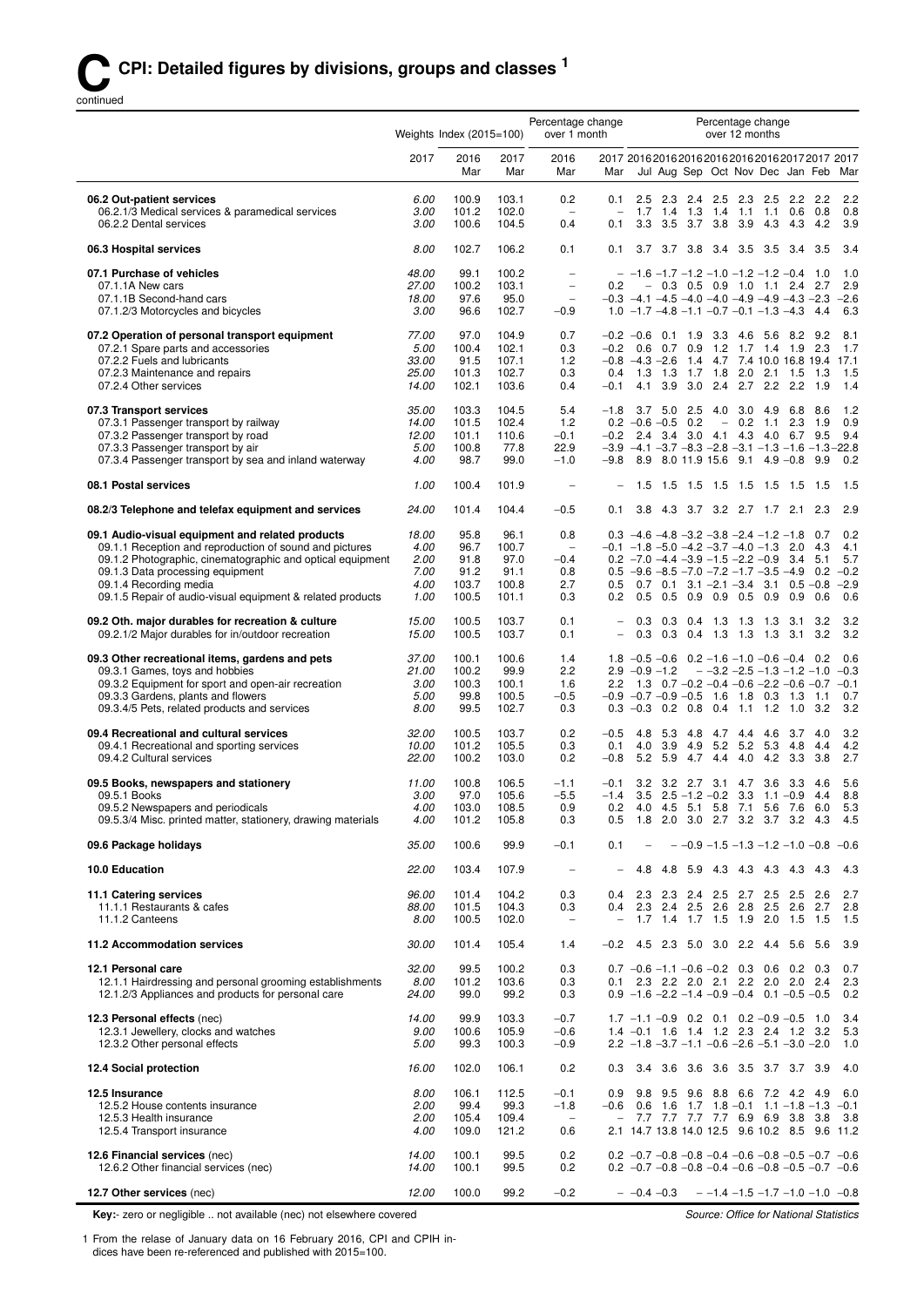|          |                                                                                                               | Weights Index $(2015=100)$ |                       | Percentage change<br>Percentage change<br>over 12 months<br>over 1 month |                                                             |                                   |                                                                                                                                                                                         |           |                             |     |                        |             |            |                                           |                                 |
|----------|---------------------------------------------------------------------------------------------------------------|----------------------------|-----------------------|--------------------------------------------------------------------------|-------------------------------------------------------------|-----------------------------------|-----------------------------------------------------------------------------------------------------------------------------------------------------------------------------------------|-----------|-----------------------------|-----|------------------------|-------------|------------|-------------------------------------------|---------------------------------|
|          |                                                                                                               | 2017                       | 2016<br>Mar           | 2017<br>Mar                                                              | 2016<br>Mar                                                 | Mar                               | 2017 201620162016201620162016201720172017                                                                                                                                               |           |                             |     |                        |             |            | Jul Aug Sep Oct Nov Dec Jan Feb Mar       |                                 |
|          | <b>CPIH (overall index)</b> (NOT NATIONAL STATISTICS <sup>1</sup> )                                           | 1 000.00                   | 100.4                 | 102.7                                                                    | 0.3                                                         | 0.3                               | 0.9                                                                                                                                                                                     |           |                             |     |                        |             |            | 1.0 1.3 1.3 1.5 1.8 1.9 2.3               | -2.3                            |
| 01       | Food and non-alcoholic beverages                                                                              | 81.00                      | 98.1                  | 99.3                                                                     | $-0.7$                                                      |                                   | $0.4$ $-2.6$ $-2.2$ $-2.3$ $-2.4$ $-2.1$ $-1.1$ $-0.5$ 0.2                                                                                                                              |           |                             |     |                        |             |            |                                           | - 1.3                           |
| 02       | Alcoholic beverages and tobacco                                                                               | 34.00                      | 100.3                 | 105.2                                                                    | $-0.3$                                                      | 1.7                               | 1.8                                                                                                                                                                                     | 1.4       | 1.8                         |     | 2.1 1.7                | 2.5         | 2.5        | 2.9                                       | 4.9                             |
| 03<br>04 | Clothing and footwear<br>Housing, water, electricity, gas and other fuels                                     | 58.00<br>294.00            | 100.6<br>100.9        | 101.6<br>102.9                                                           | 1.0<br>$\overline{\phantom{a}}$                             | 2.0<br>0.1                        | $-0.7 -1.2$ 1.0 $-0.7$ 0.9                                                                                                                                                              |           | $1.6$ 1.6 1.8               | 1.9 | 1.8                    | 1.2<br>1.9  | 2.0        | 2.0                                       | 1.0<br>2.0                      |
| 05       | Furniture, household equipment and maintenance                                                                | 49.00                      | 101.0                 | 102.1                                                                    | 0.7                                                         |                                   | $0.7 -0.8 -1.1 -1.4$                                                                                                                                                                    |           |                             | 0.1 | 0.8                    | 0.6         | 0.4        | 1.1                                       | 1.1                             |
| 06       | Health                                                                                                        | 21.00                      | 101.4                 | 103.5                                                                    | 0.2                                                         |                                   | 1.9                                                                                                                                                                                     |           | $2.1$ 2.3                   | 2.0 | 2.3                    | 2.4         | 1.9        | 2.3                                       | 2.1                             |
| 07       | Transport                                                                                                     | 126.00                     | 99.1                  | 103.5                                                                    | 1.6                                                         | $-0.5$                            |                                                                                                                                                                                         |           | $0.1$ 0.7 1.2               |     | $2.3$ 2.7              | 3.6         | 5.3        | 6.6                                       | 4.4                             |
| 08       | Communication                                                                                                 | 21.00                      | 101.4                 | 104.3                                                                    | $-0.5$                                                      | 0.1                               |                                                                                                                                                                                         |           | 3.7 4.2 3.6                 |     | $3.1$ 2.6              | 1.7         | 2.1        | 2.2                                       | 2.8                             |
| 09<br>10 | Recreation and culture<br>Education                                                                           | 121.00<br>17.00            | 99.8<br>103.4         | 101.4<br>107.9                                                           | 0.4<br>$\overline{\phantom{a}}$                             | 0.3<br>$\overline{\phantom{0}}$   | 4.8                                                                                                                                                                                     | 4.8       | $0.7$ 0.7 0.8<br>5.9        | 4.3 | $0.2 \quad 0.7$<br>4.3 | 0.9<br>4.3  | 1.0<br>4.3 | 1.6<br>4.3                                | 1.6<br>4.3                      |
| 11       | Restaurants and hotels                                                                                        | 101.00                     | 101.4                 | 104.4                                                                    | 0.5                                                         | 0.2                               |                                                                                                                                                                                         | $2.7$ 2.3 | 2.9                         | 2.6 | 2.6                    | 2.8         | 3.0        | 3.2                                       | 2.9                             |
| 12       | Miscellaneous goods and services                                                                              | 77.00                      | 100.7                 | 102.5                                                                    | $\qquad \qquad -$                                           | 0.6                               | 0.9                                                                                                                                                                                     | 0.8       | 1.2                         |     | $1.1$ 1.0              | 1.0         | 0.8        | 1.1                                       | 1.8                             |
|          | 04.2 Owner occupiers housing costs                                                                            | 174.00                     | 101.5                 | 104.0                                                                    | 0.2                                                         | 0.1                               | 2.4                                                                                                                                                                                     | 2.4       | 2.4                         |     | $2.7$ 2.6              | 2.6         | -2.5       | 2.5                                       | 2.4                             |
|          | All goods                                                                                                     | 419.00                     | 98.8                  | 101.2                                                                    | 0.2                                                         |                                   | $0.8$ -1.5 -1.4 -0.5 -0.4 0.2 0.7 1.1 1.9                                                                                                                                               |           |                             |     |                        |             |            |                                           | - 2.5                           |
|          | <b>All services</b>                                                                                           | 581.00                     | 101.6                 | 103.8                                                                    | 0.5                                                         | $\hspace{1.0cm} - \hspace{1.0cm}$ | 2.6                                                                                                                                                                                     |           | 2.7 2.6 2.5                 |     | 2.4                    | 2.5         | 2.5        | 2.6                                       | 2.2                             |
|          | CPIH excluding Energy, food, alcoholic beverages & tobacco                                                    | 832.00                     | 101.1                 | 103.0                                                                    | 0.4                                                         | 0.3                               | 1.6                                                                                                                                                                                     |           | 1.5 1.7 1.6 1.7 1.8 1.8     |     |                        |             |            | 2.1                                       | 1.9                             |
|          | 01.1 Food                                                                                                     | 71.00                      | 97.9                  | 99.5                                                                     | $-0.8$                                                      | 0.6                               | $-2.7$ $-1.9$ $-2.4$ $-2.1$ $-1.9$ $-1.0$ $-0.4$                                                                                                                                        |           |                             |     |                        |             |            | 0.3                                       | 1.7                             |
|          | 01.1.1 Bread and cereals<br>01.1.2 Meat                                                                       | 12.00<br>16.00             | 98.9<br>96.7          | 100.3<br>96.7                                                            | $-0.1$<br>$-0.7$                                            |                                   | $0.4 -2.7 -0.9 -1.5 -2.1 -0.9 -0.3 -0.9$<br>0.1 $-5.4$ $-4.0$ $-4.5$ $-3.3$ $-2.9$ $-2.3$ $-1.6$ $-0.8$                                                                                 |           |                             |     |                        |             |            | 0.9                                       | 1.4<br>$\overline{\phantom{a}}$ |
|          | 01.1.3 Fish                                                                                                   | 3.00                       | 96.4                  | 104.8                                                                    | $-2.5$                                                      |                                   | $-1.4 - 0.9 - 1.8$ 2.1 2.0 1.1 3.1 6.0                                                                                                                                                  |           |                             |     |                        |             |            |                                           | 8.8                             |
|          | 01.1.4 Milk, cheese and eggs                                                                                  | 9.00                       | 97.3                  | 98.2                                                                     | $-0.1$                                                      |                                   | $1.7 -2.1 -2.7 -2.9 -2.8 -1.7 -2.4 -1.9 -0.8$                                                                                                                                           |           |                             |     |                        |             |            |                                           | 0.9                             |
|          | 01.1.5 Oils and fats                                                                                          | 2.00                       | 92.0                  | 106.2                                                                    | $-10.0$                                                     | 2.8                               |                                                                                                                                                                                         |           |                             |     |                        |             |            | $0.1$ 4.0 -5.0 -1.0 -3.8 4.8 1.4 1.2 15.5 |                                 |
|          | 01.1.6 Fruit                                                                                                  | 7.00                       | 102.4                 | 103.7                                                                    | 2.4                                                         | 1.3                               |                                                                                                                                                                                         |           |                             |     |                        |             |            | 0.1 1.6 3.7 2.2 3.4 2.1 1.2 2.4           | - 1.3                           |
|          | 01.1.7 Vegetables including potatoes and tubers<br>01.1.8 Sugar, jam, syrups, chocolate and confectionery     | 10.00<br>10.00             | 97.0<br>97.6          | 98.7<br>98.6                                                             | $-2.4$<br>$-0.9$                                            |                                   | $0.3$ $-3.8$ $-4.6$ $-4.1$ $-4.9$ $-4.8$ $-1.6$ $-1.0$ $-0.9$<br>$0.3 -1.4 -0.2 -2.8 -1.9 -3.7 -2.4$ 0.3 -0.3                                                                           |           |                             |     |                        |             |            |                                           | 1.8<br>0.9                      |
|          | 01.1.9 Food products (nec)                                                                                    | 2.00                       | 99.5                  | 101.1                                                                    | 0.8                                                         |                                   | $-0.1 - 2.1 - 0.5$ 0.4 1.0 $-0.7$ 4.1 2.4                                                                                                                                               |           |                             |     |                        |             |            |                                           | - 1.6                           |
|          | 01.2 Non-alcoholic beverages<br>01.2.1 Coffee, tea and cocoa<br>01.2.2 Mineral waters, soft drinks and juices | 10.00<br>3.00<br>7.00      | 99.7<br>100.0<br>99.7 | 97.5<br>103.5<br>95.4                                                    | $\overline{\phantom{m}}$<br>0.1<br>$\overline{\phantom{0}}$ | $-0.9$                            | $-1.3$ $-1.6$ $-4.3$ $-1.5$ $-4.8$ $-4.2$ $-1.7$ $-1.4$ $-0.9$ $-2.2$<br>$-0.4$ 1.9 0.1 $-1.3$ 0.7 0.3 0.5 4.6<br>$-1.5$ $-2.0$ $-5.9$ $-1.9$ $-5.7$ $-5.6$ $-2.3$ $-1.9$ $-2.9$ $-4.3$ |           |                             |     |                        |             |            |                                           | - 3.5                           |
|          | 02.1 Alcoholic beverages                                                                                      | 16.00                      | 97.0                  | 99.0                                                                     | $-0.9$                                                      |                                   | $1.4 -2.3 -4.4 -3.8 -2.1 -2.1 -0.6 -0.7 -0.2$ 2.0                                                                                                                                       |           |                             |     |                        |             |            |                                           |                                 |
|          | 02.1.1 Spirits                                                                                                | 5.00                       | 97.6                  | 100.2                                                                    | $-0.3$                                                      |                                   | $3.7 -2.5 -2.0 -4.7 -3.7 -2.1$ $0.5 -0.2 -1.3$ 2.7                                                                                                                                      |           |                             |     |                        |             |            |                                           |                                 |
|          | 02.1.2 Wine                                                                                                   | 7.00                       | 96.1                  | 95.7                                                                     | $-0.9$                                                      |                                   | $-0.5$ $-2.6$ $-6.7$ $-3.7$ $-1.5$ $-2.8$ $-1.5$ $-2.1$ $-0.9$ $-0.4$                                                                                                                   |           |                             |     |                        |             |            |                                           |                                 |
|          | 02.1.3 Beer                                                                                                   | 4.00                       | 98.1                  | 103.6                                                                    | $-1.3$                                                      |                                   | $1.8 - 1.8 - 2.8 - 3.2 - 1.5 - 1.0 - 0.1$ 1.3 2.3                                                                                                                                       |           |                             |     |                        |             |            |                                           | - 5.6                           |
|          | 02.2 Tobacco                                                                                                  | 18.00                      | 102.6                 | 109.8                                                                    | 0.2                                                         | 2.0                               |                                                                                                                                                                                         |           |                             |     |                        |             |            | 4.8 5.8 5.9 5.2 4.5 4.7 4.7 5.1 7.0       |                                 |
|          | 03.1 Clothing                                                                                                 | 49.00                      | 100.7                 | 101.9                                                                    | 1.0                                                         |                                   | $1.9 -0.6 -1.2$ $1.1 -0.9$ 0.9                                                                                                                                                          |           |                             |     |                        | 1.3         | 0.4        | 0.3                                       | 1.2                             |
|          | 03.1.2 Garments                                                                                               | 44.00                      | 100.6                 | 102.1                                                                    | 0.9                                                         |                                   | $2.0 -0.6 -1.1$ 1.5 $-0.6$ 1.1                                                                                                                                                          |           |                             |     |                        |             |            | 1.4 0.3 0.4 1.5                           |                                 |
|          | 03.1.3 Other clothing and clothing accessories<br>03.1.4 Cleaning, repair and hire of clothing                | 4.00<br>1.00               | 101.0<br>101.9        | 99.2<br>104.0                                                            | 2.0<br>0.2                                                  | 0.2                               | $1.9 - 1.0 - 2.4 - 1.7 - 3.9 - 1.2$ 0.4 0.8 - 1.7 - 1.8                                                                                                                                 |           |                             |     |                        |             |            | 2.4 2.3 2.6 2.6 2.6 2.5 2.4 2.0           | 2.0                             |
|          | 03.2 Footwear including repairs                                                                               | 9.00                       | 100.3                 | 99.5                                                                     | 1.3                                                         |                                   | $2.7 -1.1 -1.6$ 0.4 0.6 1.0 0.6 -2.1 -2.2 -0.8                                                                                                                                          |           |                             |     |                        |             |            |                                           |                                 |
|          | 04.1 Actual rentals for housing                                                                               | 56.00                      | 101.5                 | 102.7                                                                    | 0.1                                                         |                                   |                                                                                                                                                                                         |           |                             |     |                        |             |            | 1.3 1.3 1.2 1.0 1.0 1.0 1.2 1.2 1.2       |                                 |
|          | 04.2 Owner occupiers housing costs                                                                            | 174.00                     | 101.5                 | 104.0                                                                    | 0.2                                                         | 0.1                               | 2.4                                                                                                                                                                                     |           |                             |     |                        |             |            | 2.4 2.4 2.7 2.6 2.6 2.5 2.5 2.4           |                                 |
|          | 04.3 Regular maintenance and repair of the dwelling                                                           | 2.00                       | 100.5                 | 99.8                                                                     | 0.4                                                         | 0.7                               | 1.0                                                                                                                                                                                     | 0.9       |                             |     |                        |             |            | 1.0 $0.6 - 1.8 - 1.2 - 0.6 - 1.0 - 0.7$   |                                 |
|          | 04.3.1 Materials for maintenance and repair                                                                   | 1.00                       | 100.5                 | 98.3                                                                     | 0.8                                                         | 1.3                               | 1.4                                                                                                                                                                                     | 0.9       |                             |     |                        |             |            | 1.2 $0.4 - 4.3 - 3.1 - 2.1 - 2.7 - 2.2$   |                                 |
|          | 04.3.2 Services for maintenance and repair                                                                    | 1.00                       | 100.5                 | 101.3                                                                    | 0.1                                                         | $\overline{\phantom{0}}$          |                                                                                                                                                                                         |           |                             |     |                        |             |            | 0.5 0.8 0.8 0.8 0.7 0.7 0.8 0.8 0.8       |                                 |
|          | 04.4 Water supply and misc. services for the dwelling                                                         | 9.00                       | 99.9                  | 101.2                                                                    | $\qquad \qquad -$                                           |                                   | 1.3                                                                                                                                                                                     |           | 1.3 1.3 1.3 1.3 1.3 1.3 1.3 |     |                        |             |            |                                           | - 1.3                           |
|          | 04.4.1 Water supply                                                                                           | 4.00                       | 99.6                  | 100.5                                                                    | $\overline{\phantom{0}}$                                    | $\overline{\phantom{0}}$          | 0.9                                                                                                                                                                                     |           |                             |     |                        |             |            | 0.9 0.9 0.9 0.9 0.9 0.9 0.9 0.9           |                                 |
|          | 04.4.3 Sewerage collection                                                                                    | 5.00                       | 100.1                 | 102.0                                                                    | $\overline{\phantom{0}}$                                    | $\overline{\phantom{0}}$          | 1.9                                                                                                                                                                                     | 1.9       |                             |     | 1.9 1.9 1.9            | 1.9 1.9 1.9 |            |                                           | - 1.9                           |
|          |                                                                                                               |                            |                       |                                                                          |                                                             |                                   |                                                                                                                                                                                         |           |                             |     |                        |             |            |                                           |                                 |
|          | 04.5 Electricity, gas and other fuels                                                                         | 27.00<br>13.00             | 96.9<br>99.9          | 98.1<br>100.7                                                            | $-0.9$                                                      |                                   | $0.3 -3.2 -3.0 -1.8 -1.2 -1.3 -0.7 -0.3$ 0.1 1.3<br>1.0 $-0.2$ $-0.2$ $-0.2$ $-0.2$ $-0.2$ $-0.2$ $-0.2$ $-0.2$ 0.8                                                                     |           |                             |     |                        |             |            |                                           |                                 |
|          | 04.5.1 Electricity<br>04.5.2 Gas                                                                              | 12.00                      | 94.6                  | 92.9                                                                     | $\overline{\phantom{a}}$<br>$-2.6$                          |                                   | $-$ -6.6 -6.6 -4.6 -4.6 -4.6 -4.6 -5.1 -4.4 -1.8                                                                                                                                        |           |                             |     |                        |             |            |                                           |                                 |
|          | 04.5.3 Liquid fuels                                                                                           | 1.00                       | 77.3                  | 109.8                                                                    | 7.8                                                         |                                   | $-5.0$ $-11.1$ $-2.0$ 0.9 15.0 14.3 34.7 56.8 61.2 42.0                                                                                                                                 |           |                             |     |                        |             |            |                                           |                                 |
|          | 04.5.4 Solid fuels                                                                                            | 1.00                       | 100.4                 | 102.4                                                                    | $-0.2$                                                      |                                   | $0.1 -0.9 -0.8 -0.4$ 0.1 0.6 1.2 1.4 1.8 2.0                                                                                                                                            |           |                             |     |                        |             |            |                                           |                                 |
|          | 04.9 Council tax and rates                                                                                    | 26.00                      | 100.3                 | 103.1                                                                    | $\overline{\phantom{a}}$                                    |                                   |                                                                                                                                                                                         |           |                             |     |                        |             |            | 2.8 2.8 2.8 2.8 2.8 2.8 2.8 2.8 2.8       |                                 |
|          | 05.1 Furniture, furnishings and carpets                                                                       | 18.00                      | 102.3                 | 103.9                                                                    | 1.7                                                         |                                   | $1.9 -0.5 -1.4 -1.7$ 0.5 1.8 2.3 0.9 1.4                                                                                                                                                |           |                             |     |                        |             |            |                                           | 1.6                             |
|          | 05.1.1 Furniture and furnishings                                                                              | 15.00                      | 102.0                 | 103.4                                                                    | 1.6                                                         |                                   | $2.1$ $-1.2$ $-2.5$ $-3.0$ $-0.1$ 1.5 1.8 0.3 0.8 1.3                                                                                                                                   |           |                             |     |                        |             |            |                                           |                                 |
|          | 05.1.2 Carpets and other floor coverings                                                                      | 3.00                       | 103.2                 | 106.4                                                                    | 2.2                                                         | 1.1                               |                                                                                                                                                                                         |           |                             |     |                        |             |            | 2.8 2.9 3.2 3.7 3.6 4.6 4.3 4.2 3.1       |                                 |
|          | 05.2 Household textiles                                                                                       | 6.00                       | 99.3                  | 99.8                                                                     | 1.0                                                         | 1.6                               | $-2.9$ $-2.8$ $-3.8$ $-1.4$ $-1.9$ $-0.8$ $-0.9$ $-0.1$ 0.5                                                                                                                             |           |                             |     |                        |             |            |                                           |                                 |
|          | 05.3 Household appliances, fitting and repairs                                                                | 7.00                       | 101.9                 | 102.9                                                                    | 0.6                                                         | $-0.4$                            | 0.3                                                                                                                                                                                     |           |                             |     |                        |             |            | $-0.6$ 2.2 0.7 2.0 1.3 2.0                | 1.0                             |
|          | 05.3.1/2 Major appliances and small electric goods                                                            | 6.00<br>1.00               | 102.1<br>101.5        | 103.0<br>102.7                                                           | 0.7<br>$\overline{\phantom{a}}$                             | $-0.5$                            | $0.2$ $-0.1$ $-0.2$ $-0.3$ 3.3 3.3 3.8 1.0 1.0                                                                                                                                          |           |                             |     |                        |             |            | 0.5 0.2 0.9 2.0 0.3 1.7 1.3 2.2 1.0       | 1.1                             |
|          | 05.3.3 Repair of household appliances                                                                         |                            |                       |                                                                          |                                                             |                                   |                                                                                                                                                                                         |           |                             |     |                        |             |            |                                           |                                 |
|          | 05.4 Glassware, tableware and household utensils                                                              | 4.00                       | 99.6                  | 100.2                                                                    | $-0.1$                                                      |                                   | $1.0 -2.1 -0.6 -2.4 -3.0 -1.7 -3.4 -2.1 -0.5$ 0.6                                                                                                                                       |           |                             |     |                        |             |            |                                           |                                 |
|          | 05.5 Tools and equipment for house and garden                                                                 | 4.00                       | 100.3                 | 100.1                                                                    | $-0.8$                                                      |                                   | $-1.1$ $-0.3$ $-0.7$ $-1.2$ $-2.5$ $-2.2$ $-1.5$ $-1.7$ 0.1 $-0.2$                                                                                                                      |           |                             |     |                        |             |            |                                           |                                 |
|          | 05.6 Goods and services for routine maintenance                                                               | 10.00                      | 100.3                 | 101.9                                                                    | 0.1                                                         |                                   | $-0.7$ $-0.5$ $-0.7$ $-0.6$ 1.1 2.9 0.5 2.5 2.4 1.6                                                                                                                                     |           |                             |     |                        |             |            |                                           |                                 |
|          | 05.6.1 Non-durable household goods<br>05.6.2 Domestic services and household services                         | 4.00<br>6.00               | 96.9<br>102.4         | 96.4<br>105.2                                                            | $-0.2$<br>0.2                                               | 0.1                               | $-1.8$ $-7.2$ $-7.2$ $-6.6$ $-2.3$ 2.0 $-3.7$ 1.2 1.1 $-0.5$                                                                                                                            |           |                             |     |                        |             |            | 3.6 3.2 3.1 3.2 3.3 2.9 3.1 2.9 2.7       |                                 |
|          |                                                                                                               |                            |                       |                                                                          |                                                             |                                   |                                                                                                                                                                                         |           |                             |     |                        |             |            |                                           |                                 |

**Key:**- zero or negligible .. not available (nec) not elsewhere covered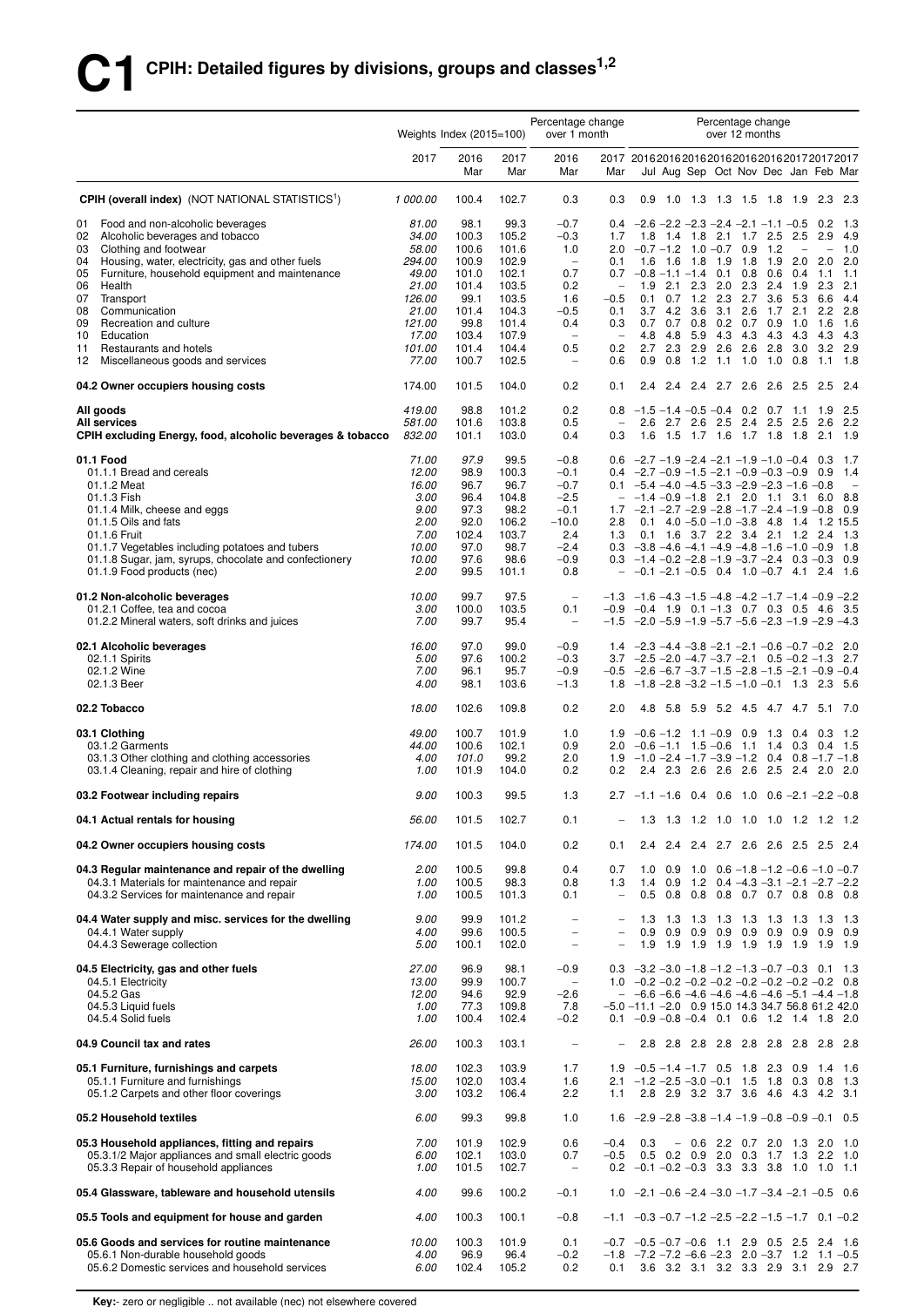

|                                                                                                                                                                                                                                                                                                       | Weights Index $(2015=100)$                      |                                                |                                                 | Percentage change<br>Percentage change<br>over 1 month<br>over 12 months                   |                                           |                                                                                                                                                                                                                                                                                                                               |  |  |
|-------------------------------------------------------------------------------------------------------------------------------------------------------------------------------------------------------------------------------------------------------------------------------------------------------|-------------------------------------------------|------------------------------------------------|-------------------------------------------------|--------------------------------------------------------------------------------------------|-------------------------------------------|-------------------------------------------------------------------------------------------------------------------------------------------------------------------------------------------------------------------------------------------------------------------------------------------------------------------------------|--|--|
|                                                                                                                                                                                                                                                                                                       | 2017                                            | 2016<br>Mar                                    | 2017<br>Mar                                     | 2016<br>Mar                                                                                | Mar                                       | 2017 2016 2016 2016 2016 2016 2016 2017 2017 2017<br>Jul Aug Sep Oct Nov Dec Jan Feb Mar                                                                                                                                                                                                                                      |  |  |
| 06.1 Medical products, appliances and equipment<br>06.1.1 Pharmaceutical products<br>06.1.2/3 Other medical and therapeutic equipment                                                                                                                                                                 | 10.00<br>6.00<br>4.00                           | 100.7<br>101.0<br>100.3                        | 102.1<br>103.0<br>100.8                         | 0.3<br>0.3<br>0.2                                                                          | $-$<br>$-0.1$<br>0.2 <sub>0</sub>         | 0.4 1.0 1.4 0.8 1.4 1.7 1.0 1.7<br>1.4<br>1.1 2.1 2.4 1.9 2.5 2.5 1.5<br>2.4<br>2.0<br>$-0.7$ $-0.7$ $-0.2$ $-0.7$ $-0.2$ 0.5<br>0.5<br>$0.2 \quad 0.5$                                                                                                                                                                       |  |  |
| 06.2 Out-patient services<br>06.2.1/3 Medical services & paramedical services<br>06.2.2 Dental services                                                                                                                                                                                               | 5.00<br>3.00<br>2.00                            | 100.9<br>101.2<br>100.6                        | 103.0<br>102.0<br>104.5                         | 0.1<br>$\overline{\phantom{a}}$<br>0.4                                                     | 0.1<br>0.1                                | 2.2 2.2 2.2 2.3<br>$2.2$ 2.4<br>$2.1$ 2.1<br>2.1<br>$1.7$ 1.4<br>1.3<br>1.4<br>1.1<br>1.1<br>$0.6$ 0.8<br>0.8<br>3.3 3.5 3.7 3.8 3.9 4.3 4.3 4.2<br>3.9                                                                                                                                                                       |  |  |
| 06.3 Hospital services                                                                                                                                                                                                                                                                                | 6.00                                            | 102.7                                          | 106.2                                           | 0.1                                                                                        | 0.1                                       | 3.4 3.5 3.5 3.4<br>3.7 3.7 3.8<br>3.5<br>3.4                                                                                                                                                                                                                                                                                  |  |  |
| 07.1 Purchase of vehicles<br>07.1.1A New cars<br>07.1.1B Second-hand cars<br>07.1.2/3 Motorcycles and bicycles                                                                                                                                                                                        | 37.00<br>21.00<br>14.00<br>2.00                 | 99.1<br>100.2<br>97.6<br>96.6                  | 100.1<br>103.1<br>95.0<br>102.7                 | $\overline{\phantom{0}}$<br>$\overline{\phantom{0}}$<br>$\overline{\phantom{0}}$<br>$-0.9$ | 0.2                                       | $-$ -1.6 -1.8 -1.3 -1.0 -1.2 -1.3 -0.5 1.0<br>1.0<br>2.9<br>$-0.3$ 0.5 0.9 1.0 1.1 2.4 2.7<br>$-0.3$ $-4.1$ $-4.5$ $-4.0$ $-4.0$ $-4.9$ $-4.9$ $-4.3$ $-2.3$<br>$-2.6$<br>$1.0 -1.7 -4.8 -1.1 -0.7 -0.1 -1.3 -4.3$ 4.4<br>6.3                                                                                                 |  |  |
| 07.2 Operation of personal transport equipment<br>07.2.1 Spare parts and accessories<br>07.2.2 Fuels and lubricants<br>07.2.3 Maintenance and repairs<br>07.2.4 Other services                                                                                                                        | 61.00<br>4.00<br>26.00<br><i>20.00</i><br>11.00 | 96.9<br>100.4<br>91.5<br>101.3<br>102.1        | 104.7<br>102.1<br>107.1<br>102.7<br>103.6       | 0.7<br>0.3<br>1.2<br>0.3<br>0.4                                                            | $-0.2$<br>0.4<br>$-0.1$                   | 8.0<br>$-0.2$ $-0.9$ $-0.1$ 1.8 3.2 4.5 5.6 8.1 9.0<br>1.2 1.7 1.4 1.9 2.3<br>$0.6$ 0.7 0.9<br>1.7<br>$-0.8$ $-4.3$ $-2.6$<br>1.4 4.7 7.4 10.0 16.8 19.4 17.1<br>1.3 1.3 1.7 1.8 2.0 2.1 1.5 1.3<br>1.5<br>2.4 2.7 2.2 2.2 1.9<br>4.1<br>3.9<br>3.0<br>1.4                                                                    |  |  |
| 07.3 Transport services<br>07.3.1 Passenger transport by railway<br>07.3.2 Passenger transport by road<br>07.3.3 Passenger transport by air<br>07.3.4 Passenger transport by sea and inland waterway                                                                                                  | 28.00<br>11.00<br>10.00<br>4.00<br>3.00         | 103.5<br>101.5<br>101.1<br>100.8<br>98.7       | 104.3<br>102.4<br>110.6<br>77.8<br>99.0         | 5.2<br>1.2<br>$-0.1$<br>22.9<br>$-1.0$                                                     | $-1.7$<br>$-0.2$<br>$-9.8$                | 0.7<br>3.5 4.3 2.7 4.5 3.7 4.9 6.1 7.8<br>$0.2 -0.6 -0.5$ 0.2<br>$-0.2$ 1.1 2.3 1.9<br>0.9<br>2.4 3.4 3.0 4.1 4.3 4.0 6.7 9.5<br>9.4<br>$-3.9$ $-4.1$ $-3.7$ $-8.3$ $-2.8$ $-3.1$ $-1.3$ $-1.6$ $-1.3$ $-22.8$<br>8.9 8.0 11.9 15.6 9.1 4.9 -0.8 9.9<br>0.2                                                                   |  |  |
| 08.1 Postal services                                                                                                                                                                                                                                                                                  | 1.00                                            | 100.4                                          | 101.9                                           |                                                                                            |                                           | 1.5 1.5 1.5 1.5 1.5 1.5 1.5 1.5<br>1.5                                                                                                                                                                                                                                                                                        |  |  |
| 08.2/3 Telephone and telefax equipment and services                                                                                                                                                                                                                                                   | <i>20.00</i>                                    | 101.4                                          | 104.4                                           | $-0.5$                                                                                     | 0.1                                       | 4.3 3.7 3.2 2.7 1.7 2.1 2.3<br>2.9<br>3.8                                                                                                                                                                                                                                                                                     |  |  |
| 09.1 Audio-visual equipment and related products<br>09.1.1 Reception and reproduction of sound and pictures<br>09.1.2 Photographic, cinematographic and optical equipment<br>09.1.3 Data processing equipment<br>09.1.4 Recording media<br>09.1.5 Repair of audio-visual equipment & related products | 15.00<br>3.00<br>2.00<br>5.00<br>4.00<br>1.00   | 96.0<br>96.7<br>91.8<br>91.2<br>103.7<br>100.5 | 96.2<br>100.7<br>97.0<br>91.1<br>100.8<br>101.1 | 0.8<br>$\overline{\phantom{0}}$<br>$-0.4$<br>0.8<br>2.7<br>0.3                             | 0.5<br>0.2                                | $0.3 -4.4 -4.6 -3.0 -3.7 -2.4 -1.0 -1.6$ 0.7<br>0.2<br>$-0.1$ $-1.8$ $-5.0$ $-4.2$ $-3.7$ $-4.0$ $-1.3$ 2.0 4.3<br>4.1<br>$0.2 -7.0 -4.4 -3.9 -1.5 -2.2 -0.9$ 3.4 5.1<br>5.7<br>$0.5 -9.6 -8.5 -7.0 -7.2 -1.7 -3.5 -4.9$ 0.2 -0.2<br>$0.7$ 0.1 3.1 -2.1 -3.4 3.1 0.5 -0.8<br>$-2.9$<br>0.5 0.5 0.9 0.9 0.5 0.9 0.9 0.6<br>0.6 |  |  |
| 09.2 Oth. major durables for recreation & culture<br>09.2.1/2 Major durables for in/outdoor recreation                                                                                                                                                                                                | 13.00<br>13.00                                  | 100.5<br>100.5                                 | 103.7<br>103.7                                  | 0.1<br>0.1                                                                                 | $\qquad \qquad -$                         | 3.2<br>$0.3$ 0.4 1.3<br>3.2<br>0.3<br>1.3<br>- 1.3<br>3.1<br>0.3<br>0.3 0.4 1.3 1.3 1.3 3.1 3.2<br>3.2                                                                                                                                                                                                                        |  |  |
| 09.3 Other recreational items, gardens and pets<br>09.3.1 Games, toys and hobbies<br>09.3.2 Equipment for sport and open-air recreation<br>09.3.3 Gardens, plants and flowers<br>09.3.4/5 Pets, related products and services                                                                         | 30.00<br>16.00<br>3.00<br>4.00<br>7.00          | 100.1<br>100.2<br>100.3<br>99.8<br>99.5        | 100.6<br>99.9<br>100.1<br>100.5<br>102.7        | 1.4<br>2.2<br>1.6<br>$-0.5$<br>0.3                                                         | 2.2                                       | $1.7 -0.5 -0.6$ 0.2 $-1.6 -1.0 -0.6 -0.5$ 0.2<br>0.5<br>$2.9 -0.9 -1.2$<br>$-$ -3.2 -2.5 -1.3 -1.2 -1.0 -0.3<br>$1.3$ 0.7 $-0.2$ $-0.4$ $-0.6$ $-2.2$ $-0.6$ $-0.7$ $-0.1$<br>$-0.9$ $-0.7$ $-0.9$ $-0.5$ 1.6 1.8 0.3 1.3 1.1<br>0.7<br>$0.3 -0.3$ 0.2 0.8 0.4 1.1 1.2 1.0 3.2<br>3.2                                         |  |  |
| 09.4 Recreational and cultural services<br>09.4.1 Recreational and sporting services<br>09.4.2 Cultural services                                                                                                                                                                                      | 26.00<br>8.00<br>18.00                          | 100.5<br>101.2<br>100.2                        | 103.7<br>105.5<br>103.0                         | 0.2<br>0.3<br>0.2                                                                          | $-0.5$<br>0.1<br>$-0.8$                   | 5.3 4.8<br>4.7 4.4<br>3.2<br>4.9<br>-4.6<br>$3.7$ 4.0<br>4.0 3.9 4.9 5.2 5.2 5.3 4.8 4.4<br>4.2<br>2.7<br>5.2 5.9 4.7 4.4 4.0 4.2 3.3 3.8                                                                                                                                                                                     |  |  |
| 09.5 Books, newspapers and stationery<br>09.5.1 Books<br>09.5.2 Newspapers and periodicals<br>09.5.3/4 Misc. printed matter, stationery, drawing materials                                                                                                                                            | 9.00<br>3.00<br>3.00<br>3.00                    | 100.9<br>97.0<br>103.0<br>101.2                | 106.6<br>105.6<br>108.5<br>105.8                | $-1.1$<br>$-5.5$<br>0.9<br>0.3                                                             | $-0.3$<br>$-1.4$<br>0.2<br>0.5            | 5.7<br>3.2 3.2 2.8 3.1 4.7 3.7 3.3 4.9<br>3.5<br>$2.5 - 1.2 - 0.2$ 3.3 1.1 - 0.9 4.4<br>8.8<br>4.0 4.5 5.1 5.8 7.1 5.6 7.6 6.0<br>5.3<br>4.5<br>1.8 2.0 3.0 2.7 3.2 3.7 3.2 4.3                                                                                                                                               |  |  |
| 09.6 Package holidays                                                                                                                                                                                                                                                                                 | 28.00                                           | 100.6                                          | 99.9                                            | $-0.1$                                                                                     | 0.1                                       | $-$ -0.9 -1.5 -1.3 -1.2 -1.0 -0.8 -0.6<br>$\overline{a}$                                                                                                                                                                                                                                                                      |  |  |
| 10.0 Education                                                                                                                                                                                                                                                                                        | 17.00                                           | 103.4                                          | 107.9                                           | $\overline{\phantom{0}}$                                                                   |                                           | 5.9<br>4.3 4.3 4.3 4.3 4.3<br>4.3<br>4.8<br>4.8                                                                                                                                                                                                                                                                               |  |  |
| 11.1 Catering services<br>11.1.1 Restaurants & cafes<br>11.1.2 Canteens                                                                                                                                                                                                                               | 77.00<br>70.00<br>7.00                          | 101.4<br>101.5<br>100.5                        | 104.1<br>104.3<br>102.0                         | 0.3<br>0.3<br>$\qquad \qquad -$                                                            | 0.4<br>0.4<br>$\qquad \qquad -$           | 2.3 2.3 2.4 2.5 2.7 2.5 2.5 2.6<br>2.7<br>2.3 2.4 2.5 2.6 2.8 2.5 2.6 2.7<br>2.8<br>1.7 1.4 1.7 1.5<br>$1.9$ 2.0<br>1.5 1.5<br>1.5                                                                                                                                                                                            |  |  |
| 11.2 Accommodation services                                                                                                                                                                                                                                                                           | 24.00                                           | 101.4                                          | 105.4                                           | 1.4                                                                                        | $-0.2$                                    | 2.3 5.0 3.0 2.2 4.4 5.6 5.6<br>3.9<br>4.5                                                                                                                                                                                                                                                                                     |  |  |
| 12.1 Personal care<br>12.1.1 Hairdressing and personal grooming establishments<br>12.1.2/3 Appliances and products for personal care                                                                                                                                                                  | 25.00<br>6.00<br>19.00                          | 99.6<br>101.2<br>99.0                          | 100.2<br>103.6<br>99.2                          | 0.3<br>0.3<br>0.3                                                                          | 0.1                                       | $0.7 -0.6 -1.1 -0.6 -0.2$ 0.3 0.6 0.1 0.2<br>0.7<br>2.3 2.2 2.0 2.1 2.2 2.0 2.0 2.4<br>2.3<br>$0.9 -1.6 -2.2 -1.4 -0.9 -0.4$ 0.1 -0.5 -0.5<br>0.2                                                                                                                                                                             |  |  |
| 12.3 Personal effects (nec)<br>12.3.1 Jewellery, clocks and watches<br>12.3.2 Other personal effects                                                                                                                                                                                                  | 11.00<br>7.00<br>4.00                           | 99.9<br>100.6<br>99.3                          | 103.4<br>105.9<br>100.3                         | $-0.7$<br>$-0.6$<br>$-0.9$                                                                 |                                           | 3.5<br>$1.7 - 1.1 - 0.8$ 0.2 0.1 0.3 -0.8 -0.4 1.1<br>1.4 -0.1 1.6 1.4 1.2 2.3 2.4 1.2 3.2<br>5.3<br>$2.2 -1.8 -3.7 -1.1 -0.6 -2.6 -5.1 -3.0 -2.0$<br>1.0                                                                                                                                                                     |  |  |
| 12.4 Social protection                                                                                                                                                                                                                                                                                | 13.00                                           | 102.0                                          | 106.1                                           | 0.2                                                                                        | 0.3                                       | 3.4 3.6 3.6 3.6 3.5 3.7 3.7 3.9<br>4.0                                                                                                                                                                                                                                                                                        |  |  |
| 12.5 Insurance<br>12.5.2 House contents insurance<br>12.5.3 Health insurance<br>12.5.4 Transport insurance                                                                                                                                                                                            | 7.00<br>2.00<br>2.00<br>3.00                    | 105.7<br>99.4<br>105.4<br>109.0                | 112.0<br>99.3<br>109.4<br>121.2                 | $-0.3$<br>$-1.8$<br>$\qquad \qquad -$<br>0.6                                               | 0.7<br>$-0.6$<br>$\overline{\phantom{0}}$ | 9.3 9.1 9.2 8.3 6.1 6.7 4.2 4.9<br>5.9<br>$0.6$ 1.6 1.7 1.8 -0.1 1.1 -1.8 -1.3 -0.1<br>7.7 7.7 7.7 7.7 6.9 6.9 3.8 3.8<br>3.8<br>2.1 14.7 13.8 14.0 12.5 9.6 10.2 8.5 9.6 11.2                                                                                                                                                |  |  |
| 12.6 Financial services (nec)<br>12.6.2 Other financial services (nec)                                                                                                                                                                                                                                | 11.00<br>11.00                                  | 100.1<br>100.1                                 | 99.5<br>99.5                                    | 0.2<br>0.2                                                                                 |                                           | $0.2 -0.7 -0.8 -0.8 -0.4 -0.6 -0.8 -0.5 -0.7 -0.6$<br>$0.2 -0.7 -0.8 -0.8 -0.4 -0.6 -0.8 -0.5 -0.7 -0.6$                                                                                                                                                                                                                      |  |  |
| 12.7 Other services (nec)                                                                                                                                                                                                                                                                             | 10.00                                           | 100.0                                          | 99.2                                            | $-0.2$                                                                                     |                                           | $-$ -0.4 -0.3<br>$-$ -1.4 -1.5 -1.7 -1.0 -1.0 -0.8                                                                                                                                                                                                                                                                            |  |  |

**Key:**- zero or negligible .. not available (nec) not elsewhere covered<br>1 From the release of January data on 16 February 2016, CPI and CPIH in-

dices have been re-referenced and published with 2015=100.<br>2 The National Statistics status of CPIH has been discontinued pending work

to investigate and improve the method for measuring owner occupiers' hous-<br>ing costs in this index. The improvements from the resulting development work were introduced as part of the February 2015 dataset with the historical series revised back to 2005.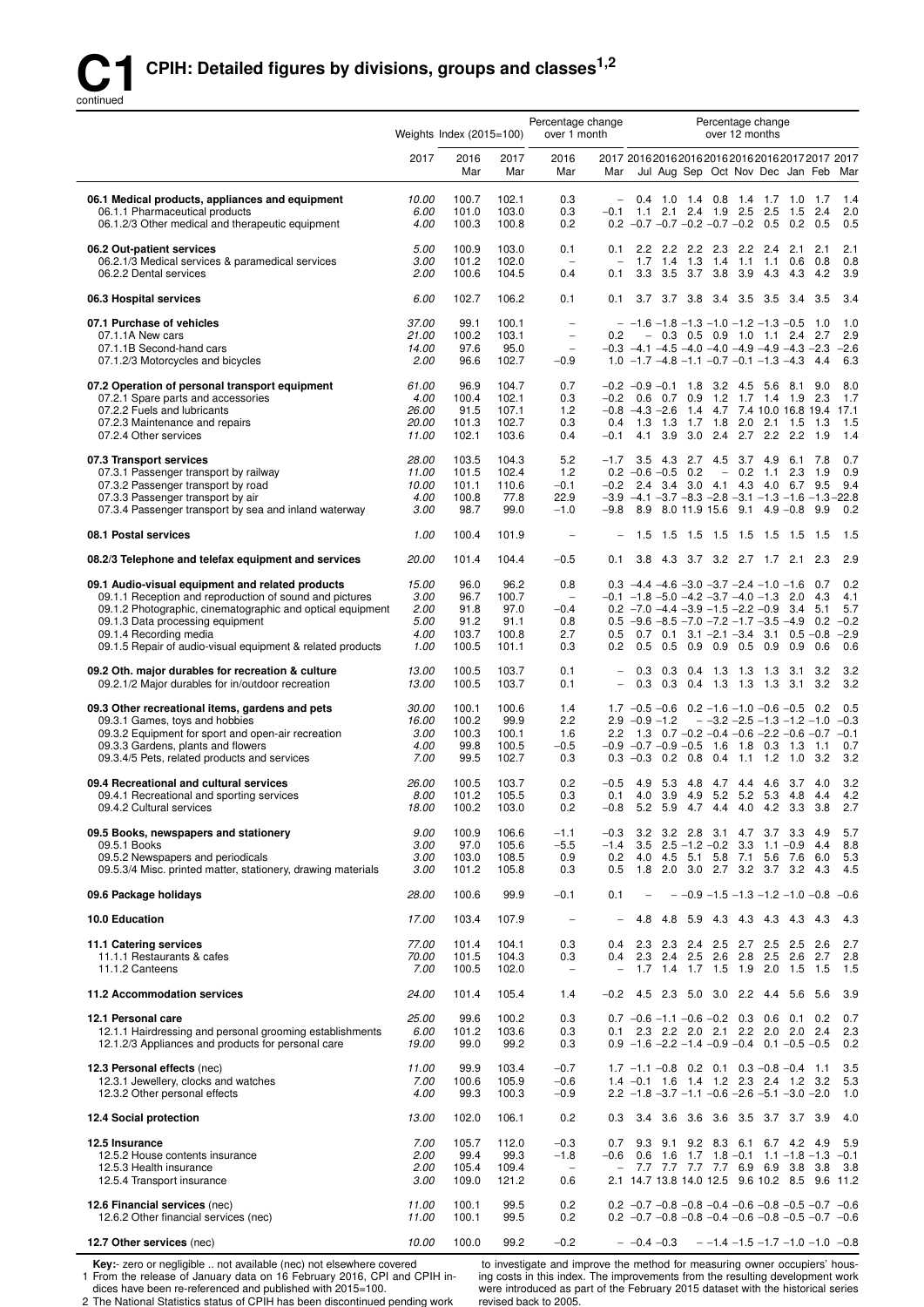## **DCPI: Detailed figures by division1,2**

|                                     | Food and<br>non-<br>alcoholic | Alcoholic<br>beverages<br>and | Clothing<br>and                 | Housing,<br>ity, gas &<br>other | Furniture,<br>water, household<br>electric- equipment<br>& routine<br>mainte- |                |                       | Commun-              | Recreation<br>and |                      | Restaur-<br>ants and | Miscell-<br>aneous<br>goods<br>and | CPI<br>(overall        |
|-------------------------------------|-------------------------------|-------------------------------|---------------------------------|---------------------------------|-------------------------------------------------------------------------------|----------------|-----------------------|----------------------|-------------------|----------------------|----------------------|------------------------------------|------------------------|
|                                     | beverages                     |                               | tobacco footwear                | fuels                           | nance                                                                         |                | Health Transport      | ication              |                   | culture Education    |                      | hotels services                    | index)                 |
| <b>COICOP Division</b>              | 01                            | 02                            | 03                              | 04                              | 05                                                                            | 06             | 07                    | 08                   | 09                | 10                   | 11                   | 12                                 |                        |
| Weights                             | CHZR                          |                               |                                 | CHZU                            |                                                                               | CHZV CHZW      |                       |                      | CHZZ              |                      | <b>CJUV</b>          | <b>CJUW</b>                        |                        |
| 2017                                | 103.00                        | <b>CHZS</b><br>43.00          | CHZT<br>72.00                   | 118.00                          | 61.00                                                                         | 26.00          | <b>CHZX</b><br>160.00 | <b>CHZY</b><br>25.00 | 148.00            | <b>CJUU</b><br>22.00 | 126.00               |                                    | CHZQ<br>96.00 1 000.00 |
| Monthly indices (2005=100)          |                               |                               |                                 |                                 |                                                                               |                |                       |                      |                   |                      |                      |                                    |                        |
| 2015 Mar                            | D7BU<br>100.9                 | D7BV<br>99.3                  | D7BW<br>99.2                    | D7BX<br>99.5                    | D7BY<br>100.5                                                                 | D7BZ<br>99.5   | D7C2<br>99.2          | D7C3<br>99.9         | D7C4<br>100.0     | D7C5<br>98.7         | D7C6<br>99.3         | <b>D7C7</b><br>99.8                | D7BT<br>99.7           |
| Apr                                 | 100.5                         | 99.8                          | 99.9                            | 99.9                            | 99.3                                                                          | 100.2          | 100.3                 | 99.9                 | 100.1             | 98.7                 | 99.6                 | 99.8                               | 99.9                   |
| May                                 | 100.4                         | 100.5                         | 100.5                           | 99.9                            | 99.8                                                                          | 100.5          | 100.9                 | 99.7                 | 100.0             | 98.7                 | 99.8                 | 99.6                               | 100.1                  |
| Jun                                 | 100.2                         | 100.7                         | 100.1                           | 99.9                            | 100.2                                                                         | 99.9           | 101.1                 | 99.5                 | 99.9              | 98.7                 | 100.2                | 99.8                               | 100.2                  |
| Jul                                 | 99.5                          | 99.6                          | 96.7                            | 100.2                           | 98.7                                                                          | 100.8          | 102.3                 | 99.7                 | 100.1             | 98.7                 | 100.3                | 99.9                               | 100.0                  |
| Aug                                 | 99.5                          | 100.7                         | 98.2                            | 100.2                           | 100.4                                                                         | 100.7          | 102.4                 | 99.5                 | 99.7              | 98.7                 | 100.3                | 100.3                              | 100.3                  |
| Sep<br>Oct                          | 99.5<br>99.1                  | 100.7<br>100.3                | 100.9<br>102.9                  | 100.0<br>100.2                  | 101.1<br>100.2                                                                | 100.7<br>100.0 | 99.9<br>98.9          | 99.9<br>100.5        | 99.7<br>100.6     | 99.9<br>103.4        | 100.5<br>100.6       | 100.3<br>100.4                     | 100.2<br>100.3         |
| Nov                                 | 99.2                          | 100.1                         | 102.8                           | 100.3                           | 100.0                                                                         | 99.8           | 98.2                  | 101.1                | 100.6             | 103.4                | 100.8                | 100.7                              | 100.3                  |
| Dec                                 | 99.0                          | 98.8                          | 101.5                           | 100.3                           | 101.0                                                                         | 99.8           | 100.0                 | 101.5                | 100.3             | 103.4                | 100.7                | 100.5                              | 100.3                  |
| 2016 Jan                            | 98.6                          | 101.2                         | 98.3                            | 100.2                           | 98.7                                                                          | 101.1          | 97.5                  | 101.0                | 99.5              | 103.4                | 100.4                | 100.7                              | 99.5                   |
| Feb                                 | 98.8                          | 100.6                         | 99.6                            | 100.1                           | 100.3                                                                         | 101.1          | 97.5                  | 101.8                | 99.4              | 103.4                | 100.9                | 100.8                              | 99.8                   |
| Mar                                 | 98.1                          | 100.3                         | 100.6                           | 99.9                            | 101.1                                                                         | 101.3          | 99.1                  | 101.4                | 99.7              | 103.4                | 101.4                | 100.8                              | 100.2                  |
| Apr                                 | 98.0                          | 101.1                         | 100.3                           | 99.8                            | 99.5                                                                          | 102.2          | 99.0                  | 101.6                | 100.5             | 103.4                | 101.9                | 100.8                              | 100.2                  |
| May<br>Jun                          | 97.6<br>97.2                  | 101.5<br>101.1                | 100.1<br>99.4                   | 99.9<br>100.0                   | 100.0<br>99.6                                                                 | 102.4<br>102.6 | 99.9<br>100.9         | 102.5<br>103.1       | 100.1<br>100.8    | 103.4<br>103.4       | 102.4<br>102.6       | 100.9<br>100.9                     | 100.4<br>100.6         |
|                                     |                               |                               |                                 |                                 |                                                                               |                |                       |                      |                   |                      |                      |                                    |                        |
| Jul<br>Aug                          | 96.9<br>97.3                  | 101.4<br>102.1                | 96.0<br>97.0                    | 100.1<br>100.2                  | 98.0<br>99.3                                                                  | 102.6<br>102.7 | 102.6<br>103.5        | 103.4<br>103.6       | 100.7<br>100.4    | 103.4<br>103.4       | 103.0<br>102.6       | 100.8<br>101.1                     | 100.6<br>100.9         |
| Sep                                 | 97.3                          | 102.5                         | 102.0                           | 100.3                           | 99.7                                                                          | 103.0          | 101.1                 | 103.5                | 100.5             | 105.7                | 103.4                | 101.6                              | 101.1                  |
| Oct                                 | 96.8                          | 102.4                         | 102.3                           | 100.5                           | 100.2                                                                         | 102.0          | 101.1                 | 103.7                | 100.8             | 107.9                | 103.3                | 101.6                              | 101.2                  |
| Nov                                 | 97.2                          | 101.8                         | 103.7                           | 100.5                           | 100.8                                                                         | 102.1          | 100.7                 | 103.8                | 101.2             | 107.9                | 103.5                | 101.8                              | 101.4                  |
| Dec                                 | 97.9                          | 101.3                         | 102.7                           | 100.7                           | 101.7                                                                         | 102.2          | 103.7                 | 103.2                | 101.2             | 107.9                | 103.5                | 101.5                              | 101.9                  |
| 2017 Jan                            | 98.1                          | 103.6                         | 98.3                            | 100.8                           | 99.1                                                                          | 103.1          | 103.0                 | 103.1                | 100.4             | 107.9                | 103.4                | 101.6                              | 101.4                  |
| Feb                                 | 98.9                          | 103.5                         | 99.5                            | 100.9                           | 101.5                                                                         | 103.5          | 104.2                 | 104.1                | 100.9             | 107.9                | 104.2                | 101.9                              | 102.1                  |
| Mar                                 | 99.3                          | 105.2                         | 101.6                           | 101.0                           | 102.2                                                                         | 103.5          | 103.7                 | 104.2                | 101.3             | 107.9                | 104.4                | 102.6                              | 102.5                  |
| Percentage change on a year earlier |                               |                               |                                 |                                 |                                                                               |                |                       |                      |                   |                      |                      |                                    |                        |
|                                     | D7G8                          | D7G9                          | D7GA                            | D7GB                            | D7GC                                                                          | D7GD           | D7GE                  | D7GF                 | D7GG              | D7GH                 | D7GI                 | D7GJ                               | <b>D7G7</b>            |
| 2015 Mar                            | $-3.0$                        | 3.4                           | $-0.2$                          | 0.7                             | $-0.2$                                                                        | 2.1            | $-1.9$                | 0.9                  | $-0.7$            | 10.0                 | 2.0                  | $-0.5$                             |                        |
| Apr                                 | $-2.8$                        | 3.0                           | $-0.4$                          | 0.5                             | $-0.5$                                                                        | 2.0            | $-2.8$                | 1.0                  | $-0.4$            | 10.0                 | 2.0                  | $-0.1$                             | $-0.1$                 |
| May<br>Jun                          | $-1.8$<br>$-2.2$              | 2.2<br>2.3                    | 0.2<br>$-0.8$                   | 0.4<br>0.4                      | $-0.5$<br>$-0.3$                                                              | 2.2<br>1.6     | $-1.5$<br>$-1.8$      | 1.2<br>1.1           | $-1.0$<br>$-1.0$  | 10.0<br>10.0         | 1.9<br>1.9           | $-0.1$<br>0.1                      | 0.1                    |
|                                     |                               |                               |                                 |                                 |                                                                               |                |                       |                      |                   |                      |                      |                                    |                        |
| Jul                                 | $-2.7$                        | 1.9                           | 1.7                             | 0.4                             | $-0.3$                                                                        | 2.3            | $-1.9$                | 1.3                  | $-0.6$            | 10.0                 | 1.6                  | 0.7                                | 0.1                    |
| Aug                                 | $-2.4$<br>$-2.3$              | 2.1<br>1.4                    | 0.6<br>$-0.6$                   | 0.4<br>0.1                      | 0.4<br>0.5                                                                    | 1.8<br>2.0     | $-2.6$                | 1.1<br>1.4           | $-0.9$<br>$-0.8$  | 10.0                 | 1.8<br>1.8           | 0.8<br>0.6                         | $-0.1$                 |
| sep<br>Oct                          | $-2.7$                        | 0.3                           | 0.8                             | 0.2                             | 0.6                                                                           | 1.7            | $-2.1$<br>$-2.6$      | 2.0                  | $-0.4$            | 9.1<br>4.8           | 1.6                  | 0.8                                | $-0.1$                 |
| Nov                                 | $-2.4$                        | 1.4                           | $\overline{\phantom{a}}$        | 0.3                             | 0.4                                                                           | 1.7            | $-2.1$                | 2.9                  | $-0.1$            | 4.8                  | 1.8                  | 1.3                                | 0.1                    |
| Dec                                 | $-2.9$                        | 0.3                           | $-0.3$                          | 0.3                             | $-0.2$                                                                        | 1.5            | $-0.2$                | 2.7                  | $-0.3$            | 4.8                  | 1.7                  | 1.1                                | 0.2                    |
| 2016 Jan                            | $-2.6$                        | 1.3                           | 0.4                             | 0.4                             | $-0.1$                                                                        | 2.1            | $-0.7$                | 2.2                  | $-0.1$            | 4.8                  | 1.6                  | 1.4                                | 0.3                    |
| Feb                                 | $-2.3$                        | 1.2                           | 0.3                             | 0.3                             | 0.2                                                                           | 2.0            | $-1.1$                | 2.1                  | $-0.1$            | 4.8                  | 1.9                  | 1.2                                | 0.3                    |
| Mar                                 | $-2.7$                        | 1.0                           | 1.4                             | 0.4                             | 0.6                                                                           | 1.8            | $-0.1$                | 1.4                  | $-0.2$            | 4.8                  | 2.1                  | 1.0                                | 0.5                    |
| Apr                                 | $-2.5$                        | 1.3                           | 0.3                             | $-0.1$                          | 0.3                                                                           | 2.0            | $-1.3$                | 1.7                  | 0.4               | 4.8                  | 2.3                  | 1.0                                | 0.3                    |
| May<br>Jun                          | $-2.8$<br>$-2.9$              | 1.0<br>0.5                    | $-0.4$<br>$-0.7$                | $\overline{\phantom{a}}$<br>0.1 | 0.2<br>$-0.5$                                                                 | 1.9<br>2.7     | $-1.0$<br>$-0.2$      | 2.8<br>3.7           | 0.1<br>0.8        | 4.8<br>4.8           | 2.6<br>2.3           | 1.3<br>1.1                         | 0.3<br>0.5             |
|                                     |                               |                               |                                 |                                 |                                                                               |                |                       |                      |                   |                      |                      |                                    |                        |
| Jul<br>Aug                          | $-2.6$<br>$-2.2$              | 1.8<br>1.4                    | $-0.7$<br>$-1.2$                | $-0.1$<br>$-0.1$                | $-0.8$<br>$-1.0$                                                              | 1.8<br>2.0     | 0.2<br>1.0            | 3.6<br>4.1           | 0.6<br>0.7        | 4.8<br>4.8           | 2.7<br>2.3           | 0.9<br>0.8                         | 0.6<br>0.6             |
| Sep                                 | $-2.3$                        | 1.7                           | 1.0                             | 0.2                             | $-1.4$                                                                        | 2.2            | 1.2                   | 3.6                  | 0.8               | 5.9                  | 2.9                  | 1.3                                | 1.0                    |
| Oct                                 | $-2.4$                        | 2.1                           | $-0.7$                          | 0.3                             | 0.1                                                                           | 2.0            | 2.3                   | 3.1                  | 0.2               | 4.3                  | 2.6                  | 1.1                                | 0.9                    |
| Nov                                 | $-2.0$                        | 1.7                           | 0.9                             | 0.2                             | 0.8                                                                           | 2.3            | 2.5                   | 2.6                  | 0.7               | 4.3                  | 2.6                  | 1.1                                | $1.2$                  |
| Dec                                 | $-1.1$                        | 2.4                           | 1.2                             | 0.4                             | 0.6                                                                           | 2.4            | 3.7                   | 1.7                  | 0.9               | 4.3                  | 2.8                  | 1.0                                | 1.6                    |
| 2017 Jan                            | $-0.5$                        | 2.4                           | $\hspace{0.1mm}-\hspace{0.1mm}$ | 0.6                             | 0.5                                                                           | 2.0            | 5.7                   | 2.1                  | 0.9               | 4.3                  | 3.0                  | 0.8                                | 1.8                    |
| Feb                                 | 0.2                           | 2.8                           | $-0.1$                          | 0.7                             | 1.1                                                                           | 2.3            | 6.9                   | 2.2                  | 1.6               | 4.3                  | 3.2                  | 1.1                                | 2.3                    |
| Mar                                 | 1.2                           | 4.9                           | 0.9                             | 1.1                             | 1.1                                                                           | 2.2            | 4.7                   | 2.8                  | 1.6               | 4.3                  | 2.9                  | 1.8                                | 2.3                    |

**Key:** - zero or negligible

1 For the release of January consumer price inflation data on 16 February 2016, CPIH and CPI indices were re-referenced and published Full historic series for each of the re-referenced indices are now for users to view or download. Regular re-referencing of indices is methodological good practice as it avoids rounding issues that can arise from small index values. Please note that re-referencing does not impact on published inflation rates, although when using the indices to calculate inflation rates, it is important to use indices that are calculated in the same reference year. Re-referencing does not impact on RPI. For more information, please contact cpi@ons.gsi.gov.uk.

2 More detailed CPIH, CPI and RPI data are available at: http://www.ons.gov.uk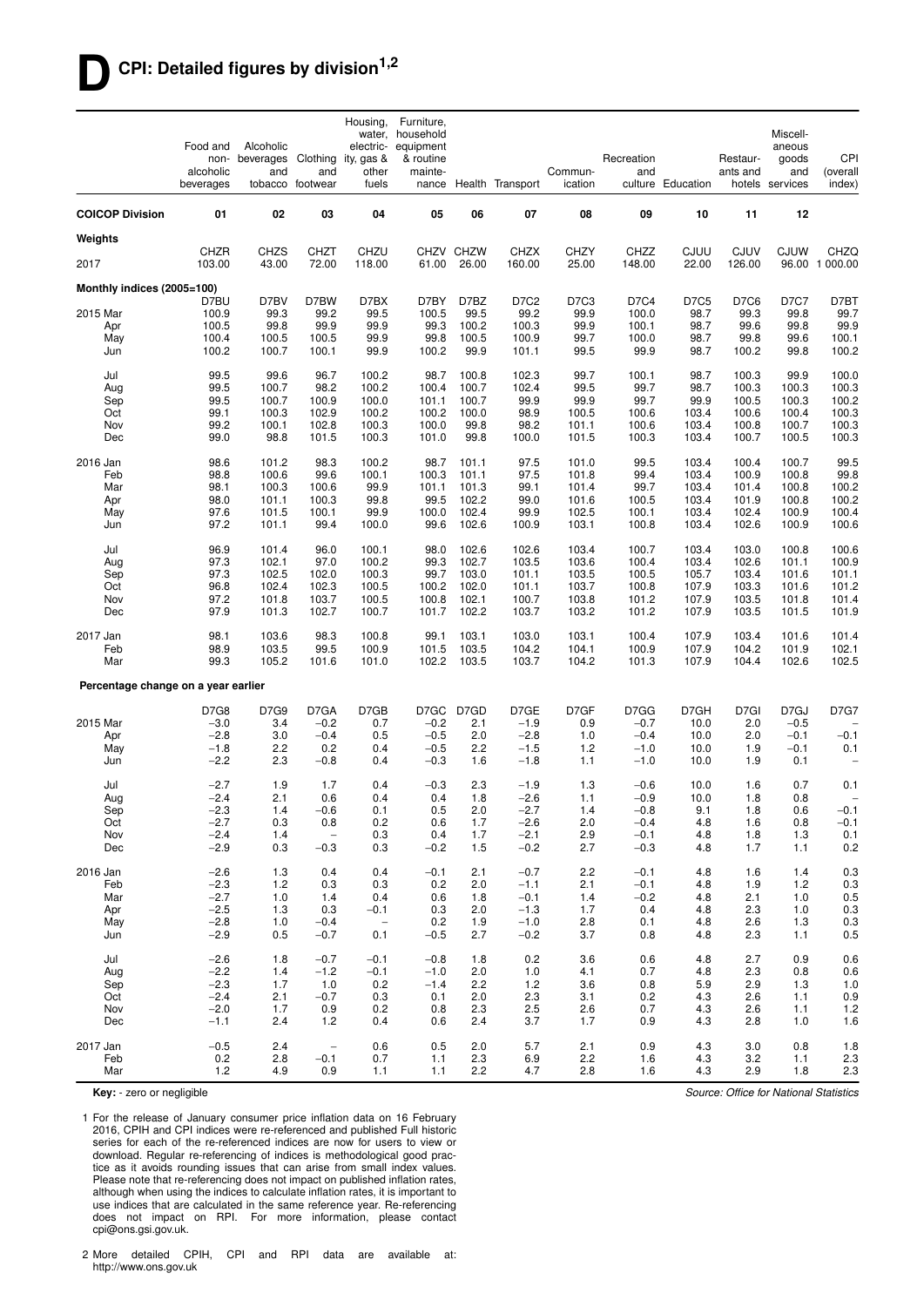# **D1 CPIH: Detailed figures by division1, 2, 3**

|                                     | Food and<br>non-<br>alcoholic<br>beverages | Alcoholic<br>beverages<br>and | Clothing<br>and<br>tobacco footwear           | Housing,<br>electric-<br>ity, gas &<br>other<br>fuels | Furniture,<br>water, household<br>equipment<br>& routine<br>mainte- |                | nance Health Transport   | Commun-<br>ication | Recreation<br>and               | culture Education | Restaur-<br>ants and | Miscell-<br>aneous<br>goods<br>and<br>hotels services | <b>CPIH</b><br>(overall<br>index) |
|-------------------------------------|--------------------------------------------|-------------------------------|-----------------------------------------------|-------------------------------------------------------|---------------------------------------------------------------------|----------------|--------------------------|--------------------|---------------------------------|-------------------|----------------------|-------------------------------------------------------|-----------------------------------|
| <b>COICOP Division</b>              | 1                                          | $\mathbf{2}$                  | 3                                             | 4                                                     | 5                                                                   | 6              | $\overline{\phantom{a}}$ | 8                  | 9                               | 10                | 11                   | 12                                                    |                                   |
| Weights                             |                                            |                               |                                               |                                                       |                                                                     |                |                          |                    |                                 |                   |                      |                                                       |                                   |
| 2017                                | L5CZ<br>81.00                              | L5D2<br>34.00                 | L <sub>5</sub> D <sub>3</sub><br>58.00        | L5D4<br>294.00                                        | L5D5<br>49.00                                                       | L5D6<br>21.00  | L5D7<br>126.00           | L5D8<br>21.00      | L5D9<br>121.00                  | L5DA<br>17.00     | L5DB<br>101.00       | L5DC                                                  | L5CY<br>77.00 1 000.00            |
| Monthly indices (2015=100)          |                                            |                               |                                               |                                                       |                                                                     |                |                          |                    |                                 |                   |                      |                                                       |                                   |
| 2015 Mar                            | L523<br>100.9                              | L524<br>99.3                  | L525<br>99.2                                  | L5PG<br>99.4                                          | L527<br>100.5                                                       | L528<br>99.5   | L529<br>99.2             | L52A<br>100.0      | L52B<br>99.9                    | L52C<br>98.7      | <b>L52D</b><br>99.3  | L52E<br>99.8                                          | L522<br>99.6                      |
| Apr                                 | 100.5                                      | 99.8                          | 99.9                                          | 99.7                                                  | 99.3                                                                | 100.2          | 100.3                    | 99.9               | 100.1                           | 98.7              | 99.6                 | 99.8                                                  | 99.9                              |
| May                                 | 100.4                                      | 100.5                         | 100.5                                         | 99.8                                                  | 99.9                                                                | 100.5          | 100.9                    | 99.7               | 100.0                           | 98.7              | 99.8                 | 99.6                                                  | 100.1                             |
| Jun                                 | 100.1                                      | 100.7                         | 100.1                                         | 99.9                                                  | 100.2                                                               | 99.9           | 101.2                    | 99.4               | 99.9                            | 98.7              | 100.2                | 99.8                                                  | 100.1                             |
| Jul                                 | 99.5                                       | 99.6                          | 96.7                                          | 100.1                                                 | 98.7                                                                | 100.8          | 102.4                    | 99.7               | 100.1                           | 98.7              | 100.3                | 99.9                                                  | 100.0                             |
| Aug<br>Sep                          | 99.5<br>99.5                               | 100.7<br>100.7                | 98.2<br>100.9                                 | 100.2<br>100.2                                        | 100.4<br>101.2                                                      | 100.7<br>100.7 | 102.6<br>99.9            | 99.5<br>99.9       | 99.7<br>99.8                    | 98.7<br>99.9      | 100.3<br>100.5       | 100.2<br>100.3                                        | 100.3<br>100.2                    |
| Oct                                 | 99.1                                       | 100.3                         | 102.9                                         | 100.4                                                 | 100.1                                                               | 100.0          | 98.8                     | 100.6              | 100.6                           | 103.4             | 100.6                | 100.4                                                 | 100.3                             |
| Nov                                 | 99.2                                       | 100.1                         | 102.8                                         | 100.5                                                 | 99.9                                                                | 99.8           | 98.2                     | 101.1              | 100.6                           | 103.4             | 100.8                | 100.7                                                 | 100.3                             |
| Dec                                 | 99.0                                       | 98.8                          | 101.5                                         | 100.6                                                 | 101.0                                                               | 99.8           | 100.0                    | 101.5              | 100.3                           | 103.4             | 100.7                | 100.5                                                 | 100.4                             |
| 2016 Jan                            | 98.7                                       | 101.2                         | 98.3                                          | 100.8                                                 | 98.6                                                                | 101.2          | 97.6                     | 101.1              | 99.5                            | 103.4             | 100.4                | 100.7                                                 | 99.9                              |
| Feb                                 | 98.8                                       | 100.6                         | 99.6                                          | 100.8                                                 | 100.3                                                               | 101.2          | 97.5                     | 101.9              | 99.4                            | 103.4             | 100.9                | 100.7                                                 | 100.1                             |
| Mar                                 | 98.1                                       | 100.3                         | 100.6                                         | 100.9                                                 | 101.0                                                               | 101.4          | 99.1                     | 101.4              | 99.8                            | 103.4             | 101.4                | 100.7                                                 | 100.4                             |
| Apr<br>May                          | 98.0<br>97.6                               | 101.1<br>101.5                | 100.3<br>100.1                                | 101.2<br>101.4                                        | 99.5<br>100.0                                                       | 102.3<br>102.5 | 99.0<br>99.9             | 101.6<br>102.5     | 100.6<br>100.2                  | 103.4<br>103.4    | 101.9<br>102.4       | 100.7<br>100.8                                        | 100.6<br>100.8                    |
| Jun                                 | 97.2                                       | 101.2                         | 99.4                                          | 101.6                                                 | 99.6                                                                | 102.6          | 100.9                    | 103.1              | 100.8                           | 103.4             | 102.5                | 100.9                                                 | 101.0                             |
| Jul                                 | 96.9                                       | 101.4                         | 96.1                                          | 101.7                                                 | 98.0                                                                | 102.7          | 102.5                    | 103.4              | 100.7                           | 103.4             | 103.0                | 100.8                                                 | 100.9                             |
| Aug                                 | 97.3                                       | 102.1                         | 97.0                                          | 101.9                                                 | 99.3                                                                | 102.8          | 103.3                    | 103.7              | 100.5                           | 103.4             | 102.6                | 101.0                                                 | 101.2                             |
| Sep                                 | 97.2                                       | 102.5                         | 102.0                                         | 102.0                                                 | 99.7                                                                | 103.1          | 101.1                    | 103.6              | 100.6                           | 105.7             | 103.4                | 101.5                                                 | 101.5                             |
| Oct<br>Nov                          | 96.7<br>97.1                               | 102.4<br>101.9                | 102.2<br>103.7                                | 102.3<br>102.4                                        | 100.2<br>100.8                                                      | 102.0<br>102.1 | 101.1<br>100.8           | 103.7<br>103.8     | 100.8<br>101.3                  | 107.9<br>107.9    | 103.2<br>103.4       | 101.5<br>101.7                                        | 101.6<br>101.8                    |
| Dec                                 | 97.9                                       | 101.3                         | 102.7                                         | 102.6                                                 | 101.6                                                               | 102.3          | 103.6                    | 103.3              | 101.2                           | 107.9             | 103.5                | 101.5                                                 | 102.2                             |
| 2017 Jan                            | 98.2                                       | 103.7                         | 98.4                                          | 102.8                                                 | 99.1                                                                | 103.1          | 102.8                    | 103.2              | 100.5                           | 107.9             | 103.4                | 101.6                                                 | 101.8                             |
| Feb                                 | 99.0                                       | 103.5                         | 99.5                                          | 102.8                                                 | 101.4                                                               | 103.5          | 104.0                    | 104.1              | 101.0                           | 107.9             | 104.1                | 101.9                                                 | 102.4                             |
| Mar                                 | 99.3                                       | 105.2                         | 101.6                                         | 102.9                                                 | 102.1                                                               | 103.5          | 103.5                    | 104.3              | 101.4                           | 107.9             | 104.4                | 102.5                                                 | 102.7                             |
| Percentage change on a year earlier |                                            |                               |                                               |                                                       |                                                                     |                |                          |                    |                                 |                   |                      |                                                       |                                   |
|                                     | L55P                                       | L55Q                          | L55R                                          | <b>L55S</b>                                           | L55T                                                                | <b>L55U</b>    | <b>L55V</b>              | <b>L55W</b>        | L55X                            | L55Y              | L55Z                 | L562                                                  | L55O                              |
| 2015 Mar                            | $-3.0$                                     | 3.4                           | $-0.2$                                        | 1.4                                                   | $-0.1$                                                              | 2.1            | $-1.9$                   | 0.8                | $-0.7$                          | 10.0              | 2.0                  | $-0.5$                                                | 0.3                               |
| Apr<br>May                          | $-2.9$<br>$-1.8$                           | 3.0<br>2.2                    | $-0.4$<br>0.2                                 | 1.3<br>1.3                                            | $-0.5$<br>$-0.4$                                                    | 2.0<br>2.3     | $-2.7$<br>$-1.5$         | 1.0<br>1.2         | $-0.3$<br>$-0.9$                | 10.0<br>10.0      | 2.0<br>1.9           | $-0.1$<br>$-0.2$                                      | 0.3<br>0.4                        |
| Jun                                 | $-2.2$                                     | 2.3                           | $-0.8$                                        | 1.3                                                   | $-0.3$                                                              | 1.6            | $-1.8$                   | 1.1                | $-0.9$                          | 10.0              | 1.9                  | 0.1                                                   | 0.3                               |
| Jul                                 | $-2.7$                                     | 1.9                           | 1.7                                           | 1.2                                                   | $-0.2$                                                              | 2.4            | $-1.8$                   | 1.3                | $-0.5$                          | 10.0              | 1.6                  | 0.6                                                   | 0.5                               |
| Aug                                 | $-2.4$                                     | 2.0                           | 0.6                                           | 1.2                                                   | 0.5                                                                 | 1.7            | $-2.5$                   | 1.1                | $-0.8$                          | 10.0              | 1.8                  | 0.8                                                   | 0.4                               |
| Sep                                 | -2.2                                       | 1.4                           | -0.6                                          | 1.2                                                   | 0.6                                                                 | 2.0            | $-2.7$                   | 1.4                | $-0.7$                          | 9.1               | 1.8                  | 0.5                                                   | 0.2                               |
| Oct<br>Nov                          | $-2.7$<br>$-2.4$                           | 0.3                           | 0.8<br>$\overline{\phantom{a}}$               | 1.2<br>1.3                                            | 0.7<br>0.4                                                          | 1.6            | $-2.7$                   | 2.0                | $-0.3$<br>$-0.1$                | 4.8<br>4.8        | 1.6                  | 0.7                                                   | 0.2                               |
| Dec                                 | $-2.9$                                     | 1.4<br>0.3                    | $-0.3$                                        | 1.3                                                   | $-0.2$                                                              | 1.7<br>1.5     | $-2.1$<br>$-0.2$         | 2.9<br>2.7         | $-0.2$                          | 4.8               | 1.8<br>1.7           | $1.2$<br>1.1                                          | 0.4<br>0.5                        |
| 2016 Jan                            | $-2.6$                                     | 1.3                           | 0.4                                           | 1.3                                                   | $\overline{\phantom{a}}$                                            | 2.2            | $-0.5$                   | 2.2                | $\hspace{0.1mm}-\hspace{0.1mm}$ | 4.8               | 1.6                  | 1.4                                                   | 0.6                               |
| Feb                                 | $-2.2$                                     | 1.1                           | 0.3                                           | 1.3                                                   | 0.2                                                                 | 2.1            | $-0.9$                   | 2.1                | $-0.1$                          | 4.8               | 1.9                  | 1.1                                                   | 0.6                               |
| Mar                                 | $-2.8$                                     | 1.0                           | 1.4                                           | 1.4                                                   | 0.5                                                                 | 1.8            | $-0.1$                   | 1.4                | $-0.1$                          | 4.8               | 2.1                  | 0.9                                                   | 0.8                               |
| Apr                                 | $-2.5$                                     | 1.3                           | 0.3                                           | 1.5                                                   | 0.2                                                                 | 2.1            | $-1.3$                   | 1.7                | 0.5                             | 4.8               | 2.3                  | 0.9                                                   | 0.7                               |
| May<br>Jun                          | $-2.8$<br>$-3.0$                           | 1.0<br>0.5                    | $-0.4$<br>$-0.7$                              | 1.6<br>1.6                                            | 0.1<br>$-0.6$                                                       | 2.0<br>2.8     | $-1.0$<br>$-0.3$         | 2.9<br>3.7         | 0.2<br>0.9                      | 4.8<br>4.8        | 2.6<br>2.3           | 1.2<br>1.1                                            | 0.7<br>0.8                        |
| Jul                                 | $-2.6$                                     | 1.8                           | $-0.7$                                        | 1.6                                                   | $-0.8$                                                              | 1.9            | 0.1                      | 3.7                | 0.7                             | 4.8               | 2.7                  | 0.9                                                   |                                   |
| Aug                                 | $-2.2$                                     | 1.4                           | $-1.2$                                        | 1.6                                                   | $-1.1$                                                              | 2.1            | 0.7                      | 4.2                | 0.7                             | 4.8               | 2.3                  | 0.8                                                   | 0.9<br>1.0                        |
| Sep                                 | $-2.3$                                     | 1.8                           | 1.0                                           | 1.8                                                   | $-1.4$                                                              | 2.3            | $1.2$                    | 3.6                | 0.8                             | 5.9               | 2.9                  | $1.2$                                                 | 1.3                               |
| Oct                                 | $-2.4$                                     | 2.1                           | $-0.7$                                        | 1.9                                                   | 0.1                                                                 | 2.0            | 2.3                      | 3.1                | 0.2                             | 4.3               | 2.6                  | 1.1                                                   | 1.3                               |
| Nov<br>Dec                          | $-2.1$<br>$-1.1$                           | 1.7<br>2.5                    | 0.9<br>1.2                                    | 1.8<br>1.9                                            | 0.8<br>0.6                                                          | 2.3<br>2.4     | 2.7<br>3.6               | 2.6<br>1.7         | 0.7<br>0.9                      | 4.3<br>4.3        | 2.6<br>2.8           | 1.0<br>1.0                                            | 1.5<br>1.8                        |
|                                     |                                            |                               |                                               |                                                       |                                                                     |                |                          |                    |                                 |                   |                      |                                                       |                                   |
| 2017 Jan<br>Feb                     | $-0.5$<br>0.2                              | 2.5<br>2.9                    | $\qquad \qquad -$<br>$\overline{\phantom{a}}$ | 2.0<br>2.0                                            | 0.4<br>1.1                                                          | 1.9<br>2.3     | 5.3<br>6.6               | 2.1<br>2.2         | 1.0<br>1.6                      | 4.3<br>4.3        | 3.0<br>3.2           | 0.8<br>1.1                                            | 1.9<br>2.3                        |
| Mar                                 | 1.3                                        | 4.9                           | 1.0                                           | 2.0                                                   | 1.1                                                                 | 2.1            | 4.4                      | 2.8                | 1.6                             | 4.3               | 2.9                  | 1.8                                                   | 2.3                               |
| Key: - zero or negligible           |                                            |                               |                                               |                                                       |                                                                     | 2 More         | detailed                 | CPIH,              | CPI                             | RPI<br>and        | data                 | available<br>are                                      | at:                               |

http://www.ons.gsi.gov.uk

1 For the release of January consumer price inflation data on 16 February 2016, CPIH and CPI indices were re-referenced and published with 2015=100. Full historic series for each of the re-referenced indices are now available for users to view or download. Regular re-referencing of indices is methodological good practice as it avoids rounding issues that can arise from small index values. Please note that re-referencing does not impact on published inflation rates, although when using the indices to calculate inflation rates, it is important to use indices that are in the same reference year. Re-referencing does not impact on RPI. For more information, please contact cpi@ons.gsi.gov.uk.

3 CPIH has been re-assessed to evaluate the extent to which it meets the professional standards set out in the Code of Practice for Official Statistics. The assessment report includes a number of requirements that need to be implemented for CPIH to regain its status as a National Statistics and we are working to address these.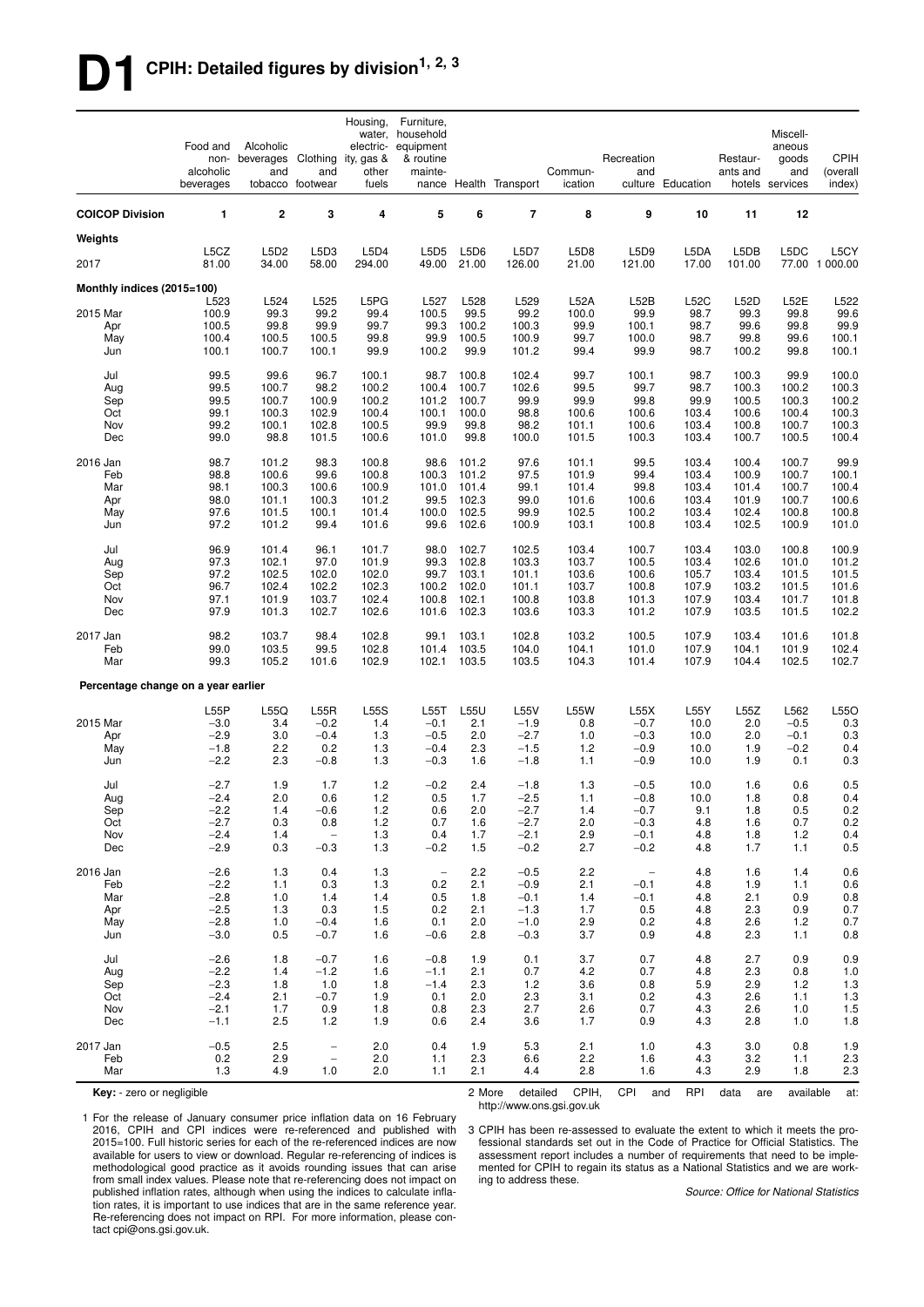|                                                                                                      | Weights                                      |      |         | Index $(2015=100)$ |     |     |                                                                                          |                  | Percentage change over 12 months     |               |               |               |            | Percentage<br>change over<br>1 month |
|------------------------------------------------------------------------------------------------------|----------------------------------------------|------|---------|--------------------|-----|-----|------------------------------------------------------------------------------------------|------------------|--------------------------------------|---------------|---------------|---------------|------------|--------------------------------------|
|                                                                                                      | 2017                                         |      | Oct Nov | Dec                | Jan | Feb | 2016 2016 2016 2017 2017 2017<br>Mar                                                     | Oct              | 2016 2016 2016 2017 2017 2017<br>Nov | Dec           | Jan           | Feb           | Mar        | 2017<br>Mar                          |
| CPI (overall index)                                                                                  | 1 000.00 101.2 101.4 101.9 101.4 102.1 102.5 |      |         |                    |     |     |                                                                                          | 0.9              | 1.2                                  | 1.6           | 1.8           | 2.3           | 2.3        | 0.4                                  |
| All goods                                                                                            | 525.00                                       |      |         |                    |     |     | 99.5 100.1 100.0 99.6 100.5 101.2                                                        | $-0.4$           | 0.2                                  | 0.7           | 1.1           | 1.9           | 2.5        | 0.8                                  |
| Food, alcoholic beverages & tobacco                                                                  | 146.00                                       |      |         |                    |     |     | 98.4 98.5 98.9 99.7 100.2 101.0                                                          | $-1.1$           | $-1.0$                               | $-0.1$        | 0.3           | 0.9           | 2.2        | 0.7                                  |
| Processed food & non-alcoholic beverages                                                             | <i>57.00</i>                                 | 97.0 | 97.1    |                    |     |     | 97.9 98.6 98.8 99.1                                                                      | $-2.5$           | $-2.3$                               | $-1.3$        | $-0.5$        | -0.0          | 0.9        | 0.3                                  |
| Non-processed food                                                                                   | 46.00<br>26.00                               |      |         |                    |     |     | 96.5 97.3 97.9 97.6 99.1 99.4<br>97.8 99.1 99.6 98.8 101.0 101.6                         | $-2.2$<br>$-1.3$ | $-1.8$<br>$-0.9$                     | $-0.9$<br>0.2 | $-0.5$<br>0.5 | 0.4<br>1.4    | 1.6<br>2.8 | 0.4<br>0.6                           |
| Seasonal food<br>Meat                                                                                | 20.00                                        | 94.8 |         |                    |     |     | 95.0 95.9 96.2 96.6 96.7                                                                 | $-3.3$           | $-2.9$                               | $-2.3$        | $-1.6$        | $-0.8$        | 0.0        | 0.1                                  |
| Alcoholic beverages & tobacco                                                                        | 43.00                                        |      |         |                    |     |     | 102.4 101.8 101.3 103.6 103.5 105.2                                                      | 2.1              | 1.7                                  | 2.4           | 2.4           | 2.8           | 4.9        | 1.7                                  |
| Industrial goods<br>Energy                                                                           | 379.00<br>67.00                              |      |         |                    |     |     | 99.9 100.6 100.5 99.6 100.6 101.3<br>99.9 100.6 100.5 102.2 102.8 102.6                  | $-0.2$<br>1.7    | 0.7<br>3.0                           | 1.0<br>4.3    | 1.4<br>7.5    | 2.2<br>8.9    | 2.5<br>8.6 | 0.8<br>$-0.2$                        |
| Electricity, gas & miscellaneous energy                                                              | 33.00                                        |      |         |                    |     |     | 96.7 96.7 96.7 96.5 96.5 97.0                                                            | -2.3             | $-2.3$                               | $-2.3$        | $-2.5$        | $-2.1$        | $-0.4$     | 0.5                                  |
| Liquid fuels, vehicle fuels & lubricants                                                             | <i>34.00</i>                                 |      |         |                    |     |     | 102.4 103.7 103.6 107.2 108.4 107.4                                                      | 5.1              | 7.7                                  | 10.9          | 18.0          | 20.7          | 17.9       | $-0.9$                               |
| Non-energy industrial goods                                                                          | 312.00                                       |      |         |                    |     |     | 100.0 100.7 100.5 99.1 100.2 101.2                                                       | -0.6             | 0.2                                  | 0.3           | 0.1           | 0.8           | 1.3        | 1.0                                  |
| Clothing & footwear goods                                                                            | 71.00                                        |      |         |                    |     |     | 102.2 103.7 102.7 98.3 99.5 101.5                                                        | $-0.7$           | 0.9                                  | 1.2           | $-0.0$        | $-0.1$        | 0.9        | 2.1                                  |
| Housing goods                                                                                        | 58.00                                        |      |         |                    |     |     | 99.6 100.1 101.0 98.4 100.8 101.5                                                        | $-0.3$           | 0.3                                  | 0.2<br>0.2    | 0.1           | 0.8<br>0.9    | 0.8<br>0.8 | 0.7<br>0.8                           |
| Household goods<br>Water supply; materials for maintenance & repair                                  | 52.00<br>6.00                                |      |         |                    |     |     | 99.6 100.2 101.2 98.2 100.9 101.7<br>100.2 99.8 100.1 100.2 100.0 100.2                  | -0.5<br>0.9      | 0.3<br>0.2                           | 0.3           | 0.1<br>0.5    | 0.4           | 0.5        | 0.2                                  |
| Medical products, appliances & equipment                                                             | 12.00                                        |      |         |                    |     |     | 101.3 101.4 101.6 101.6 102.1 102.2                                                      | 0.8              | 1.5                                  | 1.7           | 1.0           | 1.7           | 1.4        | $\overline{\phantom{0}}$             |
| Vehicles, spare parts & accessories                                                                  | 53.00                                        |      |         |                    |     |     | 98.3 98.7 98.7 99.7 100.4 100.4                                                          | $-0.8$           | $-0.9$                               | $-1.0$        | $-0.2$        | 1.1           | 1.1        | $\overline{a}$                       |
| Recreational goods                                                                                   | 80.00                                        |      |         |                    |     |     | 99.3 100.0 99.9 99.4 100.1 100.9                                                         | $-0.9$           | $-0.0$                               | 0.3           | 0.6           | 1.6           | 1.8        | 0.9                                  |
| Audio-visual goods                                                                                   | 17.00                                        |      |         |                    |     |     | 93.9 94.6 95.0 93.1 95.5 95.8                                                            | $-4.1$           | $-2.5$                               | $-1.3$        | $-1.9$        | 0.7           | 0.2        | 0.3                                  |
| Other recreational goods<br>Miscellaneous goods                                                      | 38.00                                        |      |         |                    |     |     | 63.00 101.1 101.8 101.5 101.4 101.6 102.6<br>99.4 99.7 98.8 99.2 99.5 100.7              | 0.0<br>-0.6      | 0.7<br>$-0.2$                        | 0.7<br>$-0.3$ | 1.3<br>$-0.4$ | 1.8<br>0.1    | 2.3<br>1.4 | 1.0<br>1.2                           |
| <b>All services</b>                                                                                  | 475.00                                       |      |         |                    |     |     | 103.1 102.9 104.0 103.3 103.9 103.8                                                      | 2.4              | 2.2                                  | 2.5           | 2.6           | 2.8           | 2.1        | $\overline{a}$                       |
| <b>Housing services</b>                                                                              |                                              |      |         |                    |     |     | 89.00 102.2 102.3 102.5 102.7 102.7 102.8                                                | 1.3              | 1.2                                  | 1.3           | 1.4           | 1.3           | 1.3        | $\overline{\phantom{0}}$             |
| Actual rentals for housing                                                                           |                                              |      |         |                    |     |     | 71.00 102.1 102.2 102.3 102.6 102.7 102.7                                                | 1.0              | 1.0                                  | 1.0           | 1.2           | 1.2           | 1.2        | $\overline{\phantom{0}}$             |
| Primary housing services                                                                             | 9.00                                         |      |         |                    |     |     | 101.5 101.4 101.7 101.3 101.3 101.2                                                      | 1.7              | 1.2                                  | 1.5           | 0.8           | 0.9           | 1.2        | $-0.1$                               |
| Other housing services                                                                               |                                              |      |         |                    |     |     | 9.00 104.1 104.3 104.4 104.7 104.8 104.9                                                 | 3.2              | 3.3                                  | 3.0           | 2.9           | 2.7           | 2.6        | 0.1                                  |
| Travel & transport services                                                                          |                                              |      |         |                    |     |     | 78.00 103.1 101.4 107.7 104.0 105.7 105.0                                                | 3.5              | 2.7                                  | 4.2           | 4.9           | 5.6           | 2.1        | $-0.6$                               |
| Services for personal transport equipment<br>Transport services                                      |                                              |      |         |                    |     |     | 39.00 102.6 102.9 103.0 102.9 102.8 103.1<br>35.00 102.3 98.5 110.9 103.1 106.4 104.5    | 2.1<br>4.0       | 2.2<br>3.0                           | 2.1<br>4.9    | 1.8<br>6.8    | 1.5<br>8.6    | 1.5<br>1.2 | 0.2<br>$-1.8$                        |
| Transport insurance                                                                                  | 4.00                                         |      |         |                    |     |     | 114.7 115.6 116.8 115.5 118.8 121.2                                                      | 12.5             | 9.6                                  | 10.2          | 8.5           | 9.6           | 11.2       | 2.1                                  |
| Communication                                                                                        | <i>25.00</i>                                 |      |         |                    |     |     | 103.7 103.8 103.2 103.1 104.1 104.2                                                      | 3.1              | 2.6                                  | 1.7           | 2.1           | 2.2           | 2.8        | 0.1                                  |
| Recreational & personal services                                                                     | <i>203.00</i>                                |      |         |                    |     |     | 103.0 103.2 103.2 102.8 103.4 103.5                                                      | 2.2              | 2.2                                  | 2.4           | 2.4           | 2.6           | 2.3        | 0.1                                  |
| Package holidays & accommodation<br>Other recreational & personal services                           |                                              |      |         |                    |     |     | 65.00 101.4 101.5 101.3 101.2 102.2 102.1<br>138.00 103.6 103.8 104.0 103.4 103.8 104.0  | 0.2<br>3.0       | 0.1<br>3.1                           | 1.0<br>2.9    | 1.5<br>2.7    | 1.7<br>2.9    | 1.2<br>2.7 | $-0.1$<br>0.2                        |
| Catering services                                                                                    | 96.00                                        |      |         |                    |     |     | 102.9 103.1 103.3 103.4 103.7 104.2                                                      | 2.5              | 2.7                                  | 2.5           | 2.5           | 2.6           | 2.7        | 0.4                                  |
| Non-catering recreational & personal services                                                        | 42.00                                        |      |         |                    |     |     | 105.4 105.5 105.4 103.5 104.0 103.6                                                      | 4.1              | 3.9                                  | 4.0           | 3.3           | 3.6           | 3.0        | $-0.3$                               |
| Miscellaneous & other services                                                                       | 80.00                                        |      |         |                    |     |     | 104.0 104.0 104.1 104.4 104.4 104.5                                                      | 2.5              | 2.4                                  | 2.4           | 2.4           | 2.4           | 2.4        | 0.1                                  |
| Miscellaneous services                                                                               |                                              |      |         |                    |     |     | 44.00 102.1 102.1 102.3 102.2 102.2 102.4                                                | 1.4              | 1.2                                  | 1.2           | 1.2           | 1.1           | 1.3        | 0.2                                  |
| <b>Medical services</b><br>Education                                                                 |                                              |      |         |                    |     |     | 14.00 102.6 102.7 102.8 104.5 104.6 104.7<br>22.00 107.9 107.9 107.9 107.9 107.9 107.9   | 3.0<br>4.3       | 3.0<br>4.3                           | 3.1<br>4.3    | 2.9<br>4.3    | 3.0<br>4.3    | 2.9<br>4.3 | 0.1<br>-                             |
|                                                                                                      |                                              |      |         |                    |     |     |                                                                                          |                  |                                      |               |               |               |            |                                      |
| Special aggregates<br>Durables                                                                       | 114.00                                       |      |         |                    |     |     | 98.6 99.1 99.6 99.1 100.7 101.2                                                          |                  | $-0.6$ $-0.1$                        | 0.1           | 0.4           | 1.7           | 1.9        | 0.5                                  |
| Semi-durables                                                                                        | 130.00                                       |      |         |                    |     |     | 100.7 102.1 101.3 98.1 99.2 101.0                                                        | $-1.2$           | $-0.2$                               | 0.0           | $-0.6$        | $-0.3$        | 0.7        | 1.8                                  |
| Non-durables                                                                                         | 68.00                                        |      |         |                    |     |     | 100.6 100.5 100.2 100.7 101.0 101.2                                                      | 0.5              | 1.3                                  | 1.0           | 1.1           | 1.4           | 1.4        | 0.2                                  |
| Seasonal food                                                                                        | 26.00                                        |      |         |                    |     |     | 97.8 99.1 99.6 98.8 101.0 101.6                                                          | $-1.3$           | $-0.9$                               | 0.2           | 0.5           | 1.4           | 2.8        | 0.6                                  |
| Non-seasonal food                                                                                    | 65.00                                        |      |         |                    |     |     | 96.5 96.7 97.5 97.9 98.1 98.7<br>98.9 99.2 99.4 100.5 101.0 101.5                        | $-2.4$           | $-2.1$                               | $-1.5$        | $-0.7$<br>2.6 | $-0.1$<br>3.4 | 1.2<br>4.3 | 0.6                                  |
| Energy, food, alcoholic beverages & tobacco<br>Energy & unprocessed food                             | 213.00<br>113.00                             |      |         |                    |     |     | 98.5 99.2 99.4 100.3 101.2 101.2                                                         | $-0.2$<br>0.1    | 0.3<br>1.0                           | 1.3<br>2.2    | 4.2           | 5.4           | 5.7        | 0.4<br>$\qquad \qquad -$             |
| Energy & seasonal food                                                                               | 93.00                                        |      |         |                    |     |     | 99.3 100.1 100.2 101.2 102.3 102.3                                                       | 0.9              | 1.9                                  | 3.2           | 5.5           | 6.8           | 7.0        |                                      |
| Tobacco                                                                                              |                                              |      |         |                    |     |     | 23.00 106.5 106.7 106.8 106.9 107.6 109.8                                                | 5.2              | 4.5                                  | 4.7           | 4.7           | 5.1           | 7.0        | 2.0                                  |
| Housing, water, electricity, gas & other fuels<br>Education, health & social protection <sup>2</sup> |                                              |      |         |                    |     |     | 118.00 100.5 100.5 100.7 100.8 100.9 101.0<br>64.00 104.8 104.9 105.1 105.5 105.7 105.8  | 0.3<br>3.2       | 0.2<br>3.3                           | 0.4<br>3.4    | 0.6<br>3.2    | 0.7<br>3.4    | 1.1<br>3.4 | 0.1<br>0.1                           |
| All items excluding                                                                                  |                                              |      |         |                    |     |     |                                                                                          |                  |                                      |               |               |               |            |                                      |
| Energy                                                                                               |                                              |      |         |                    |     |     | 933.00 101.3 101.5 102.0 101.3 102.1 102.5                                               | 0.9              | 1.0                                  | 1.4           | 1.4           | 1.8           | 1.9        | 0.4                                  |
| Energy, food, alcoholic beverages & tobacco                                                          |                                              |      |         |                    |     |     | 787.00 101.9 102.1 102.6 101.6 102.4 102.8                                               | 1.2              | 1.4                                  | 1.6           | 1.6           | 2.0           | 1.8        | 0.4                                  |
| Energy & unprocessed food                                                                            |                                              |      |         |                    |     |     | 887.00 101.6 101.7 102.3 101.5 102.2 102.7                                               | 1.0              | 1.2                                  | 1.5           | 1.5           | 1.9           | 1.9        | 0.4                                  |
| Seasonal food<br>Energy & seasonal food                                                              |                                              |      |         |                    |     |     | 974.00 101.3 101.5 102.0 101.4 102.1 102.5                                               | 1.0<br>0.9       | 1.2<br>1.1                           | 1.6<br>1.4    | 1.9<br>1.4    | 2.3<br>1.9    | 2.3<br>1.9 | 0.4<br>0.4                           |
| Tobacco                                                                                              |                                              |      |         |                    |     |     | 907.00 101.4 101.6 102.1 101.4 102.1 102.5<br>977.00 101.1 101.3 101.8 101.2 102.0 102.3 | 0.8              | 1.1                                  | 1.5           | 1.7           | 2.2           | 2.2        | 0.3                                  |
| Alcoholic beverages & tobacco                                                                        |                                              |      |         |                    |     |     | 957.00 101.2 101.4 101.9 101.3 102.0 102.4                                               | 0.9              | 1.1                                  | 1.5           | 1.8           | 2.3           | 2.2        | 0.3                                  |
| Liquid fuels, vehicle fuels & lubricants                                                             |                                              |      |         |                    |     |     | 966.00 101.2 101.3 101.8 101.1 101.9 102.3                                               | 0.7              | 0.9                                  | 1.2           | 1.3           | 1.7           | 1.8        | 0.4                                  |
| Housing, water, electricity, gas & other fuels                                                       |                                              |      |         |                    |     |     | 882.00 101.3 101.5 102.1 101.4 102.3 102.7                                               | 1.0              | 1.3                                  | 1.7           | 2.0           | 2.5           | 2.5        | 0.4                                  |
| Education, health & social protection                                                                |                                              |      |         |                    |     |     | 936.00 100.9 101.2 101.7 101.1 101.8 102.2                                               | 0.7              | 1.0                                  | 1.4           | 1.7           | 2.2           | 2.2        | 0.4                                  |

**Key:** - zero or negligible

1 For further information on the composition of the indices shown,

see '*The Consumer Prices Index: Goods and Services Indices and Special Aggregates*', which can be downloaded from: http://webarchive.nation-

alarchives.gov.uk/20160105160709/http://ons.gov.uk/

2 The coverage of this special aggregate has changed extensively since January 2000, when Social protection was first included and extentions to the Education and Health divisions also took effect. Health was further extended with effect from January 2001.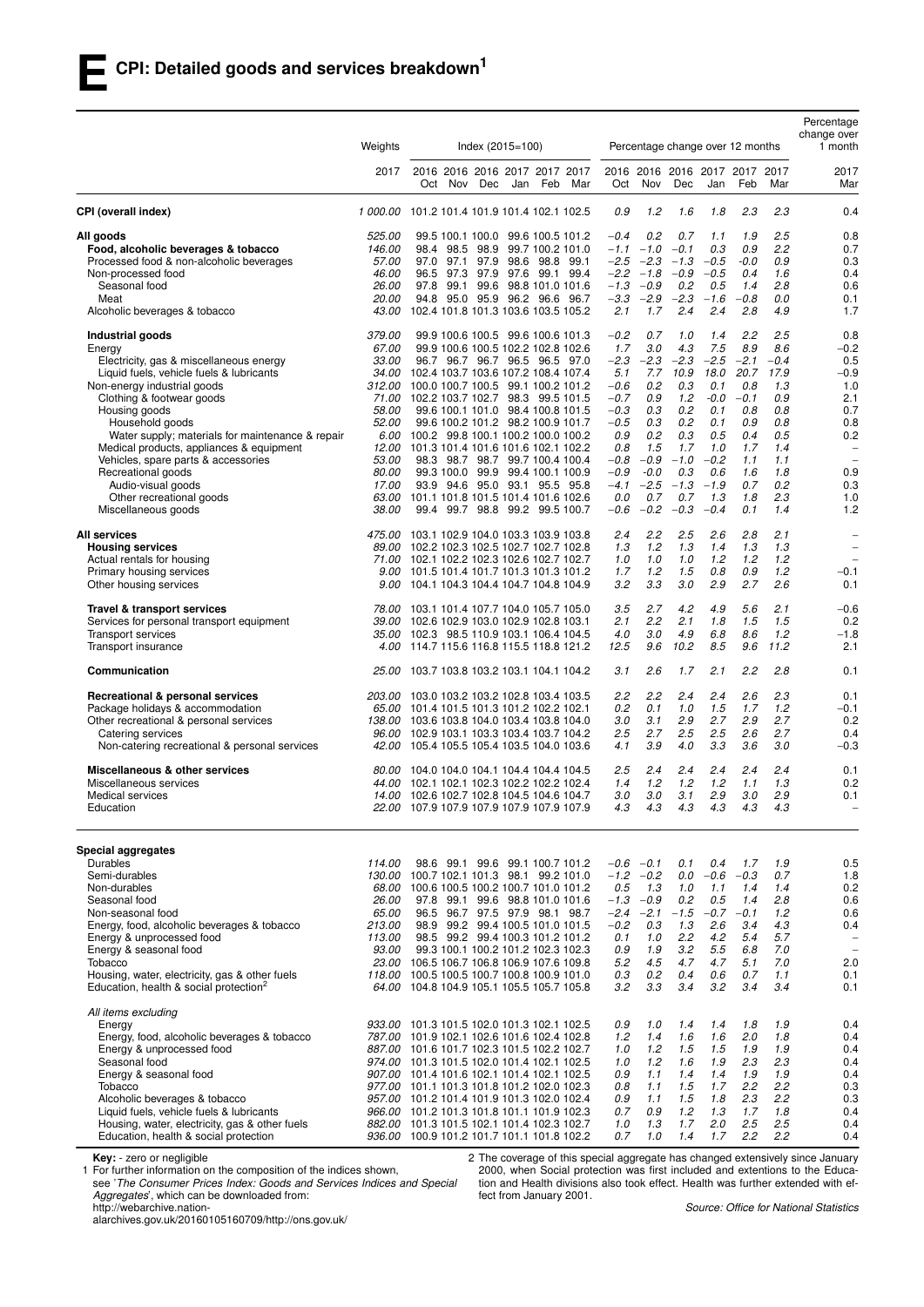# **E1 CPIH: Detailed goods and services breakdown<sup>1</sup>**

|                                                                                                      | Weights          |              |                          | Index (2015=100)                                                           |                  |                                      |              |                  | Percentage change over 12 months |                  |                  |               |             |
|------------------------------------------------------------------------------------------------------|------------------|--------------|--------------------------|----------------------------------------------------------------------------|------------------|--------------------------------------|--------------|------------------|----------------------------------|------------------|------------------|---------------|-------------|
|                                                                                                      | 2017             | 2016<br>Oct  | 2016<br>Nov              | Dec                                                                        | 2016 2017<br>Jan | 2017<br>Feb                          | 2017<br>Mar  | 2016<br>Oct      | 2016<br>Nov                      | 2016<br>Dec      | 2017<br>Jan      | 2017<br>Feb   | 2017<br>Mar |
| <b>CPIH (overall index)</b>                                                                          | 1 000.00         |              |                          | 101.6 101.8 102.2 101.8 102.4 102.7                                        |                  |                                      |              | 1.3              | 1.5                              | 1.8              | 1.9              | 2.3           | 2.3         |
| All goods<br>Food, alcoholic beverages & tobacco                                                     | 419.00<br>115.00 | 98.4         | 99.5 100.0 100.0<br>98.5 | 98.9                                                                       |                  | 99.6 100.5 101.2<br>99.7 100.3 101.0 |              | $-0.4$<br>$-1.1$ | 0.2<br>$-1.0$                    | 0.7<br>$-0.1$    | 1.1<br>0.3       | 1.9<br>1.0    | 2.5<br>2.3  |
| Processed food & non-alcoholic beverages<br>Non-processed food                                       | 45.00<br>36.00   | 97.0<br>96.4 | 97.0<br>97.2             | 97.9<br>97.9                                                               | 98.6<br>97.5     | 98.9<br>99.0                         | 99.3<br>99.3 | $-2.6$<br>$-2.3$ | $-2.3$<br>$-1.9$                 | $-1.2$<br>$-1.0$ | $-0.5$<br>$-0.6$ | 0.1<br>0.3    | 1.1<br>1.5  |
| Seasonal food                                                                                        | 20.00            | 97.7         | 98.9                     | 99.4                                                                       |                  | 98.6 100.8 101.4                     |              | $-1.5$           | $-1.0$                           | 0.1              | 0.3              | 1.2           | 2.6         |
| Meat<br>Alcoholic beverages & tobacco                                                                | 16.00<br>34.00   | 94.8         | 95.0                     | 95.9<br>102.4 101.9 101.3 103.7 103.5 105.2                                | 96.2             | 96.6                                 | 96.7         | $-3.3$<br>2.1    | $-2.9$<br>1.7                    | $-2.3$<br>2.5    | $-1.6$<br>2.5    | $-0.8$<br>2.9 | 0.0<br>4.9  |
| Industrial goods                                                                                     | 304.00           |              | 99.9 100.6 100.5         |                                                                            |                  | 99.6 100.6 101.3                     |              | $-0.2$           | 0.6                              | 1.0              | 1.4              | 2.2           | 2.5         |
| Energy                                                                                               | 53.00            |              |                          | 99.9 100.6 100.6 102.3 102.8 102.6                                         |                  |                                      |              | 1.8              | 3.0                              | 4.5              | 7.7              | 9.1           | 8.7         |
| Electricity, gas & miscellaneous energy                                                              | 26.00            | 96.8         | 96.8                     | 96.9                                                                       | 96.7             | 96.7                                 | 97.1         | $-2.2$           | $-2.2$                           | $-2.1$           | $-2.3$           | $-2.0$        | $-0.4$      |
| Liquid fuels, vehicle fuels & lubricants<br>Non-energy industrial goods                              | 27.00<br>251.00  |              | 100.0 100.7 100.5        | 102.5 103.7 103.7 107.3 108.5 107.5                                        |                  | 99.1 100.2 101.1                     |              | 5.3<br>$-0.6$    | 7.8<br>0.2                       | 11.1<br>0.3      | 18.3<br>0.1      | 21.0<br>0.8   | 18.1<br>1.2 |
| Clothing & footwear goods                                                                            | 57.00            |              | 102.2 103.7 102.7        |                                                                            | 98.3             |                                      | 99.5 101.5   | $-0.7$           | 0.9                              | 1.2              | $-0.0$           | $-0.1$        | 0.9         |
| Housing goods                                                                                        | 47.00            |              | 99.6 100.1 101.0         |                                                                            |                  | 98.3 100.7 101.5                     |              | $-0.3$           | 0.3                              | 0.2              | 0.0              | 0.8           | 0.8         |
| Household goods                                                                                      | 42.00            |              |                          | 99.5 100.1 101.1                                                           |                  | 98.1 100.8 101.6                     |              | $-0.5$           | 0.3                              | 0.1              | 0.0              | 0.8           | 0.8         |
| Water supply; materials for maintenance & repair                                                     | 5.00             | 100.3        |                          | 99.8 100.1 100.2 99.9 100.2                                                |                  |                                      |              | 0.9              | 0.1                              | 0.2              | 0.4              | 0.3           | 0.4         |
| Medical products, appliances & equipment<br>Vehicles, spare parts & accessories                      | 10.00<br>41.00   |              | 98.2 98.6                | 101.3 101.3 101.6 101.6 102.1 102.1<br>98.6                                |                  | 99.7 100.3 100.3                     |              | 0.8<br>$-0.8$    | 1.4<br>$-0.9$                    | 1.7<br>$-1.0$    | 1.0<br>$-0.2$    | 1.7<br>1.1    | 1.4<br>1.1  |
| Recreational goods                                                                                   | 66.00            |              | 99.2 100.0               | 99.9                                                                       |                  | 99.4 100.1 101.0                     |              | $-1.0$           | $-0.1$                           | 0.3              | 0.6              | 1.6           | 1.8         |
| Audio-visual goods                                                                                   | 14.00            | 94.0         | 94.7                     | 95.3                                                                       |                  | 93.2 95.6                            | 95.9         | $-4.0$           | $-2.5$                           | $-1.1$           | $-1.8$           | 0.7           | 0.2         |
| Other recreational goods                                                                             | 52.00            |              |                          | 101.0 101.8 101.4 101.4 101.7 102.6                                        |                  |                                      |              | 0.0              | 0.7                              | 0.8              | 1.2              | 1.9           | 2.3         |
| Miscellaneous goods                                                                                  | 30.00            | 99.5         | 99.8                     | 98.9                                                                       | 99.3             |                                      | 99.6 100.8   | $-0.5$           | $-0.1$                           | $-0.2$           | $-0.4$           | 0.1           | 1.4         |
| <b>All services</b>                                                                                  | 581.00           |              |                          | 103.1 103.1 103.8 103.4 103.8 103.8                                        |                  |                                      |              | 2.5              | 2.4                              | 2.5              | 2.5              | 2.6           | 2.2         |
| <b>Housing services</b>                                                                              | 271.00           |              |                          | 102.9 103.1 103.2 103.4 103.5 103.6<br>102.1 102.2 102.3 102.6 102.7 102.7 |                  |                                      |              | 2.3              | 2.2                              | 2.3<br>1.0       | 2.2<br>1.2       | 2.2<br>1.2    | 2.2<br>1.2  |
| Actual rentals for housing<br>Owner occupiers' housing                                               | 56.00<br>174.00  |              |                          | 103.2 103.4 103.6 103.8 103.9 104.0                                        |                  |                                      |              | 1.0<br>2.7       | 1.0<br>2.6                       | 2.6              | 2.5              | 2.5           | 2.4         |
| Primary housing services                                                                             | 34.00            |              |                          | 102.8 102.7 102.8 102.7 102.7 102.7                                        |                  |                                      |              | 2.6              | 2.5                              | 2.5              | 2.4              | 2.4           | 2.5         |
| Other housing services                                                                               | 7.00             |              |                          | 104.0 104.2 104.4 104.6 104.7 104.8                                        |                  |                                      |              | 3.2              | 3.3                              | 3.0              | 2.9              | 2.6           | 2.5         |
| Travel & transport services                                                                          | 62.00            |              |                          | 103.3 101.7 107.7 103.9 105.5 104.9                                        |                  |                                      |              | 3.8              | 3.2                              | 4.1              | 4.4              | 5.1           | 1.8         |
| Services for personal transport equipment<br><b>Transport services</b>                               | 31.00<br>28.00   | 102.6        |                          | 102.6 102.9 103.0 102.9 102.8 103.1<br>99.0 111.0 102.8 106.1 104.3        |                  |                                      |              | 2.1<br>4.5       | 2.2<br>3.7                       | 2.1<br>4.9       | 1.8<br>6.1       | 1.5<br>7.8    | 1.5<br>0.7  |
| Transport insurance                                                                                  | 3.00             |              |                          | 114.7 115.6 116.8 115.5 118.8 121.2                                        |                  |                                      |              | 12.5             | 9.6                              | 10.2             | 8.5              | 9.6           | 11.2        |
| Communication                                                                                        | 21.00            |              |                          | 103.7 103.8 103.3 103.2 104.1 104.3                                        |                  |                                      |              | 3.1              | 2.6                              | 1.7              | 2.1              | 2.2           | 2.8         |
| Recreational & personal services                                                                     | 163.00           |              |                          | 103.0 103.2 103.2 102.8 103.4 103.5                                        |                  |                                      |              | 2.2              | 2.2                              | 2.4              | 2.4              | 2.6           | 2.3         |
| Package holidays & accommodation<br>Other recreational & personal services                           | 52.00<br>111.00  |              |                          | 101.3 101.4 101.3 101.2 102.1 102.1<br>103.6 103.8 104.0 103.4 103.8 104.0 |                  |                                      |              | 0.2<br>3.0       | 0.0<br>3.1                       | 0.9<br>2.9       | 1.4<br>2.7       | 1.7<br>2.9    | 1.1<br>2.8  |
| Catering services                                                                                    | 77.00            |              |                          | 102.9 103.1 103.3 103.4 103.7 104.1                                        |                  |                                      |              | 2.5              | 2.7                              | 2.5              | 2.5              | 2.6           | 2.7         |
| Non-catering recreational & personal services                                                        | 34.00            |              |                          | 105.4 105.5 105.4 103.5 104.0 103.7                                        |                  |                                      |              | 4.1              | 3.9                              | 4.0              | 3.3              | 3.6           | 3.0         |
| Miscellaneous & other services<br>Miscellaneous services                                             | 64.00            |              |                          | 104.0 104.1 104.1 104.4 104.5 104.6<br>102.0 102.1 102.2 102.1 102.2 102.4 |                  |                                      |              | 2.5              | 2.4                              | 2.4              | 2.4              | 2.4           | 2.5         |
| <b>Medical services</b>                                                                              | 36.00<br>11.00   |              |                          | 102.6 102.7 102.8 104.5 104.7 104.7                                        |                  |                                      |              | 1.3<br>3.0       | 1.1<br>3.0                       | 1.1<br>3.1       | 1.2<br>2.8       | 1.2<br>2.8    | 1.3<br>2.8  |
| Education                                                                                            | 17.00            |              |                          | 107.9 107.9 107.9 107.9 107.9 107.9                                        |                  |                                      |              | 4.3              | 4.3                              | 4.3              | 4.3              | 4.3           | 4.3         |
| <b>Special aggregates</b>                                                                            |                  |              |                          |                                                                            |                  |                                      |              |                  |                                  |                  |                  |               |             |
| Durables                                                                                             | 91.00            | 98.6         | 99.1                     | 99.6                                                                       |                  | 99.0 100.5 101.0                     |              | $-0.6$           | $-0.1$                           | 0.1              | 0.3              | 1.6           | 1.8         |
| Semi-durables                                                                                        | 105.00           |              | 100.7 102.0 101.4        |                                                                            | 98.2             | 99.3 101.1                           |              | $-1.2$           | $-0.2$                           | 0.1              | $-0.5$           | $-0.2$        | 0.7         |
| Non-durables                                                                                         | 55.00            |              |                          | 100.5 100.5 100.1 100.7 101.0 101.2                                        |                  |                                      |              | 0.5              | 1.2                              | 0.9              | 1.0              | 1.4           | 1.4         |
| Seasonal food                                                                                        | 20.00            | 97.7         | 98.9                     | 99.4                                                                       |                  | 98.6 100.8 101.4                     |              | $-1.5$           | $-1.0$                           | 0.1              | 0.3              | 1.2           | 2.6         |
| Non-seasonal food<br>Energy, food, alcoholic beverages & tobacco                                     | 51.00<br>168.00  | 96.5<br>98.8 | 96.6<br>99.1             | 97.5                                                                       | 98.0             | 98.2<br>99.4 100.5 101.0 101.5       | 98.8         | $-2.4$<br>$-0.2$ | $-2.2$<br>0.3                    | $-1.5$<br>1.4    | $-0.8$<br>2.6    | $-0.1$<br>3.5 | 1.3<br>4.3  |
| Energy & unprocessed food                                                                            | 89.00            | 98.5         | 99.1                     |                                                                            |                  | 99.4 100.3 101.2 101.2               |              | 0.1              | 1.0                              | 2.2              | 4.2              | 5.4           | 5.7         |
| Energy & seasonal food                                                                               | 73.00            |              |                          | 99.3 100.1 100.2 101.2 102.2 102.2                                         |                  |                                      |              | 0.9              | 1.9                              | 3.2              | 5.6              | 6.8           | 7.0         |
| Tobacco                                                                                              | 18.00            |              |                          | 106.5 106.7 106.8 106.9 107.6 109.8                                        |                  |                                      |              | 5.2              | 4.5                              | 4.7              | 4.7              | 5.1           | 7.0         |
| Housing, water, electricity, gas & other fuels<br>Education, health & social protection <sup>2</sup> | 294.00<br>51.00  |              |                          | 102.3 102.4 102.6 102.8 102.8 102.9<br>104.8 104.9 105.1 105.5 105.8 105.9 |                  |                                      |              | 1.9<br>3.2       | 1.8<br>3.3                       | 1.9<br>3.4       | 2.0<br>3.2       | 2.0<br>3.4    | 2.0<br>3.4  |
| All items excluding                                                                                  |                  |              |                          |                                                                            |                  |                                      |              |                  |                                  |                  |                  |               |             |
| Energy                                                                                               | 947.00           |              |                          | 101.7 101.9 102.3 101.8 102.4 102.8                                        |                  |                                      |              | 1.2              | 1.4                              | 1.6              | 1.6              | 2.0           | 2.0         |
| Energy, food, alcoholic beverages & tobacco                                                          | 832.00           |              |                          | 102.2 102.4 102.8 102.1 102.7 103.0                                        |                  |                                      |              | 1.6              | 1.7                              | 1.8              | 1.8              | 2.1           | 1.9         |
| Energy & unprocessed food<br>Seasonal food                                                           | 911.00<br>980.00 |              |                          | 101.9 102.1 102.5 102.0 102.6 102.9<br>101.7 101.9 102.3 101.9 102.4 102.8 |                  |                                      |              | 1.4<br>1.3       | 1.5<br>1.5                       | 1.7<br>1.8       | 1.7<br>2.0       | 2.0<br>2.4    | 2.0<br>2.3  |
| Energy & seasonal food                                                                               | 927.00           |              |                          | 101.8 102.0 102.4 101.9 102.5 102.8                                        |                  |                                      |              | 1.3              | 1.4                              | 1.6              | 1.6              | 2.0           | 2.0         |
| Tobacco                                                                                              | 982.00           |              |                          | 101.5 101.7 102.1 101.7 102.3 102.6                                        |                  |                                      |              | 1.2              | 1.4                              | 1.7              | 1.9              | 2.3           | 2.2         |
| Alcoholic beverages & tobacco                                                                        | 966.00           |              |                          | 101.6 101.8 102.2 101.7 102.4 102.6                                        |                  |                                      |              | 1.2              | 1.4                              | 1.7              | 1.9              | 2.3           | 2.2         |
| Liquid fuels, vehicle fuels & lubricants<br>Housing, water, electricity, gas & other fuels           | 973.00<br>706.00 |              |                          | 101.6 101.7 102.2 101.6 102.2 102.6<br>101.3 101.5 102.0 101.4 102.2 102.6 |                  |                                      |              | 1.1<br>1.0       | 1.3<br>1.3                       | 1.5<br>1.7       | 1.5<br>1.9       | 1.8<br>2.5    | 1.9<br>2.5  |
| Education, health & social protection                                                                | 949.00           |              |                          | 101.4 101.6 102.0 101.6 102.2 102.6                                        |                  |                                      |              | 1.1              | 1.4                              | 1.7              | 1.9              | 2.3           | 2.3         |

**Key:** - zero or negligible

1 For further information on the composition of the indices shown,

see '*The Consumer Prices Index: Goods and Services Indices and Special Aggregates*', which can be downloaded from:

http://webarchive.nation-

alarchives.gov.uk/20160105160709/http://ons.gov.uk/

2 The coverage of this special aggregate has changed extensively since January 2000, when Social protection was first included and extentions to the Education and Health divisions also took effect. Health was further extended with effect from January 2001.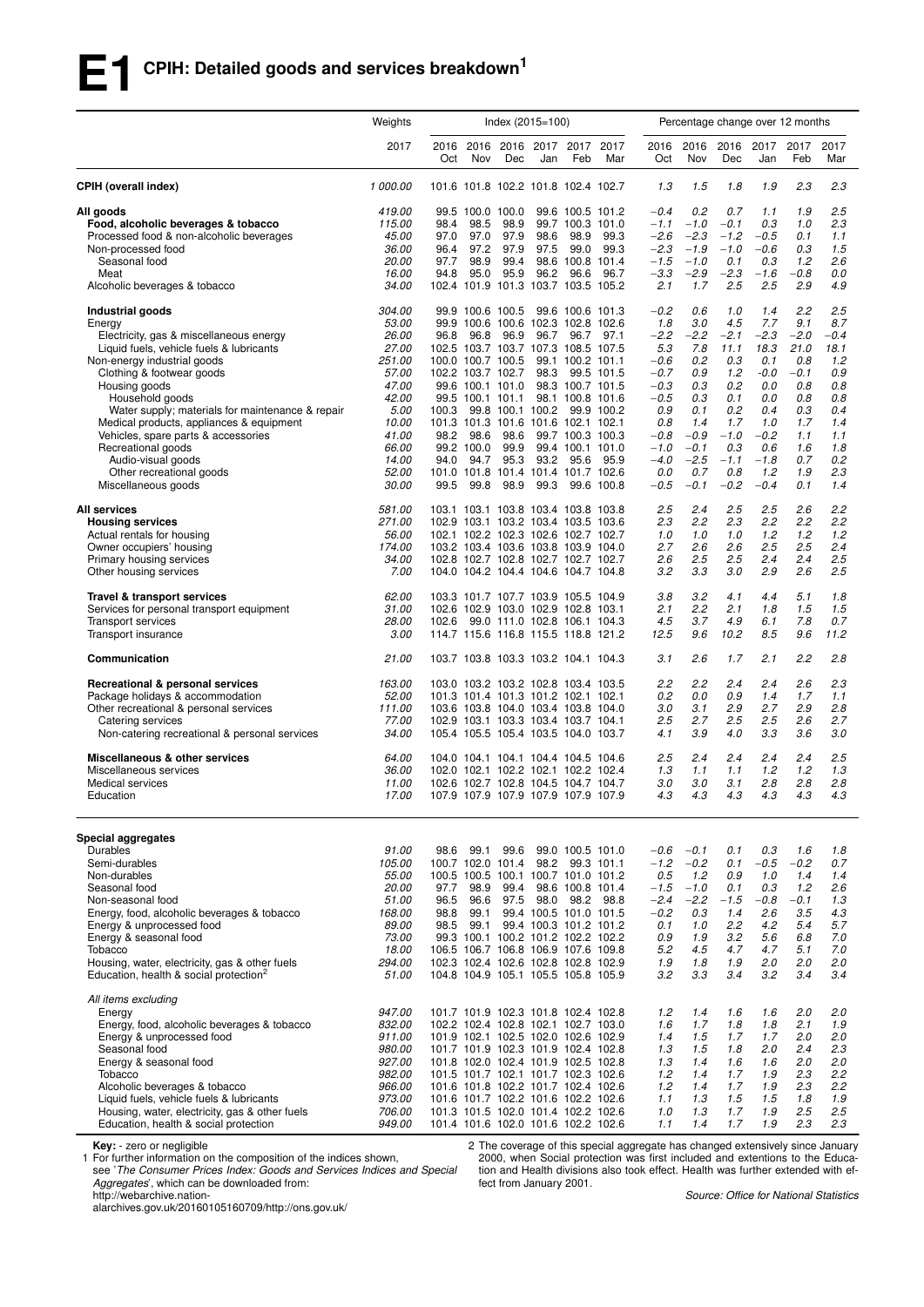#### **F CPI goods and services: the latest three years**

Percentage change over 12 months

|                |                                       | <b>Goods components</b>             |                     |                                               |                       |                                  |                                                | <b>Services components</b>                          |                    |                                                     |                       |
|----------------|---------------------------------------|-------------------------------------|---------------------|-----------------------------------------------|-----------------------|----------------------------------|------------------------------------------------|-----------------------------------------------------|--------------------|-----------------------------------------------------|-----------------------|
|                | Food & non-<br>alcoholic<br>beverages | Alcoholic<br>beverages &<br>tobacco | Energy <sup>1</sup> | Non-energy<br>industrial<br>$q$ oods ${}^{2}$ | All<br>goods          | Housing<br>services <sup>3</sup> | Travel &<br>transport<br>services <sup>3</sup> | Recreational<br>& personal<br>services <sup>3</sup> | Commun-<br>ication | Miscellaneo-<br>us & other<br>services <sup>3</sup> | All<br>services       |
| Weights        |                                       |                                     |                     |                                               |                       |                                  |                                                |                                                     |                    |                                                     |                       |
| 2017           | CHZR<br>103.00                        | <b>CHZS</b><br>43.00                | A9F3<br>67.00       | A9ER<br>312.00                                | <b>ICVH</b><br>525.00 | A9FG<br>89.00                    | A9FJ<br>78.00                                  | A9FL<br>203.00                                      | CHZY<br>25.00      | A9FQ<br>80.00                                       | <b>ICVI</b><br>475.00 |
| <b>Monthly</b> |                                       |                                     |                     |                                               |                       |                                  |                                                |                                                     |                    |                                                     |                       |
|                | D7G8                                  | D7G9                                | DKL <sub>5</sub>    | DKK3                                          | D7NM                  | DKN <sub>2</sub>                 | DKN <sub>5</sub>                               | DKN7                                                | D7GF               | DKO4                                                | D7NN                  |
| 2014 Mar       | 1.7                                   | 5.0                                 | $-0.3$              | 0.5                                           | 1.0                   | 1.9                              | 1.6                                            | 2.2                                                 | 2.3                | 3.5                                                 | 2.3                   |
| Apr            | 0.5                                   | 3.5                                 | 0.3                 | 0.7                                           | 0.9                   | 2.1                              | 5.8                                            | 2.0                                                 | 1.9                | 3.1                                                 | 2.8                   |
| May            | $-0.6$                                | 4.6                                 | 1.6                 | 0.6                                           | 0.9                   | 2.2                              | 2.1                                            | 1.9                                                 | 1.0                | 3.2                                                 | 2.2                   |
| Jun            | $\overline{\phantom{a}}$              | 5.0                                 | 1.4                 | 1.2                                           | 1.4                   | 2.4                              | 3.3                                            | 2.2                                                 | 0.9                | 3.1                                                 | 2.5                   |
| Jul            | $-0.4$                                | 3.6                                 | 1.2                 | 0.7                                           | 0.8                   | 2.3                              | 3.7                                            | 2.4                                                 | 0.7                | 2.3                                                 | 2.5                   |
| Aug            | $-1.1$                                | 4.6                                 | $-0.1$              | 0.8                                           | 0.6                   | 2.4                              | 4.5                                            | 2.4                                                 | 0.8                | 2.3                                                 | 2.7                   |
| Sep            | $-1.4$                                | 4.9                                 | $-0.3$              | 0.2                                           | 0.2                   | 2.4                              | 3.0                                            | 2.3                                                 | 0.9                | 2.4                                                 | 2.4                   |
| Oct            | $-1.4$                                | 5.2                                 | 0.3                 | 0.1                                           | 0.3                   | 2.6                              | 3.4                                            | 2.3                                                 | 0.6                | 2.9                                                 | 2.5                   |
| Nov            | $-1.7$                                | 4.0                                 | $-0.2$              | $-0.5$                                        | $-0.2$                | 2.6                              | 2.7                                            | 2.2                                                 | 0.5                | 2.9                                                 | 2.4                   |
| Dec            | $-1.7$                                | 5.0                                 | $-5.8$              | $-0.3$                                        | $-1.0$                | 2.6                              | 2.6                                            | 2.2                                                 | 0.7                | 2.8                                                 | 2.3                   |
| 2015 Jan       | $-2.5$                                | 3.3                                 | $-8.4$              | $\overline{\phantom{a}}$                      | $-1.5$                | 2.6                              | 2.5                                            | 2.2                                                 | 0.2                | 3.2                                                 | 2.4                   |
| Feb            | $-3.3$                                | 3.8                                 | $-8.8$              | $-0.6$                                        | $-2.0$                | 2.7                              | 3.0                                            | 2.1                                                 | 0.9                | 3.2                                                 | 2.4                   |
| Mar            | $-3.0$                                | 3.4                                 | $-7.9$              | $-1.0$                                        | $-2.1$                | 2.8                              | 3.1                                            | 1.9                                                 | 0.9                | 3.2                                                 | 2.4                   |
| Apr            | $-2.8$                                | 3.0                                 | $-6.9$              | $-1.0$                                        | $-2.0$                | 2.4                              | 0.4                                            | 2.0                                                 | 1.0                | 3.6                                                 | 2.0                   |
| May            | $-1.8$                                | 2.2                                 | $-6.4$              | $-1.2$                                        | $-1.8$                | 2.4                              | 2.4                                            | 1.9                                                 | 1.2                | 3.5                                                 | 2.3                   |
| Jun            | $-2.2$                                | 2.3                                 | $-6.2$              | $-1.5$                                        | $-2.0$                | 2.4                              | 1.5                                            | 2.0                                                 | 1.1                | 3.7                                                 | 2.2                   |
| Jul            | $-2.7$                                | 1.9                                 | $-6.7$              | $-0.7$                                        | $-1.8$                | 2.4                              | 2.3                                            | 1.7                                                 | 1.3                | 4.2                                                 | 2.4                   |
| Aug            | $-2.4$                                | 2.1                                 | $-7.5$              | $-1.0$                                        | $-2.0$                | 2.6                              | 1.9                                            | 1.7                                                 | 1.1                | 4.3                                                 | 2.3                   |
| Sep            | $-2.3$                                | 1.4                                 | $-9.0$              | $-1.2$                                        | $-2.4$                | 2.7                              | 2.9                                            | 1.8                                                 | 1.4                | 3.9                                                 | 2.5                   |
| Oct            | $-2.7$                                | 0.3                                 | $-8.5$              | $-0.6$                                        | $-2.1$                | 2.6                              | 2.5                                            | 1.7                                                 | 2.0                | 2.9                                                 | 2.2                   |
| Nov            | $-2.4$                                | 1.4                                 | $-8.0$              | $-0.6$                                        | $-1.9$                | 2.6                              | 2.9                                            | 1.9                                                 | 2.9                | 3.0                                                 | 2.4                   |
|                |                                       |                                     |                     |                                               |                       |                                  |                                                |                                                     |                    |                                                     |                       |
| Dec            | $-2.9$                                | 0.3                                 | $-7.3$              | $-0.9$                                        | $-2.1$                | 2.7                              | 5.8                                            | 1.8                                                 | 2.7                | 3.2                                                 | 2.9                   |
| 2016 Jan       | $-2.6$                                | 1.3                                 | $-5.4$              | $-0.5$                                        | $-1.5$                | 2.7                              | 2.7                                            | 1.7                                                 | 2.2                | 3.1                                                 | 2.3                   |
| Feb            | $-2.3$                                | 1.2                                 | $-5.5$              | $-0.7$                                        | $-1.6$                | 2.7                              | 2.4                                            | 1.9                                                 | 2.1                | 3.1                                                 | 2.4                   |
| Mar            | $-2.7$                                | 1.0                                 | $-6.2$              | $-0.5$                                        | $-1.6$                | 2.7                              | 5.2                                            | 2.1                                                 | 1.4                | 3.1                                                 | 2.8                   |
| Apr            | $-2.5$                                | 1.3                                 | $-5.6$              | $-0.7$                                        | $-1.6$                | 2.0                              | 2.6                                            | 2.3                                                 | 1.7                | 3.1                                                 | 2.4                   |
| May            | $-2.8$                                | 1.0                                 | $-4.9$              | $-1.0$                                        | $-1.8$                | 1.9                              | 3.0                                            | 2.4                                                 | 2.8                | 3.3                                                 | 2.6                   |
| Jun            | $-2.9$                                | 0.5                                 | $-4.1$              | $-0.8$                                        | $-1.6$                | 2.0                              | 4.1                                            | 2.4                                                 | 3.7                | 3.1                                                 | 2.8                   |
| Jul            | $-2.6$                                | 1.8                                 | $-3.4$              | $-0.9$                                        | $-1.4$                | 1.5                              | 4.0                                            | 2.5                                                 | 3.6                | 2.9                                                 | 2.7                   |
| Aug            | $-2.2$                                | 1.4                                 | $-2.6$              | $-1.2$                                        | $-1.4$                | 1.5                              | 4.8                                            | 2.4                                                 | 4.1                | 2.9                                                 | 2.8                   |
| Sep            | $-2.3$                                | 1.7                                 | $-0.1$              | $-0.3$                                        | $-0.5$                | 1.4                              | 3.1                                            | 2.5                                                 | 3.6                | 3.3                                                 | 2.6                   |
| Oct            | $-2.4$                                | 2.1                                 | 1.7                 | $-0.6$                                        | $-0.4$                | 1.3                              | 3.5                                            | 2.2                                                 | 3.1                | 2.5                                                 | 2.4                   |
| Nov            | $-2.0$                                | 1.7                                 | 3.0                 | 0.2                                           | 0.2                   | 1.2                              | 2.7                                            | 2.2                                                 | 2.6                | 2.4                                                 | 2.2                   |
| Dec            | $-1.1$                                | 2.4                                 | 4.3                 | 0.3                                           | 0.7                   | 1.3                              | 4.2                                            | 2.4                                                 | 1.7                | 2.4                                                 | 2.5                   |
|                |                                       |                                     |                     |                                               |                       |                                  |                                                |                                                     |                    | 2.4                                                 |                       |
| 2017 Jan       | $-0.5$                                | 2.4                                 | 7.5                 | 0.1                                           | 1.1                   | 1.4                              | 4.9                                            | 2.4                                                 | 2.1                |                                                     | 2.6                   |
| Feb            | 0.2                                   | 2.8                                 | 8.9                 | 0.8                                           | 1.9                   | 1.3                              | 5.6                                            | 2.6                                                 | 2.2                | 2.4                                                 | 2.8                   |
| Mar            | 1.2                                   | 4.9                                 | 8.6                 | 1.3                                           | 2.5                   | 1.3                              | 2.1                                            | 2.3                                                 | 2.8                | 2.4                                                 | 2.1                   |

**Key:** - zero or negligible<br>1 Comprises 'Electricity, gas and other fuels' (group 04.5) and 'Fuels and lubricants' (class 07.2.2).

3 For further information on all of these services components, see 'The

*Consumer Prices Index: Goods and Services Indices and Special Aggregates*', which can be downloaded from: http://webarchive.nationalarchives.gov.uk/20160105160709/http://ons.gov.uk/

2 Comprises all other goods elements of the CPI.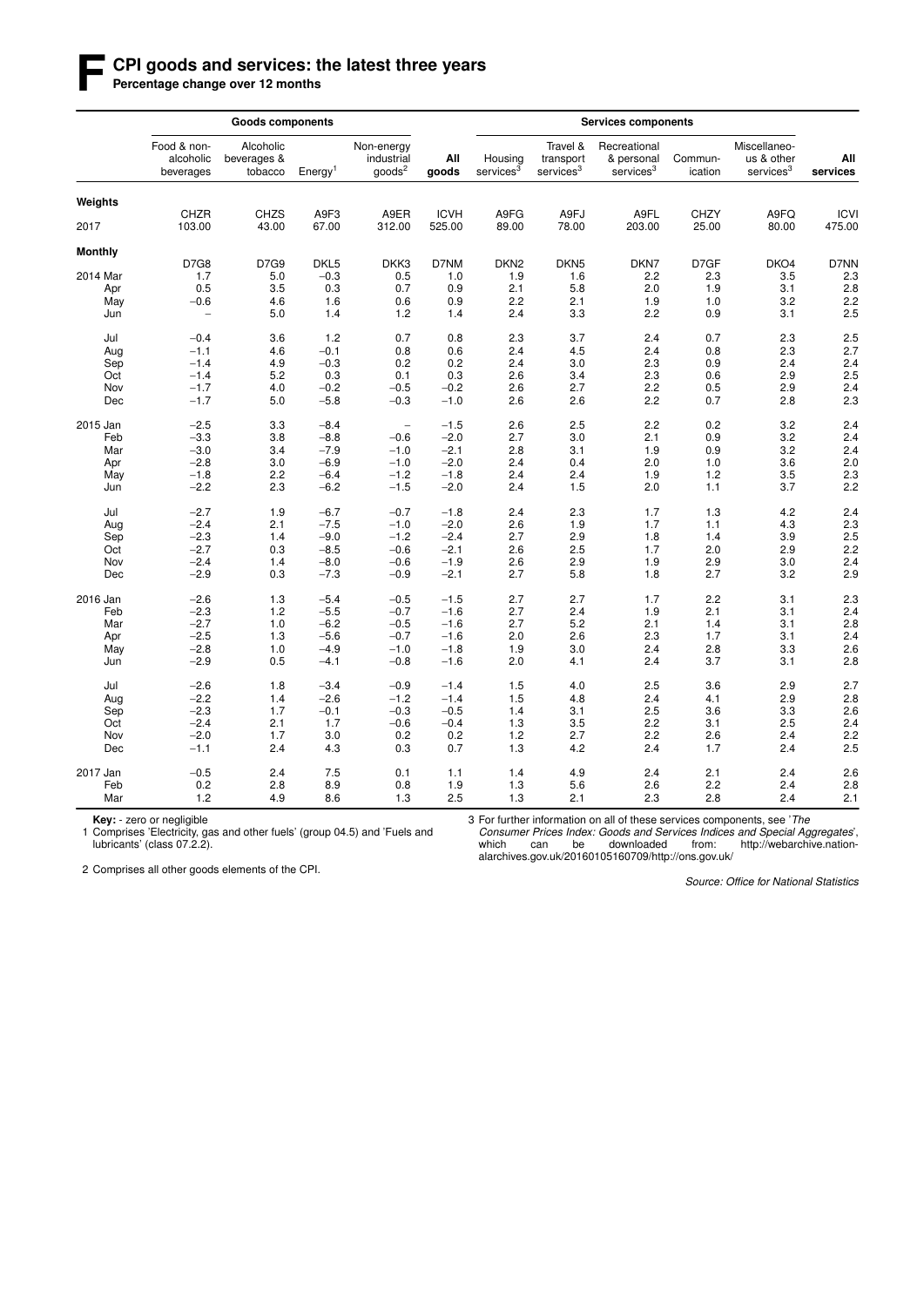# **F1 CPIH goods and services: the latest three years**<br>Percentage change over 12 months

|                |                                       | <b>Goods components</b>             |                     |                                                |              |                                  |                                                | <b>Services components</b>                          |                    |                                                     |                 |
|----------------|---------------------------------------|-------------------------------------|---------------------|------------------------------------------------|--------------|----------------------------------|------------------------------------------------|-----------------------------------------------------|--------------------|-----------------------------------------------------|-----------------|
|                | Food & non-<br>alcoholic<br>beverages | Alcoholic<br>beverages &<br>tobacco | Energy <sup>1</sup> | Non-energy<br>industrial<br>goods <sup>2</sup> | All<br>goods | Housing<br>services <sup>3</sup> | Travel &<br>transport<br>services <sup>3</sup> | Recreational<br>& personal<br>services <sup>3</sup> | Commun-<br>ication | Miscellaneo-<br>us & other<br>services <sup>3</sup> | All<br>services |
| Weights        |                                       |                                     |                     |                                                |              |                                  |                                                |                                                     |                    |                                                     |                 |
|                | L5CZ                                  | L5D2                                | L5NU                | L5NX                                           | L5DD         | L5O8                             | L5OC                                           | L5OE                                                | L5D8               | L5P4                                                | L5DE            |
| 2017           | 81.00                                 | 34.00                               | 53.00               | 251.00                                         | 419.00       | 271.00                           | 62.00                                          | 163.00                                              | 21.00              | 64.00                                               | 581.00          |
| <b>Monthly</b> |                                       |                                     |                     |                                                |              |                                  |                                                |                                                     |                    |                                                     |                 |
|                | L55P                                  | L55Q                                | L5KY                | L5L3                                           | L563         | L5LC                             | L5LG                                           | L5LI                                                | <b>L55W</b>        | L5M9                                                | L564            |
| 2014 Mar       | 1.7                                   | 4.9                                 | $-0.3$              | 0.5                                            | 1.0          | 1.4                              | 1.7                                            | 2.2                                                 | 2.2                | 3.5                                                 | 1.9             |
| Apr            | 0.6                                   | 3.5                                 | 0.3                 | 0.7                                            | 0.9          | 1.5                              | 5.7                                            | 1.9                                                 | 1.9                | 3.1                                                 | 2.3             |
| May            | $-0.6$                                | 4.5                                 | 1.6                 | 0.6                                            | 0.9          | 1.5                              | 2.0                                            | 1.9                                                 | 1.0                | 3.2                                                 | $1.9$           |
| Jun            | $\qquad \qquad -$                     | 4.9                                 | 1.4                 | 1.3                                            | 1.4          | 1.6                              | 3.1                                            | 2.1                                                 | 0.9                | 3.1                                                 | 2.1             |
| Jul            | $-0.4$                                | 3.5                                 | 1.2                 | 0.8                                            | 0.8          | 1.7                              | 3.4                                            | 2.4                                                 | 0.7                | 2.3                                                 | 2.1             |
| Aug            | $-1.1$                                | 4.6                                 | $-0.1$              | 0.9                                            | 0.6          | 1.7                              | 4.0                                            | 2.3                                                 | 0.8                | 2.3                                                 | 2.2             |
| Sep            | $-1.4$                                | 4.8                                 | $-0.3$              | 0.3                                            | 0.3          | 1.8                              | 2.8                                            | 2.3                                                 | 0.8                | 2.5                                                 | 2.1<br>2.2      |
| Oct            | $-1.4$                                | 5.2                                 | 0.2                 | 0.1                                            | 0.3          | 1.8                              | 3.3                                            | 2.3                                                 | 0.5                | 3.1                                                 |                 |
| Nov            | $-1.7$                                | 4.0                                 | $-0.2$              | $-0.4$                                         | $-0.2$       | 1.8                              | 2.8                                            | 2.2                                                 | 0.5                | 3.1                                                 | 2.1             |
| Dec            | $-1.7$                                | 5.0                                 | $-5.9$              | $-0.3$                                         | $-1.0$       | 1.9                              | 2.5                                            | 2.2                                                 | 0.7                | 3.0                                                 | 2.1             |
| 2015 Jan       | $-2.5$                                | 3.3                                 | $-8.6$              | 0.1                                            | $-1.5$       | 2.0                              | 2.5                                            | 2.2                                                 | 0.1                | 3.3                                                 | 2.1             |
| Feb            | $-3.3$                                | 3.8                                 | $-9.0$              | $-0.5$                                         | $-2.0$       | 2.0                              | 3.0                                            | 2.0                                                 | 0.8                | 3.3                                                 | 2.2             |
| Mar            | $-3.0$                                | 3.4                                 | $-8.0$              | $-0.9$                                         | $-2.1$       | 2.1                              | 3.1                                            | 1.9                                                 | 0.8                | 3.3                                                 | 2.2             |
| Apr            | $-2.9$                                | 3.0                                 | $-7.1$              | $-1.0$                                         | $-1.9$       | 1.9                              | 0.7                                            | 2.0                                                 | 1.0                | 3.7                                                 | 2.0             |
| May            | $-1.8$                                | 2.2                                 | $-6.5$              | $-1.1$                                         | $-1.8$       | 1.9                              | 2.6                                            | 1.9                                                 | 1.2                | 3.6                                                 | 2.1             |
| Jun            | $-2.2$                                | 2.3                                 | $-6.3$              | $-1.4$                                         | $-2.0$       | 1.9                              | 1.8                                            | 2.0                                                 | 1.1                | 3.8                                                 | 2.1             |
| Jul            | $-2.7$                                | 1.9                                 | $-6.8$              | $-0.7$                                         | $-1.8$       | 1.9                              | 2.7                                            | 1.7                                                 | 1.3                | 4.3                                                 | $2.2$<br>$2.2$  |
| Aug            | $-2.4$                                | 2.0                                 | $-7.7$              | $-0.9$                                         | $-2.0$       | 1.9                              | 2.6                                            | 1.7                                                 | 1.1                | 4.3                                                 |                 |
| Sep            | $-2.2$                                | 1.4                                 | $-9.1$              | $-1.2$                                         | $-2.4$       | 2.0                              | 3.1                                            | 1.8                                                 | 1.4                | 4.0                                                 | 2.2             |
| Oct            | $-2.7$                                | 0.3                                 | $-8.6$              | $-0.6$                                         | $-2.1$       | 1.9                              | 2.6                                            | 1.7                                                 | 2.0                | 2.9                                                 | 2.1             |
| Nov            | $-2.4$                                | 1.4                                 | $-8.2$              | $-0.6$                                         | $-1.9$       | 2.0                              | 2.9                                            | 1.9                                                 | 2.9                | 3.0                                                 | 2.2             |
| Dec            | $-2.9$                                | 0.3                                 | $-7.4$              | $-0.8$                                         | $-2.1$       | 2.0                              | 6.0                                            | 1.8                                                 | 2.7                | 3.2                                                 | 2.5             |
| 2016 Jan       | $-2.6$                                | 1.3                                 | $-5.5$              | $-0.5$                                         | $-1.5$       | 2.1                              | 3.2                                            | 1.7                                                 | 2.2                | 3.1                                                 | 2.2             |
| Feb            | $-2.2$                                | 1.1                                 | $-5.6$              | $-0.7$                                         | $-1.6$       | 2.1                              | 2.8                                            | 1.9                                                 | 2.1                | 3.1                                                 | 2.3             |
| Mar            | $-2.8$                                | 1.0                                 | $-6.3$              | $-0.5$                                         | $-1.7$       | 2.1                              | 5.5                                            | 2.0                                                 | 1.4                | 3.2                                                 | 2.6             |
| Apr            | $-2.5$                                | 1.3                                 | $-5.6$              | $-0.7$                                         | $-1.6$       | 2.2                              | 2.8                                            | 2.3                                                 | 1.7                | 3.2                                                 | 2.4             |
| May            | $-2.8$                                | 1.0                                 | $-5.0$              | $-1.0$                                         | $-1.8$       | 2.3                              | 3.2                                            | 2.4                                                 | 2.9                | 3.3                                                 | 2.6             |
| Jun            | $-3.0$                                | 0.5                                 | $-4.1$              | $-0.9$                                         | $-1.7$       | 2.3                              | 4.3                                            | 2.4                                                 | 3.7                | 3.1                                                 | 2.7             |
| Jul            | $-2.6$                                | 1.8                                 | $-3.5$              | $-1.0$                                         | $-1.5$       | 2.2                              | 3.9                                            | 2.5                                                 | 3.7                | 2.9                                                 | 2.6             |
| Aug            | $-2.2$                                | 1.4                                 | $-2.6$              | $-1.2$                                         | $-1.4$       | 2.2                              | $4.3$                                          | 2.4                                                 | 4.2                | 3.0                                                 | 2.7             |
| Sep            | $-2.3$                                | 1.8                                 | $-0.1$              | $-0.3$                                         | $-0.5$       | 2.2                              | 3.2                                            | 2.5                                                 | 3.6                | 3.3                                                 | 2.6             |
| Oct            | $-2.4$                                | 2.1                                 | 1.8                 | $-0.6$                                         | $-0.4$       | 2.3                              | 3.8                                            | 2.2                                                 | 3.1                | 2.5                                                 | 2.5             |
| Nov            | $-2.1$                                | 1.7                                 | 3.0                 | 0.2                                            | 0.2          | 2.2                              | 3.2                                            | 2.2                                                 | 2.6                | 2.4                                                 | 2.4             |
| Dec            | $-1.1$                                | 2.5                                 | 4.5                 | 0.3                                            | 0.7          | 2.3                              | 4.1                                            | 2.4                                                 | 1.7                | 2.4                                                 | 2.5             |
| 2017 Jan       | $-0.5$                                | 2.5                                 | 7.7                 | 0.1                                            | 1.1          | 2.2                              | 4.4                                            | 2.4                                                 | 2.1                | 2.4                                                 | 2.5             |
| Feb            | 0.2                                   | 2.9                                 | 9.1                 | 0.8                                            | 1.9          | 2.2                              | 5.1                                            | 2.6                                                 | 2.2                | 2.4                                                 | 2.6             |
| Mar            | 1.3                                   | 4.9                                 | 8.7                 | 1.2                                            | 2.5          | 2.2                              | 1.8                                            | 2.3                                                 | 2.8                | 2.5                                                 | 2.2             |

**Key:** - zero or negligible<br>1 Comprises 'Electricity, gas and other fuels' (group 04.5) and 'Fuels and lubricants' (class 07.2.2).

3 For further information on all of these services components, see 'The

*Consumer Prices Index: Goods and Services Indices and Special Aggregates*', which can be downloaded from: http://webarchive.nationalarchives.gov.uk/20160105160709/http://ons.gov.uk/

2 Comprises all other goods elements of the CPI.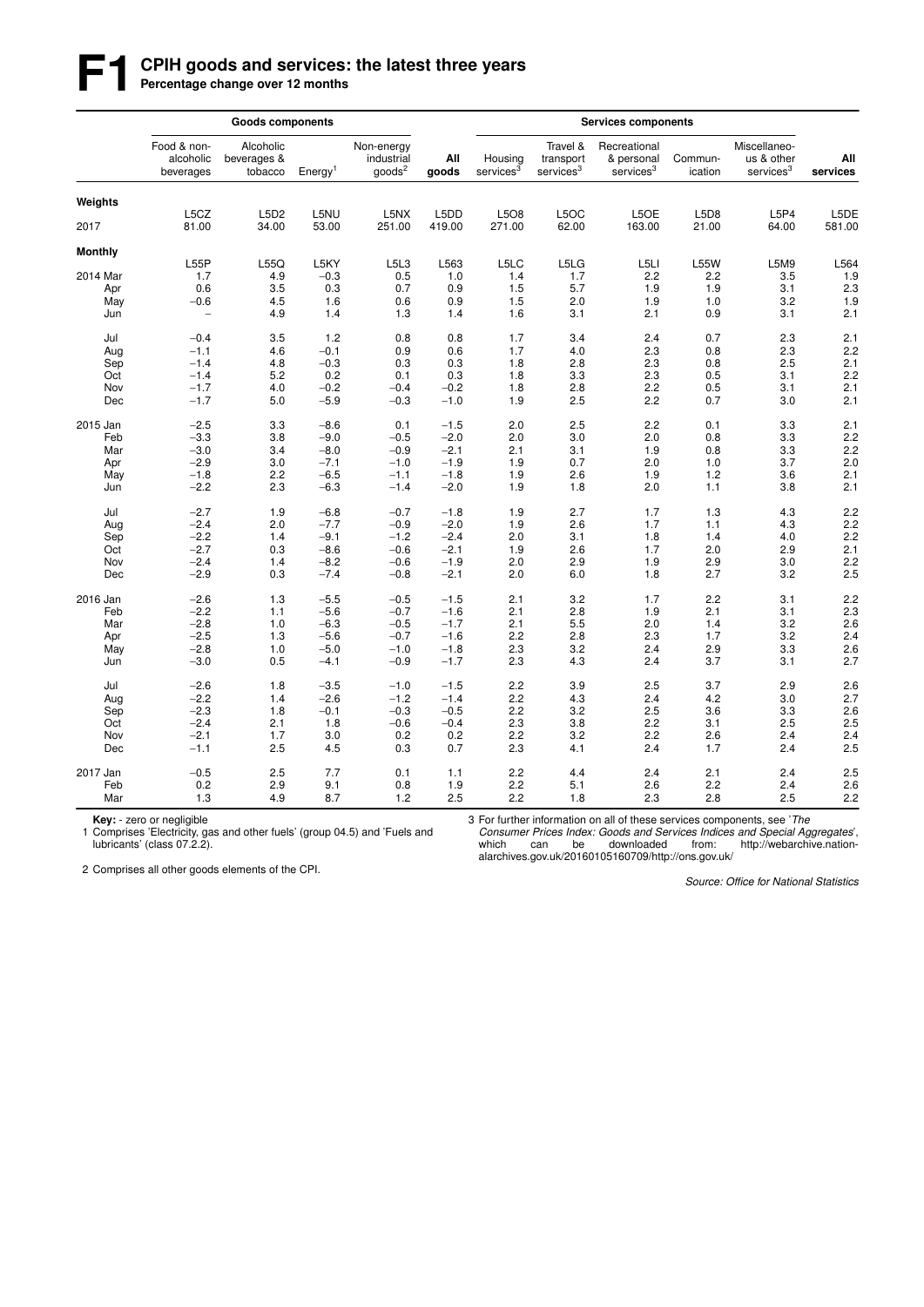### **G HICP<sup>1</sup> - International comparisons: EU countries Percentage change over 12 months**

| Denmark Estonia Finland<br>D7RQ<br>D7SN<br>D7SO<br>D7SK<br>D7SL<br>GHY8<br>D7RO<br>D7RP<br>D7SM<br>D7SP<br>D7SQ<br>D7RR<br>D7SS<br>2.5<br>0.2<br>0.6<br>0.2<br>0.2<br>$-1.7$<br>2009<br>0.4<br>1.0<br>1.6<br>0.1<br>1.3<br>4.0<br>$\overline{\phantom{a}}$<br>1.7<br>2.3<br>3.0<br>2.6<br>2.2<br>2.7<br>1.7<br>1.7<br>4.7<br>$-1.6$<br>2010<br>1.2<br>1.1<br>4.7<br>2011<br>3.6<br>3.5<br>2.2<br>2.7<br>5.1<br>3.3<br>2.3<br>2.5<br>3.9<br>1.2<br>3.4<br>3.4<br>3.1<br>2012<br>2.6<br>2.6<br>3.1<br>3.5<br>2.4<br>4.2<br>3.2<br>2.2<br>2.1<br>1.0<br>5.7<br>1.9<br>2.4<br>2.1<br>1.2<br>0.4<br>0.4<br>0.5<br>3.2<br>2.2<br>1.0<br>1.6<br>$-0.9$<br>1.7<br>0.5<br>2013<br>1.4<br>0.3<br>2014<br>1.5<br>0.5<br>$-1.6$<br>$-0.3$<br>0.4<br>0.4<br>0.5<br>1.2<br>0.6<br>0.8<br>$-1.4$<br>$\overline{\phantom{a}}$<br>$-1.5$<br>2015<br>0.8<br>0.6<br>0.3<br>0.2<br>0.1<br>$-0.2$<br>0.1<br>0.1<br>$-1.1$<br>0.1<br>$-1.1$<br>$\overline{\phantom{a}}$<br>$-0.2$<br>$-1.2$<br>0.4<br>0.3<br>2016<br>1.0<br>1.8<br>$-1.3$<br>0.6<br>0.8<br>0.4<br>0.4<br>$\qquad \qquad -$<br>$\overline{\phantom{a}}$<br>$-0.2$<br>2015 Mar<br>0.9<br>$-0.1$<br>$-1.1$<br>$-1.4$<br>0.1<br>0.3<br>0.2<br>$-1.9$<br>$-0.5$<br>$\qquad \qquad -$<br>$\overline{\phantom{a}}$<br>$\overline{\phantom{a}}$<br>0.9<br>$-1.7$<br>$-0.1$<br>0.1<br>0.3<br>$-0.3$<br>0.4<br>$-0.9$<br>0.5<br>0.4<br>0.4<br>$-1.8$<br>Apr<br>$\overline{\phantom{a}}$<br>$-1.7$<br>0.6<br>0.2<br>May<br>1.0<br>0.8<br>$-0.3$<br>0.7<br>0.4<br>0.5<br>0.1<br>0.3<br>0.6<br>$-1.4$<br>$-2.1$<br>0.3<br>0.3<br>0.2<br>0.7<br>0.4<br>1.0<br>0.9<br>$-0.6$<br>0.9<br>0.4<br>0.1<br>$-1.1$<br>Jun<br>Jul<br>1.1<br>0.9<br>$-2.4$<br>0.5<br>0.5<br>0.1<br>0.2<br>0.1<br>$-1.3$<br>0.5<br>0.2<br>$-1.0$<br>$-0.1$<br>0.2<br>1.0<br>$-1.9$<br>0.2<br>0.3<br>0.2<br>$-0.4$<br>0.1<br>Aug<br>0.8<br>$-0.8$<br>$-0.2$<br>0.1<br>0.1<br>0.6<br>$-0.3$<br>$-0.1$<br>0.9<br>$-1.0$<br>$-1.9$<br>0.3<br>0.3<br>$-0.7$<br>0.1<br>$-0.1$<br>$-0.8$<br>$-0.1$<br>Sep<br>0.7<br>$-1.2$<br>$-1.8$<br>0.2<br>0.2<br>0.2<br>0.3<br>Oct<br>1.2<br>0.1<br>0.1<br>$-0.3$<br>$-0.1$<br>$-0.1$<br>$\overline{\phantom{a}}$<br>0.5<br>$-0.9$<br>$-1.5$<br>0.5<br>$-0.2$<br>0.1<br>0.2<br>0.6<br>$-0.1$<br>0.1<br>Nov<br>1.4<br>0.1<br>$-0.1$<br>$\overline{\phantom{0}}$<br>0.1<br>Dec<br>1.1<br>1.5<br>$-0.9$<br>$-0.6$<br>$-0.1$<br>0.3<br>$-0.2$<br>$-0.2$<br>0.3<br>0.2<br>0.4<br>1.0<br>0.2<br>1.4<br>1.8<br>$-0.4$<br>$-1.1$<br>0.5<br>0.4<br>0.1<br>0.3<br>0.4<br>$-0.1$<br>1.0<br>2016 Jan<br>$\overline{\phantom{a}}$<br>$\overline{\phantom{m}}$<br>1.0<br>$-2.2$<br>$-0.2$<br>0.3<br>$-0.2$<br>$-0.2$<br>Feb<br>1.1<br>$-1.0$<br>0.5<br>0.1<br>0.4<br>$-0.1$<br>$-0.1$<br>0.1<br>$-2.2$<br>0.7<br>Mar<br>1.6<br>$-1.9$<br>0.3<br>$-0.3$<br>0.5<br>$-0.1$<br>0.1<br>$-0.7$<br>$-0.2$<br>$-0.6$<br>$-0.2$<br>$\overline{\phantom{a}}$<br>0.3<br>0.6<br>$-2.5$<br>$-2.1$<br>$-0.3$<br>$-0.1$<br>0.3<br>$-0.2$<br>$-0.4$<br>Apr<br>1.5<br>0.5<br>$-0.3$<br>$-0.4$<br>$\overline{\phantom{a}}$<br>0.3<br>0.6<br>1.6<br>$-2.5$<br>$-1.9$<br>$-0.1$<br>0.1<br>$-0.2$<br>$-0.2$<br>$-0.3$<br>May<br>$-0.1$<br>$\qquad \qquad -$<br>$\overline{\phantom{m}}$<br>$\overline{\phantom{m}}$<br>0.6<br>$-2.0$<br>0.1<br>0.4<br>0.3<br>0.3<br>0.2<br>0.2<br>$-0.1$<br>$-0.2$<br>1.8<br>$-1.9$<br>$-0.1$<br>0.1<br>Jun |     | Austria | Belgium | <b>Bulgaria</b> |        | Czech<br>Republic |     |     |     | France | Germany | Greece | Hungary | Ireland | Italy                    |                          |
|-----------------------------------------------------------------------------------------------------------------------------------------------------------------------------------------------------------------------------------------------------------------------------------------------------------------------------------------------------------------------------------------------------------------------------------------------------------------------------------------------------------------------------------------------------------------------------------------------------------------------------------------------------------------------------------------------------------------------------------------------------------------------------------------------------------------------------------------------------------------------------------------------------------------------------------------------------------------------------------------------------------------------------------------------------------------------------------------------------------------------------------------------------------------------------------------------------------------------------------------------------------------------------------------------------------------------------------------------------------------------------------------------------------------------------------------------------------------------------------------------------------------------------------------------------------------------------------------------------------------------------------------------------------------------------------------------------------------------------------------------------------------------------------------------------------------------------------------------------------------------------------------------------------------------------------------------------------------------------------------------------------------------------------------------------------------------------------------------------------------------------------------------------------------------------------------------------------------------------------------------------------------------------------------------------------------------------------------------------------------------------------------------------------------------------------------------------------------------------------------------------------------------------------------------------------------------------------------------------------------------------------------------------------------------------------------------------------------------------------------------------------------------------------------------------------------------------------------------------------------------------------------------------------------------------------------------------------------------------------------------------------------------------------------------------------------------------------------------------------------------------------------------------------------------------------------------------------------------------------------------------------------------------------------------------------------------------------------|-----|---------|---------|-----------------|--------|-------------------|-----|-----|-----|--------|---------|--------|---------|---------|--------------------------|--------------------------|
|                                                                                                                                                                                                                                                                                                                                                                                                                                                                                                                                                                                                                                                                                                                                                                                                                                                                                                                                                                                                                                                                                                                                                                                                                                                                                                                                                                                                                                                                                                                                                                                                                                                                                                                                                                                                                                                                                                                                                                                                                                                                                                                                                                                                                                                                                                                                                                                                                                                                                                                                                                                                                                                                                                                                                                                                                                                                                                                                                                                                                                                                                                                                                                                                                                                                                                                                         |     |         |         |                 | Cyprus |                   |     |     |     |        |         |        |         |         |                          | Latvia                   |
|                                                                                                                                                                                                                                                                                                                                                                                                                                                                                                                                                                                                                                                                                                                                                                                                                                                                                                                                                                                                                                                                                                                                                                                                                                                                                                                                                                                                                                                                                                                                                                                                                                                                                                                                                                                                                                                                                                                                                                                                                                                                                                                                                                                                                                                                                                                                                                                                                                                                                                                                                                                                                                                                                                                                                                                                                                                                                                                                                                                                                                                                                                                                                                                                                                                                                                                                         |     |         |         |                 |        |                   |     |     |     |        |         |        |         |         | D7ST                     | D7RS                     |
|                                                                                                                                                                                                                                                                                                                                                                                                                                                                                                                                                                                                                                                                                                                                                                                                                                                                                                                                                                                                                                                                                                                                                                                                                                                                                                                                                                                                                                                                                                                                                                                                                                                                                                                                                                                                                                                                                                                                                                                                                                                                                                                                                                                                                                                                                                                                                                                                                                                                                                                                                                                                                                                                                                                                                                                                                                                                                                                                                                                                                                                                                                                                                                                                                                                                                                                                         |     |         |         |                 |        |                   |     |     |     |        |         |        |         |         | 0.8                      | 3.3                      |
|                                                                                                                                                                                                                                                                                                                                                                                                                                                                                                                                                                                                                                                                                                                                                                                                                                                                                                                                                                                                                                                                                                                                                                                                                                                                                                                                                                                                                                                                                                                                                                                                                                                                                                                                                                                                                                                                                                                                                                                                                                                                                                                                                                                                                                                                                                                                                                                                                                                                                                                                                                                                                                                                                                                                                                                                                                                                                                                                                                                                                                                                                                                                                                                                                                                                                                                                         |     |         |         |                 |        |                   |     |     |     |        |         |        |         |         | 1.6                      | $-1.2$                   |
|                                                                                                                                                                                                                                                                                                                                                                                                                                                                                                                                                                                                                                                                                                                                                                                                                                                                                                                                                                                                                                                                                                                                                                                                                                                                                                                                                                                                                                                                                                                                                                                                                                                                                                                                                                                                                                                                                                                                                                                                                                                                                                                                                                                                                                                                                                                                                                                                                                                                                                                                                                                                                                                                                                                                                                                                                                                                                                                                                                                                                                                                                                                                                                                                                                                                                                                                         |     |         |         |                 |        |                   |     |     |     |        |         |        |         |         | 2.9                      | 4.2                      |
|                                                                                                                                                                                                                                                                                                                                                                                                                                                                                                                                                                                                                                                                                                                                                                                                                                                                                                                                                                                                                                                                                                                                                                                                                                                                                                                                                                                                                                                                                                                                                                                                                                                                                                                                                                                                                                                                                                                                                                                                                                                                                                                                                                                                                                                                                                                                                                                                                                                                                                                                                                                                                                                                                                                                                                                                                                                                                                                                                                                                                                                                                                                                                                                                                                                                                                                                         |     |         |         |                 |        |                   |     |     |     |        |         |        |         |         | 3.3                      | 2.3                      |
|                                                                                                                                                                                                                                                                                                                                                                                                                                                                                                                                                                                                                                                                                                                                                                                                                                                                                                                                                                                                                                                                                                                                                                                                                                                                                                                                                                                                                                                                                                                                                                                                                                                                                                                                                                                                                                                                                                                                                                                                                                                                                                                                                                                                                                                                                                                                                                                                                                                                                                                                                                                                                                                                                                                                                                                                                                                                                                                                                                                                                                                                                                                                                                                                                                                                                                                                         |     |         |         |                 |        |                   |     |     |     |        |         |        |         |         | 1.2                      | $\overline{\phantom{0}}$ |
|                                                                                                                                                                                                                                                                                                                                                                                                                                                                                                                                                                                                                                                                                                                                                                                                                                                                                                                                                                                                                                                                                                                                                                                                                                                                                                                                                                                                                                                                                                                                                                                                                                                                                                                                                                                                                                                                                                                                                                                                                                                                                                                                                                                                                                                                                                                                                                                                                                                                                                                                                                                                                                                                                                                                                                                                                                                                                                                                                                                                                                                                                                                                                                                                                                                                                                                                         |     |         |         |                 |        |                   |     |     |     |        |         |        |         |         | 0.2                      | 0.7                      |
|                                                                                                                                                                                                                                                                                                                                                                                                                                                                                                                                                                                                                                                                                                                                                                                                                                                                                                                                                                                                                                                                                                                                                                                                                                                                                                                                                                                                                                                                                                                                                                                                                                                                                                                                                                                                                                                                                                                                                                                                                                                                                                                                                                                                                                                                                                                                                                                                                                                                                                                                                                                                                                                                                                                                                                                                                                                                                                                                                                                                                                                                                                                                                                                                                                                                                                                                         |     |         |         |                 |        |                   |     |     |     |        |         |        |         |         | 0.1                      | 0.2                      |
|                                                                                                                                                                                                                                                                                                                                                                                                                                                                                                                                                                                                                                                                                                                                                                                                                                                                                                                                                                                                                                                                                                                                                                                                                                                                                                                                                                                                                                                                                                                                                                                                                                                                                                                                                                                                                                                                                                                                                                                                                                                                                                                                                                                                                                                                                                                                                                                                                                                                                                                                                                                                                                                                                                                                                                                                                                                                                                                                                                                                                                                                                                                                                                                                                                                                                                                                         |     |         |         |                 |        |                   |     |     |     |        |         |        |         |         | $-0.1$                   | 0.1                      |
|                                                                                                                                                                                                                                                                                                                                                                                                                                                                                                                                                                                                                                                                                                                                                                                                                                                                                                                                                                                                                                                                                                                                                                                                                                                                                                                                                                                                                                                                                                                                                                                                                                                                                                                                                                                                                                                                                                                                                                                                                                                                                                                                                                                                                                                                                                                                                                                                                                                                                                                                                                                                                                                                                                                                                                                                                                                                                                                                                                                                                                                                                                                                                                                                                                                                                                                                         |     |         |         |                 |        |                   |     |     |     |        |         |        |         |         | $\overline{\phantom{a}}$ | 0.5                      |
|                                                                                                                                                                                                                                                                                                                                                                                                                                                                                                                                                                                                                                                                                                                                                                                                                                                                                                                                                                                                                                                                                                                                                                                                                                                                                                                                                                                                                                                                                                                                                                                                                                                                                                                                                                                                                                                                                                                                                                                                                                                                                                                                                                                                                                                                                                                                                                                                                                                                                                                                                                                                                                                                                                                                                                                                                                                                                                                                                                                                                                                                                                                                                                                                                                                                                                                                         |     |         |         |                 |        |                   |     |     |     |        |         |        |         |         | $-0.1$                   | 0.6                      |
|                                                                                                                                                                                                                                                                                                                                                                                                                                                                                                                                                                                                                                                                                                                                                                                                                                                                                                                                                                                                                                                                                                                                                                                                                                                                                                                                                                                                                                                                                                                                                                                                                                                                                                                                                                                                                                                                                                                                                                                                                                                                                                                                                                                                                                                                                                                                                                                                                                                                                                                                                                                                                                                                                                                                                                                                                                                                                                                                                                                                                                                                                                                                                                                                                                                                                                                                         |     |         |         |                 |        |                   |     |     |     |        |         |        |         |         | 0.2                      | 1.2                      |
|                                                                                                                                                                                                                                                                                                                                                                                                                                                                                                                                                                                                                                                                                                                                                                                                                                                                                                                                                                                                                                                                                                                                                                                                                                                                                                                                                                                                                                                                                                                                                                                                                                                                                                                                                                                                                                                                                                                                                                                                                                                                                                                                                                                                                                                                                                                                                                                                                                                                                                                                                                                                                                                                                                                                                                                                                                                                                                                                                                                                                                                                                                                                                                                                                                                                                                                                         |     |         |         |                 |        |                   |     |     |     |        |         |        |         |         | 0.2                      | 0.7                      |
|                                                                                                                                                                                                                                                                                                                                                                                                                                                                                                                                                                                                                                                                                                                                                                                                                                                                                                                                                                                                                                                                                                                                                                                                                                                                                                                                                                                                                                                                                                                                                                                                                                                                                                                                                                                                                                                                                                                                                                                                                                                                                                                                                                                                                                                                                                                                                                                                                                                                                                                                                                                                                                                                                                                                                                                                                                                                                                                                                                                                                                                                                                                                                                                                                                                                                                                                         |     |         |         |                 |        |                   |     |     |     |        |         |        |         |         | 0.4                      | $-0.2$                   |
|                                                                                                                                                                                                                                                                                                                                                                                                                                                                                                                                                                                                                                                                                                                                                                                                                                                                                                                                                                                                                                                                                                                                                                                                                                                                                                                                                                                                                                                                                                                                                                                                                                                                                                                                                                                                                                                                                                                                                                                                                                                                                                                                                                                                                                                                                                                                                                                                                                                                                                                                                                                                                                                                                                                                                                                                                                                                                                                                                                                                                                                                                                                                                                                                                                                                                                                                         |     |         |         |                 |        |                   |     |     |     |        |         |        |         |         | 0.3                      | 0.2                      |
|                                                                                                                                                                                                                                                                                                                                                                                                                                                                                                                                                                                                                                                                                                                                                                                                                                                                                                                                                                                                                                                                                                                                                                                                                                                                                                                                                                                                                                                                                                                                                                                                                                                                                                                                                                                                                                                                                                                                                                                                                                                                                                                                                                                                                                                                                                                                                                                                                                                                                                                                                                                                                                                                                                                                                                                                                                                                                                                                                                                                                                                                                                                                                                                                                                                                                                                                         |     |         |         |                 |        |                   |     |     |     |        |         |        |         |         | 0.2                      | $-0.4$                   |
|                                                                                                                                                                                                                                                                                                                                                                                                                                                                                                                                                                                                                                                                                                                                                                                                                                                                                                                                                                                                                                                                                                                                                                                                                                                                                                                                                                                                                                                                                                                                                                                                                                                                                                                                                                                                                                                                                                                                                                                                                                                                                                                                                                                                                                                                                                                                                                                                                                                                                                                                                                                                                                                                                                                                                                                                                                                                                                                                                                                                                                                                                                                                                                                                                                                                                                                                         |     |         |         |                 |        |                   |     |     |     |        |         |        |         |         |                          | $-0.1$                   |
|                                                                                                                                                                                                                                                                                                                                                                                                                                                                                                                                                                                                                                                                                                                                                                                                                                                                                                                                                                                                                                                                                                                                                                                                                                                                                                                                                                                                                                                                                                                                                                                                                                                                                                                                                                                                                                                                                                                                                                                                                                                                                                                                                                                                                                                                                                                                                                                                                                                                                                                                                                                                                                                                                                                                                                                                                                                                                                                                                                                                                                                                                                                                                                                                                                                                                                                                         |     |         |         |                 |        |                   |     |     |     |        |         |        |         |         |                          |                          |
|                                                                                                                                                                                                                                                                                                                                                                                                                                                                                                                                                                                                                                                                                                                                                                                                                                                                                                                                                                                                                                                                                                                                                                                                                                                                                                                                                                                                                                                                                                                                                                                                                                                                                                                                                                                                                                                                                                                                                                                                                                                                                                                                                                                                                                                                                                                                                                                                                                                                                                                                                                                                                                                                                                                                                                                                                                                                                                                                                                                                                                                                                                                                                                                                                                                                                                                                         |     |         |         |                 |        |                   |     |     |     |        |         |        |         |         |                          | 0.4                      |
|                                                                                                                                                                                                                                                                                                                                                                                                                                                                                                                                                                                                                                                                                                                                                                                                                                                                                                                                                                                                                                                                                                                                                                                                                                                                                                                                                                                                                                                                                                                                                                                                                                                                                                                                                                                                                                                                                                                                                                                                                                                                                                                                                                                                                                                                                                                                                                                                                                                                                                                                                                                                                                                                                                                                                                                                                                                                                                                                                                                                                                                                                                                                                                                                                                                                                                                                         |     |         |         |                 |        |                   |     |     |     |        |         |        |         |         | 0.4                      | $-0.3$                   |
|                                                                                                                                                                                                                                                                                                                                                                                                                                                                                                                                                                                                                                                                                                                                                                                                                                                                                                                                                                                                                                                                                                                                                                                                                                                                                                                                                                                                                                                                                                                                                                                                                                                                                                                                                                                                                                                                                                                                                                                                                                                                                                                                                                                                                                                                                                                                                                                                                                                                                                                                                                                                                                                                                                                                                                                                                                                                                                                                                                                                                                                                                                                                                                                                                                                                                                                                         |     |         |         |                 |        |                   |     |     |     |        |         |        |         |         |                          | $-0.6$                   |
|                                                                                                                                                                                                                                                                                                                                                                                                                                                                                                                                                                                                                                                                                                                                                                                                                                                                                                                                                                                                                                                                                                                                                                                                                                                                                                                                                                                                                                                                                                                                                                                                                                                                                                                                                                                                                                                                                                                                                                                                                                                                                                                                                                                                                                                                                                                                                                                                                                                                                                                                                                                                                                                                                                                                                                                                                                                                                                                                                                                                                                                                                                                                                                                                                                                                                                                                         |     |         |         |                 |        |                   |     |     |     |        |         |        |         |         |                          | $-0.6$                   |
|                                                                                                                                                                                                                                                                                                                                                                                                                                                                                                                                                                                                                                                                                                                                                                                                                                                                                                                                                                                                                                                                                                                                                                                                                                                                                                                                                                                                                                                                                                                                                                                                                                                                                                                                                                                                                                                                                                                                                                                                                                                                                                                                                                                                                                                                                                                                                                                                                                                                                                                                                                                                                                                                                                                                                                                                                                                                                                                                                                                                                                                                                                                                                                                                                                                                                                                                         |     |         |         |                 |        |                   |     |     |     |        |         |        |         |         |                          | $-0.7$                   |
|                                                                                                                                                                                                                                                                                                                                                                                                                                                                                                                                                                                                                                                                                                                                                                                                                                                                                                                                                                                                                                                                                                                                                                                                                                                                                                                                                                                                                                                                                                                                                                                                                                                                                                                                                                                                                                                                                                                                                                                                                                                                                                                                                                                                                                                                                                                                                                                                                                                                                                                                                                                                                                                                                                                                                                                                                                                                                                                                                                                                                                                                                                                                                                                                                                                                                                                                         |     |         |         |                 |        |                   |     |     |     |        |         |        |         |         |                          | $-0.8$                   |
|                                                                                                                                                                                                                                                                                                                                                                                                                                                                                                                                                                                                                                                                                                                                                                                                                                                                                                                                                                                                                                                                                                                                                                                                                                                                                                                                                                                                                                                                                                                                                                                                                                                                                                                                                                                                                                                                                                                                                                                                                                                                                                                                                                                                                                                                                                                                                                                                                                                                                                                                                                                                                                                                                                                                                                                                                                                                                                                                                                                                                                                                                                                                                                                                                                                                                                                                         |     |         |         |                 |        |                   |     |     |     |        |         |        |         |         |                          | $-0.6$                   |
|                                                                                                                                                                                                                                                                                                                                                                                                                                                                                                                                                                                                                                                                                                                                                                                                                                                                                                                                                                                                                                                                                                                                                                                                                                                                                                                                                                                                                                                                                                                                                                                                                                                                                                                                                                                                                                                                                                                                                                                                                                                                                                                                                                                                                                                                                                                                                                                                                                                                                                                                                                                                                                                                                                                                                                                                                                                                                                                                                                                                                                                                                                                                                                                                                                                                                                                                         | Jul | 0.6     | 2.0     | $-1.1$          | $-0.4$ | 0.5               | 0.1 | 0.8 | 0.5 | 0.4    | 0.4     | 0.2    | $-0.3$  | 0.1     | $-0.2$                   | 0.1                      |
| 0.6<br>$-0.6$<br>0.5<br>0.4<br>0.4<br>$-0.1$<br>$-0.4$<br>Aug<br>2.0<br>$-1.1$<br>0.6<br>1.1<br>0.3<br>$\overline{\phantom{0}}$                                                                                                                                                                                                                                                                                                                                                                                                                                                                                                                                                                                                                                                                                                                                                                                                                                                                                                                                                                                                                                                                                                                                                                                                                                                                                                                                                                                                                                                                                                                                                                                                                                                                                                                                                                                                                                                                                                                                                                                                                                                                                                                                                                                                                                                                                                                                                                                                                                                                                                                                                                                                                                                                                                                                                                                                                                                                                                                                                                                                                                                                                                                                                                                                         |     |         |         |                 |        |                   |     |     |     |        |         |        |         |         | $-0.1$                   | $-0.1$                   |
| 1.1<br>1.8<br>$-0.4$<br>0.5<br>$-0.3$<br>1.7<br>0.5<br>0.5<br>0.5<br>0.7<br>$-0.3$<br>Sep<br>$-1.1$<br>$-0.1$                                                                                                                                                                                                                                                                                                                                                                                                                                                                                                                                                                                                                                                                                                                                                                                                                                                                                                                                                                                                                                                                                                                                                                                                                                                                                                                                                                                                                                                                                                                                                                                                                                                                                                                                                                                                                                                                                                                                                                                                                                                                                                                                                                                                                                                                                                                                                                                                                                                                                                                                                                                                                                                                                                                                                                                                                                                                                                                                                                                                                                                                                                                                                                                                                           |     |         |         |                 |        |                   |     |     |     |        |         |        |         |         | 0.1                      | 0.5                      |
| 1.4<br>$-1.0$<br>0.8<br>0.1<br>1.0<br>0.6<br>0.5<br>0.7<br>0.6<br>Oct<br>1.9<br>$-1.0$<br>1.1<br>$-0.4$                                                                                                                                                                                                                                                                                                                                                                                                                                                                                                                                                                                                                                                                                                                                                                                                                                                                                                                                                                                                                                                                                                                                                                                                                                                                                                                                                                                                                                                                                                                                                                                                                                                                                                                                                                                                                                                                                                                                                                                                                                                                                                                                                                                                                                                                                                                                                                                                                                                                                                                                                                                                                                                                                                                                                                                                                                                                                                                                                                                                                                                                                                                                                                                                                                 |     |         |         |                 |        |                   |     |     |     |        |         |        |         |         | $-0.1$                   | 1.1                      |
| 1.5<br>0.7<br>$-0.2$<br>Nov<br>1.7<br>$-0.8$<br>$-0.8$<br>1.6<br>0.1<br>1.4<br>0.6<br>0.7<br>1.1<br>$-0.2$                                                                                                                                                                                                                                                                                                                                                                                                                                                                                                                                                                                                                                                                                                                                                                                                                                                                                                                                                                                                                                                                                                                                                                                                                                                                                                                                                                                                                                                                                                                                                                                                                                                                                                                                                                                                                                                                                                                                                                                                                                                                                                                                                                                                                                                                                                                                                                                                                                                                                                                                                                                                                                                                                                                                                                                                                                                                                                                                                                                                                                                                                                                                                                                                                              |     |         |         |                 |        |                   |     |     |     |        |         |        |         |         | 0.1                      | 1.2                      |
| 2.2<br>1.6<br>$-0.5$<br>2.1<br>0.3<br>2.4<br>1.1<br>0.8<br>1.7<br>0.3<br>1.8<br>$-0.2$<br>Dec<br>0.1                                                                                                                                                                                                                                                                                                                                                                                                                                                                                                                                                                                                                                                                                                                                                                                                                                                                                                                                                                                                                                                                                                                                                                                                                                                                                                                                                                                                                                                                                                                                                                                                                                                                                                                                                                                                                                                                                                                                                                                                                                                                                                                                                                                                                                                                                                                                                                                                                                                                                                                                                                                                                                                                                                                                                                                                                                                                                                                                                                                                                                                                                                                                                                                                                                    |     |         |         |                 |        |                   |     |     |     |        |         |        |         |         | 0.5                      | 2.1                      |
| 2.1<br>2.3<br>1.5<br>2.4<br>0.2<br>2017 Jan<br>3.1<br>0.4<br>0.7<br>0.7<br>2.8<br>0.9<br>1.6<br>1.9                                                                                                                                                                                                                                                                                                                                                                                                                                                                                                                                                                                                                                                                                                                                                                                                                                                                                                                                                                                                                                                                                                                                                                                                                                                                                                                                                                                                                                                                                                                                                                                                                                                                                                                                                                                                                                                                                                                                                                                                                                                                                                                                                                                                                                                                                                                                                                                                                                                                                                                                                                                                                                                                                                                                                                                                                                                                                                                                                                                                                                                                                                                                                                                                                                     |     |         |         |                 |        |                   |     |     |     |        |         |        |         |         | 1.0                      | 2.9                      |
| Feb<br>2.4<br>3.3<br>0.9<br>1.4<br>2.6<br>0.9<br>1.4<br>1.4<br>2.2<br>1.4<br>2.9<br>0.3<br>3.4                                                                                                                                                                                                                                                                                                                                                                                                                                                                                                                                                                                                                                                                                                                                                                                                                                                                                                                                                                                                                                                                                                                                                                                                                                                                                                                                                                                                                                                                                                                                                                                                                                                                                                                                                                                                                                                                                                                                                                                                                                                                                                                                                                                                                                                                                                                                                                                                                                                                                                                                                                                                                                                                                                                                                                                                                                                                                                                                                                                                                                                                                                                                                                                                                                          |     |         |         |                 |        |                   |     |     |     |        |         |        |         |         | 1.6                      | 3.2                      |
| Mar<br>1.6<br>1.4<br>1.5<br>$\mathcal{L}_{\mathcal{A}}$<br>u.<br>à.<br>$\mathbf{r}$<br>$\ddotsc$<br>$\ddotsc$<br>$\ldots$<br>$\ldots$<br>$\cdot$ .<br>$\cdot$ .                                                                                                                                                                                                                                                                                                                                                                                                                                                                                                                                                                                                                                                                                                                                                                                                                                                                                                                                                                                                                                                                                                                                                                                                                                                                                                                                                                                                                                                                                                                                                                                                                                                                                                                                                                                                                                                                                                                                                                                                                                                                                                                                                                                                                                                                                                                                                                                                                                                                                                                                                                                                                                                                                                                                                                                                                                                                                                                                                                                                                                                                                                                                                                         |     |         |         |                 |        |                   |     |     |     |        |         |        |         |         | 1.3                      | 3.2                      |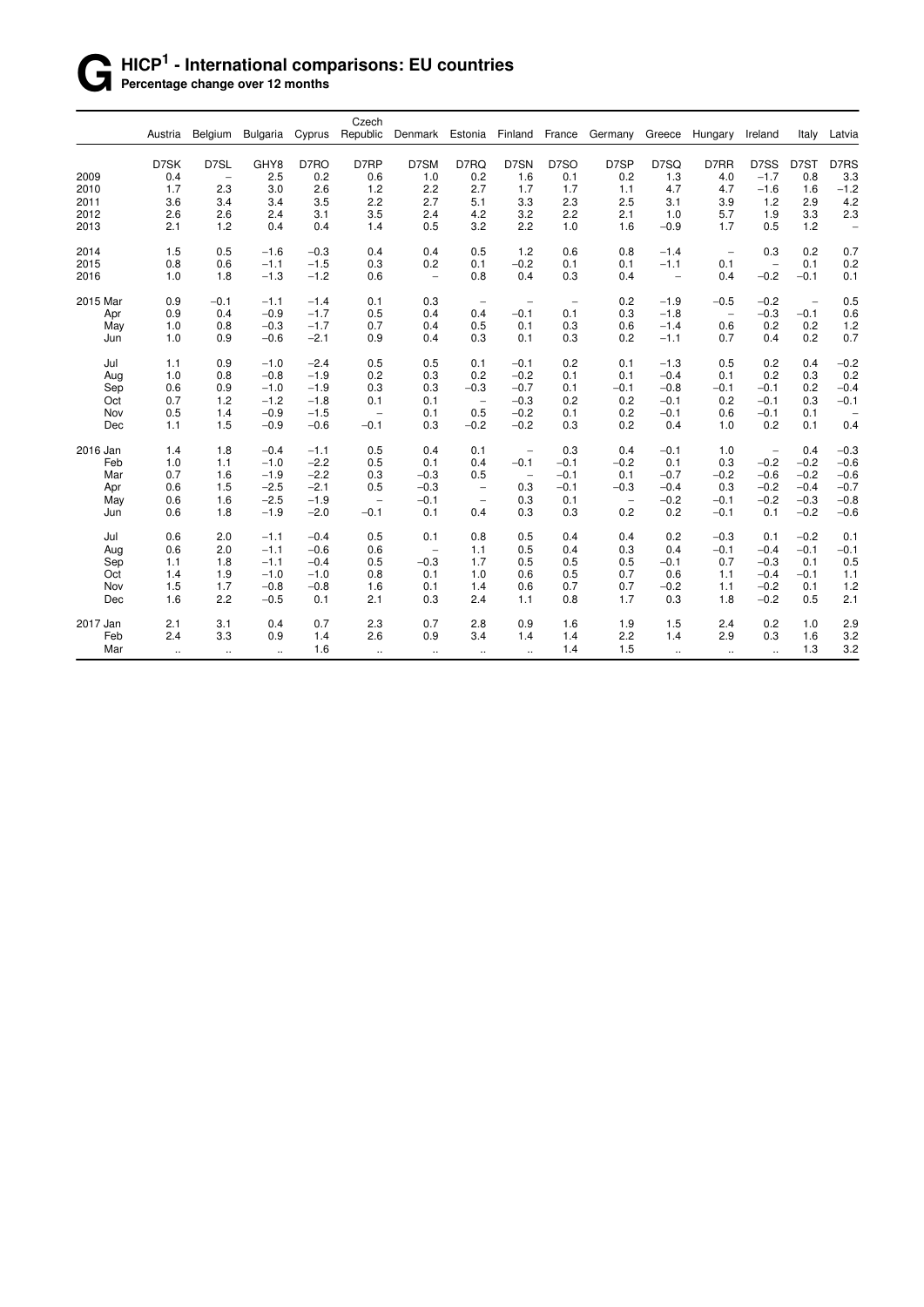# **G** HICP<sup>1</sup> - International comparisons: EU countries<br> **Gontinued**<br> **Gontinued**

**Percentage change over 12 months** continued

|          |                          | Luxem-                   |       | Nether-                  |          |              |         |        |                   |                          |                             | United                   | EICP <sup>2</sup><br><b>EU 27</b> | <b>MUICP</b>             |
|----------|--------------------------|--------------------------|-------|--------------------------|----------|--------------|---------|--------|-------------------|--------------------------|-----------------------------|--------------------------|-----------------------------------|--------------------------|
|          | Lithuania                | bourg                    | Malta | lands                    | Poland   | Portugal     | Romania |        | Slovakia Slovenia |                          | Spain Sweden                | Kingdom <sup>1</sup>     | average <sup>3</sup>              | average <sup>4</sup>     |
|          | D7RT                     | D7SU                     | D7RU  | D7SV                     | D7RV     | D7SX         | GHY7    | D7RW   | D7RX              | D7SY                     | D7SZ                        | <b>D7G7</b>              | GJ2E                              | D7SR                     |
| 2009     | 4.2                      | $\qquad \qquad -$        | 1.8   | 1.0                      | 4.0      | $-0.9$       | 5.6     | 0.9    | 0.9               | $-0.2$                   | 1.9                         | 2.2                      | 1.0                               | 0.3                      |
| 2010     | 1.2                      | 2.8                      | 2.0   | 0.9                      | 2.6      | 1.4          | 6.1     | 0.7    | 2.1               | 2.0                      | 1.9                         | 3.3                      | 2.1                               | 1.6                      |
| 2011     | 4.1                      | 3.7                      | 2.5   | 2.5                      | 3.9      | 3.6          | 5.8     | 4.1    | 2.1               | 3.0                      | 1.4                         | 4.5                      | 3.1                               | 2.7                      |
| 2012     | 3.2                      | 2.9                      | 3.2   | 2.8                      | 3.7      | 2.8          | 3.4     | 3.7    | 2.8               | 2.4                      | 0.9                         | 2.8                      | 2.6                               | 2.5                      |
| 2013     | 1.2                      | 1.7                      | 1.0   | 2.6                      | 0.8      | 0.4          | 3.2     | 1.5    | 1.9               | 1.5                      | 0.4                         | 2.6                      | 1.5                               | 1.4                      |
| 2014     | 0.2                      | 0.7                      | 0.8   | 0.3                      | 0.1      | $-0.2$       | 1.4     | $-0.1$ | 0.4               | $-0.2$                   | 0.2                         | 1.5                      | 0.5                               | 0.4                      |
| 2015     | $-0.7$                   | 0.1                      | 1.2   | 0.2                      | $-0.7$   | 0.5          | $-0.4$  | $-0.3$ | $-0.8$            | $-0.6$                   | 0.7                         | $\overline{\phantom{a}}$ | $\mathbf{L}^*$                    |                          |
| 2016     | 0.7                      | $\overline{\phantom{0}}$ | 0.9   | 0.1                      | $-0.2$   | 0.6          | $-1.1$  | $-0.5$ | $-0.2$            | $-0.3$                   | 1.1                         | 0.7                      | 0.3                               | 0.2                      |
| 2015 Mar | $-1.1$                   | 0.1                      | 0.5   | $-0.3$                   | $-1.2$   | 0.4          | 0.8     | $-0.4$ | $-0.4$            | $-0.8$                   | 0.7                         | $\overline{\phantom{a}}$ | $-0.1$                            | $-0.1$                   |
| Apr      | $-0.6$                   | $\qquad \qquad -$        | 1.4   | $\overline{\phantom{a}}$ | $-0.8$   | 0.5          | 0.6     | $-0.1$ | $-0.7$            | $-0.7$                   | 0.5                         | $-0.1$                   | $\overline{\phantom{a}}$          |                          |
| May      | $\overline{\phantom{a}}$ | 0.4                      | 1.3   | 0.7                      | $-0.6$   | 1.0          | 1.3     | $-0.1$ | $-0.8$            | $-0.3$                   | 0.9                         | 0.1                      | 0.3                               | 0.3                      |
| Jun      | $-0.2$                   | 0.5                      | 1.1   | 0.5                      | $-0.5$   | 0.8          | $-0.9$  | $-0.1$ | $-0.9$            | $\qquad \qquad -$        | 0.4                         | $\qquad \qquad -$        | 0.1                               | 0.2                      |
| Jul      | $-0.2$                   | 0.2                      | 1.2   | 0.8                      | $-0.5$   | 0.7          | $-1.4$  | $-0.2$ | $-0.7$            | $\qquad \qquad -$        | 0.8                         | 0.1                      | 0.2                               | 0.2                      |
| Aug      | $-1.0$                   | 0.1                      | 1.4   | 0.4                      | $-0.4$   | 0.7          | $-1.7$  | $-0.2$ | $-0.6$            | $-0.5$                   | 0.6                         | $\qquad \qquad -$        | $\overline{\phantom{a}}$          | 0.1                      |
| Sep      | $-0.8$                   | $-0.2$                   | 1.6   | 0.3                      | $-0.7$   | 0.9          | $-1.5$  | $-0.5$ | $-1.0$            | $-1.1$                   | 0.9                         | $-0.1$                   | $-0.1$                            | $-0.1$                   |
| Oct      | $-0.4$                   | $-0.1$                   | 1.6   | 0.4                      | $-0.6$   | 0.7          | $-1.4$  | $-0.5$ | $-1.2$            | $-0.9$                   | 0.9                         | $-0.1$                   | $\overline{\phantom{a}}$          | 0.1                      |
| Nov      | $-0.5$                   | 0.4                      | 1.3   | 0.4                      | $-0.5$   | 0.6          | $-0.9$  | $-0.4$ | $-0.9$            | $-0.4$                   | 0.8                         | 0.1                      | 0.1                               | 0.1                      |
| Dec      | $-0.2$                   | 0.9                      | 1.3   | 0.5                      | $-0.4$   | 0.3          | $-0.7$  | $-0.5$ | $-0.6$            | $-0.1$                   | 0.7                         | 0.2                      | 0.2                               | 0.2                      |
| 2016 Jan | 0.7                      | 0.5                      | 0.8   | 0.2                      | $-0.3$   | 0.7          | $-1.5$  | $-0.6$ | $-0.8$            | $-0.4$                   | 1.3                         | 0.3                      | 0.3                               | 0.3                      |
| Feb      | 0.5                      | $-0.3$                   | 1.0   | 0.3                      | $-0.2$   | 0.2          | $-2.1$  | $-0.3$ | $-0.9$            | $-1.0$                   | 0.8                         | 0.3                      | $-0.1$                            | $-0.2$                   |
| Mar      | 0.8                      | $-0.6$                   | 1.0   | 0.5                      | $-0.4$   | 0.5          | $-2.4$  | $-0.5$ | $-0.9$            | $-1.0$                   | 1.2                         | 0.5                      | $\overline{\phantom{a}}$          | $\overline{\phantom{m}}$ |
| Apr      | 0.8                      | $-0.6$                   | 0.8   | $-0.2$                   | $-0.5$   | 0.5          | $-2.6$  | $-0.4$ | $-0.7$            | $-1.2$                   | 1.0                         | 0.3                      | $-0.2$                            | $-0.2$                   |
| May      | 0.2                      | $-0.6$                   | 1.0   | $-0.2$                   | $-0.4$   | 0.4          | $-3.0$  | $-0.7$ | $-0.5$            | $-1.1$                   | 0.8                         | 0.3                      | $-0.1$                            | $-0.1$                   |
| Jun      | 0.4                      | $-0.4$                   | 1.0   | $-0.2$                   | $-0.4$   | 0.7          | $-0.7$  | $-0.7$ | 0.1               | $-0.9$                   | 1.2                         | 0.5                      | 0.1                               | 0.1                      |
| Jul      | $\overline{\phantom{a}}$ | $-0.4$                   | 0.9   | $-0.6$                   | $-0.6$   | 0.7          | $-0.3$  | $-0.9$ | $-0.1$            | $-0.7$                   | 1.1                         | 0.6                      | 0.2                               | 0.2                      |
| Aug      | 0.5                      | $-0.2$                   | 1.0   | 0.1                      | $-0.5$   | 0.8          | 0.3     | $-0.8$ | $-0.2$            | $-0.3$                   | 1.2                         | 0.6                      | 0.3                               | 0.2                      |
| Sep      | 0.6                      | 0.3                      | 0.9   | $-0.1$                   | $-0.2$   | 0.7          | $-0.1$  | $-0.5$ | 0.2               | $\overline{\phantom{a}}$ | 0.8                         | 1.0                      | 0.4                               | 0.4                      |
| Oct      | 0.7                      | 0.7                      | 0.5   | 0.3                      | 0.1      | 1.1          | 0.1     | $-0.3$ | 0.7               | 0.5                      | 1.1                         | 0.9                      | 0.5                               | 0.5                      |
| Nov      | 1.1                      | 0.6                      | 0.8   | 0.4                      | 0.2      | 0.5          | $-0.2$  | $-0.2$ | 0.7               | 0.5                      | 1.3                         | 1.2                      | 0.6                               | 0.6                      |
| Dec      | 2.0                      | 1.6                      | 1.0   | 0.7                      | 0.9      | 0.9          | $-0.1$  | 0.2    | 0.6               | 1.4                      | 1.7                         | 1.6                      | 1.2                               | 1.1                      |
| 2017 Jan | 2.5                      | 2.5                      | 1.4   | 1.6                      | 1.4      | 1.3          | 0.3     | 0.9    | 1.5               | 2.9                      | 1.5                         | 1.8                      | 1.7                               | 1.8                      |
| Feb      | 3.2                      | 2.7                      | 1.2   | 1.7                      | 1.9      | 1.6          | 0.5     | 1.3    | 2.5               | 3.0                      | 1.9                         | 2.3                      | 1.9                               | 2.0                      |
| Mar      | 3.1                      | $\mathbf{r}$ .           | 1.1   | $\ddot{\phantom{1}}$     | $\ldots$ | $\mathbf{r}$ | $\sim$  | 1.0    | 2.0               | 2.1                      | $\mathcal{L}_{\mathcal{A}}$ | 2.3                      | $\mathcal{L}_{\mathcal{A}}$       | 1.5                      |

**Key:** - zero or negligible .. Not available \* Provisional

 $\dagger$  Date of earliest revision  $\mathcal ^{\phi }$  Estimated

1 Published as the CPI in the UK.

2 The EICP (European Index of Consumer Prices) is the official EU aggregate. It covers 15 member states until April 2004, 25 member states from May 2004, and 27 members from Jan 2007, the new member states being integrated using a chain index formula.

The EU 25 annual average for 2004 is calculated from the EU 15 average from January to April and the EU 25 average from May to December.

3 The coverage of the European Union was extended to include Cyprus, Czech Republic, Estonia, Hungary, Latvia, Lithuania, Malta, Poland,Slovakia and Slovenia from 1 May 2004 and Bulgaria and Romania from 1 Jan 2007.

4 The coverage of the Monetary Union Indices of Consumer Prices (MUICP) was extended to include Greece with effect from Jan 2001 and Slovakia from Jan 2009.

> *Sources: Office for National Statistics; Eurostat*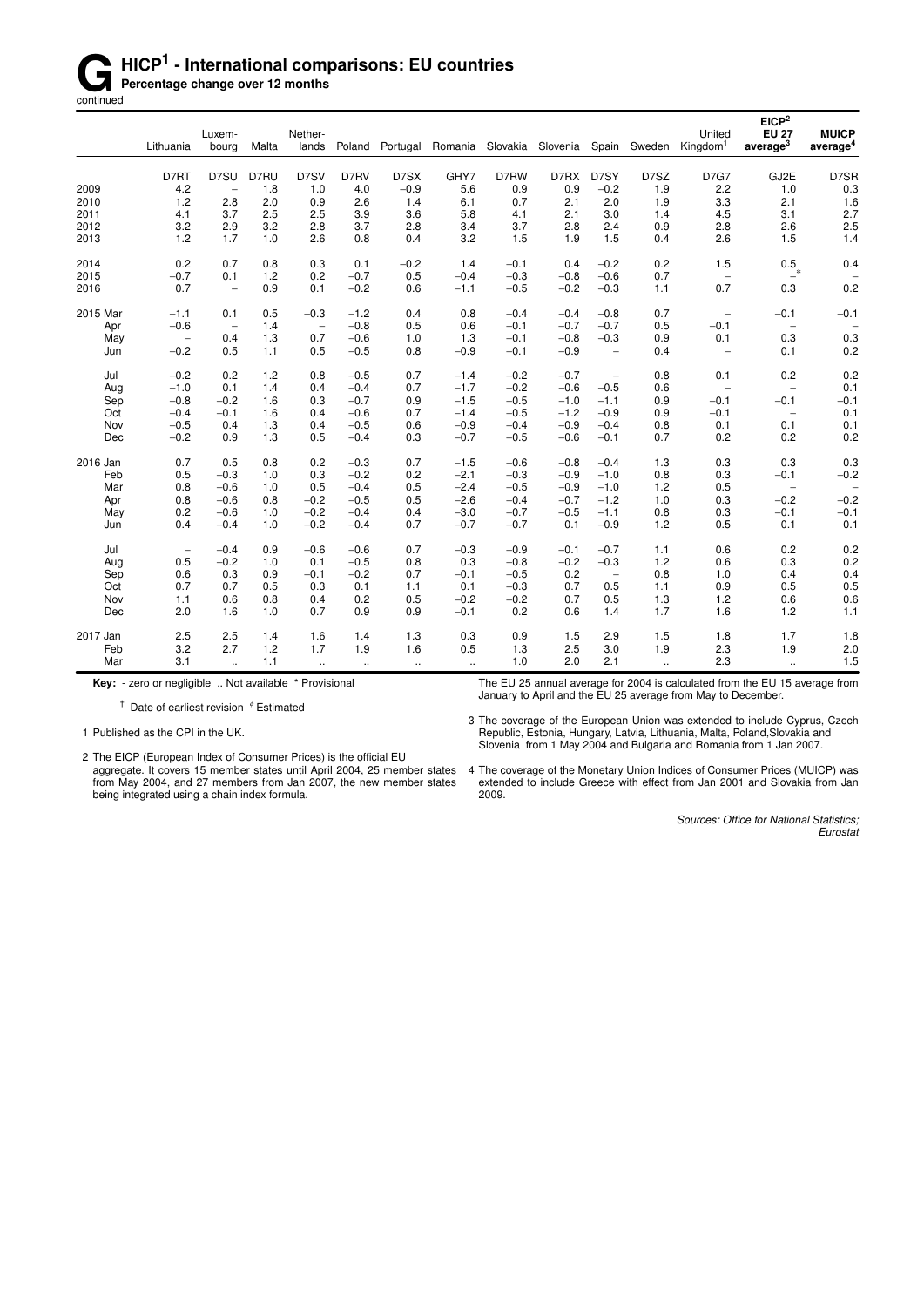|                                                               |                   |             |             |             |                               |                                                                            |             |                  |                  |                                  |                  |                  |                  | Percentage<br>change over       |
|---------------------------------------------------------------|-------------------|-------------|-------------|-------------|-------------------------------|----------------------------------------------------------------------------|-------------|------------------|------------------|----------------------------------|------------------|------------------|------------------|---------------------------------|
|                                                               | Weights           |             |             |             | Index (January $1987 = 100$ ) |                                                                            |             |                  |                  | Percentage change over 12 months |                  |                  |                  | 1 month                         |
|                                                               | 2017              | 2016<br>Oct | 2016<br>Nov | 2016<br>Dec | 2017<br>Jan                   | 2017<br>Feb                                                                | 2017<br>Mar | 2016<br>Oct      | 2016<br>Nov      | 2016<br>Dec                      | 2017<br>Jan      | 2017<br>Feb      | 2017<br>Mar      | 2017<br>Mar                     |
| <b>ALL ITEMS</b>                                              | 1 000             | 264.8       |             |             |                               | 265.5 267.1 265.5 268.4 269.3                                              |             | 2.0              | 2.2              | 2.5                              | 2.6              | 3.2              | 3.1              | 0.3                             |
| Food and catering                                             | 150               |             |             |             |                               | 236.9 237.9 239.1 239.3 241.4 242.0                                        |             | $-0.8$           | $-0.5$           | 0.0                              | 0.5              | 1.2              | 1.6              | 0.2                             |
| Alcohol and tobacco                                           | 81                |             |             |             |                               | 373.0 372.4 371.5 375.7 376.0 380.5                                        |             | 2.5              | 2.3              | 2.5                              | 2.5              | 2.8              | 3.9              | 1.2                             |
| Housing and household expenditure                             | 433               |             |             |             |                               | 302.5 302.9 303.9 302.7 305.3 305.7                                        |             | 2.4              | 2.3              | 2.3                              | 2.1              | 2.5              | 2.5              | 0.1                             |
| Personal expenditure<br>Travel and leisure                    | 79<br>257         |             |             |             |                               | 192.7 194.3 193.2 189.5 194.8 198.3<br>232.2 233.0 237.1 233.8 237.0 237.0 |             | 3.4<br>2.5       | 4.1<br>3.0       | 4.4<br>3.7                       | 3.7<br>4.4       | 4.2<br>5.5       | 5.0<br>4.3       | 1.8<br>$\overline{\phantom{a}}$ |
| Consumer durables <sup>1</sup>                                | 99                |             |             |             |                               | 123.0 124.3 125.0 120.4 125.5 128.2                                        |             | 2.7              | 3.8              | 4.6                              | 3.7              | 4.6              | 5.0              | 2.2                             |
| Seasonal food                                                 | 18                |             |             |             |                               | 193.2 195.7 196.9 194.4 199.8 199.7                                        |             | $-1.4$           | $-0.7$           | $-0.5$                           | $-0.6$           | 2.1              | 2.1              | $-0.1$                          |
| Food excluding seasonal                                       | 84                |             |             |             |                               | 212.5 213.1 214.4 215.3 216.9 217.6                                        |             | $-2.3$           | $-2.1$           | $-1.3$                           | $-0.4$           | 0.1              | 1.0              | 0.3                             |
| All items excluding seasonal food<br>All items excluding food | 982<br>898        | 274.1       |             |             |                               | 266.6 267.2 268.8 267.2 270.1 271.0<br>274.8 276.4 274.6 277.5 278.5       |             | 2.1<br>2.5       | 2.3<br>2.7       | 2.6<br>2.9                       | 2.7<br>3.0       | 3.2<br>3.5       | 3.2<br>3.4       | 0.3<br>0.4                      |
| All goods                                                     | 434               |             |             |             |                               | 199.8 201.2 201.5 201.0 204.4 205.9                                        |             | 0.9              | 1.7              | 2.1                              | 2.8              | 3.8              | 4.1              | 0.7                             |
| All services                                                  | 418               |             |             |             |                               | 362.4 362.1 366.6 362.4 364.8 365.2                                        |             | 2.6              | 2.4              | 2.7                              | 2.3              | 2.6              | 2.2              | 0.1                             |
| <b>Other indices</b><br>All items excluding:                  |                   |             |             |             |                               |                                                                            |             |                  |                  |                                  |                  |                  |                  |                                 |
| mortgage interest payments (RPIX)<br>housing                  | 975<br>734        |             |             |             |                               | 265.0 265.8 267.4 265.8 268.8 269.7<br>245.6 246.5 248.4 246.3 249.6 250.8 |             | 2.2<br>1.8       | 2.5<br>2.1       | 2.7<br>2.6                       | 2.9<br>2.7       | 3.5<br>3.5       | 3.4<br>3.4       | 0.3<br>0.5                      |
| mortgage interest payments                                    |                   |             |             |             |                               |                                                                            |             |                  |                  |                                  |                  |                  |                  |                                 |
| and council tax<br>mortgage interest payments                 | 936               |             |             |             |                               | 262.4 263.2 264.9 263.2 266.3 267.3                                        |             | 2.2              | 2.5              | 2.8                              | 2.9              | 3.5              | 3.4              | 0.4                             |
| and depreciation <sup>3</sup>                                 | 891               |             |             |             |                               | 256.1 256.9 258.6 256.9 259.8 260.8                                        |             | 1.8              | 2.0              | 2.4                              | 2.6              | 3.2              | 3.1              | 0.4                             |
| Food                                                          | 102               |             |             |             |                               | 209.9 210.8 212.1 212.3 214.7 215.2                                        |             | $-2.1$           | $-1.8$           | $-1.2$                           | $-0.4$           | 0.5              | 1.2              | 0.2                             |
| Bread                                                         | 4                 |             |             |             |                               | 203.4 205.8 205.4 207.1 208.3 209.0                                        |             | $-1.9$           | 0.6              | $-0.9$                           | 2.1              | 0.6              | 2.8              | 0.3                             |
| Cereals                                                       | З                 |             |             |             |                               | 200.3 200.9 200.0 194.9 203.8 204.2                                        |             | $-1.5$           | $-1.5$           | $-2.4$                           | $-2.3$           | 0.9              | 0.6              | 0.2                             |
| <b>Biscuits and cakes</b><br><b>Beef</b>                      | 6<br>4            |             |             |             |                               | 254.1 251.9 258.5 257.4 254.4 260.3<br>212.2 211.2 208.3 211.9 214.0 213.8 |             | $-1.3$<br>$-3.4$ | $-1.7$<br>$-4.3$ | 0.5<br>$-4.4$                    | 0.3<br>$-2.8$    | 0.8<br>$-3.0$    | 2.0<br>$-0.1$    | 2.3<br>$-0.1$                   |
| Lamb                                                          | 2                 |             |             |             |                               | 295.8 289.8 292.1 283.1 298.7 299.5                                        |             | 3.2              | 1.0              | $-0.3$                           | $-3.0$           | 0.9              | 3.4              | 0.3                             |
| of which home-killed lamb                                     | $\mathbf{1}$      |             |             |             |                               | 320.1 307.7 316.5 309.7 318.7 313.8                                        |             | 5.9              | 2.9              | $-0.8$                           | $-1.3$           | $-0.7$           | 2.6              | $-1.5$                          |
| imported lamb                                                 | 1                 |             |             |             |                               | 263.9 263.5 260.3 249.8 270.0 275.5                                        |             | 0.5              | $-1.0$           | 0.3                              | $-4.7$           | 2.5              | 4.0              | 2.0                             |
| Pork                                                          | 1                 |             |             |             |                               | 220.2 219.8 212.8 220.7 222.5 221.8                                        |             | $-4.8$           | $-4.8$           | $-3.4$                           | $-1.9$           | $-0.1$           | $-1.1$           | $-0.3$                          |
| Bacon                                                         | $\mathbf{1}$<br>3 |             |             |             |                               | 194.8 201.9 203.7 202.3 201.2 196.8                                        |             | $-9.1$<br>$-5.0$ | $-3.8$<br>$-5.8$ | $-3.2$                           | $-4.4$<br>$-4.9$ | $-2.2$<br>$-2.8$ | $-2.2$<br>$-3.5$ | $-2.2$<br>$-1.0$                |
| Poultry<br>Other meat                                         | 6                 |             |             |             |                               | 127.2 126.7 127.5 124.8 127.3 126.0<br>179.4 180.2 183.2 184.4 183.9 184.7 |             | $-1.5$           | $-1.3$           | $-4.4$<br>$-0.8$                 | 0.5              | 0.6              | 0.9              | 0.4                             |
| Fish                                                          | 4                 |             |             |             |                               | 247.0 243.4 241.9 243.5 254.2 254.5                                        |             | 1.1              | 1.0              | $-0.9$                           | 2.2              | 3.6              | 5.2              | 0.1                             |
| of which fresh fish                                           | 2                 |             |             |             |                               | 260.6 252.1 255.1 259.0 266.6 270.3                                        |             | 1.9              | $-1.2$           | $-1.5$                           | 2.8              | 3.6              | 8.3              | 1.4                             |
| processed fish                                                | 2                 |             |             |             |                               | 230.8 231.7 226.3 225.8 239.0 236.5                                        |             | 0.1              | 3.2              | $-0.4$                           | 1.6              | 3.6              | 2.4              | $-1.0$                          |
| <b>Butter</b>                                                 | $\mathbf{1}$      |             |             |             |                               | 303.0 308.6 318.5 325.6 322.7 317.3                                        |             | $-0.6$           | $-5.5$           | 1.0                              | 5.3              | 4.9              | 6.5              | $-1.7$                          |
| Oils and fats<br>Cheese                                       | 1<br>З            | 186.8       |             |             |                               | 177.9 191.2 191.1 192.6 201.2<br>236.1 232.2 233.0 235.7 237.2 240.1       |             | $-1.4$<br>$-0.8$ | $-4.6$<br>$-3.8$ | 7.2<br>$-3.6$                    | $-1.3$<br>$-0.6$ | $-1.9$<br>$-1.5$ | 19.8<br>0.2      | 4.5<br>1.2                      |
| Eggs                                                          | 1                 |             |             |             |                               | 205.0 207.4 208.8 209.7 210.6 210.1                                        |             | $-10.3$          | $-9.2$           | $-8.5$                           | $-8.0$           | $-7.0$           | $-0.8$           | $-0.2$                          |
| Milk, fresh                                                   | 3                 |             |             |             |                               | 222.5 222.9 224.3 222.5 224.7 225.4                                        |             | $-0.1$           | 1.5              | 1.4                              | 0.8              | 1.5              | 2.3              | 0.3                             |
| Milk products                                                 | 4                 |             |             |             |                               | 176.3 179.7 180.9 177.2 178.4 185.9                                        |             | $-5.8$           | $-2.9$           | $-4.7$                           | $-5.4$           | $-1.5$           | $-0.5$           | 4.2                             |
| Tea                                                           | $\mathbf{1}$      |             |             |             |                               | 210.8 217.2 213.5 219.3 222.7 218.2                                        |             | 0.2              | 3.5              | 2.6                              | 5.6              | 5.6              | 3.7              | $-2.0$                          |
| Coffee and other hot drinks<br>Soft drinks                    | 2<br>8            |             |             |             |                               | 167 3 168 1 166 2 168 1 179 5 178 9<br>243.0 241.9 245.1 249.7 248.7 245.6 |             | $-1.3$<br>$-5.3$ | $-0.4$<br>$-5.3$ | $-0.4$<br>$-2.2$                 | $-1.5$<br>$-1.8$ | 6.3<br>$-3.0$    | 5.1<br>$-4.2$    | $-0.3$<br>$-1.2$                |
| Sugar and preserves                                           | $\mathbf{1}$      |             |             |             |                               | 181.9 186.4 186.9 188.9 189.1 190.6                                        |             | $-0.1$           | 4.6              | 3.4                              | 7.0              | 5.9              | 9.0              | 0.8                             |
| Sweets and chocolates                                         | 11                | 284.9       |             |             |                               | 280.3 282.0 295.6 285.9 285.7                                              |             | $-2.0$           | $-4.2$           | $-2.9$                           | 0.6              | $-0.1$           | 0.8              | $-0.1$                          |
| Potatoes                                                      | 4                 |             |             |             |                               | 217.8 216.2 216.3 223.5 218.5 221.0                                        |             | $-3.0$           | $-4.8$           | $-0.4$                           | 0.5              | $-5.3$           | $-0.3$           | 1.1                             |
| of which unprocessed potatoes                                 | 1                 |             |             |             |                               | 212.7 214.0 214.9 215.3 213.9 213.8                                        |             | $-4.4$           | $-4.2$           | $-1.6$                           | $-3.5$           | $-4.2$           | $-1.9$           | $\qquad \qquad -$               |
| potato products<br>Vegetables other than potatoes             | 3<br>8            |             |             |             |                               | 205.9 203.0 202.8 212.6 206.8 210.1<br>164.7 165.7 169.1 167.9 177.9 177.1 |             | $-2.6$<br>$-5.4$ | $-5.6$<br>$-4.4$ | 0.2<br>$-2.1$                    | 2.6<br>$-1.6$    | $-5.7$<br>3.6    | 0.5<br>4.0       | 1.6<br>$-0.4$                   |
| of which fresh vegetables                                     | 6                 |             |             |             |                               | 143.3 143.4 146.0 147.5 157.8 155.1                                        |             | $-6.1$           | $-5.2$           | $-2.5$                           | $-1.8$           | 5.8              | 3.5              | $-1.7$                          |
| processed vegetables                                          | 2                 |             |             |             |                               | 238.4 243.7 250.7 236.8 243.2 251.5                                        |             | $-3.7$           | $-2.3$           | $-1.0$                           | $-0.8$           | $-3.1$           | 5.1              | 3.4                             |
| Fruit                                                         | 9                 |             |             |             |                               | 214.0 222.3 220.8 213.0 215.9 218.3                                        |             | 2.1              | 4.0              | 2.3                              | 1.3              | 2.8              | 1.7              | 1.1                             |
| of which fresh fruit                                          | 7                 |             |             |             |                               | 203.3 212.2 210.7 202.0 201.9 204.5                                        |             | 2.6              | 4.3              | 2.0                              | 1.1              | 1.2              | 0.1              | 1.3                             |
| processed fruit<br>Other foods                                | 2<br>11           |             |             |             |                               | 267.7 267.7 267.5 268.6 286.2 287.6<br>185.8 191.8 192.5 187.7 193.6 191.5 |             | 1.4<br>$-0.2$    | 1.1<br>2.4       | 1.4<br>1.0                       | 2.7<br>1.3       | 8.6<br>2.9       | 8.5<br>1.3       | 0.5<br>$-1.1$                   |
| Catering                                                      | 48                |             |             |             |                               | 329.3 330.5 331.3 331.5 332.7 333.6                                        |             | 2.3              | 2.5              | 2.5                              | 2.4              | 2.6              | 2.6              | 0.3                             |
| Restaurant meals                                              | 29                |             |             |             |                               | 324.2 325.2 326.1 326.1 327.2 328.1                                        |             | 2.5              | 2.6              | 2.5                              | 2.4              | 2.5              | 2.5              | 0.3                             |
| Canteen meals                                                 | 3                 |             |             |             |                               | 374.5 376.2 376.6 377.3 378.4 378.1                                        |             | 1.7              | 2.1              | 2.3                              | 2.1              | 2.4              | 2.3              | $-0.1$                          |
| Take-aways and snacks                                         | 16                |             |             |             |                               | 316.9 318.1 319.0 319.4 320.7 321.8                                        |             | 2.1              | 2.5              | 2.5                              | 2.4              | 2.7              | 2.8              | 0.3                             |
| Alcoholic drink<br>Beer                                       | 57<br>24          |             |             |             |                               | 284.9 284.1 282.9 287.5 287.0 289.5<br>306.2 305.8 305.1 308.7 310.2 312.6 |             | 1.3<br>1.4       | 1.3<br>1.6       | 1.7<br>1.3                       | 1.6<br>1.9       | 1.8<br>2.2       | 2.6<br>3.2       | 0.9<br>0.8                      |
| on sales                                                      | 19                |             |             |             |                               | 347.1 347.6 347.9 348.5 349.7 351.8                                        |             | 2.5              | 2.5              | 2.2                              | 2.5              | 2.6              | 2.7              | 0.6                             |
| off sales                                                     | 5                 |             |             |             |                               | 158.2 156.2 153.7 161.9 163.8 166.1                                        |             | $-2.8$           | $-1.9$           | $-2.3$                           | $-0.1$           | 0.8              | 5.3              | 1.4                             |
| Wines and spirits                                             | 33                |             |             |             |                               | 254.6 253.6 252.3 257.2 255.4 257.8                                        |             | 1.3              | 1.2              | 2.0                              | 1.3              | 1.5              | 2.1              | 0.9                             |
| on sales                                                      | 19                |             |             |             |                               | 339.8 340.7 341.2 341.2 341.9 344.6                                        |             | 3.7              | 3.7              | 3.1                              | 3.2              | 3.1              | 3.2              | 0.8                             |
| off sales                                                     | 14                |             |             |             |                               | 195.0 192.3 189.4 198.5 194.8 197.0                                        |             | $-1.9$           | $-2.4$           | 0.4                              | $-1.3$           | $-0.8$           | 0.4              | 1.1                             |

Key: - zero or negligible lndex date for March: 14 March 2017 1 Consumer durables: Furniture, furnishings, electrical appliances and other<br>household equipment, men's, women's and children's outerwear, footwear, audio-visual equipment, CDs and tapes, toys, photographic and sports goods.

2 The taxes excluded are council tax, VAT, duties, vehicle excise duty, television licence fees, insurance premium tax and air passenger duty. There are no

weights available for RPIY. 3 This series has been constructed using the index for all items excluding

mortgage interest payments prior to February 1995.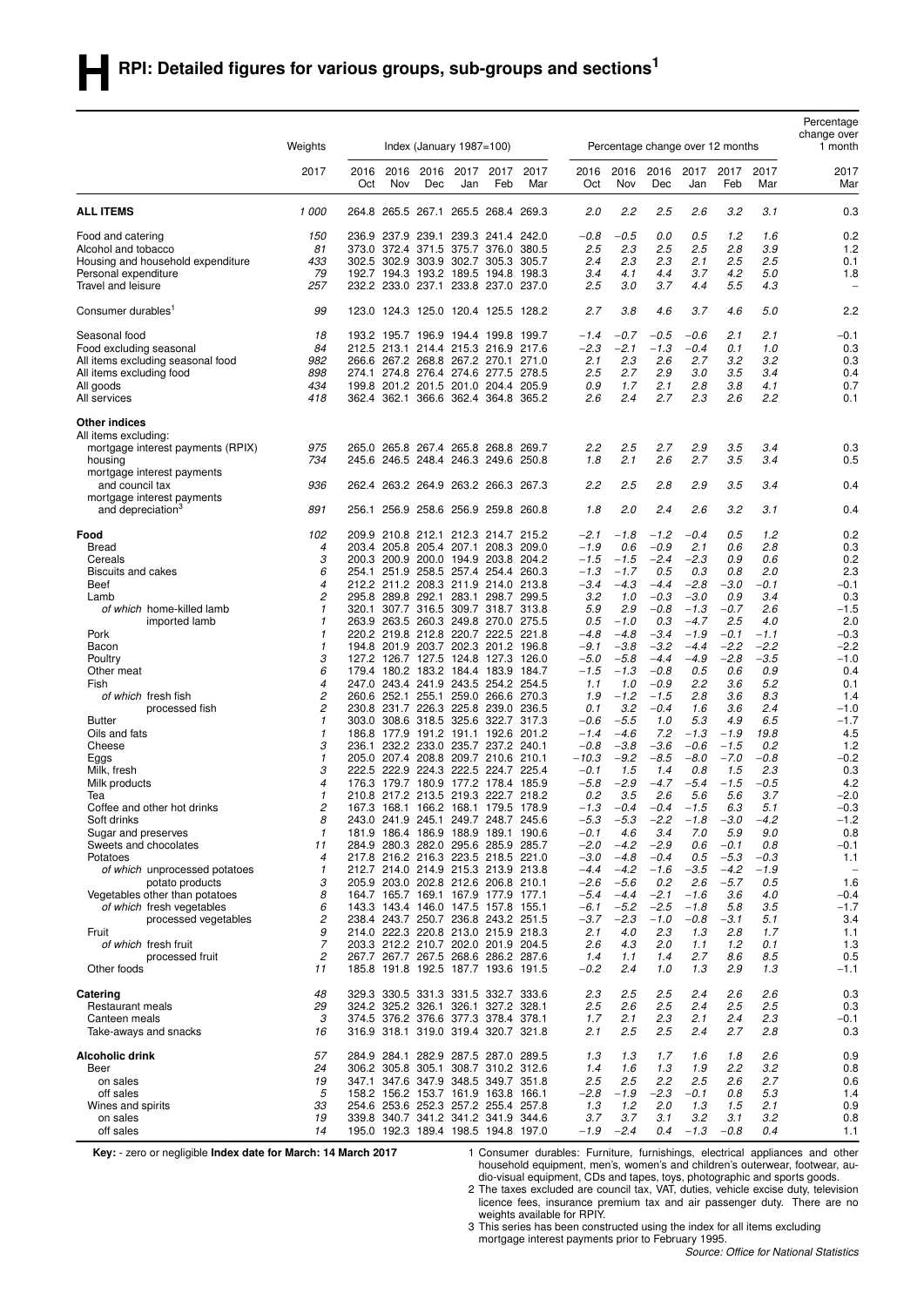continued

|                                                                         |                    |             |             |             |                               |                                                                            |             |                  |                  |                  |                  |                                  |                 | Percentage<br>change over |
|-------------------------------------------------------------------------|--------------------|-------------|-------------|-------------|-------------------------------|----------------------------------------------------------------------------|-------------|------------------|------------------|------------------|------------------|----------------------------------|-----------------|---------------------------|
|                                                                         | Weights            |             |             |             | Index (January $1987 = 100$ ) |                                                                            |             |                  |                  |                  |                  | Percentage change over 12 months |                 | 1 month                   |
|                                                                         | 2017               | 2016<br>Oct | 2016<br>Nov | 2016<br>Dec | 2017<br>Jan                   | 2017<br>Feb                                                                | 2017<br>Mar | 2016<br>Oct      | 2016<br>Nov      | 2016<br>Dec      | 2017<br>Jan      | 2017<br>Feb                      | 2017<br>Mar     | 2017<br>Mar               |
| Tobacco                                                                 | 24                 |             |             |             |                               | 663.9 664.9 665.8 666.0 670.6 683.9                                        |             | 5.2              | 4.5              | 4.7              | 4.7              | 5.1                              | 7.0             | 2.0                       |
| Cigarettes                                                              | 20                 |             |             |             |                               | 685.3 687.2 687.8 688.5 692.4 707.4                                        |             | 5.1              | 4.6              | 4.8              | 4.8              | 5.1                              | 7.1             | 2.2                       |
| Other tobacco                                                           | $\overline{4}$     |             |             |             |                               | 492.5 490.3 492.0 490.3 496.8 502.4                                        |             | 6.0              | 4.3              | 4.4              | 3.9              | 5.1                              | 6.2             | 1.1                       |
| Housing                                                                 | 266                |             |             |             |                               | 365.2 365.2 365.6 366.1 367.5 367.2                                        |             | 2.8              | 2.5              | 2.4              | 2.3              | 2.6                              | 2.4             | -0.1                      |
| Rent                                                                    | 84                 |             | 362.5 363.0 |             |                               | 363.5 364.8 365.1                                                          | 365.3       | 1.3              | 1.2              | 1.3              | 1.5              | 1.4                              | 1.4             | 0.1                       |
| Mortgage interest payments                                              | 25<br>84           |             |             |             |                               | 228.5 226.5 225.6 225.2 225.1 224.7<br>371.3 372.1 372.8 373.2 377.1 375.9 |             | $-5.1$<br>7.5    | $-6.0$<br>7.0    | $-6.0$<br>6.6    | $-6.2$<br>6.3    | $-6.2$<br>7.1                    | $-6.3$<br>6.4   | $-0.2$<br>$-0.3$          |
| Depreciation (Jan 1995 = 100)<br>Council tax and rates                  | 39                 |             |             |             |                               | 337.1 337.1 337.1 337.1 337.1 337.1                                        |             | 2.8              | 2.8              | 2.8              | 2.8              | 2.8                              | 2.8             |                           |
| Water and other charges                                                 | 13                 |             |             |             |                               | 501.9 501.9 501.9 501.9 501.9 501.9                                        |             | 1.4              | 1.4              | 1.4              | 1.4              | 1.4                              | 1.4             | $\overline{\phantom{a}}$  |
| Repairs and maintenance charges                                         | 9                  |             |             |             |                               | 371.5 371.6 371.6 372.3 372.6 372.7                                        |             | 0.9              | 0.9              | 0.8              | 0.9              | 0.9                              | 0.9             | $\overline{\phantom{0}}$  |
| Do-it-yourself materials                                                | 6                  |             |             |             |                               | 223.0 218.8 223.3 224.3 224.6 226.0                                        |             | 0.3              | $-2.7$           | $-0.9$           | $-0.8$           | $-0.7$                           | $-0.5$          | 0.6                       |
| Dwelling insurance and ground rent                                      | 6                  |             |             |             |                               | 369.0 373.3 372.7 371.9 377.3 377.7                                        |             | 8.5              | 7.7              | 7.4              | 5.2              | 6.5                              | 7.8             | 0.1                       |
| <b>Fuel and light</b>                                                   | 38                 |             |             |             |                               | 324.9 324.2 325.8 326.4 326.2 327.1                                        |             | $-1.1$           | $-1.2$           | $-0.4$           | 0.0              | 0.5                              | 1.6             | 0.3                       |
| Coal and solid fuels                                                    | 1                  |             | 322.8 325.1 |             |                               | 327.1 327.7 329.2 329.4                                                    |             | 0.1              | 0.6              | 1.2              | 1.5              | 1.9                              | 2.1             | 0.1                       |
| Electricity<br>Gas                                                      | 19<br>16           |             |             |             |                               | 301.3 301.3 301.3 301.3 301.3 304.2<br>353.5 353.5 353.5 351.4 351.4 351.4 |             | $-0.2$<br>$-4.7$ | $-0.2$<br>$-4.7$ | $-0.2$<br>$-4.7$ | $-0.2$<br>$-5.3$ | $-0.2$<br>$-4.6$                 | 0.8<br>$-2.0$   | 1.0                       |
| Oil and other fuels                                                     | 2                  |             |             |             |                               | 357.5 344.7 371.2 393.2 388.5 373.3                                        |             | 15.0             | 14.0             | 31.2             | 49.4             | 52.9                             | 37.7            | $-3.9$                    |
| Household goods                                                         | 65                 |             |             |             |                               | 200.9 202.4 205.9 199.1 206.1 208.1                                        |             | 1.5              | 2.7              | 2.8              | 2.2              | 3.2                              | 2.9             | 1.0                       |
| Furniture                                                               | 26                 |             |             |             |                               | 246.9 251.8 260.3 242.9 255.4 261.9                                        |             | 2.7              | 4.4              | 5.3              | 2.6              | 3.4                              | 3.6             | 2.5                       |
| Furnishings                                                             | 10                 |             |             |             |                               | 231.8 233.4 236.4 229.5 235.8 239.0                                        |             | 4.1              | 4.1              | 4.8              | 4.6              | 4.8                              | 4.3             | 1.4                       |
| Electrical appliances                                                   | 6                  | 73.9        | 72.0        | 73.0        | 73.4                          | 75.5                                                                       | 74.7        | $-0.1$           | $-0.3$           | 0.7              | 1.9              | 2.0                              | 1.1             | $-1.1$                    |
| Other household equipment                                               | $\overline{4}$     |             |             |             |                               | 196.7 196.6 196.2 195.0 201.6 203.2                                        |             | $-1.3$           | $-1.1$           | $-1.9$           | $-0.2$           | 1.9                              | 2.9             | 0.8                       |
| Household consumables                                                   | 11                 |             |             |             |                               | 209.0 210.3 208.6 209.6 212.7 210.9                                        |             | $-0.3$           | 2.2              | $-0.6$           | 1.4              | 2.0                              | 1.2             | $-0.8$                    |
| Pet care                                                                | 8                  |             |             |             |                               | 235.8 236.3 239.5 235.6 240.7 240.1                                        |             | $-0.1$           | 1.0              | 1.8              | 0.9              | 3.8                              | 3.1             | $-0.2$                    |
| <b>Household services</b>                                               | 64                 |             |             |             |                               | 274.8 275.4 275.3 274.7 276.7 276.7                                        |             | 3.5              | 3.1              | 2.7              | 2.6              | 2.9                              | 3.2             | $\overline{\phantom{m}}$  |
| Postage<br>Telephones, telemessages, etc                                | $\mathbf{1}$<br>26 |             |             |             |                               | 403.2 403.2 403.2 403.2 403.2 403.2<br>105.4 105.8 105.4 105.0 106.6 106.6 |             | 1.5<br>3.5       | 1.5<br>3.1       | 1.5<br>2.0       | 1.5<br>2.1       | 1.5<br>3.0                       | 1.5<br>3.3      | $\overline{\phantom{0}}$  |
| Domestic services                                                       | 15                 |             |             |             |                               | 393.6 394.1 395.2 396.2 397.4 398.4                                        |             | 3.2              | 3.0              | 2.9              | 3.0              | 3.0                              | 3.2             | 0.3                       |
| Fees and subscriptions                                                  | 22                 |             |             |             |                               | 466.3 467.0 467.4 466.2 466.7 465.4                                        |             | 3.8              | 3.3              | 3.3              | 2.9              | 2.7                              | 3.1             | $-0.3$                    |
| <b>Clothing and footwear</b>                                            | 41                 |             |             |             |                               | 152.3 154.3 152.8 146.7 154.0 158.4                                        |             | 5.4              | 6.7              | 7.2              | 6.0              | 6.7                              | 7.5             | 2.9                       |
| Men's outerwear                                                         | 8                  |             |             |             |                               | 160.3 162.4 162.0 155.7 162.6 164.8                                        |             | 4.8              | 6.8              | 6.9              | 5.1              | 7.4                              | 7.5             | 1.4                       |
| Women's outerwear                                                       | 15                 |             |             |             |                               | 118.2 120.4 118.1 111.9 121.3 126.7                                        |             | 7.0              | 9.0              | 9.4              | 9.3              | 9.9                              | 11.6            | 4.5                       |
| Children's outerwear                                                    | 5                  |             |             |             |                               | 154.9 157.8 157.8 151.6 155.3 158.1                                        |             | 6.0              | 6.8              | 8.5              | 5.6              | 6.4                              | 6.2             | 1.8                       |
| Other clothing<br>Footwear                                              | 5<br>8             |             |             |             |                               | 211.7 213.9 214.4 211.2 214.3 216.4<br>144.8 145.4 143.5 139.3 142.8 147.6 |             | 2.6<br>4.7       | 4.0<br>4.8       | 4.4<br>4.5       | 4.0<br>2.3       | 3.6<br>2.1                       | 3.3<br>3.7      | 1.0<br>3.4                |
|                                                                         |                    |             |             |             |                               |                                                                            |             |                  |                  |                  |                  |                                  |                 |                           |
| Personal goods and services                                             | 38<br>9            |             |             |             |                               | 272.6 273.3 273.1 273.8 275.2 276.7                                        |             | 1.6<br>1.4       | 1.7              | 1.9              | 1.4              | 1.7<br>2.8                       | 2.1             | 0.5                       |
| Personal articles<br>Chemists goods                                     | 15                 |             |             |             |                               | 189.5 191.7 191.4 189.8 195.7 198.1<br>222.5 221.7 221.2 222.5 221.0 222.1 |             | 0.0              | 1.8<br>$-0.2$    | 1.2<br>0.8       | 1.8<br>0.0       | 0.2                              | 4.4<br>0.3      | 1.2<br>0.5                |
| Personal services                                                       | 14                 |             |             |             |                               | 495.1 496.0 496.5 500.5 501.3 501.9                                        |             | 3.3              | 3.3              | 3.3              | 2.6              | 2.7                              | 2.6             | 0.1                       |
| <b>Motoring expenditure</b>                                             | 123                |             |             |             |                               | 234.6 238.3 237.9 241.0 244.1 244.9                                        |             | 3.8              | 4.8              | 5.2              | 7.2              | 8.7                              | 8.6             | 0.3                       |
| Purchase of motor vehicles                                              | 46                 | 90.8        | 91.2        |             | 91.2 92.3                     | 92.9                                                                       | 92.8        | $-1.9$           | $-2.4$           | $-2.4$           | $-1.5$           | $-0.1$                           | $-0.2$          | $-0.1$                    |
| Maintenance of motor vehicles                                           | 16                 |             |             |             |                               | 417.0 418.5 419.2 419.4 419.5 420.8                                        |             | 1.8              | 2.1              | 2.1              | 1.9              | 1.8                              | 1.8             | 0.3                       |
| Petrol and oil                                                          | 37                 |             |             |             |                               | 328.3 340.6 334.9 345.8 351.7 350.7                                        |             | 3.2              | 8.5              | 9.4              | 16.2             | 19.4                             | 18.3            | $-0.3$                    |
| Vehicle tax and insurance                                               | 24                 |             |             |             |                               | 685.6 694.4 705.0 701.1 721.4 736.1                                        |             | 17.1             | 14.9             | 15.8             | 14.5             | 15.6                             | 16.9            | 2.0                       |
| Fares and other travel costs                                            | 26                 |             |             |             |                               | 364.6 346.5 407.8 345.0 357.0 351.0                                        |             | 2.1              | 1.0              | 4.3              | 1.6              | 3.1                              | $-6.4$          | $-1.7$                    |
| Rail fares                                                              | 6                  |             |             |             |                               | 383.9 384.4 387.2 393.2 394.2 394.8                                        |             | 0.2              | 0.4              | 1.1              | 2.3              | 2.0                              | 1.2             | 0.2                       |
| Bus and coach fares<br>Other travel costs                               | 3<br>17            |             |             |             |                               | 411.1 416.1 429.3 440.6 460.2 457.6<br>323.3 297.4 379.8 289.1 302.0 294.4 |             | 5.2<br>2.0       | 5.7<br>0.4       | 5.6<br>4.6       | 10.2<br>$-0.3$   | 15.9<br>1.1                      | 15.6<br>$-12.9$ | $-0.6$<br>$-2.5$          |
|                                                                         |                    |             |             |             |                               |                                                                            |             |                  |                  |                  |                  |                                  |                 |                           |
| Leisure goods                                                           | 29<br>6            | 86.8<br>6.9 | 87.6<br>7.0 | 87.3        | 87.0                          | 89.1<br>7.2                                                                | 89.3<br>7.1 | 0.1              | 1.5<br>0.0       | 1.4<br>0.0       | 2.2              | 3.7                              | 3.4             | 0.2<br>$-1.4$             |
| Audio-visual equipment<br>CDs and tapes                                 | $\overline{c}$     |             |             | 6.9         | 6.9                           | 108.7 110.8 117.1 108.7 112.8 113.1                                        |             | $-4.2$<br>$-2.2$ | $-3.1$           | 2.6              | 1.5<br>0.2       | 4.3<br>1.5                       | 2.9<br>$-0.4$   | 0.3                       |
| Toys, photographic and sports goods                                     | 9                  | 86.3        | 86.4        | 86.1        | 86.8                          | 87.1                                                                       | 88.9        | $-0.3$           | 0.2              | 0.9              | 2.0              | 2.2                              | 2.8             | 2.1                       |
| Books and newspapers                                                    | 6                  |             |             |             |                               | 387.8 396.4 391.4 391.4 402.1 399.8                                        |             | 4.1              | 6.3              | 4.4              | 5.6              | 7.2                              | 7.6             | $-0.6$                    |
| Gardening products                                                      | 6                  |             |             |             |                               | 175.7 175.1 176.1 175.2 180.2 177.8                                        |             | 2.3              | 2.1              | 1.1              | 2.3              | 2.3                              | 1.4             | $-1.3$                    |
| Leisure services                                                        | 79                 |             |             |             |                               | 382.0 382.6 382.9 381.3 382.9 382.9                                        |             | 1.7              | 1.7              | 1.9              | 2.0              | 2.2                              | 2.1             | $\overline{\phantom{m}}$  |
| Television licences and rentals                                         | 12                 |             |             |             |                               | 205.8 205.8 205.8 206.6 206.6 206.6                                        |             | 2.3              | 2.3              | 2.3              | 2.7              | 2.7                              | 2.7             |                           |
| Entertainment and other recreation                                      | 16                 |             |             |             |                               | 561.5 561.7 561.2 547.8 551.8 550.2                                        |             | 5.1              | 4.7              | 4.9              | 4.6              | 4.6                              | 4.1             | $-0.3$                    |
| Foreign holidays (Jan $1993 = 100$ )<br>UK holidays (Jan $1994 = 100$ ) | 40<br>11           |             |             |             |                               | 238.2 239.0 239.4 240.1 240.4 240.6<br>239.6 239.4 239.5 237.7 240.9 241.3 |             | $-1.2$<br>6.7    | $-0.9$<br>6.2    | $-0.8$<br>7.4    | $-0.6$<br>7.5    | $-0.4$<br>7.6                    | $-0.2$<br>7.1   | 0.1<br>0.2                |
|                                                                         |                    |             |             |             |                               |                                                                            |             |                  |                  |                  |                  |                                  |                 |                           |

**Key:** - zero or negligible

1 In accordance with the Statistics and Registration Service Act 2007, the Retail Prices Index, and its derivatives have been assessed against the Code of Practice for Official Statistics and found not to meet the required standards for designation as National Statistics. A full report can be found at http://www.statisticsauthor ity.gov.uk